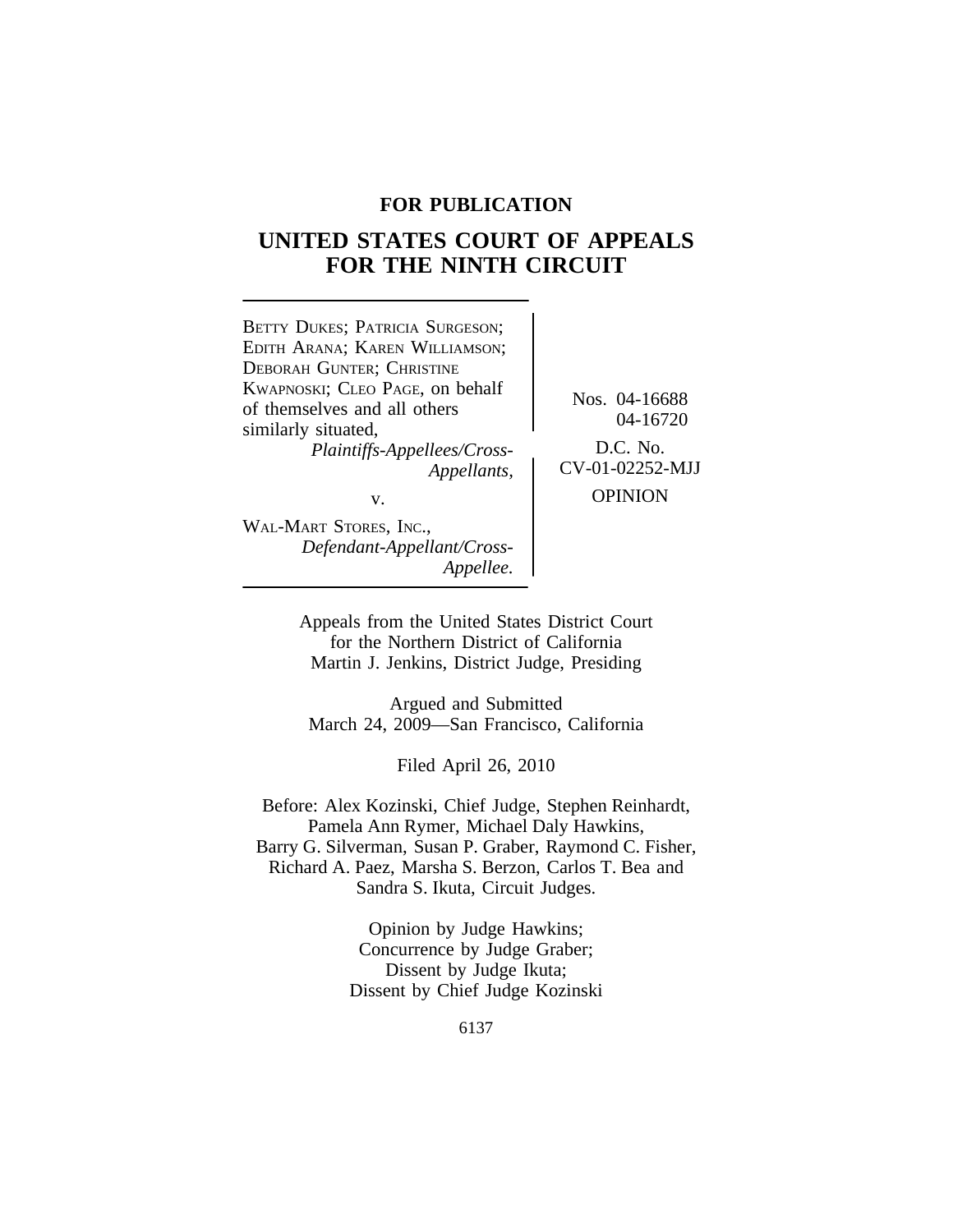# **COUNSEL**

Theodore J. Boutrous, Jr., Gibson, Dunn & Crutcher, Los Angeles, California, for the defendant/appellant/crossappellee.

Brad Seligman, The Impact Fund, Berkeley, California, for the plaintiffs/appellees/cross-appellants.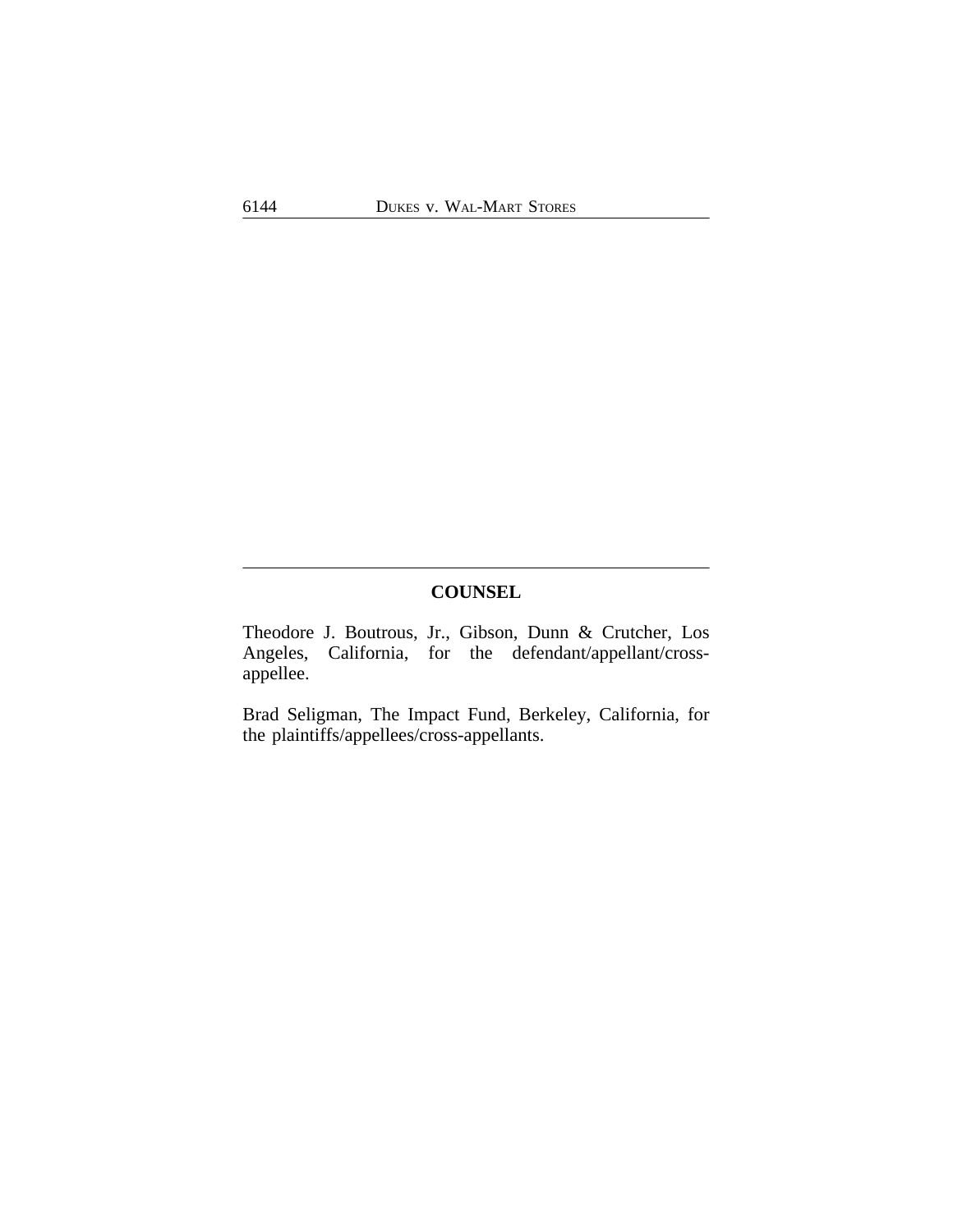Joel E. Krischer, Latham & Watkins, LLP, Los Angeles, California, on behalf of amicus curiae Employers Group.

Rae T. Vann, Norris, Tysse, Lampley & Lakis, LLP, Washington, D.C., on behalf of amicus curiae Equal Employment Advisory Council.

John H. Beisner, O'Melveny & Myers, LLP, Washington, D.C., on behalf of amicus curiae Chamber of Commerce of the United States.

Daniel J. Popeo, Washington Legal Foundation, Washington, D.C., on behalf of amicus curiae Washington Legal Foundation.

Laura C. Fentonmiller, Constantine Cannon LLP, Washington, D.C., on behalf of amicus curiae The Retail Industry Leaders Association.

Pamela Coukos, Mehri & Skalet, Washington, D.C., on behalf of amici curiae The National Employment Lawyers Association, The National Partnership for Women & Families, and The National Women's Law Center.

Daniel B. Kohrman, AARP Foundation Litigation, Washington, D.C., on behalf of amicus curiae AARP.

Bill Lann Lee, Lewis, Feinberg, Lee, Renaker & Jackson, P.C., Oakland, California, on behalf of amici curiae Consumers Union, National Consumer Law Center, Center for Constitutional Rights, and Communities for a Better Environment.

Audrey J. Wiggins, Lawyers' Committee for Civil Rights Under Law, Washington, D.C., on behalf of amici curiae Lawyers' Committee for Civil Rights Under Law, Asian American Justice Center, Asian Pacific American Legal Center of Southern California, Legal Aid Society-Employment Law Center, Mexican American Legal Defense & Educational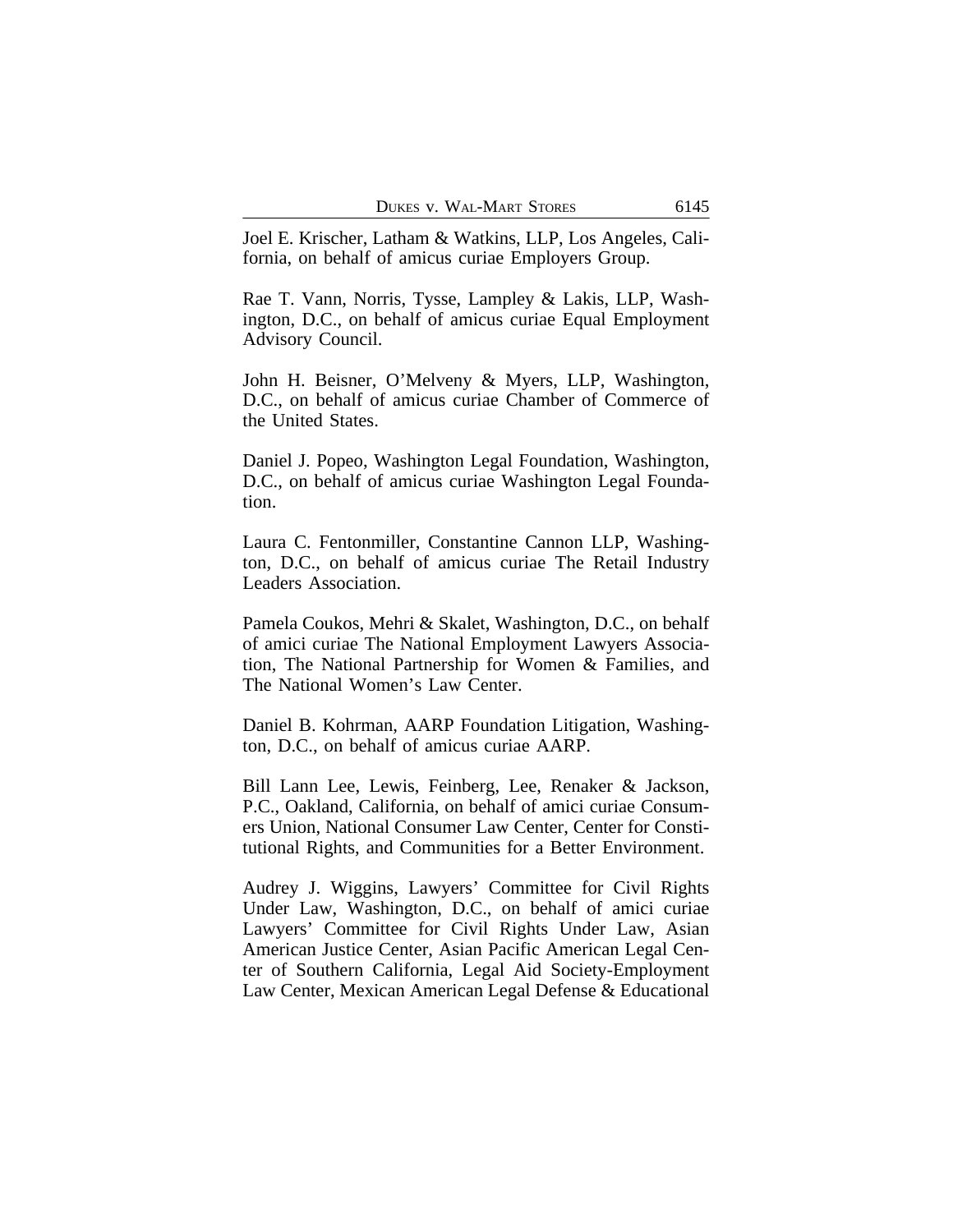Fund, NAACP Legal Defense & Educational Fund, Inc., National Association for the Advancement of Colored People, Public Advocates, Inc. & Women Employed.

David R. Bruce, Santa Rose, California, on behalf of amicus curiae California Employment Law Council.

James M. Beck, Dechert LLP, Philadelphia, Pennsylvania, on behalf of amicus curiae Product Liability Advisory Council, Inc.

Mark Etheredge Burton, Hersh & Hersh, San Francisco, California, on behalf of amicus curiae U.S. Women's Chamber of Commerce.

Joe R. Whatley, Whatley, Drake & Kallas, New York, New York, on behalf of amicus curiae Public Justice, P.C.

Barbara L. Sloan, Equal Employment Opportunity Commission, Office of the General Counsel, Washington, D.C., on behalf of amicus curiae Equal Employment Opportunity Commission.

# **OPINION**

HAWKINS, Circuit Judge:

Plaintiffs allege that Wal-Mart, Inc., discriminates against women in violation of Title VII of the Civil Rights Act of 1964. After detailed briefing and hearing, the district court certified a class encompassing all women employed by Wal-Mart at any time after December 26, 1998, and encompassing all Plaintiffs' claims for injunctive relief, declaratory relief, and back pay, while creating a separate opt-out class encompassing the same employees for punitive damages. We affirm**<sup>1</sup>**

**<sup>1</sup>**We have jurisdiction under 28 U.S.C. § 1292(e).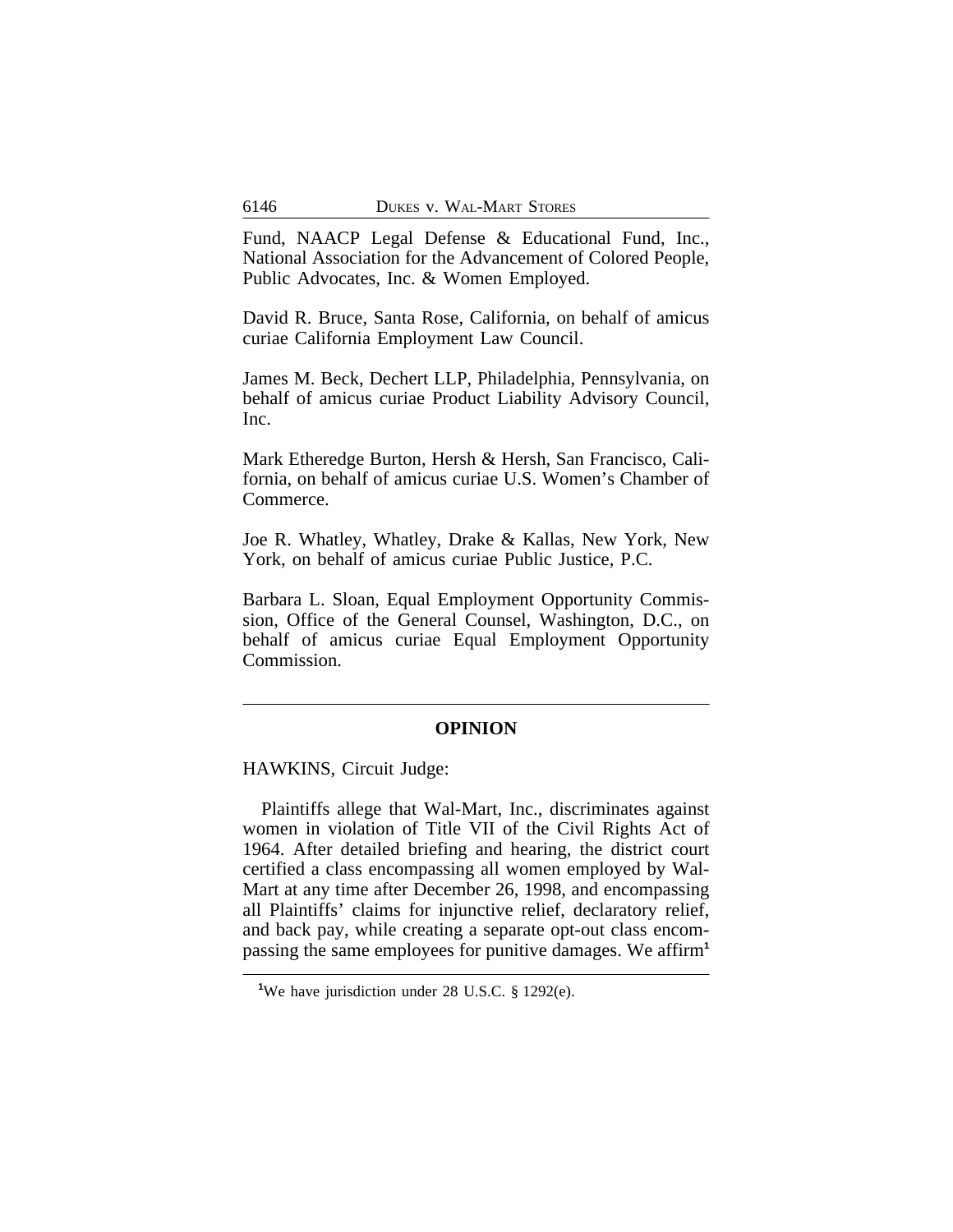the district court's certification of a Federal Rule of Civil Procedure 23(b)(2) class of current employees with respect to their claims for injunctive relief, declaratory relief, and back pay. With respect to the claims for punitive damages, we remand so that the district court may consider whether to certify the class under Rule  $23(b)(2)$  or  $(b)(3)$ . We also remand with respect to the claims of putative class members who no longer worked for Wal-Mart when the complaint was filed so that the district court may consider whether to certify an additional class or classes under Rule 23(b)(3).

#### **BACKGROUND**

Plaintiffs' Third Amended Complaint,<sup>2</sup> brought on behalf of certain named plaintiffs and those similarly situated, asserts claims against Wal-Mart for sex discrimination under Title VII of the 1964 Civil Rights Act. Plaintiffs allege that women employed in Wal-Mart stores: (1) are paid less than men in comparable positions, despite having higher performance ratings and greater seniority; and (2) receive fewer—and wait longer for—promotions to in-store management positions than men. Plaintiffs contend that Wal-Mart's strong, centralized structure fosters or facilitates gender stereotyping and discrimination, that the policies and practices underlying this discriminatory treatment are consistent throughout Wal-Mart stores, and that this discrimination is common to all women who work or have worked in Wal-Mart stores.

Plaintiffs sought to certify a nationwide class of women who have been subjected to these allegedly discriminatory pay and promotion policies. The proposed class consists of women employed in a range of Wal-Mart positions, from part-time entry-level hourly employees to salaried managers. The class seeks injunctive and declaratory relief, back pay, and punitive damages, but not traditional "compensatory"

**<sup>2</sup>**The action was originally filed on June, 21, 2004.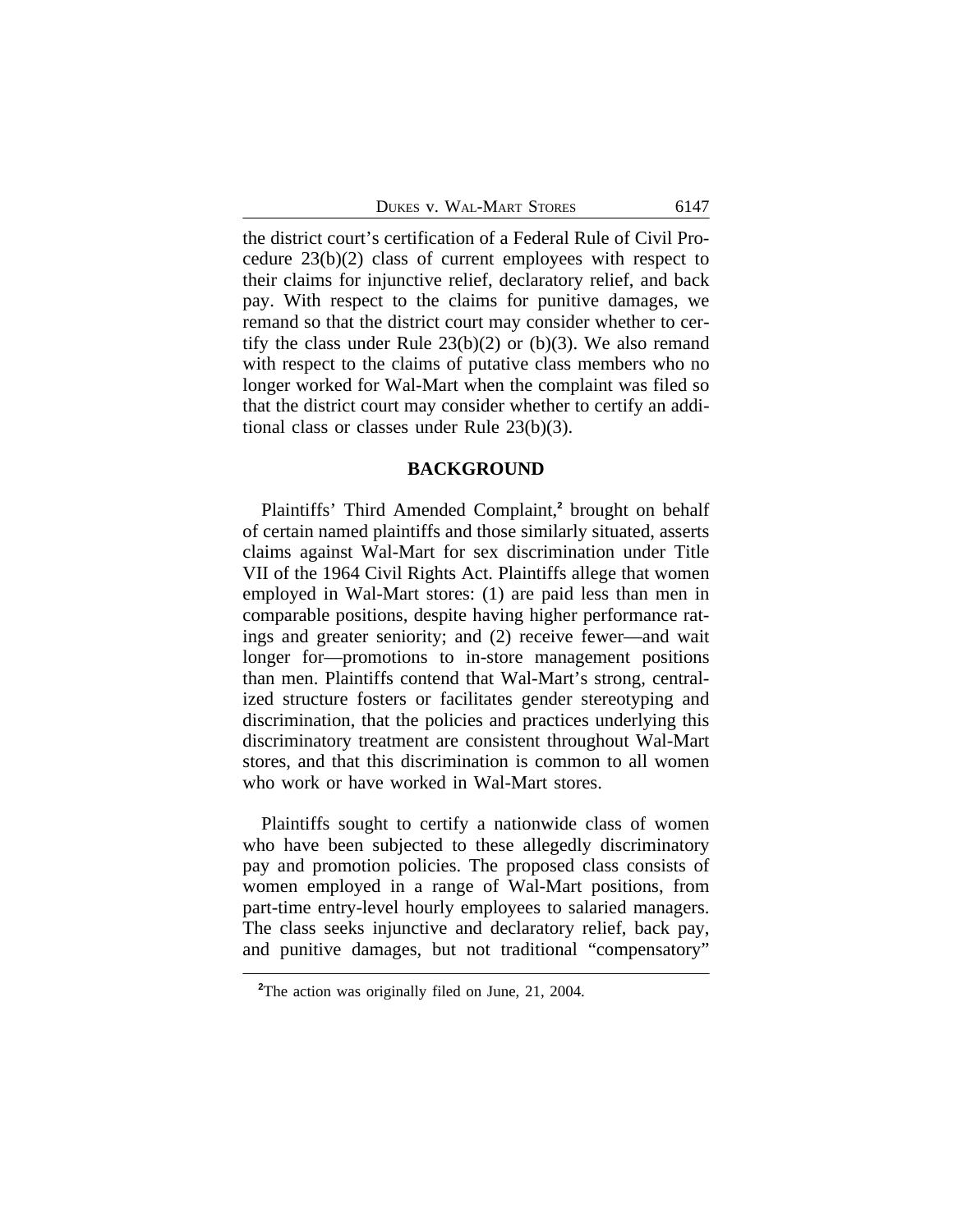damages. Plaintiffs proposed that the district court certify the following class pursuant to Rule 23:

All women employed at any Wal-Mart domestic retail store at any time since December 26, 1998 who have been or may be subjected to Wal-Mart's challenged pay and management track promotions policies and practices.

# *Dukes v. Wal-Mart Stores, Inc.*, 222 F.R.D. 137, 141-42 (N.D. Cal. 2004).

After the parties had conducted extensive discovery and filed copious briefs, the district court heard oral argument. At the hearing, Wal-Mart emphasized the "historic" nature of Plaintiffs' motion, including the size of the putative class, involving women employees at Wal-Mart's 3,400 stores in 41 regions. The court acknowledged Wal-Mart's concerns but noted that, while the class size was large, the issues were not unusual.**<sup>3</sup>**

**<sup>3</sup>**Ten times the dissent points out the large class size, referring to the "1.5 million" women alleging discrimination as a reason to reject certification. However, at oral argument, counsel for Wal-Mart conceded that if past employees are excluded the class to be certified would be less than 1.5 million, perhaps two-thirds less than the figure the dissent cites. Further, the dissent emphasizes that this is the largest class that we have ever certified "based on a small number of incidents." Dissent at 6249 n.11 (all references in this Opinion to the dissent refer to Judge Ikuta's dissent). As an initial matter, we do not find 120 claims of illegal sex discrimination a small number. Nevertheless, given that the class is suing by far the largest employer in the United States, we are unsurprised that Plaintiffs are seeking to represent such a large class. Of course, this should not change the analysis the Supreme Court required in *General Telephone Co. of the Southwest v. Falcon*, 457 U.S. 147, 157-59 (1982), nor should it necessitate that we take an even harder look at the merits, essentially conducting a trial, as the dissent proposes.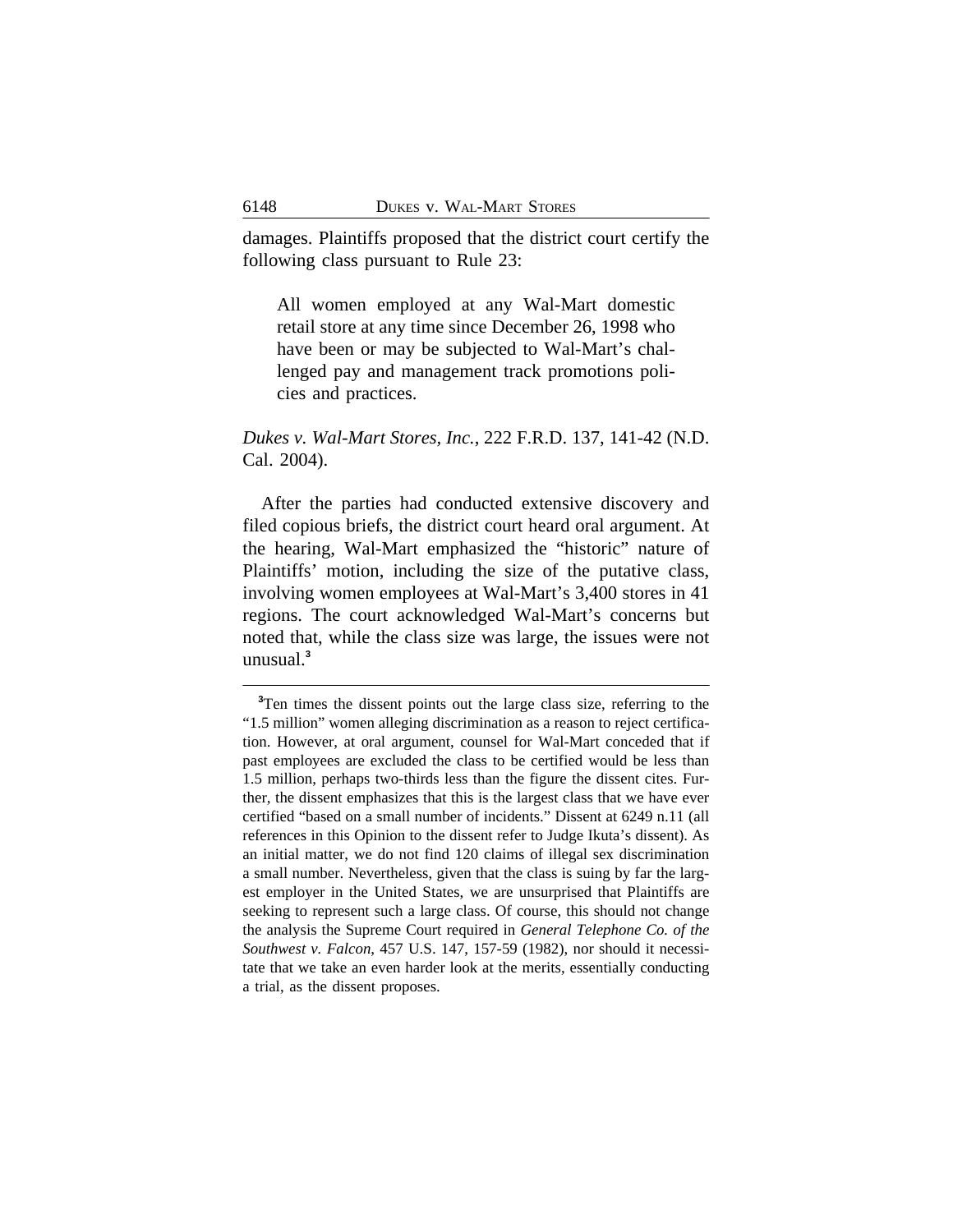#### **DISTRICT COURT PROCEEDINGS**

The district court issued an eighty-four-page order granting in part and denying in part Plaintiffs' motion for class certification. *See id.* at 187-88. With respect to Plaintiffs' claims for equal pay, the district court granted Plaintiffs' certification motion as to issues of alleged discrimination and all forms of requested relief. With respect to Plaintiffs' promotion claim, the court's holding was mixed. The court certified the proposed class with respect to issues of alleged discrimination (including liability for punitive damages, as well as injunctive and declaratory relief); however, the court rejected the proposed class with respect to the request for back pay, determining that data relating to the challenged promotions were not available for all class members. The court also exercised its discretion to provide for notice and an opportunity for employees to opt-out of the punitive damages portion of the class.

## **THE APPEAL**

Pursuant to Rule 23(f), Wal-Mart appealed, contending that the district court erred by: (1) concluding that the class met Rule 23(a)'s commonality and typicality requirements; (2) eliminating Wal-Mart's ability to respond to individual Plaintiff's claims; and (3) failing to recognize that Plaintiffs' claims for monetary relief predominated over their claims for injunctive or declaratory relief. Plaintiffs cross-appealed from the district court's limitation of back pay relief for many of Plaintiffs' promotion claims.

### **DISCUSSION**

# **I. STANDARD AND SCOPE OF REVIEW**

A district court's decision regarding class certification is not only reviewed for abuse of discretion, *Staton v. Boeing Co.*, 327 F.3d 938, 953 (9th Cir. 2003), but also subject to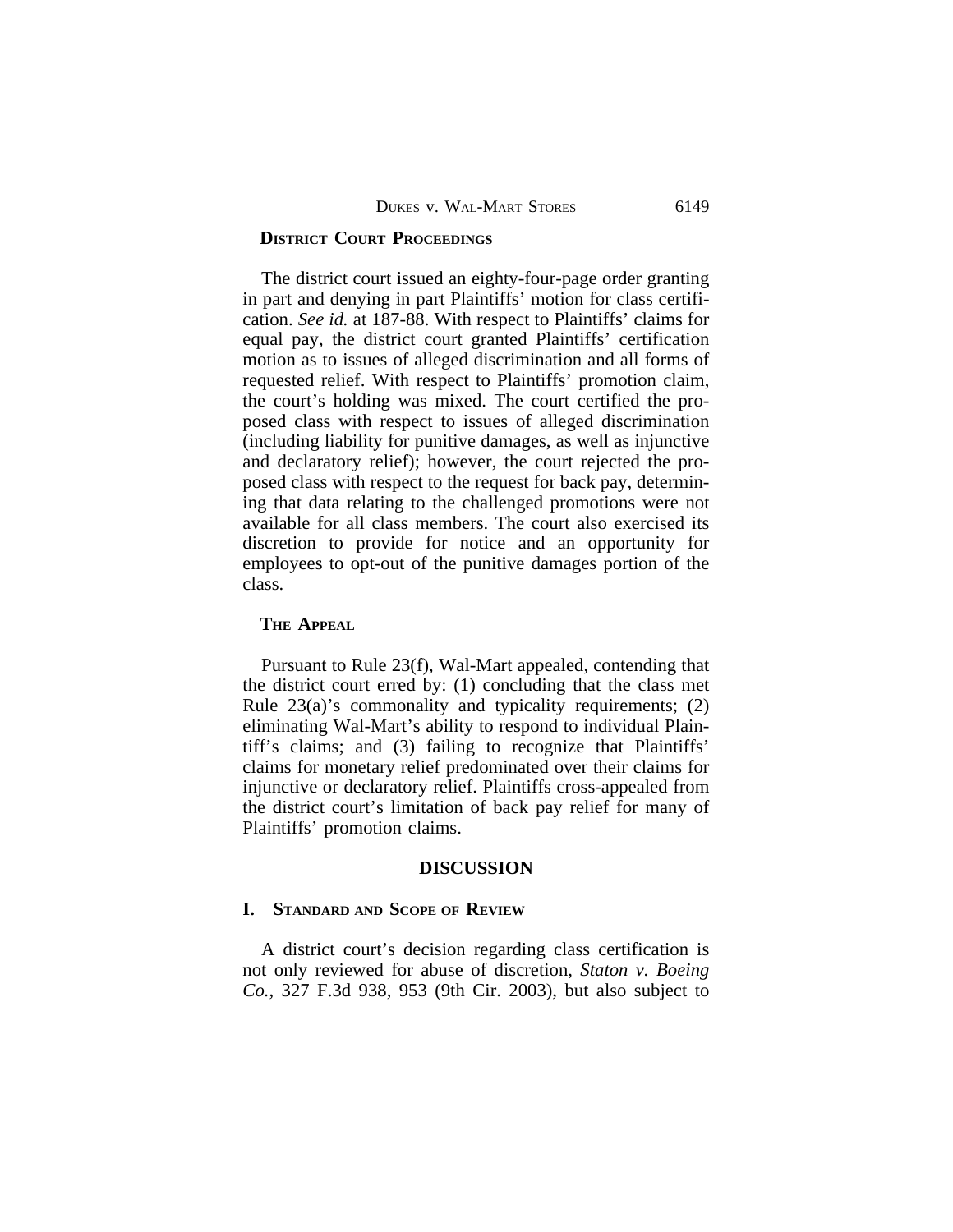"very limited" review, to be reversed "only upon a strong showing that the district court's decision was a clear abuse of discretion," *Armstrong v. Davis*, 275 F.3d 849, 867 (9th Cir. 2001) (internal quotation marks omitted). *See also Millowitz v. Citigroup Global Mkts., Inc.* (*In re Salomon Analyst Metromedia Litig.*), 544 F.3d 474, 480 (2d Cir. 2008) ("When reviewing a grant of class certification, we accord the district court noticeably more deference than when we review a denial of class certification."); *Gonzales v. Free Speech Coal.*, 408 F.3d 613, 618 (9th Cir. 2005) ("Abuse of discretion is a highly deferential standard, under which the appellate court cannot substitute its view of what constitutes substantial justification for that of the district court; rather, the review is limited to assuring that the district court's determination has a basis in reason." (internal quotation marks omitted)); *Blyden v. Mancusi*, 186 F.3d 252, 269 (2d Cir. 1999) ("A district court's decision to certify a class is reviewed for abuse of discretion, and '[a] reviewing court must exercise even greater deference when the district court has certified a class than when it has declined to do so.' " (quoting *Marisol A. v. Giuliani*, 126 F.3d 372, 375 (2d Cir. 1997) (per curiam))); *Doninger v. Pac. Nw. Bell, Inc.*, 564 F.2d 1304, 1309 (9th Cir. 1977) (stating that "the judgment of the trial court should be given the greatest respect and the broadest discretion" (internal quotation marks omitted)).

A court abuses its discretion if its decision is premised on legal error. *Hawkins v. Comparet-Cassani*, 251 F.3d 1230, 1237 (9th Cir. 2001). Moreover, the district court's factual findings as to the applicability of Rule 23 criteria are entitled to the traditional deference given such determinations. *See Local Joint Executive Bd. of Culinary/Bartender Trust Fund v. Las Vegas Sands, Inc.*, 244 F.3d 1152, 1161 (9th Cir. 2001).

Rule 23 "provides district courts with broad discretion to determine whether a class should be certified, and to revisit that certification throughout the legal proceedings before the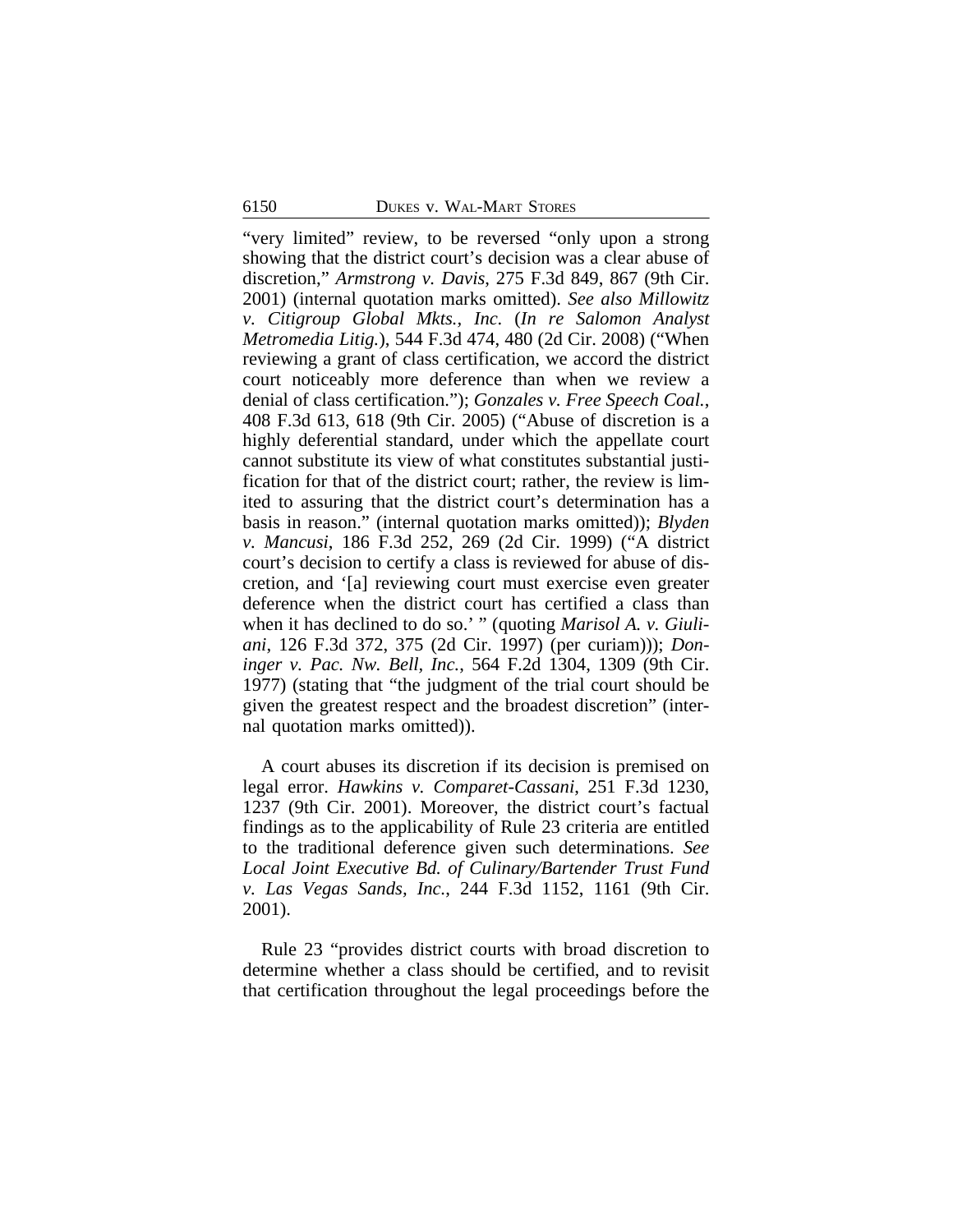DUKES V. WAL-MART STORES 6151

court." *Armstrong*, 275 F.3d at 871 n.28. If evidence not available at the time of certification disproves Plaintiffs' contentions that common issues predominate, the district court has the authority to modify or even decertify the class, *Gen. Tel. Co. of Sw. v. Falcon*, 457 U.S. 147, 160 (1982) ("Even after a certification order is entered, the judge remains free to modify it in the light of subsequent developments in the litigation."), or use a variety of management devices to address the individualized issues that have arisen, *see* 2 Alba Conte & Herbert B. Newberg, *Newberg on Class Actions* § 4.26 (4th ed. 2002).**<sup>4</sup>**

Our review is limited to whether the district court correctly selected and applied Rule 23 criteria. *Bogus v. Am. Speech & Hearing Ass'n*, 582 F.2d 277, 289 (3d Cir. 1978); *see also Waste Mgmt. Holdings, Inc. v. Mowbray*, 208 F.3d 288, 295 (1st Cir. 2000) ("An abuse occurs when a court, in making a discretionary ruling, relies upon an improper factor, omits consideration of a factor entitled to substantial weight, or mulls the correct mix of factors but makes a clear error of judgment in assaying them."). Thus, if Plaintiffs demonstrate that they meet Rule 23's requirements, they should be allowed to pursue their action as a class.

# **II. STANDARDS FOR CLASS CERTIFICATION UNDER RULE 23**

**[1]** A district court may certify a class only if:

(1) the class is so numerous that joinder of all members is impracticable;

**<sup>4</sup>**As the district court acknowledged, *Dukes*, 222 F.R.D. at 143, although federal courts are no longer permitted to engage in "conditional certification," *see* Fed. R. Civ. P. 23 advisory committee's note to 2003 amends., district courts retain the authority to amend or decertify a class if, based on information not available or circumstances not anticipated when the class was certified, the court finds that either is warranted.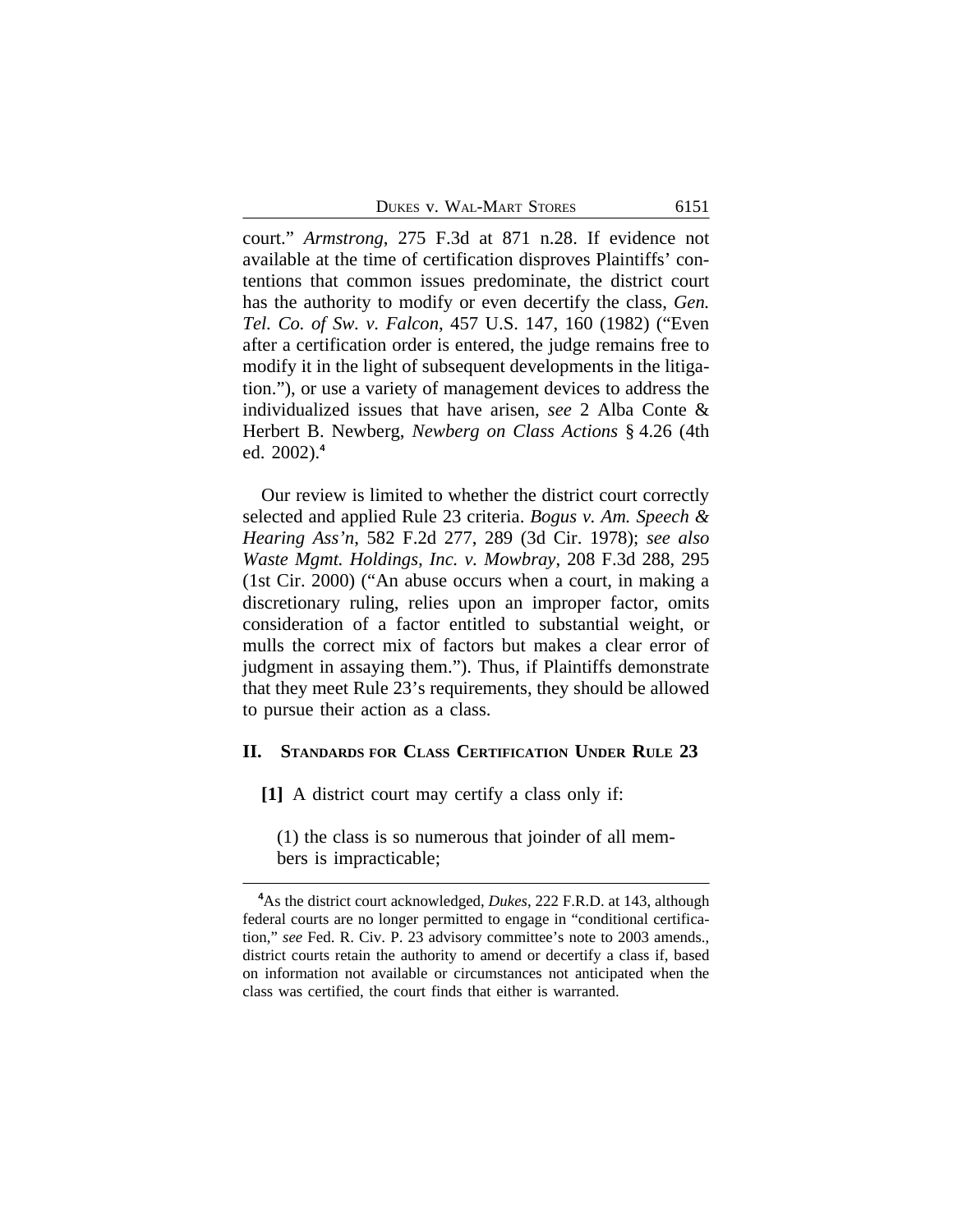(2) there are questions of law or fact common to the class; (3) the claims or defenses of the representative parties are typical of the claims or defenses of the class; and (4) the representative parties will fairly and adequately protect the interests of the class.

Fed. R. Civ. P. 23(a).

**[2]** The district court must also find that at least one of the following three conditions is satisfied: (1) the prosecution of separate actions would create a risk of: (a) inconsistent or varying adjudications, or (b) individual adjudications dispositive of the interests of other members not a party to those adjudications; (2) the party opposing the class has acted or refused to act on grounds generally applicable to the class; or (3) questions of law or fact common to the members of the class predominate over any questions affecting only individual members, and a class action is superior to other available methods for the fair and efficient adjudication of the controversy. *See id.* 23(b).

The party seeking certification bears the burden of showing that each of the four requirements of Rule 23(a) and at least one requirement of Rule 23(b) have been met. *Zinser v. Accufix Research Inst., Inc.*, 253 F.3d 1180, 1186 (9th Cir.), *amended by* 273 F.3d 1266 (9th Cir. 2001).

**[3]** The parties vigorously contest the standards governing the district court in finding the Rule 23 requirements satisfied. For a number of reasons, we must clarify this standard. First, the parties' briefs demonstrate the degree of debate over the standard in this circuit. Second, a number of recent cases in other circuits have endeavored to clarify the standard, and we find it prudent to follow suit given evidence of confusion. Third, it is only very recently that any case in this circuit has interpreted language under the standard that drifts away from our clear case law, and we write to clarify our precedent. Fourth, we are not aware of a circuit that has detailed the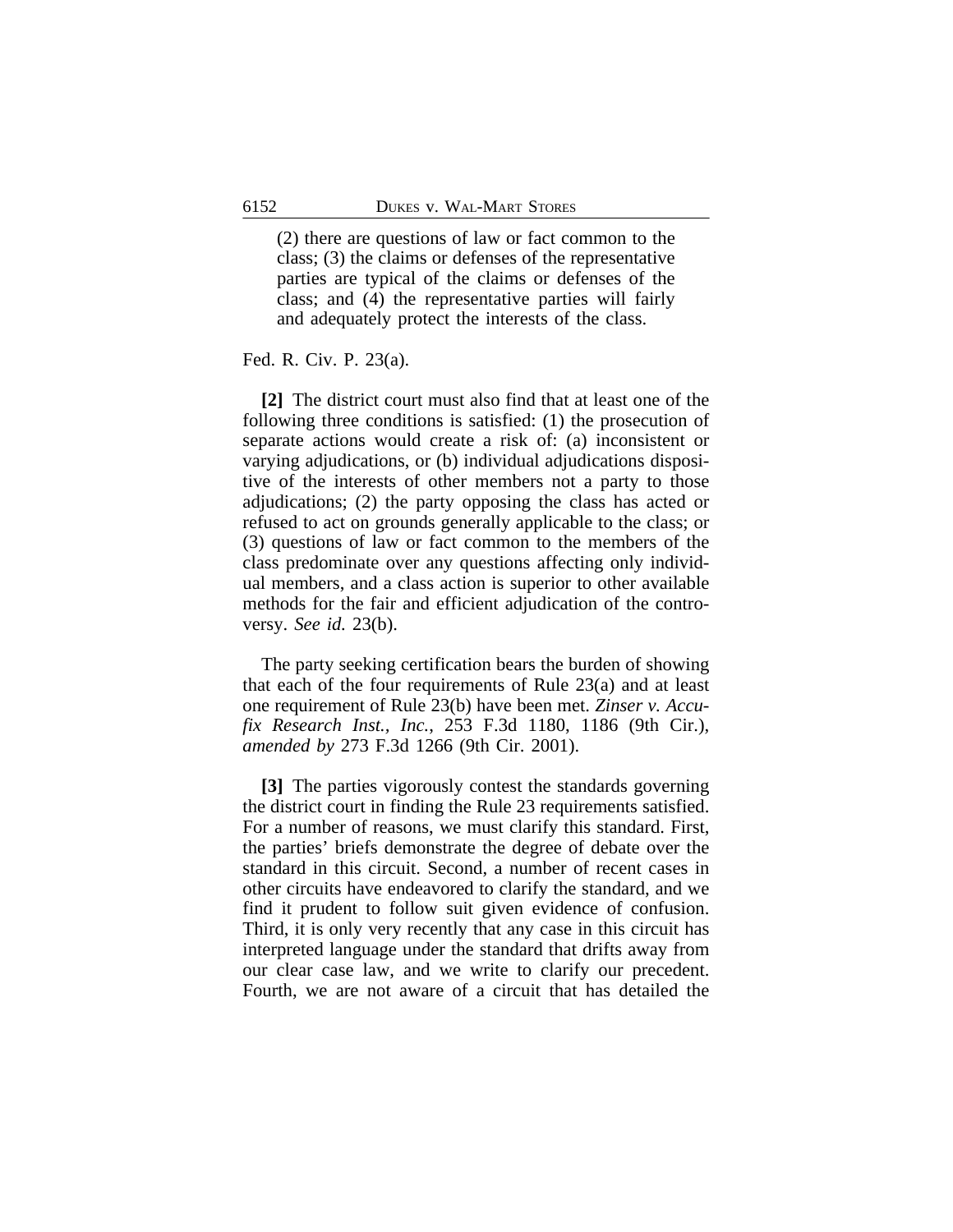issue in the Title VII context, and the typical situation presented in such a case implicates significant differences in the doctrine that require explanation to reach a resolution here and in future Title VII class action certification decisions.

#### *A. Supreme Court Authority*

The Supreme Court has provided clear, if sometimes misunderstood, guidance on the issue of what standards a district court applies when deciding whether to certify a class.

The leading case describing these standards is *Falcon*, where the plaintiff successfully certified a class of Mexican-Americans claiming racial discrimination. After a full trial on the merits, however, the district court's findings distinguishing the named representative's claims from those of the class called the propriety of continued class certification into question.**<sup>5</sup>** On appeal, the Supreme Court held that because of the district court's findings at trial, Falcon's "complaint provided an insufficient basis for concluding that the adjudication of his claim of discrimination in promotion would require the decision of any common question concerning the failure of [General Telephone] to hire more Mexican-Americans." *Id.* at 158.

**[4]** The Court described the implications of its holding, noting that "[s]ometimes the issues are plain enough from the pleadings to determine whether the interests of the absent parties are fairly encompassed within the named plaintiff's claim,

**<sup>5</sup>**After a trial, the district court in *Falcon* made converse findings regarding Falcon, who was the named plaintiff, and the class he sought to represent. The district court found that the defendant, General Telephone Company of the Southwest, had not discriminated against Falcon when it hired him, but had discriminated against him when it failed to promote him. *Falcon*, 457 U.S. at 152. But the district court also found the defendant had not discriminated against Mexican-Americans generally in promotion decisions, but had discriminated against them in hiring. *Id.* This disconnect created a potential typicality problem under Rule 23(a)(3).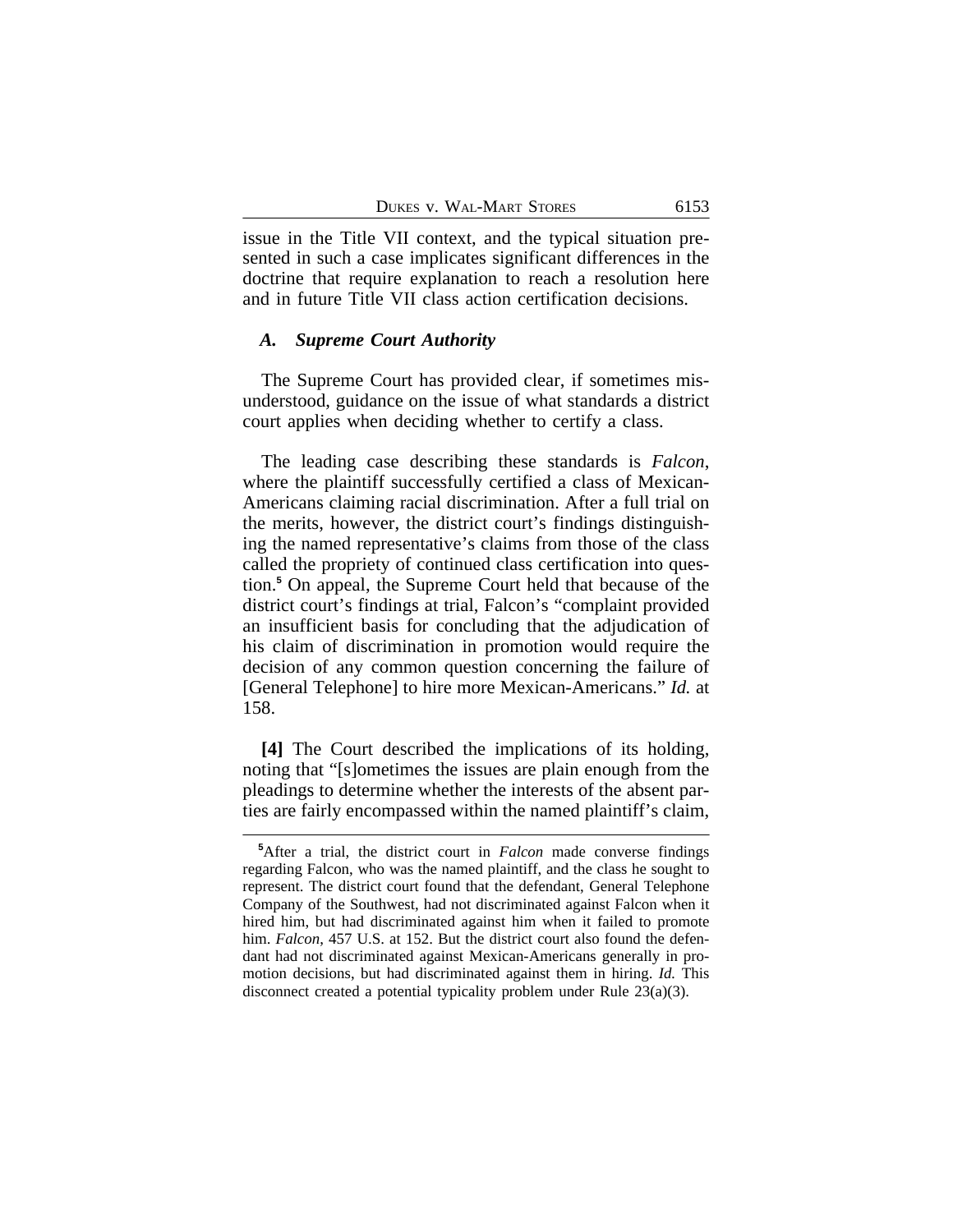and sometimes it may be necessary for the court to probe behind the pleadings before coming to rest on the certification question." *Id.* at 160. In either case, the Court held, "a Title VII class action, like any other class action, may only be certified if the trial court is satisfied, after a rigorous analysis, that the prerequisites of Rule 23(a) have been satisfied." *Id.* at 161. In conducting this rigorous analysis, the Court explained that "the class determination generally involves considerations that are enmeshed in the factual and legal issues comprising the plaintiff's cause of action." *Id.* at 160 (internal quotation marks omitted).

Illustrating further, the Court approvingly cited Judge Godbold's concurring opinion in the Fifth Circuit case that had announced the "across-the-board" rule the Court was reviewing in *Falcon*. Judge Godbold's concurrence addressed the role of the district court in understanding the likely course of the litigation, and the Supreme Court praised his focus on "the need for more precise pleadings." *Id.* at 160 (internal quotation marks omitted). The Court approved of his statement that " 'without reasonable specificity the court cannot define the class, cannot determine whether the representation is adequate, and the employer does not know how to defend.' " *Id.* at 161 (quoting *Johnson v. Ga. Highway Express, Inc.*, 417 F.2d 1122, 1126 (5th Cir. 1969) (Godbold, J., specially concurring).

**[5]** *Falcon* thus provides relatively straightforward guidance. When considering class certification under Rule 23, district courts are not only at liberty to, but must, perform a rigorous analysis to ensure that the prerequisites of Rule 23(a) have been satisfied. *See id.* at 160-61. It does not mean that a district court must conduct a full-blown trial on the merits prior to certification. A district court's analysis will often, though not always, require looking behind the pleadings, even to issues overlapping with the merits of the underlying claims. *See id.* As we describe in more detail below, every circuit to have considered this issue, including our own previous deci-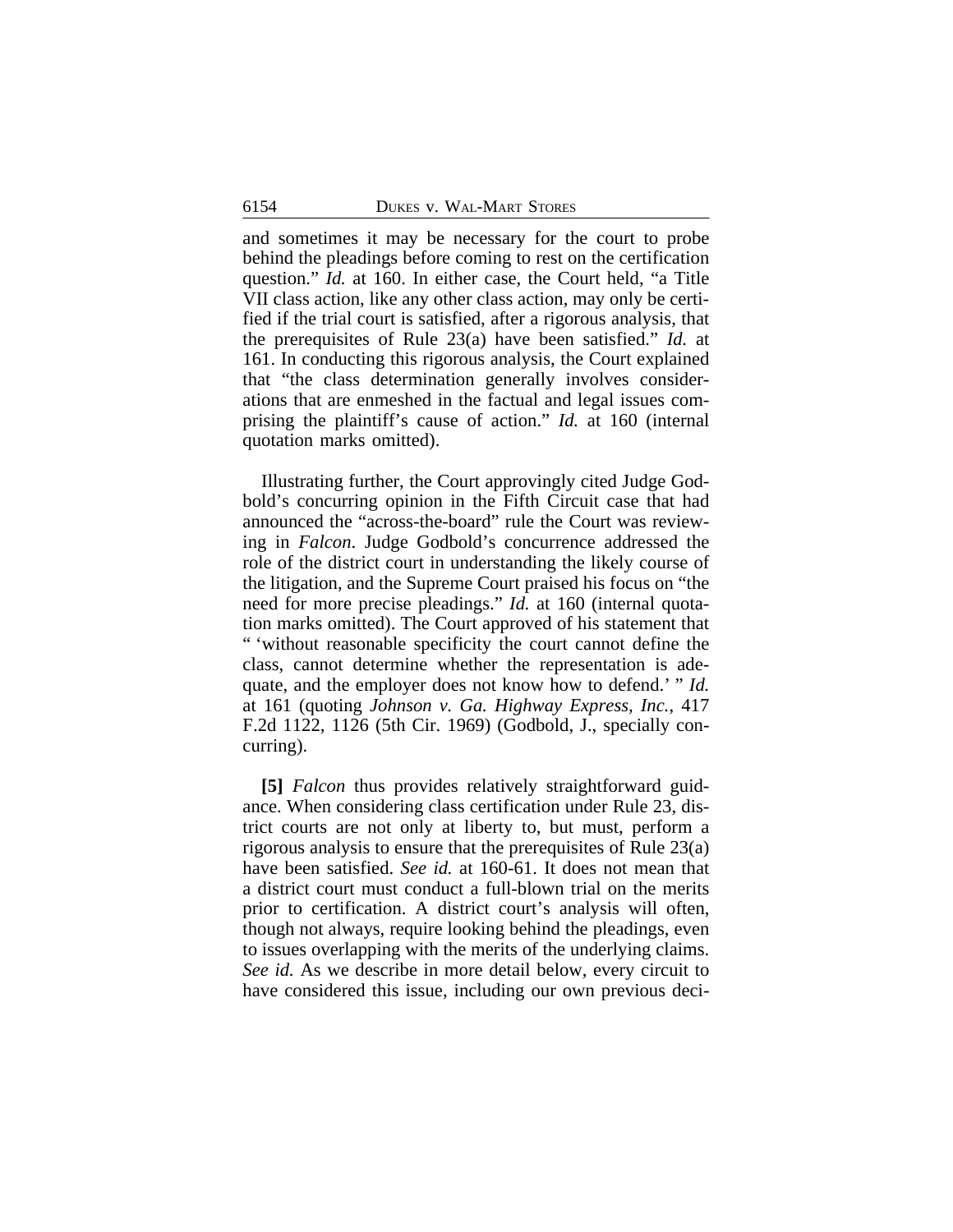sions, has reached essentially the same conclusion: *Falcon*'s central command requires district courts to ensure that Rule 23 requirements are actually met, not simply presumed from the pleadings.

We also agree with the Second Circuit's recent decision in *Miles v. Merrill Lynch & Co.* (*In re Initial Pub. Offerings Securities Litigation*) ("*IPO*"), which explained that, to the extent lower courts have evidenced confusion regarding the Rule 23 standard after *Falcon*, this confusion has existed because those courts have misread a Supreme Court statement made eight years before the Court handed down *Falcon*. *See* 471 F.3d 24, 33-34 (2d Cir. 2006). Specifically, courts have misunderstood *Eisen v. Carlisle & Jacquelin*, in which the Supreme Court stated, "We find nothing in either the language or history of Rule 23 that gives a court any authority to conduct a preliminary inquiry into the merits of a suit in order to determine whether it may be maintained as a class action." 417 U.S. 156, 177 (1974). "This statement has led some courts to think that in determining whether any Rule 23 requirement is met, a judge may not consider any aspect of the merits . . . ." *IPO*, 471 F.3d at 33. It has "led other courts to think that a judge may not do so at least with respect to a prerequisite of Rule 23 that overlaps with an aspect of the merits of the case." *Id.*

As the *IPO* court recognized, the distinguishing features of *Falcon* and *Eisen* are the purposes for which the certifying court is using the underlying facts — whether to address a merits issue unnecessarily or to determine whether, for example, the plaintiffs have demonstrated questions of law or fact common to their proposed class. *See IPO*, 471 F.3d at 32-35. An easy way to understand this distinction is to analogize to a familiar dispute over the admissibility of alleged hearsay evidence. Offered for the truth of the matter asserted, an outof-court statement by someone not testifying is, of course, inadmissible hearsay. However, that same evidence used to impeach a witness may be properly admitted. So, too, with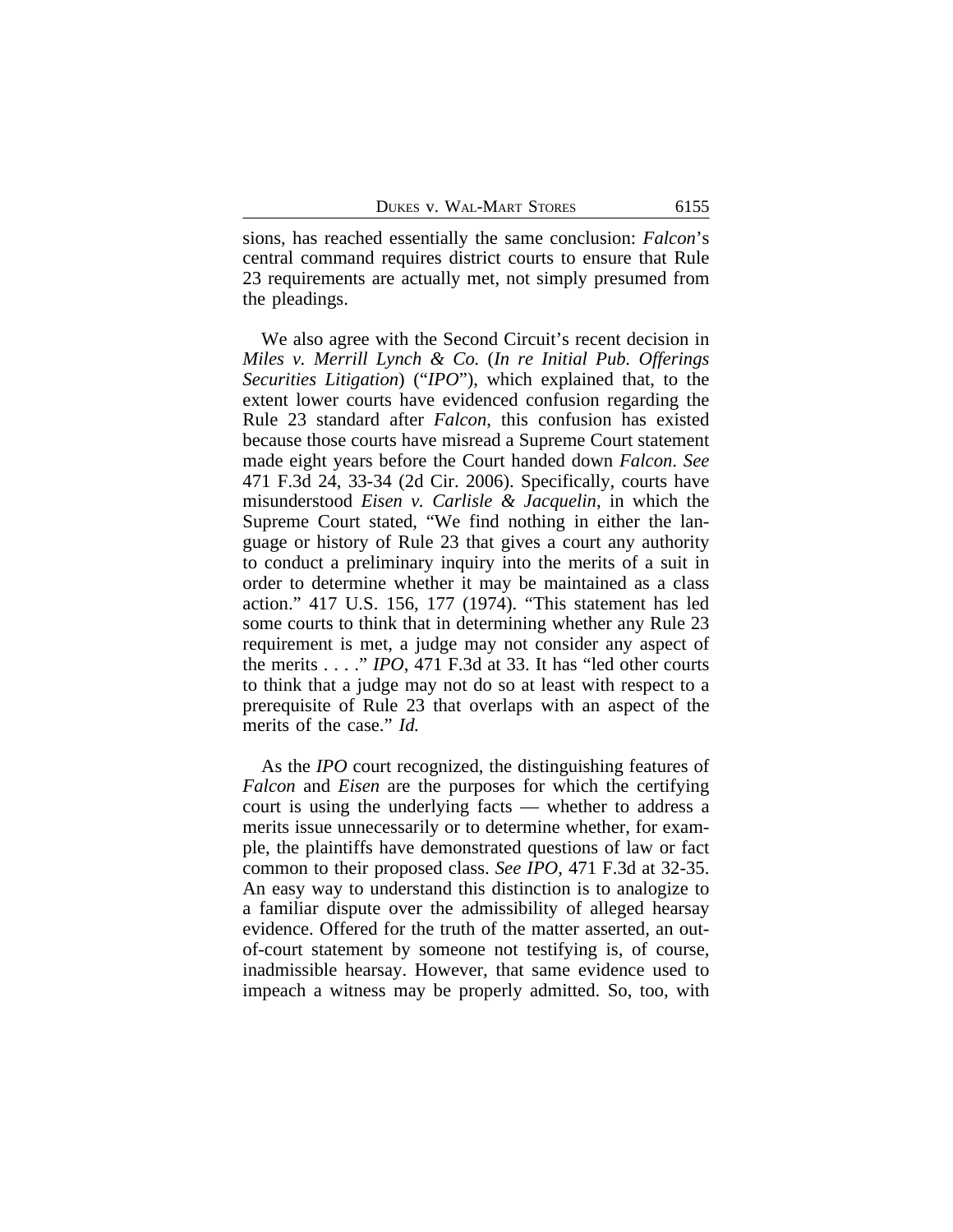inquiries into facts overlapping with merits issues in the Rule 23 context. It is whether courts are using the facts to probe the plaintiffs' claims of compliance with Rule 23, or to hear either parties' claims directed to stand-alone merits issues, that renders a court's use of the facts proper or improper. Courts have thus strayed from *Falcon* when they have myopically invoked *Eisen* to avoid considering facts properly relevant to the Rule 23 determination because the facts happen to be relevant to the later merits inquiry as well.

### *B. Case Law in Other Circuits*

Like our decision today, and in part because of courts' misunderstanding of *Eisen*, many of our sister circuits have recently been called upon to clarify the standard that a district court applies when deciding whether to certify a class under Rule 23.

Though *IPO* is the most notable of these decisions, other courts often trace the explanatory effort back to the Seventh Circuit's decision in *Szabo v. Bridgeport Machines, Inc*., 249 F.3d 672 (7th Cir. 2001). In *Szabo*, the court rejected a nationwide products liability class because the class was generally unsuitable for class-wide resolution because of choice of law problems on the state breach-of-warranty and fraud claims. *Id.* at 674. The Seventh Circuit also found that the district court below had "certified the class without resolving factual and legal disputes that strongly influence the wisdom of class treatment" because the district court had stated that the plaintiffs' "allegations in the complaint are accepted as true for purposes of the class motion." *Id.* at 675. Analogizing to the preliminary jurisdictional inquiries that district courts routinely make under Federal Rules of Civil Procedure 12(b)(1) and 12(b)(2), the court explained that, "[b]efore deciding whether to allow a case to proceed as a class action, therefore, a judge should make whatever factual and legal inquiries are necessary under Rule 23." *Id.* at 676.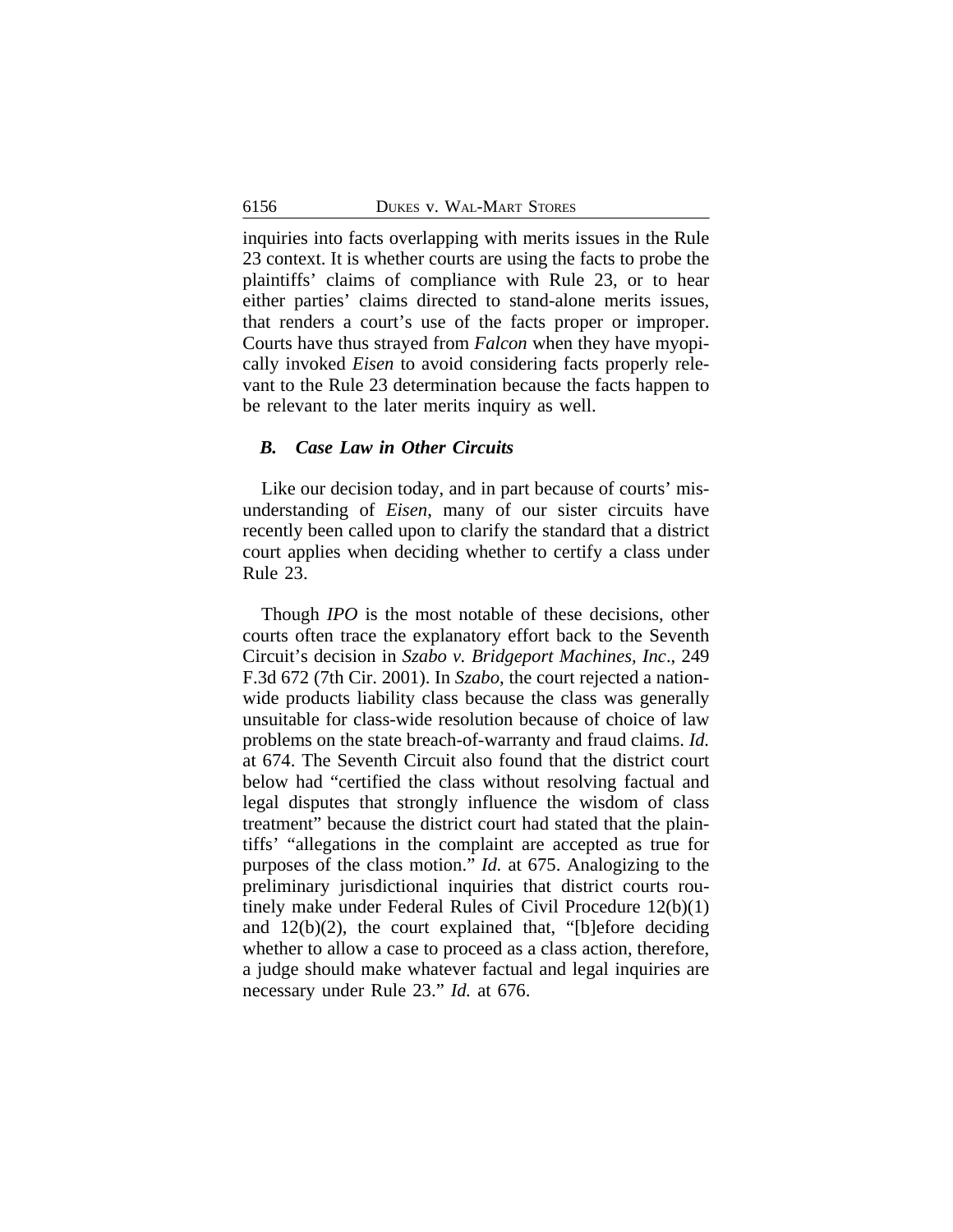The Second Circuit's decision in *IPO* agreed with *Szabo*, providing what is now the leading case on the extent to which a district court must resolve Rule 23 issues that overlap with the merits of the case. *IPO* held that factual disputes concerning each of the Rule 23 factors must be analyzed and resolved. 471 F.3d at 41. This is a similar holding to our previous explanation—discussed in more detail below—that a district court must make "determinations" that the prerequisites of Rule 23(a) have been satisfied before it certifies a class, "which may require review of the same facts and the same law presented by review of the merits." *Falcon*, 457 U.S. at 161; *Blackie v. Barrack*, 524 F.2d 891, 897 (9th Cir. 1975). *IPO* explained that "the obligation to make such determinations is not lessened by overlap between a Rule 23 requirement and a merits issue." 471 F.3d at 41. *IPO* expressly rejected the Second Circuit's approach in *Caridad v. Metro-North Commuter Railroad*, 191 F.3d 283, 291-93 (2d Cir. 1999), and *Wal-Mart Stores, Inc. v. Visa U.S.A. Inc.* (*In re Visa Check/ MasterMoney Antitrust Litigation*) ("*Visa Check*"), 280 F.3d 124, 135 (2d Cir. 2001), which had permitted class certification based on "some showing" that the Rule 23 factors were met, obviating the need to assess conflicting expert testimony pertinent to the Rule 23 inquiries. *IPO*, 471 F.3d at 40.

Since *IPO*, a number of other circuits have detailed the issue. The First Circuit has reviewed these appellate cases, noting that "[o]ur sister circuits agree that when class criteria and merits overlap, the district court must conduct a searching inquiry regarding the Rule 23 criteria, but how they articulate the necessary degree of inquiry ranges along a spectrum which suggests substantial differences." *Brown v. Am. Honda* (*In re New Motor Vehicles Canadian Export Antitrust Litig.*), 522 F.3d 6, 24 (1st Cir. 2008) ("*New Motor Vehicles*").

Though, of course, different circuits have used different words in articulating the review necessary, we think *New Motor Vehicles* overstates the degree of difference among the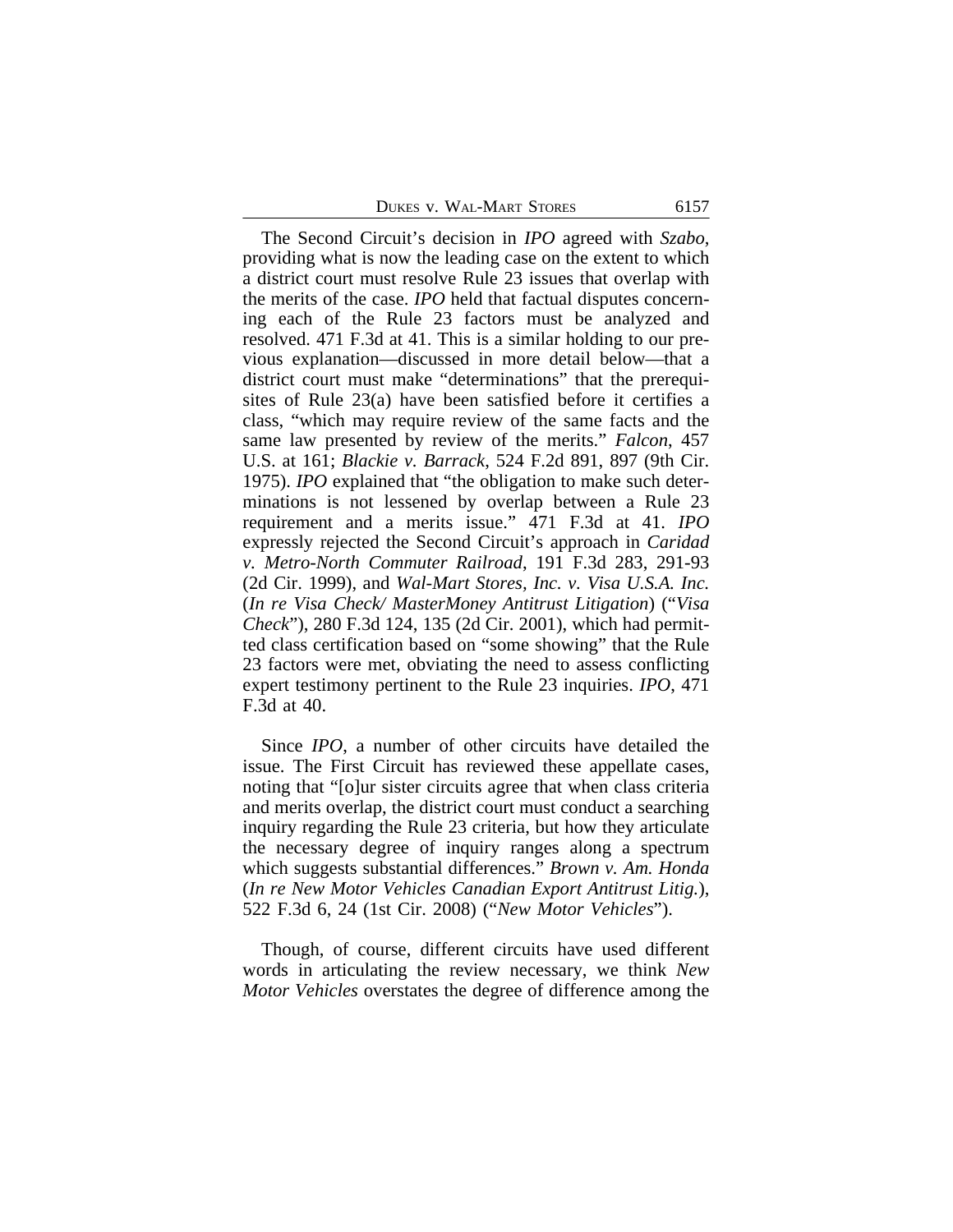circuits. The core holding across circuits that have considered the issue is essentially unanimous: district courts must satisfy themselves that the Rule 23 requirements have been met before certifying a class, which will sometimes, though not always, require an inquiry into and preliminary resolution of disputed factual issues, even if those same factual issues are also, independently, relevant to the ultimate merits of the case. *See, e.g.*, 1 Joseph M. McLaughlin, *McLaughlin on Class Actions* § 3:12 (6th ed. 2009) ("Consensus is rapidly emerging among the United States Courts of Appeal. The First, Second, Third, Fourth, Fifth, Seventh, Eighth, Tenth and Eleventh Circuits have expressly adopted certification standards that require rigorous factual review and preliminary factual and legal determinations with respect to the requirements of Rule 23 even if those determinations overlap with the merits.").

A closer discussion of the cases the First Circuit has cited demonstrates the truly narrow range in which this "spectrum" actually exists. Requiring the district court to "make specific findings that each Rule 23 criterion is met" represents, the First Circuit has claimed, "around the more rigorous end of [the] spectrum," and has been embraced by the Second, Fourth, Fifth, Seventh—and we would add Ninth—Circuits. *New Motor Vehicles*, 522 F.3d at 24 (citing *IPO*, 471 F.3d at 33, 41; *Unger v. Amedisys Inc.*, 401 F.3d 316, 321-22 (5th Cir. 2005) (requiring courts to find facts favoring class certification through the use of "rigorous, though preliminary, standards of proof"); *Gariety v. Grant Thornton, LLP*, 368 F.3d 356, 366 (4th Cir. 2004) (requiring that "the factors spelled out in Rule 23 . . . be addressed through findings"); *Szabo*, 249 F.3d at 675-76)); *see Blackie*, 524 F.2d at 897.

On the other end of this "spectrum," according to the *New Motor Vehicles* court, are cases in "the Third and Eighth Circuits [which] sometimes require an inquiry into and preliminary resolution of disputes, but they do not require findings and do not hold that such inquiry will always be necessary."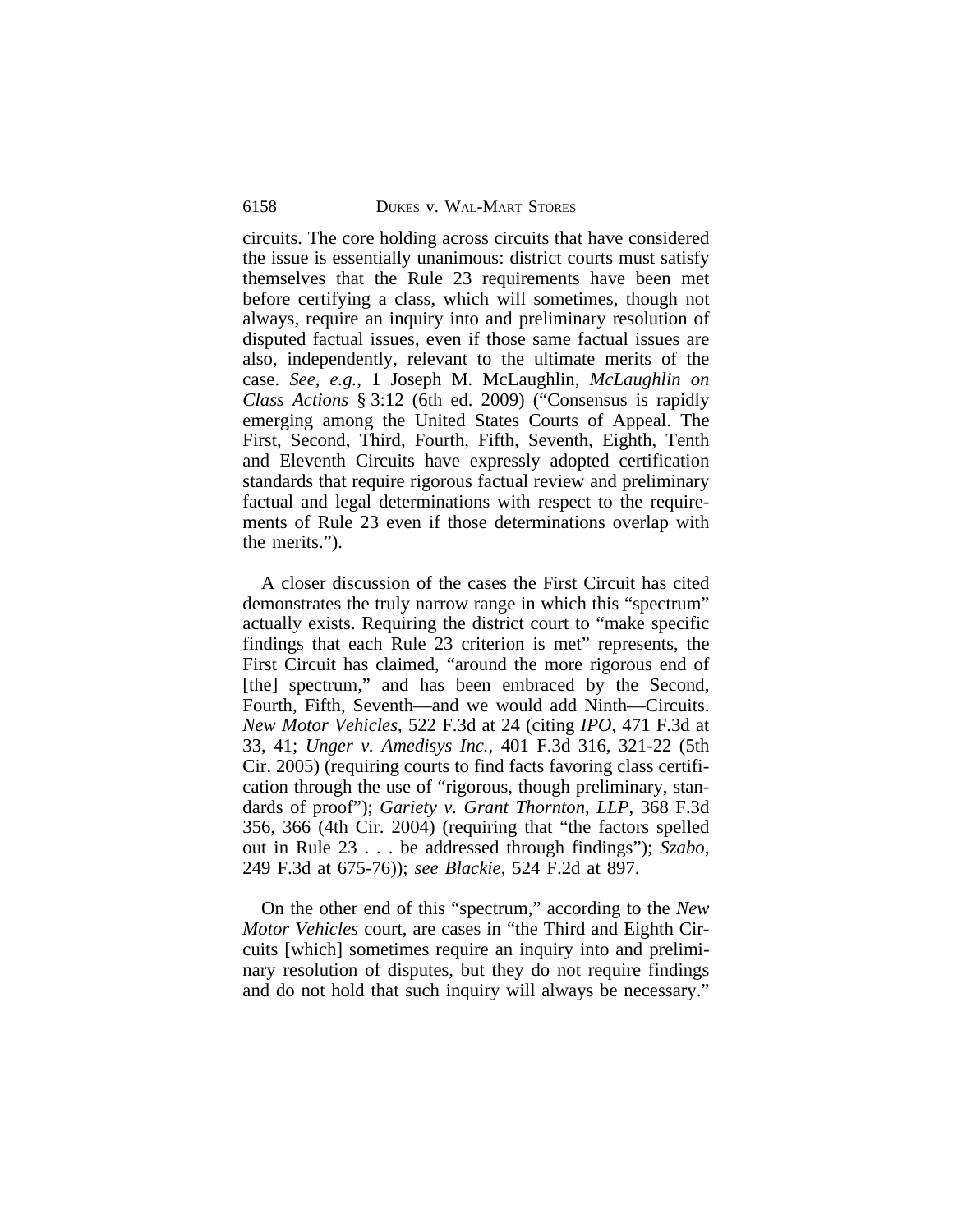*New Motor Vehicles*, 522 F.3d at 24 (citing *Blades v. Monsanto Co.*, 400 F.3d 562, 566-67 (8th Cir. 2005)); *Newton v. Merrill Lynch, Pierce, Fenner & Smith, Inc.*, 259 F.3d 154, 166 (3d Cir. 2001)).

In our review of these cases, we find this "spectrum" of certification standards narrower and more internally consistent than does the First Circuit. To begin with, we respectfully disagree with *New Motor Vehicles*'s characterization of the Third Circuit's approach. The case *New Motor Vehicles* cited, *Newton*, 259 F.3d at 174-77, only discussed a "presumption" of conformity with Rule 23 in the context of the fraud-on-themarket presumption in a securities class action.

The Third Circuit has since provided clarification. It has noted that *Newton* does not hold that a district court can presume Rule 23 requirements met from contested pleadings outside the fraud-on-the-market context. *Vallies v. Sky Bank*, No. 08-4160, 2009 WL 5154473, at \*7 (3d Cir. Dec. 31, 2009). It has also demonstrated its conformity with the other circuits' standard more broadly. In *In re Constar International Inc. Securities Litigation*, the court explained that "we require that each Rule 23 component be *satisfied*." 585 F.3d 774, 780 (3d Cir. 2009) (emphasis added) (citing *In re Hydrogen Peroxide Antitrust Litig.*, 552 F.3d 305, 310 (3d Cir. 2009) ("*Hydrogen Peroxide*")). Recognizing the importance of the class certification decision, the court emphasized that "district courts, where appropriate, [are] to 'delve beyond the pleadings to determine whether the requirements for class certification are satisfied.' " *Id.* (quoting *Hydrogen Peroxide*, 552 F.3d at 316; *Newton*, 259 F.3d at 167). It further elucidated, "[a]n overlap between a class certification requirement and the merits of a claim is no reason to decline to resolve relevant disputes when necessary to determine whether a class certification requirement is met." *Id.* (internal quotation marks omitted). The Third Circuit thus requires a district court "determination" that the "requirements" of Rule 23 have been "satisfied." *Id.* While we readily recognize the benefit of the additional cases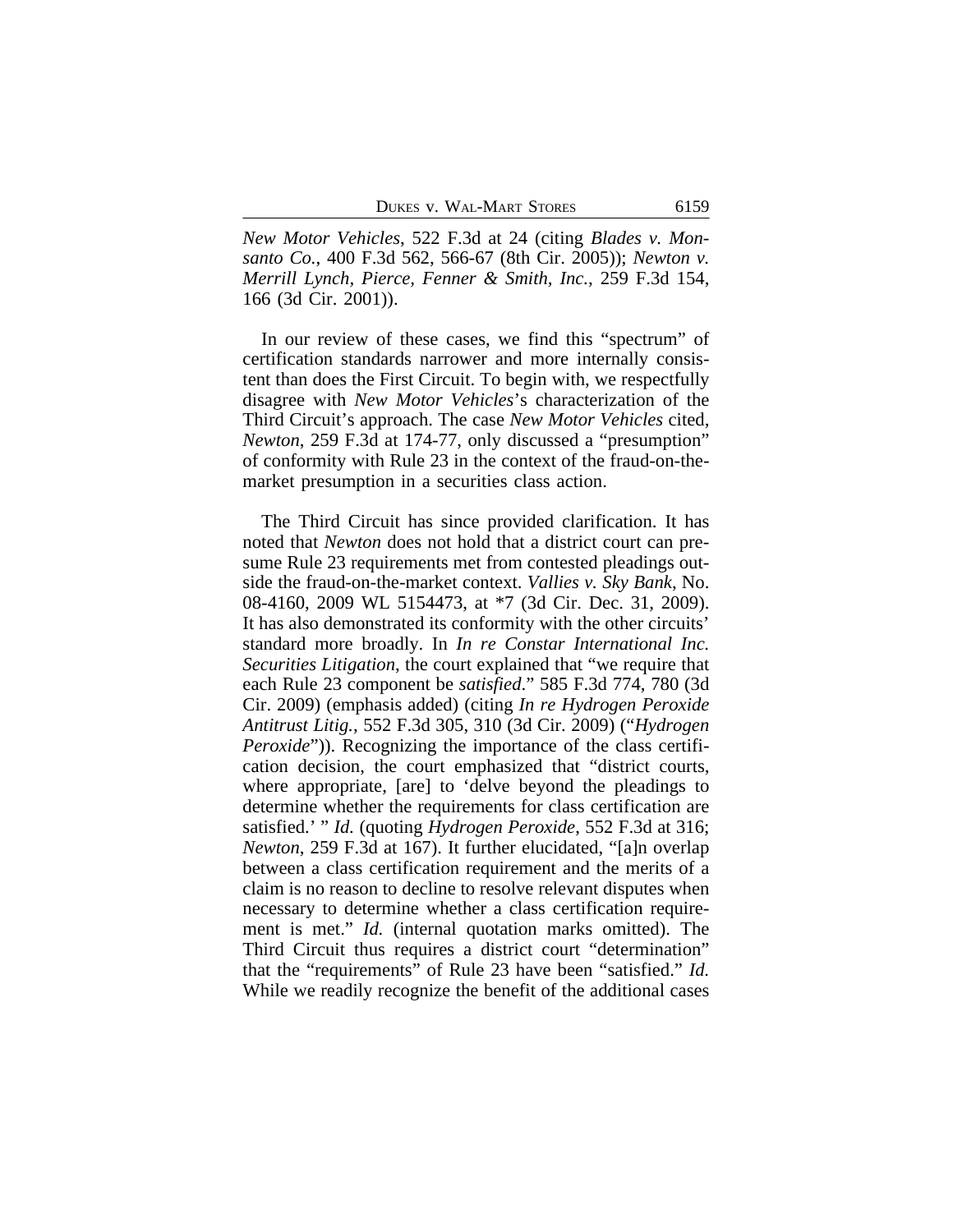available to us in conducting our review, we respectfully disagree with the First Circuit's conclusion that the Third Circuit allows a more lax standard of review than do other circuits.

*New Motor Vehicles* is on firmer ground describing the Eighth Circuit's decision in *Blades*, though we find the language in that case more nuanced than *New Motor Vehicles* describes, and we disagree that *Blades* "suggests substantial differences" from other circuits. *New Motor Vehicles*, 522 F.3d at 24. The *Blades* court cited *Falcon* in describing the standard as follows:

To determine whether common questions predominate, a court must conduct a limited preliminary inquiry, looking behind the pleadings. In conducting this preliminary inquiry, however, the court must look only so far as to determine whether, given the factual setting of the case, if the plaintiffs [sic] general allegations are true, common evidence could suffice to make out a prima facie showing for the class . . . .

The preliminary inquiry at the class certification stage may require the court to *resolve* disputes going to the factual setting of the case, and such disputes may overlap with the merits of the case. *See Szabo v. Bridgeport Machs., Inc.*, 249 F.3d 672, 676-77 (7th Cir. 2001). Nonetheless, such disputes may be resolved only insofar as resolution is necessary to determine the nature of the evidence that would be sufficient, if the plaintiff's general allegations were true, to make out a prima facie case for the class.

*Blades*, 400 F.3d at 566-67 (some citations omitted) (emphasis added).

While this language is not as definitive as that used by the Second Circuit in *IPO*, for example, it sets up essentially the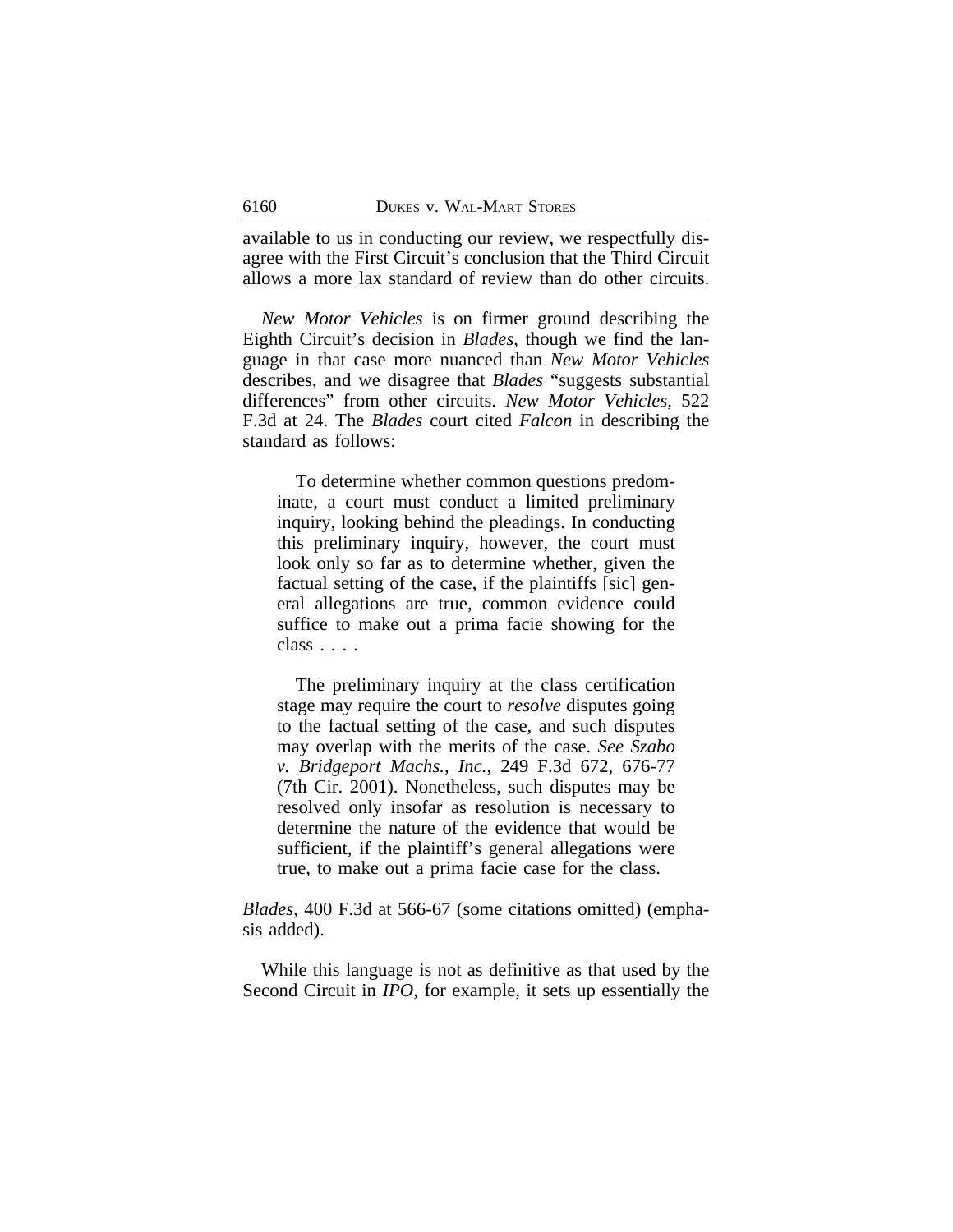same standard. Under *Blades*, district courts in the Eighth Circuit must "resolve" factual disputes going to the "setting of the case," which we understand to mean the factual circumstances dictating whether the plaintiffs have met the Rule 23 requirements. *Id.* at 567. Supporting this understanding is *Blades*'s later statement explaining that "[t]o certify a class action under Rule 23(b)(3), the Court must *find* that: 1) common questions predominate . . . and 2) class resolution is superior to other available methods for the fair and efficient adjudication of the controversy." *Id.* at 569 (emphasis added). Finally, like *IPO*, *Blades* understands *Eisen* as prohibiting the district court from making preliminary findings on merits issues not related to the Rule 23 resolution. *See id.* at 566-67; *see also* Richard A. Nagareda, *Class Actions in the Administrative State: Kalven and Rosenfield Revisited*, 75 U.Chi. L. Rev. 603, 616 (2008) ("Nagareda, *Class Actions*"). Not surprisingly, then, *IPO* cited *Blades* as a key case supporting its conclusion to require district court determinations that each of the Rule 23 requirements is met. *IPO*, 471 F.3d at 38.

We thus view whether an appellate court requires district courts to "resolve," *id.*; "find," *Unger*, 401 F.3d at 319-20; or "determine," *IPO*, 471 F.3d at 40-41, that Rule 23 requirements have been met, as essentially, even if not precisely, the same standard.<sup>6</sup> To characterize such usage as embodying "substantial differences" seems to create a distinction where none exists. *See New Motor Vehicles*, 522 F.3d at 24; *see also* Richard A. Nagareda, *Class Certification in the Age of Aggregate Proof*, 84 N.Y.U. L. Rev. 97, 113-14 (2009) (Nagareda,

<sup>&</sup>lt;sup>6</sup>We recognize that these words imply slightly different approaches, and we agree with the *IPO* court's thoughtful discussion of resisting use of the word " 'findings' because the word usually implies that a district judge is resolving a disputed issue of fact," and the Rule 23 inquiry, though it may require findings in some cases, "is really a mixed question of fact and law." 471 F.3d at 40. We cannot, however, agree that the difference in usage is significant enough that circuit courts using these various words employ substantially different standards. *Cf. New Motor Vehicles*, 522 F.3d at 24.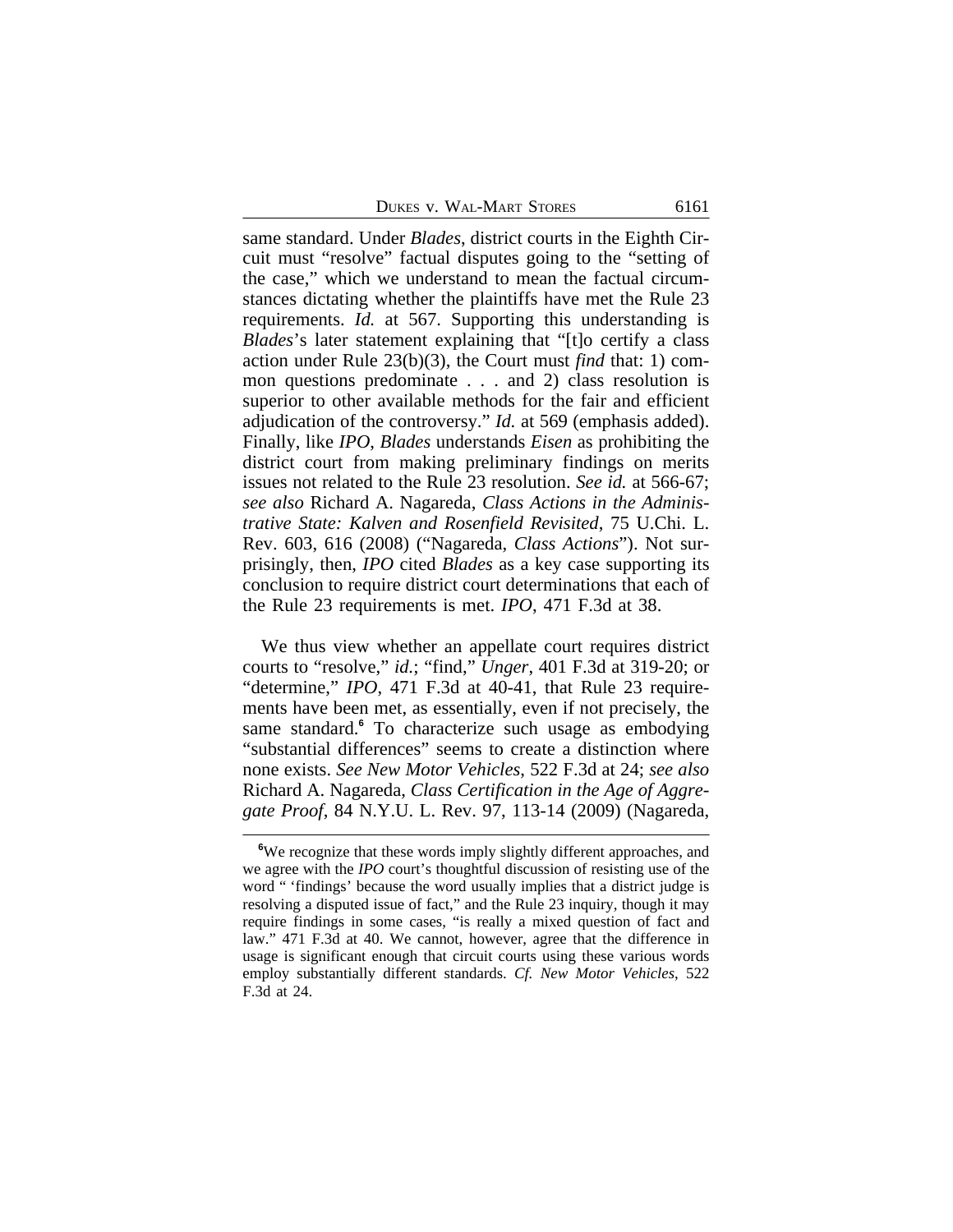*Aggregate Proof*) (describing federal courts as moving toward an "essentially uniform" standard that is "now-settled law"). Under any of these articulations, the charge to the district court follows the analysis the *IPO* court explained, and we agree, that *Falcon* and *Eisen* require. *IPO*, 471 F.3d at 41. The district court must analyze underlying facts and legal issues going to the certification questions regardless of any overlap with the merits. However, this does not mean a district court should put the actual resolution of the merits cart before the motion to dismiss, summary judgment, and trial horses by reaching out to decide issues unnecessary to the Rule 23 requirements.

Having discussed our sister circuits' treatment of this issue, we now turn to the standard in our circuit as established by our previous cases.

# *C. Ninth Circuit Precedent*

**[6]** Since we first addressed the issue in the wake of the *Eisen* and *Falcon* decisions, our cases have made clear that a district court inquiry overlapping with the merits is permissible, and often required, under Rule 23. *See Moore v. Hughes Helicopters, Inc.*, 708 F.2d 475, 480 (9th Cir. 1983) ("Although some inquiry into the substance of a case may be necessary to ascertain satisfaction of the commonality and typicality requirements of Rule 23(a), it is improper to advance a decision on the merits to the certification stage." (citation omitted)). Later, we said that a district court is "at liberty to consider evidence which goes to the requirements of Rule 23 even though the evidence may also relate to the underlying merits of the case." *Hanon v. Dataproducts Corp.*, 976 F.2d 497, 509 (9th Cir. 1992) (internal quotation marks omitted); *see also Staton v. Boeing Co.*, 327 F.3d 938, 954 (9th Cir. 2003) ("The court may not go so far, of course, as to judge the validity of [the merits] claims. . . . But the breadth and consistency of class counsel's initial evidence places the district court's finding of commonality well within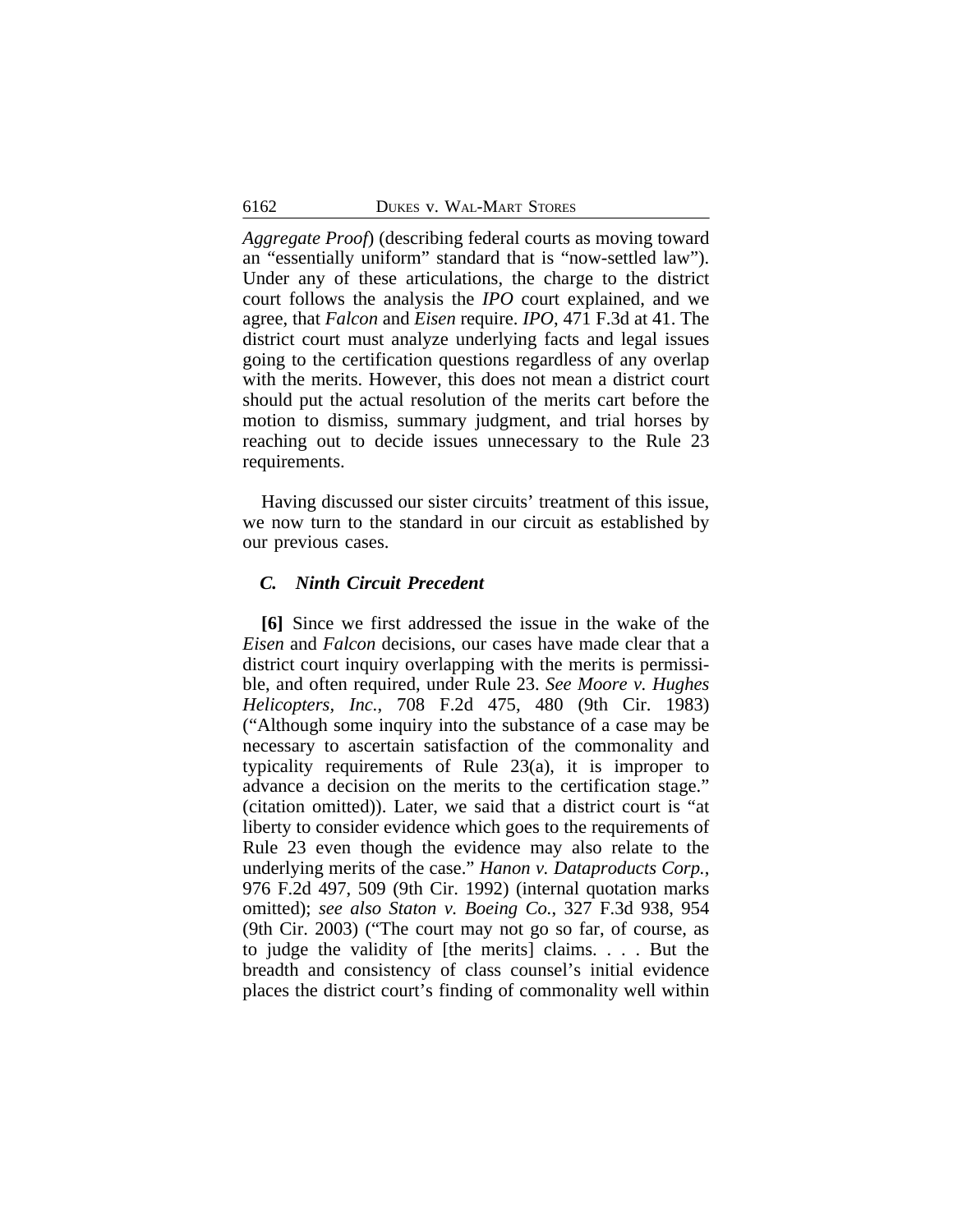that court's discretion." (citation omitted)). We have also specifically cited *Eisen* in rejecting a party's argument that *Eisen* prohibits any inquiry overlapping with the merits and explaining that such an overlapping inquiry is sometimes necessary under Rule 23. *See Blackie*, 524 F.2d at 897 ("Nor is the class issue separable from the merits in all cases (including this one). The common questions, typicality, conflicts and adequacy of representation, and predominance tests, are determinations . . . which may require review of the same facts and the same law presented by review of the merits." (citations omitted)).**<sup>7</sup>**

**[7]** We have adhered to the Supreme Court's guidance in holding that "[a] class may only be certified if we are 'satisfied, after a rigorous analysis, that the prerequisites of Rule 23(a) have been satisfied.' " *Hanon*, 976 F.2d at 509 (quoting

**<sup>7</sup>**Many other decisions have similarly shown this circuit's proper, narrow reading of the "no merits inquiry" passage from *Eisen* to prohibit only merits inquiries unnecessary for the class certification decision. *See, e.g.*, *McElmurry v. U.S. Bank Nat'l Ass'n*, 495 F.3d 1136, 1141-42 (9th Cir. 2007) (rejecting the appellants' broad claim relying on misunderstood language from *Eisen*); *Staton*, 327 F.3d at 954 (citing *Eisen* in explaining that a merits inquiry is improper at the class certification stage though the district court was "well within" its discretion in considering overlapping issues); *Valentino v. Carter-Wallace, Inc.*, 97 F.3d 1227, 1232 (9th Cir. 1996) (discussing *Eisen* as prohibiting "a separate hearing to consider the merits of the plaintiffs' claims when determining class certification"); *Hanon*, 976 F.2d at 509 (describing *Eisen* as holding "a motion for class certification is not the appropriate point at which to resolve the merits of a plaintiff's claim"); *Wright v. Schock*, 742 F.2d 541, 544-45 (9th Cir. 1984) (understanding *Eisen* narrowly to allow a summary judgment motion before the class certification decision); *Moore*, 708 F.2d at 480 ("Although some inquiry into the substance of a case may be necessary to ascertain satisfaction of the commonality and typicality requirements of Rule 23(a), it is improper to advance a decision on the merits to the class certification stage."); *Jordan v. County of Los Angeles*, 669 F.2d 1311, 1321-22 (9th Cir.), (characterizing *Eisen* as confirming the narrow rule that "the class representative need not demonstrate a likelihood of success on the merits in order to maintain a class action"), *vacated on other grounds*, 459 U.S. 810 (1982).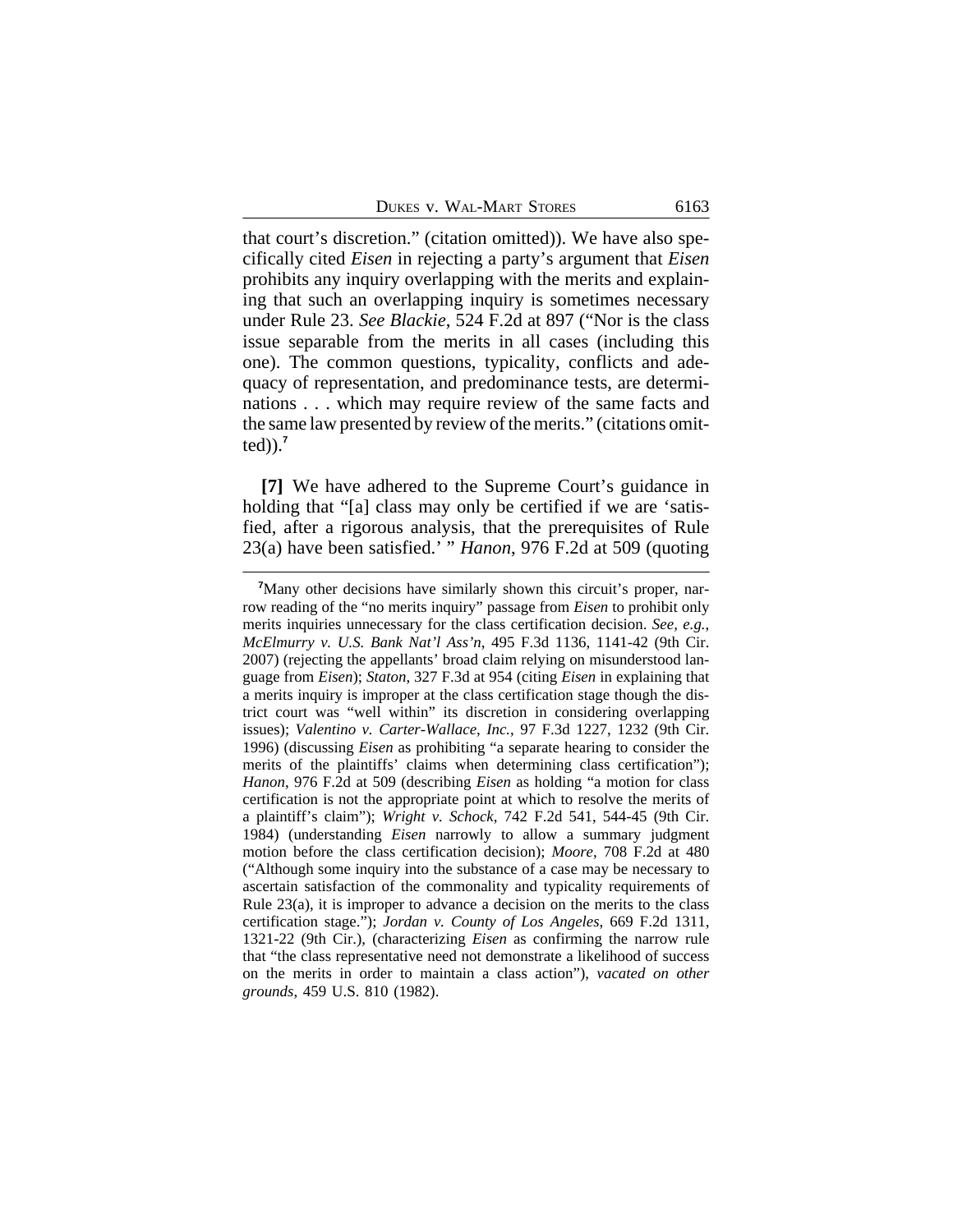*Falcon*, 457 U.S. at 161). We have also, however, recognized that *Falcon* contemplated cases in which "the issues are plain enough from the pleadings" and do not require analysis beyond those papers. 457 U.S. at 160; *Chamberlan v. Ford Motor Co.*, 402 F.3d 952, 961 (9th Cir. 2005) (per curiam) ("The Supreme Court thus recognized over twenty years ago that a rigorous analysis does not always result in a lengthy explanation or in-depth review of the record."); *Hanlon v. Chrysler Corp.*, 150 F.3d 1011, 1023 (9th Cir. 1998). Thus, in some cases, the pleadings will be sufficient to render the certification decision, and in others, the district court must make determinations on facts overlapping with the merits.

In addition, our cases have understood that *Falcon*, like Rule 23 itself, requires "*questions* of law or fact that were common to the claims." 457 U.S. at 158 (emphasis added). Therefore, we have found class certification proper where a "plaintiff is attacking defendants' discriminatory practices against females, and this is not just as it applied to plaintiff only," because such a claim "identifies a common legal issue, discrimination against women, and a common factual problem, discrimination as applied" by the defendant. *Bouman v. Block*, 940 F.2d 1211, 1232 (9th Cir. 1991) (internal quotation marks omitted); *see also Rodriguez v. Hayes*, No. 08-56156, 2010 WL 6394, at \*12 (9th Cir. Jan. 4, 2010) ("[T]he commonality requirements ask[s] us to look only for some shared legal issue or a common core of facts."). We have also, of course, rejected the "across-the-board" claims that *Falcon* prohibited, and we have denied class certification when a rigorous analysis did not show the class would implicate common questions. *See, e.g.*, *Lozano v. AT&T Wireless Servs., Inc.*, 504 F.3d 718, 730 (9th Cir. 2007) (citing *Falcon* in rejecting certification of a class action based on the unconscionability of a class action waiver because the district court did not perform the requisite analysis). As one example, we have explained that "commonality is satisfied where the lawsuit challenges a system-wide practice or policy that affects all of the putative class members," because such a system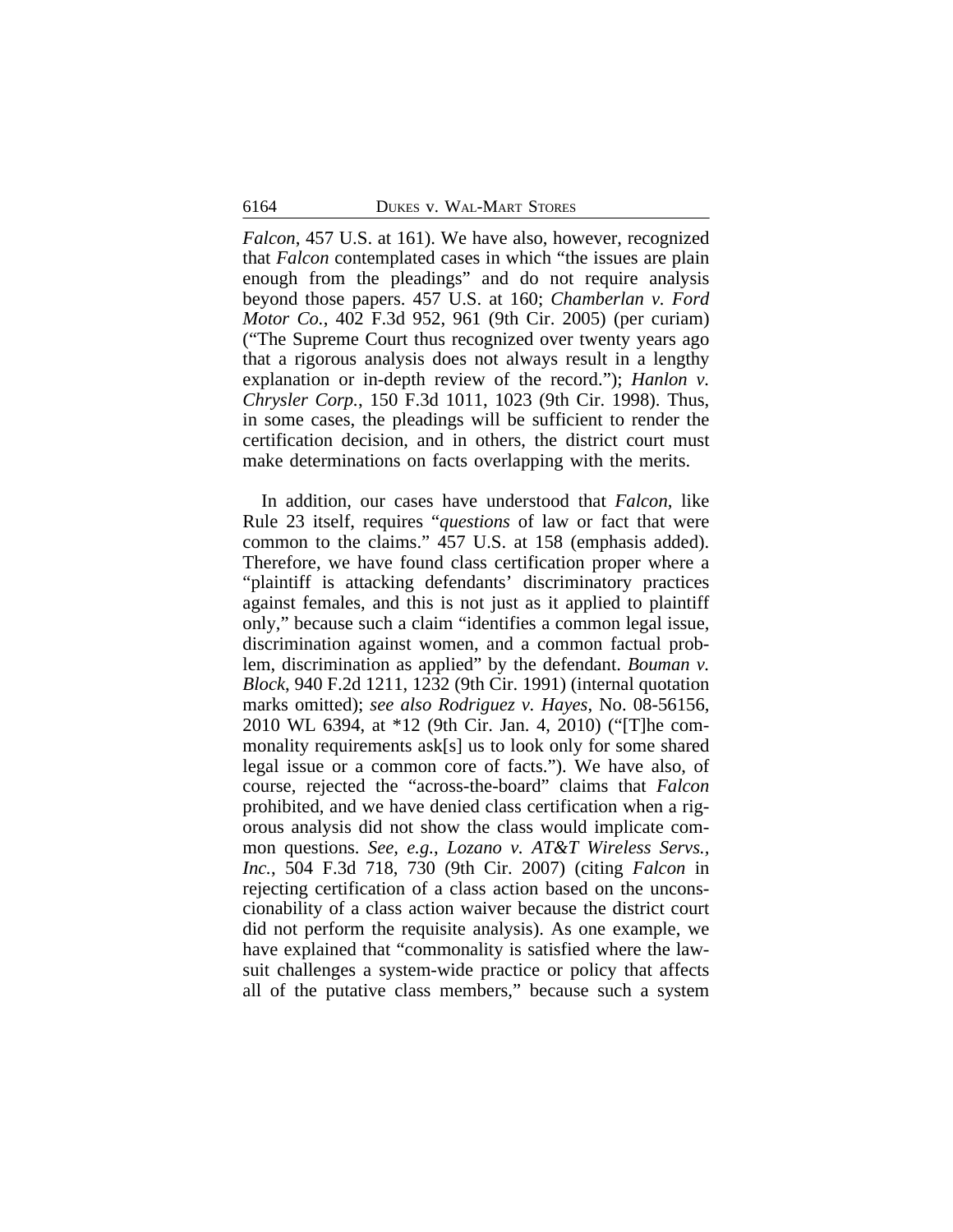implicates common factual questions. *Armstrong*, 275 F.3d at 868.

**[8]** Our most recent statement considering *Falcon* and *Eisen* comports with this understanding as well. Writing for the court in *United Steel Workers v. ConocoPhillips Co.*, Judge Bybee explained that it is the plaintiff's *theory* that matters at the class certification stage, not whether the theory will ultimately succeed on the merits. *See* No. 09-56578, 2010 WL 22701, at \*5 (9th Cir. Jan. 6, 2010). We thus found reversible error because the district court did not consider whether the plaintiff's legal theory "was one in which common *issues* of law and or fact did not predominate," and instead found the class did not meet Rule 23's requirements because " 'there can be no *assurances* that [plaintiffs] w[ould] prevail on this theory.' " *Id.* (citing the district court) (first emphasis added). In short, we have consistently held that when considering how the facts and legal issues apply to a class under Rule 23(a), the district court must focus on common questions and common issues, not common proof or likely success on the questions commonly raised. *See id.* 

For the most part, the dozens of district court cases in this circuit parsing *Eisen*, *Falcon*, and our precedent, have considered *Eisen*'s language in context, concluding that they must make determinations that the requirements of Rule 23 have been met, and acknowledging that these determinations will sometimes require examining issues that overlap with the merits. *See, e.g.*, *Endres v. Wells Fargo Bank*, No. C 06-7019, 2008 WL 344204, at \*2 (N.D. Cal. Feb. 6, 2008) ("[T]he court is not permitted to make a preliminary inquiry into the merits of the plaintiffs' claims at that stage of the litigation. Nevertheless, the court must consider evidence relating to the merits if such evidence also goes to the requirements of Rule 23." (internal quotation marks and citation omitted)); *Westways World Travel, Inc. v. AMR Corp.*, 218 F.R.D. 223, 230 (C.D. Cal. 2003) ("Although the Supreme Court once stated that courts have no authority to conduct a preliminary inquiry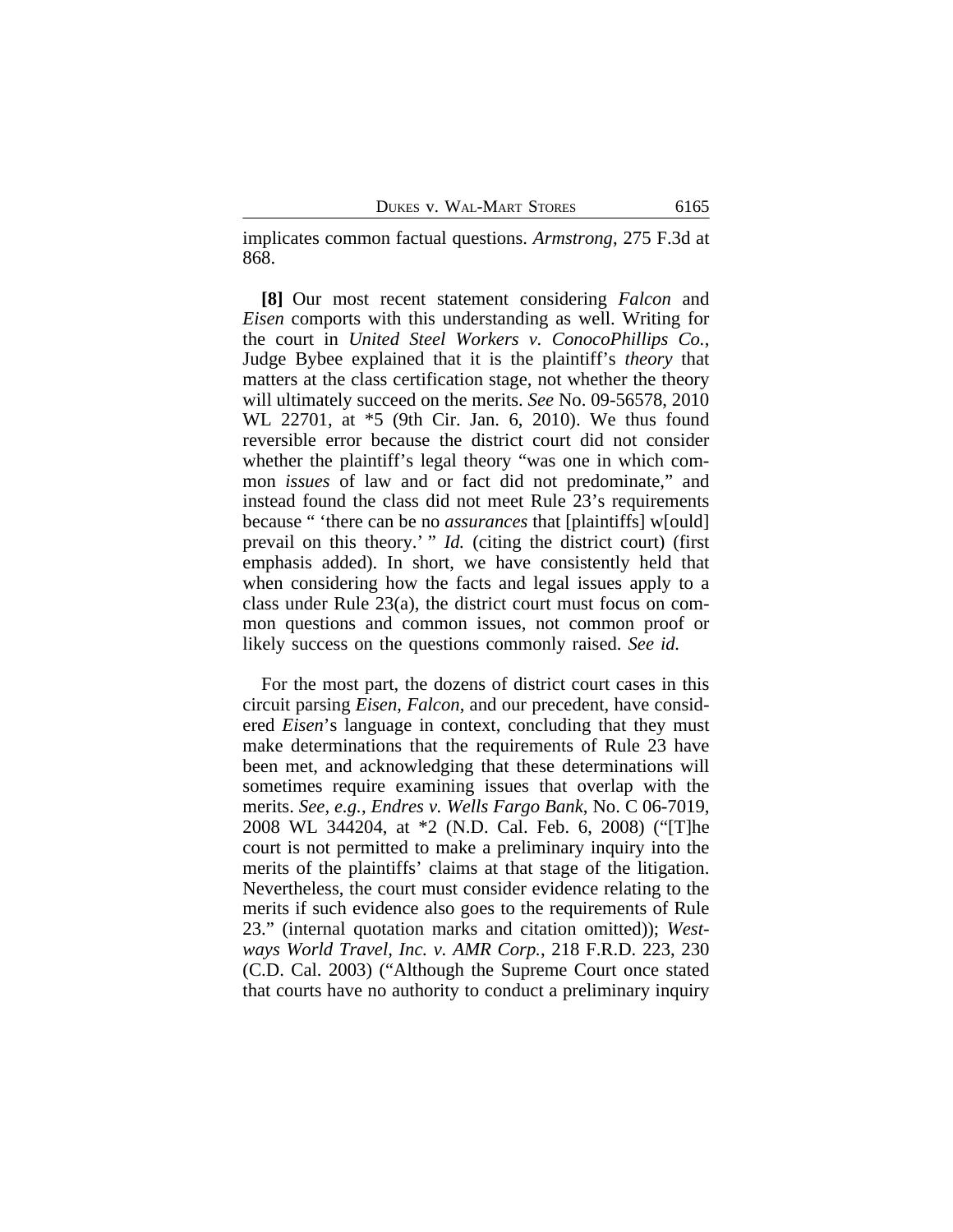into the merits of a suit in order to determine whether it may be maintained as a class action, [citing *Eisen*] later cases make clear that a preliminary inquiry into the merits is sometimes necessary to make a meaningful determination of class certification issues. At the same time, the court is required to take the allegations of the plaintiff's complaint as true. Plaintiff bears the burden of showing that the elements of Rule 23 are met." (citations omitted)).**<sup>8</sup>** These cases have correctly

**<sup>8</sup>**That district courts must consider questions overlapping with the merits, if doing so is necessary to find the Rule 23 requirements met, is the understanding of the majority of district court orders considering the issue in this circuit. *See Colvin v. Citigroup Global Mkts., Inc.*, No. C 09-00238, 2009 WL 1657331, at \*1-2 (N.D. Cal. June 11, 2009) (hearing issues overlapping with merits before class certification motion); *In re First Am. Corp. ERISA Litig.*, 258 F.R.D. 610, 616 (C.D. Cal. 2009) (citing *Eisen* but also noting *Falcon*'s statement that class determinations are often "enmeshed" with merits issues); *In re Cooper Cos. Sec. Litig.*, 254 F.R.D. 628, 641 n.7 (C.D. Cal. 2009) (noting the obligation to consider evidence relating to the Rule 23 determination, but stating that "[a]t the same time, the inclusion of evidence that may speak to the merits of a case does not mean that a district court should mistake class action certification for summary judgment"); *Ballew v. Matrixx Initiatives, Inc.*, No. CV-07-267, 2008 WL 4831481, at \*2 (E.D. Wash. Oct. 31, 2008) ("It is true that at this stage of the proceedings the Court is not resolving whether Plaintiff can establish that she can prove her case. Rather, the narrow question before the Court is whether, under Fed. R. Civ. P. 23, a class action is a proper vehicle for litigating the products liability claims brought by Plaintiff."); *Bishop v. Petro-Chem. Transp., LLC*, 582 F. Supp. 2d 1290, 1305 (E.D. Cal. 2008) ("[T]he Court has evaluated the evidence of the Motor Carrier exemption, not to determine whether plaintiff will ultimately prevail at trial, but to determine, again, whether the proposed class members are similarly situated."); *Lindquist v. Farmers Ins. Co. of Ariz.*, No. CV 06-597, 2008 WL 343299, at \*6 (Feb. 6, 2008 D. Ariz. 2008) ("While preliminary inquiry into the merits is sometimes appropriate to the extent necessary to evaluate class certification issues that happen to be intertwined with facts relating to the underlying merits . . . the general rule followed by federal courts [is] that trial courts may not decide the merits of the case or consider the likelihood of success on the merits in determining whether the requirements of Rule 23 class certification are met."); *Alexander v. JBC Legal Group, P.C.*, 237 F.R.D. 628, 630 (D. Mont. 2006) ("It is improper for this Court to consider the merits of the complaint beyond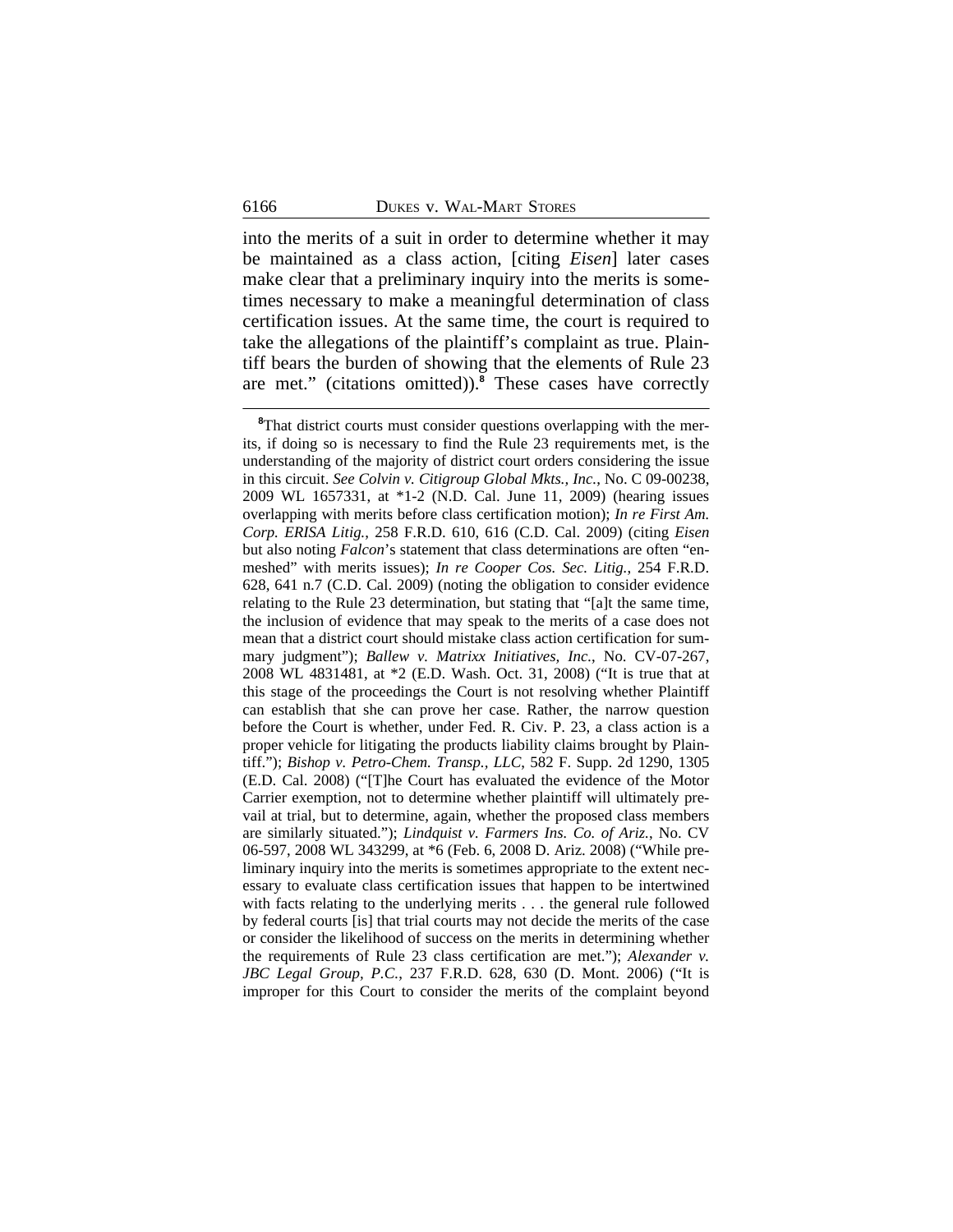threaded the needle between *Eisen*, *Falcon*, and our precedent.

In the less typical instances in which district courts in this circuit have been led astray, a common reason seems to have been a misreading of our statement in footnote 17 of *Blackie v. Barrack*, in which we explained that district courts are "bound to take the substantive allegations of the complaint as true, thus necessarily making the class order speculative in the sense that the plaintiff may be altogether unable to prove his allegations." 524 F.2d at 901 n.17; *see also Edwards v. City of Long Beach*, 467 F. Supp. 2d 986, 991 (C.D. Cal. 2006) ("The court is bound to take the substantive allegations in the complaint as true."). But, that statement is taken out of con-

what is necessary to decide whether the requirements of Rule 23 have been met."); *In re Seagate Tech. II Sec. Litig.*, 843 F. Supp. 1341, 1367 (N.D. Cal. 1994) (noting that "district courts *must* examine some of the merits" because "the adequacy of the representation cannot be ascertained without examining the composition of the class"); *Hernandez v. Alexander,* 152 F.R.D. 192, 194 (D. Nev. 1993) ("The determination of whether to certify a class does not permit or require a preliminary inquiry into the merits. Only the class certification requirements of Rule 23 need be considered at the class certification stage. However, before certifying a class action the trial court must be satisfied, after a rigorous analysis, that the prerequisites of Rule 23(a) have been met." (citations to *Eisen* and *Falcon* omitted)); *Lim v. Citizens Sav. & Loan Ass'n*, 430 F. Supp. 802, 805-06 (N.D. Cal. 1976) ("Although the *Eisen* rule has evolved into a wedge for broad class certification by *plaintiffs*, a close reading of the *Eisen* case indicates the Supreme Court's contrary intention . . . ."); *El Concilio v. Modesto Elementary Sch. Dist.*, No. C-76-2479, 1978 WL 56, at \*1 (N.D. Cal. May 11, 1978) ("While the Court is foreclosed from a preliminary inquiry into the merits in order to determine whether it may be maintained as a class action, it must determine whether plaintiffs have met their burden of establishing the existence of a claim of unlawful employment practices affecting an ascertainable class of persons of which they are members." (internal quotation marks and citation omitted)); *Nguyen Da Yen v. Kissinger*, 70 F.R.D. 656, 661 (N.D. Cal. 1976) ("In determining whether a matter should proceed as a class action the court is required to make findings concerning each essential element of the class action rule.").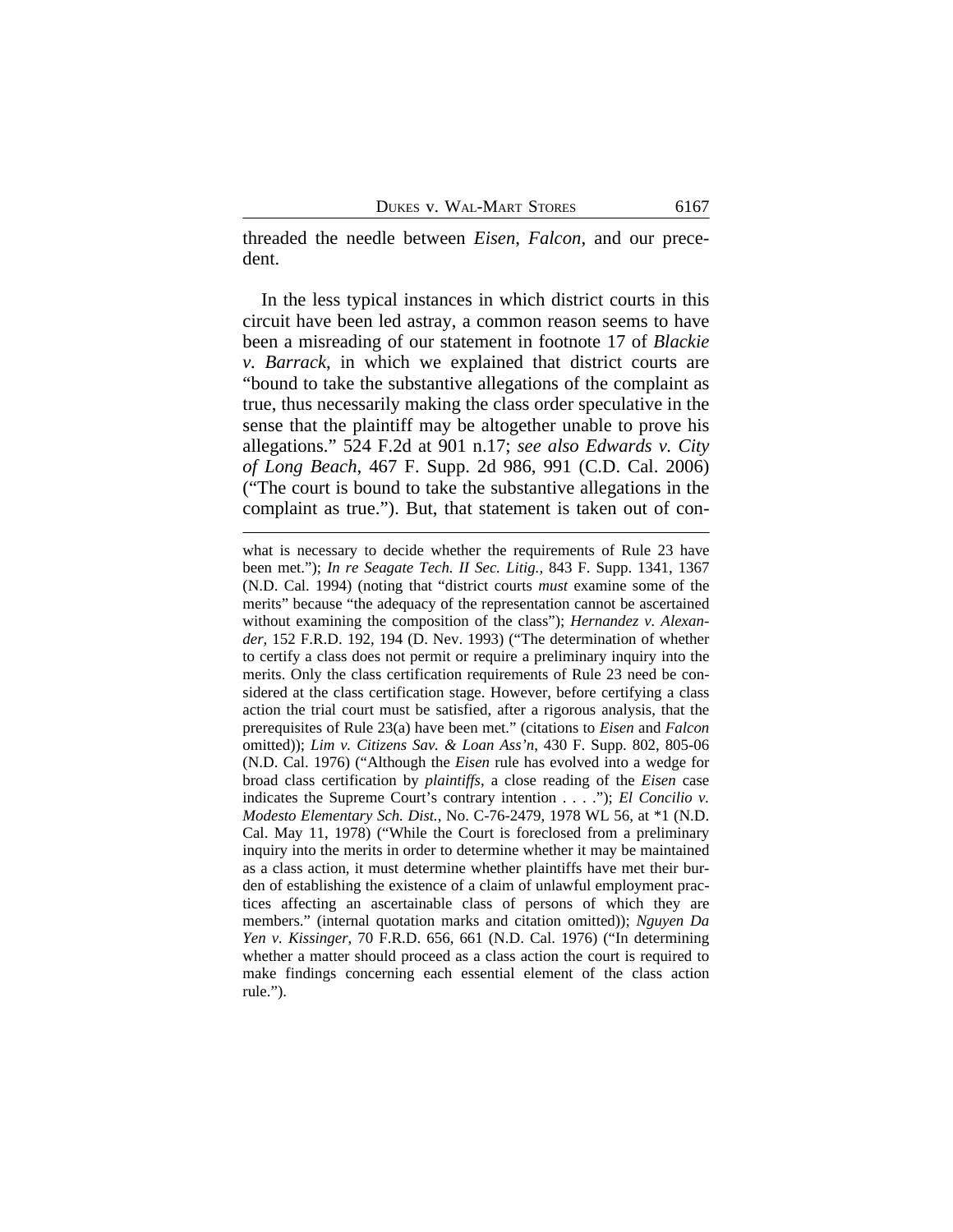text when relied on in this manner.**<sup>9</sup>** The subsequent sentences in *Blackie*, which the erring district courts almost universally neglect to include, explained that, although "the court may not put the plaintiff to preliminary proof of his claim, it does require sufficient information to form a reasonable judgment. Lacking that, the court may request the parties to supplement the pleadings with sufficient material to allow an informed judgment on *each of the Rule's requirements*." 524 F.2d at 901 n.17 (emphasis added). Discussing when a certification inquiry overlaps with the merits, we further explained in *Blackie:* 

Nor is the class issue separable from the merits in all cases (including this one). The common questions, typicality, conflicts and adequacy of representation, Fed. R. Civ. P. 23(a), and predominance tests, Fed. R. Civ. P. 23(b)(3), are determinations . . . which may require review of the same facts and the same law presented by review of the merits.

524 F.2d at 897.

**[9]** A better reading of *Blackie*, then, is to understand it as having the meaning that our cases, and the majority of district court opinions, have ascribed to it: *Blackie* is entirely consistent with the Supreme Court's guidance, explicitly requiring

**<sup>9</sup>**District courts in this circuit have quoted this passage somewhat out of context on a number of occasions. *See Mateo v. V.F. Corp.*, No. C 08- 05313, 2009 WL 3561539, at \*4 (N.D. Cal. Oct. 27, 2009) (citing *Blackie* though noting that the defense's arguments addressed only the merits and not the Rule 23 inquiry); *Perez v. Safety-Kleen Sys., Inc.*, 253 F.R.D. 508, 511 (N.D. Cal. 2008) (noting that "the court must accept the substantive allegations contained in plaintiffs' complaints as true"); *Nw. Fruit Co. v. A. Levy & J. Zentner Co.*, 116 F.R.D. 384, 388 (E.D. Cal. 1986) (same); *see also* Steig D. Olson, *"Chipping Away": The Misguided Trend Toward Resolving Merits Disputes as Part of the Class Certification Calculus*, 43 U.S.F. L. Rev. 935, 949 n.89 (2009) (understanding *Blackie* as requiring acceptance of a plaintiff's claims as to not only merits questions, but Rule 23 requirements as well).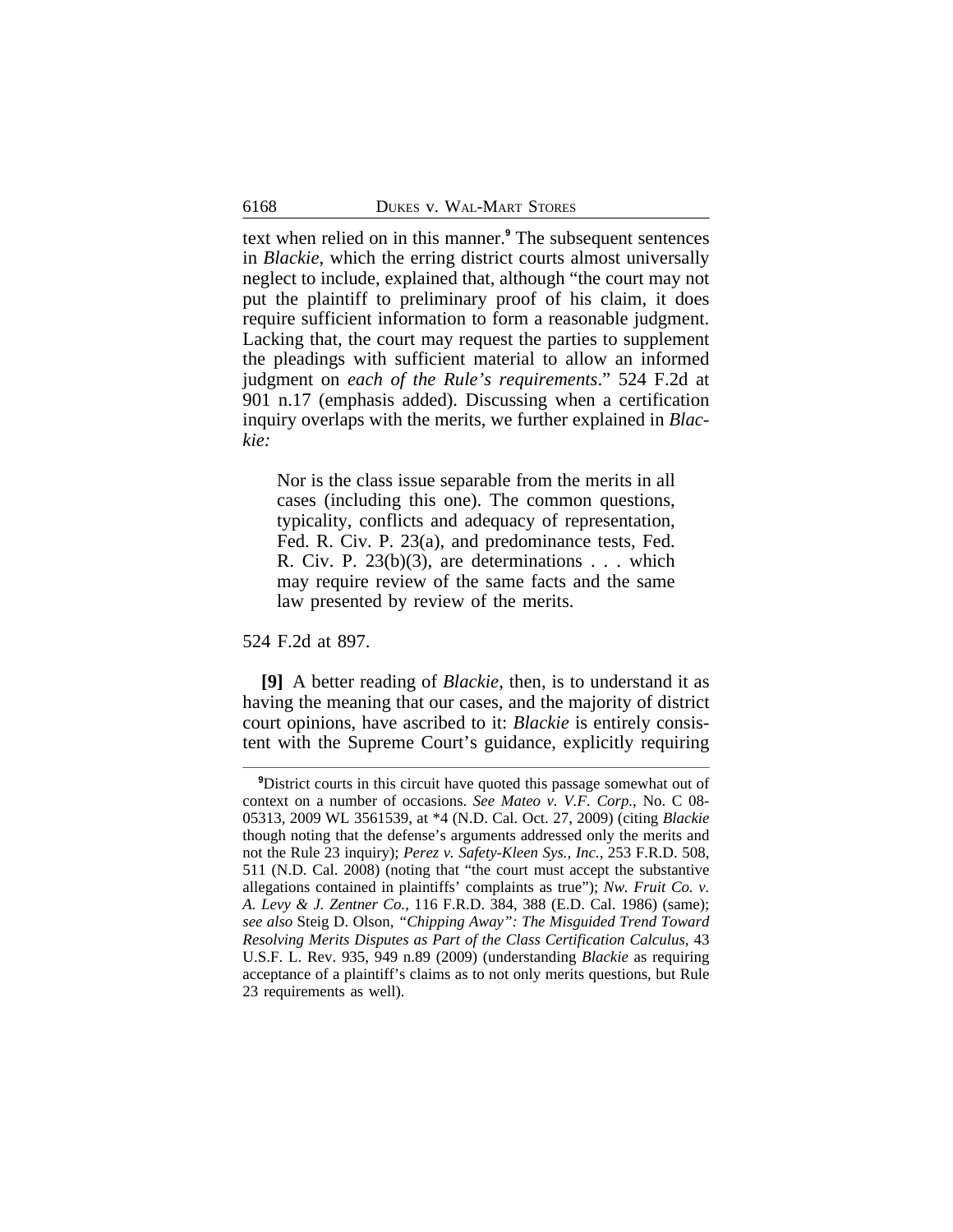a district court to probe behind the pleadings if doing so is necessary to make findings on the Rule 23 certification decision. Thus, *Blackie* does not, and could not, require the district court to unquestioningly accept a plaintiff's arguments as to the necessary Rule 23 determinations. The sense in which *Blackie* referred to class certification as speculative is the same way in which we most recently, and more artfully, described the inquiry:

[A] court can never be *assured* that a plaintiff will prevail on a given legal theory prior to a dispositive ruling on the merits, and a full inquiry into the merits of a putative class's legal claims is precisely what both the Supreme Court and we have cautioned is not appropriate for a Rule 23 certification inquiry.

#### *United Steel Workers*, 2010 WL 22701, at \*5.

In short, the explanation we provide today is not a new standard at all. Though a small number of district courts in this circuit have misunderstood *Blackie* and relied on *Eisen* in the way that the Second Circuit has cautioned against, and that we now reject, the precedent from this court is consistent. We are unable to find a single case in our court that incorrectly relied on the "no merits inquiry" language from *Eisen* in certifying a class without examining necessary issues because they overlapped with the merits. *Cf. Caridad*, 191 F.3d at 291-92 (applying the "no merits inquiry" language from *Eisen* out of context to prohibit the proper Rule 23 analysis). Our explanation confirms what our decisions have held for more than twenty-five years: A district court must sometimes resolve factual issues related to the merits to properly satisfy itself that Rule 23's requirements are met, but the purpose of the district court's inquiry at this stage remains focused on, for example, common *questions* of law or fact under Rule  $23(a)(2)$ , or predominance under Rule  $23(b)(3)$ , not the proof of answers to those questions or the likelihood of success on the merits. *Falcon*, 457 U.S. at 158 (requiring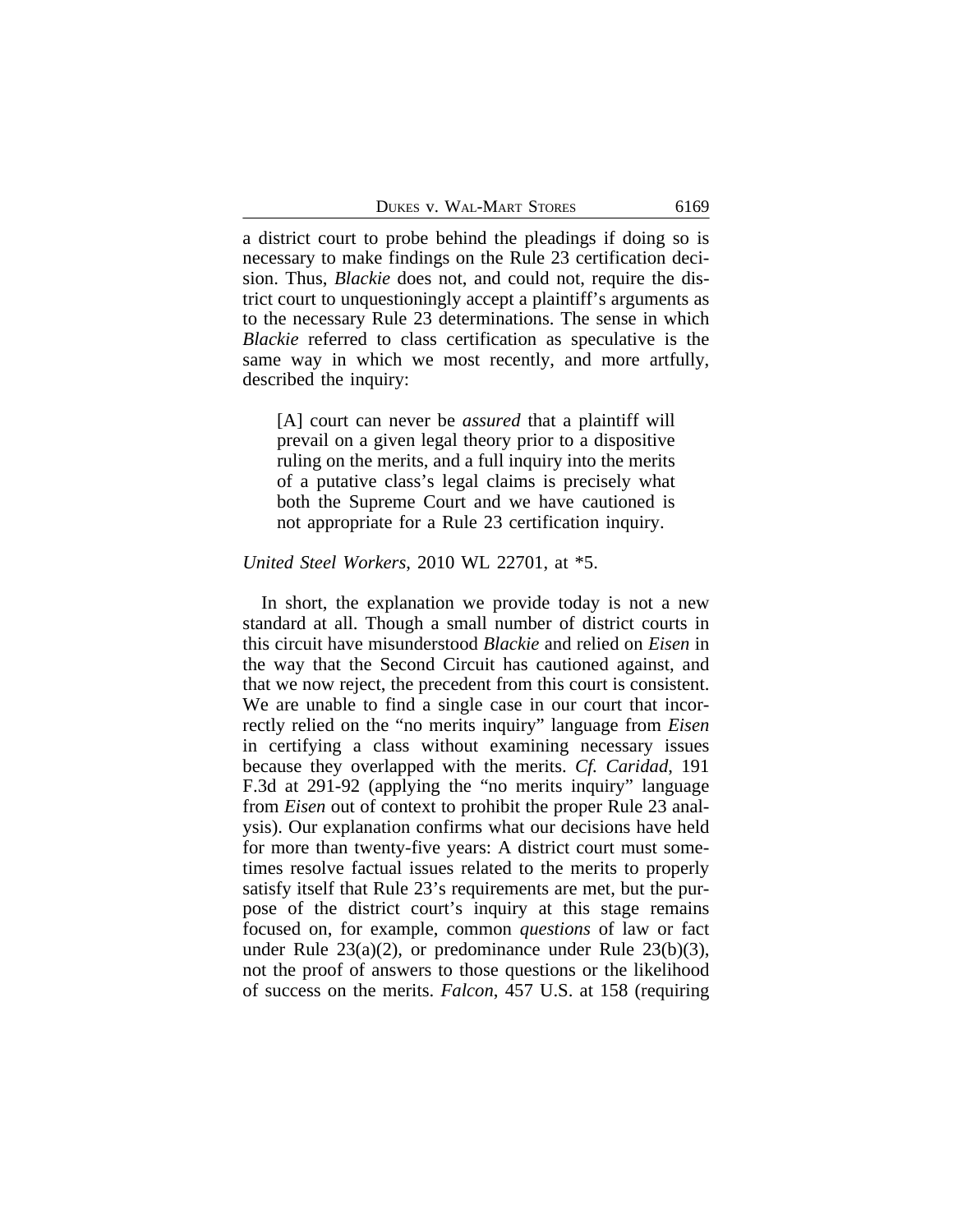a "specific presentation identifying the *questions* of law or fact that were common to the claims of respondent and of the members of the class he sought to represent" (emphasis added)); *United Steel Workers*, 2010 WL 22701, at \*5 (district court erred in basing its decision on whether the plaintiffs could prove merits rather than whether their claims implicated common questions of law or fact). Of course, for class certification to be proper, the common questions cannot simply arise from artful pleading. Plaintiffs must raise questions that the district court concludes, after a rigorous analysis, are susceptible to common resolution at a later stage.

# *D. Clarifying the Standard*

### **1. The Proper Standard of Rule 23 Adjudication**

This review of Supreme Court dictates, as well as our own and other circuits' treatment of the issue, leads us to recognize a number of constant holdings across circuits that we must incorporate into our clarification of the proper standard governing a district court in considering a Rule 23 motion for class certification.

To begin with, at the class certification stage, while *Eisen* prohibits a court from making determinations on the merits that do not overlap with the Rule 23 inquiry, district courts must make determinations that each requirement of Rule 23 is actually met. This bedrock rule is consistent with the Supreme Court's statements, other circuits' decisions, and our long-standing precedent. While plaintiffs need not make more than allegations as to their substantive claims, whether the suit is appropriate for class resolution must be actually demonstrated, not just alleged, to the district court's satisfaction.

In addition, in the cases such as *IPO* in which courts have recognized how *Eisen* is sometimes misunderstood, those circuits have uniformly reserved discretion with the district court to avoid a trial-level inquiry at the certification stage despite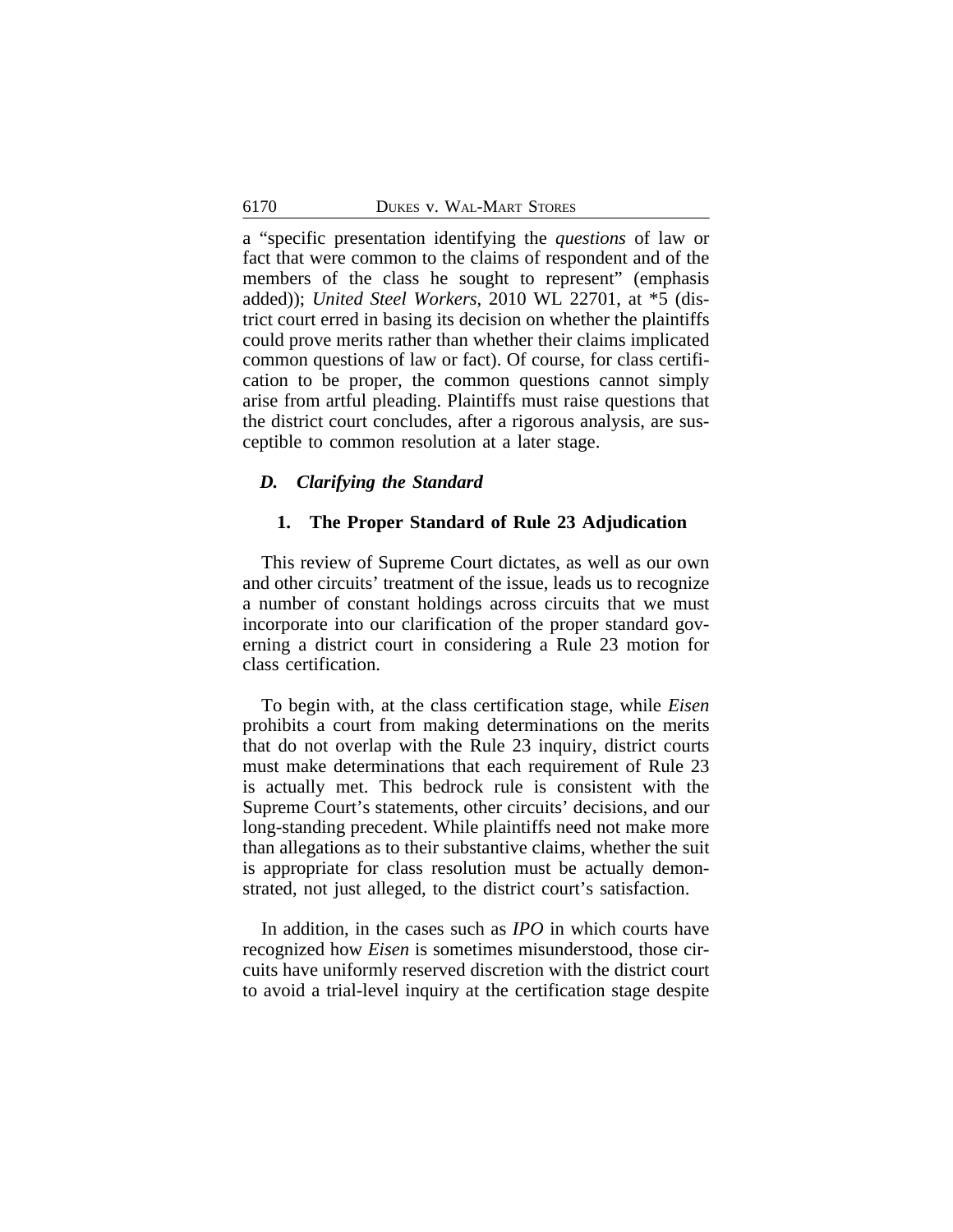| DUKES V. WAL-MART STORES |  |  | 6171 |  |
|--------------------------|--|--|------|--|
|--------------------------|--|--|------|--|

the need to find the Rule 23 requirements met.**<sup>10</sup>** *See, e.g.*, *Blades*, 400 F.3d at 567 ("The closer any dispute at the class certification stage comes to the heart of the claim, the more cautious the court should be in ensuring that it must be resolved in order to determine the nature of the evidence the plaintiff would require."). District courts must maintain the ability to cut off discovery to avoid either party bootstrapping a trial or summary judgment motion into the certification stage. Nearly every circuit to consider the issue, including our own, has recognized the practical importance of the certification decision as leverage for settlement, yet Rule 23 gives neither party the right to turn the certification decision into a trial.

When reading recent class certification cases, one also notices the prevalence of securities fraud cases, and particularly the fraud-on-the-market presumption, in the evolution of the Rule 23 standard. *See, e.g.*, *Oscar Private Equity Invs. v. Allegiance Telecom, Inc.*, 487 F.3d 261, 264 (5th Cir. 2007); *IPO*, 471 F.3d at 30-31; *Bowe v. PolyMedica Corp.* (*In re PolyMedica Corp. Secs. Litig.*), 432 F.3d 1, 6-7 (1st Cir. 2005); *Unger*, 401 F.3d at 323-24; *Gariety*, 368 F.3d at 364- 66; *West v. Prudential Sec., Inc.*, 282 F.3d 935, 937-38 (7th Cir. 2002).

It is an interesting feature of the case law's development that it has occurred largely in these fraud-on-the-market cases, in which a plaintiff typically must show the six "basic elements" of a securities fraud action, *Dura Pharms., Inc. v.*

471 F.3d at 41.

**<sup>10</sup>***IPO*'s "release valve" reads as follows:

<sup>[</sup>W]e reach the following conclusions: . . . (5) a district judge has ample discretion to circumscribe both the extent of discovery concerning Rule 23 requirements and the extent of a hearing to determine whether such requirements are met in order to assure that a class certification motion does not become a pretext for a partial trial of the merits.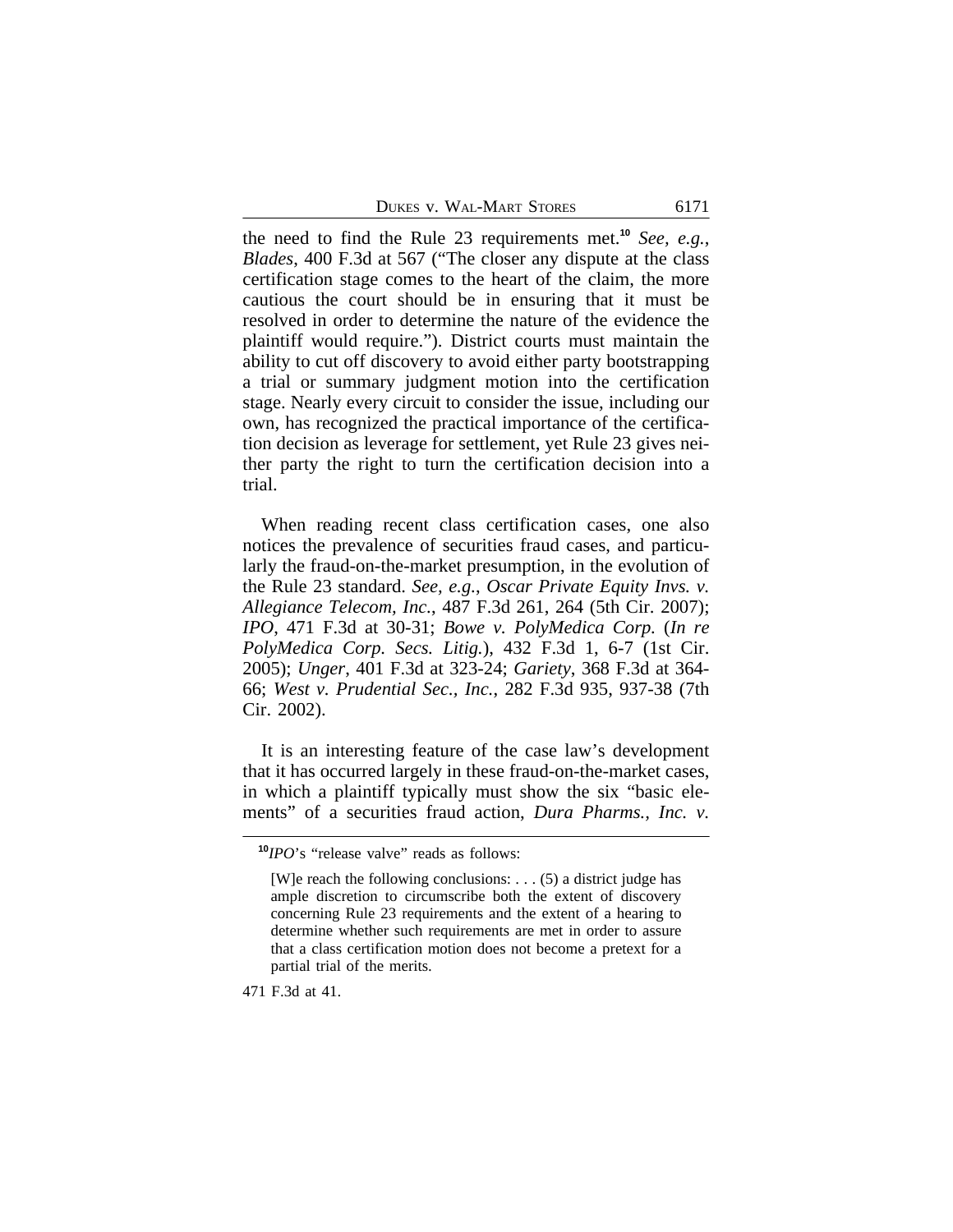*Broudo*, 544 U.S. 336, 341-42 (2005), and the efficient market component of the causation element overlaps with the merits. We must, then, be aware that applying the same procedural rules, such as Rule 23, can lead to different outcomes when the underlying legal and factual framework is different. *See, e.g.*, *Hohider v. United Parcel Serv., Inc.*, 574 F.3d 169, 182-85 (3d Cir. 2009) (describing how the pattern and practice evidentiary framework from Title VII cases is not perfectly applicable in the context of the Americans with Disabilities Act).

Thus, in contrast to a securities class action based on a fraud-on-the-market theory, in a pattern and practice discrimination case, a plaintiff will typically not come to court in the first place without anecdotal evidence. For practical purposes, assuming a plaintiff possesses anecdotal evidence, the plaintiff's statistical evidence does not *overlap* with the merits, it largely *is* the merits. *See Watson v. Fort Worth Bank & Trust*, 487 U.S. 977, 986-87 (1988); *Int'l Bhd. of Teamsters v. United States*, 431 U.S. 324, 337-39 (1977). This means that disputes over whose statistics are more persuasive are often not disputes about whether the plaintiffs raise common issues or questions, but are really arguments going to proof of the merits. *See* Nagareda, *Class Actions*, *supra*, at 619-20 ("Nowhere is this [disputed statistics] problem more acute than in employment discrimination class actions centered on statistical analysis of an aggregate nature."). Of course, if one party argued that the other party's statistics were unreliable or based on an unaccepted method, this may be an issue the district court would have to resolve to determine whether the potentially problematic statistics were even capable of raising a common question.

In fact, after *IPO*, but before his recent elevation to the Second Circuit, Judge Gerard Lynch recognized this problem in a Title VII gender discrimination case in which the plaintiffs were seeking to certify on the same grounds as those here. Predictably faced with a dispute regarding whether the plain-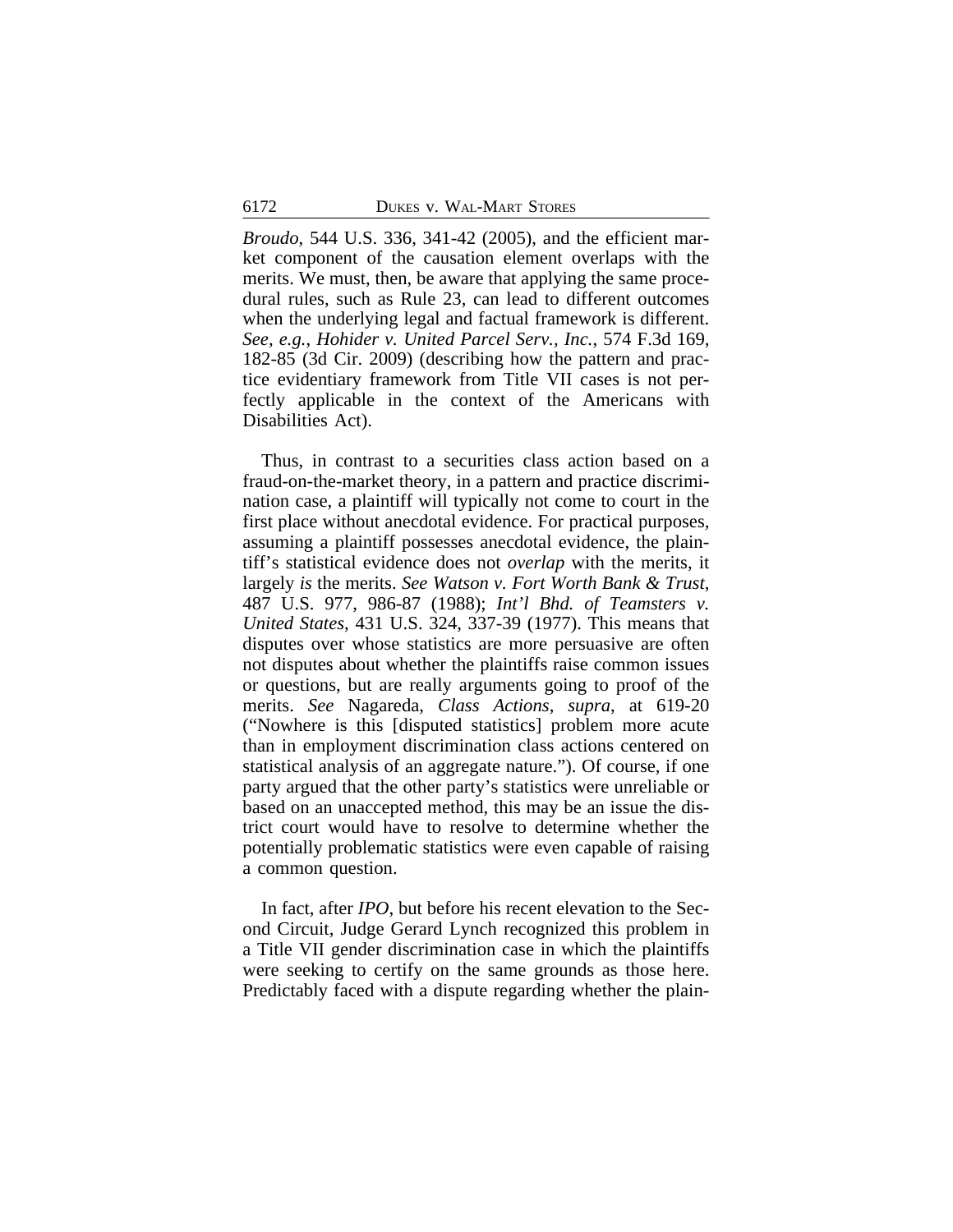tiffs' statistics demonstrated commonality, Judge Lynch addressed *IPO*'s application in a Title VII, gender discrimination context.**<sup>11</sup>**

The problem, the district court explained, was that "[i]n deciding that the class certification order complied with *In re IPO*, it is important to note that disparate impact cases present unique difficulties in analyzing the commonality requirement of Rule 23(a). Plaintiffs in disparate impact cases often rely on statistical evidence to prove the merits of their claim." *Hnot v. Willis Group Holdings Ltd.*, 241 F.R.D. 204, 210-11 (S.D.N.Y. 2007). The court continued, "[i]n such a case, however, the same evidence must be considered to determine whether a plaintiff has satisfied the commonality requirement." *Id.* at 211.

In resolving this problem and certifying the class, the district court noted, "[c]ontrary to defendants' assertions, *In re IPO* does not stand for the proposition that the Court should, or is even authorized to, determine which of the parties' expert reports is more persuasive. Defendants ignore the fact that *In re IPO specifically rejected* this interpretation of Rule 23." *Id.* at 210. Instead, Judge Lynch explained, "*In re IPO* reiterated that 'experts' disagreement *on the merits*—whether a discriminatory impact [can] be shown—[is] *not a valid basis* for denying class certification.' " *Id.* (alterations in original) (quoting *IPO*, 471 F.3d at 35). Thus, the court could only "examine the expert reports as far as they bear on the Rule 23 determination." *Id.*

Judge Lynch similarly clarified, with regard to the disparate treatment issue in the case before him, that "plaintiffs and defendants disagree on whose statistical findings and observations are more credible, but this disagreement is relevant only

**<sup>11</sup>**The plaintiffs in *Hnot* pled both disparate impact and disparate treatment theories of discrimination under Title VII. *See Hnot v. Willis Group Holdings Ltd.*, 228 F.R.D. 476, 486 (S.D.N.Y. 2005).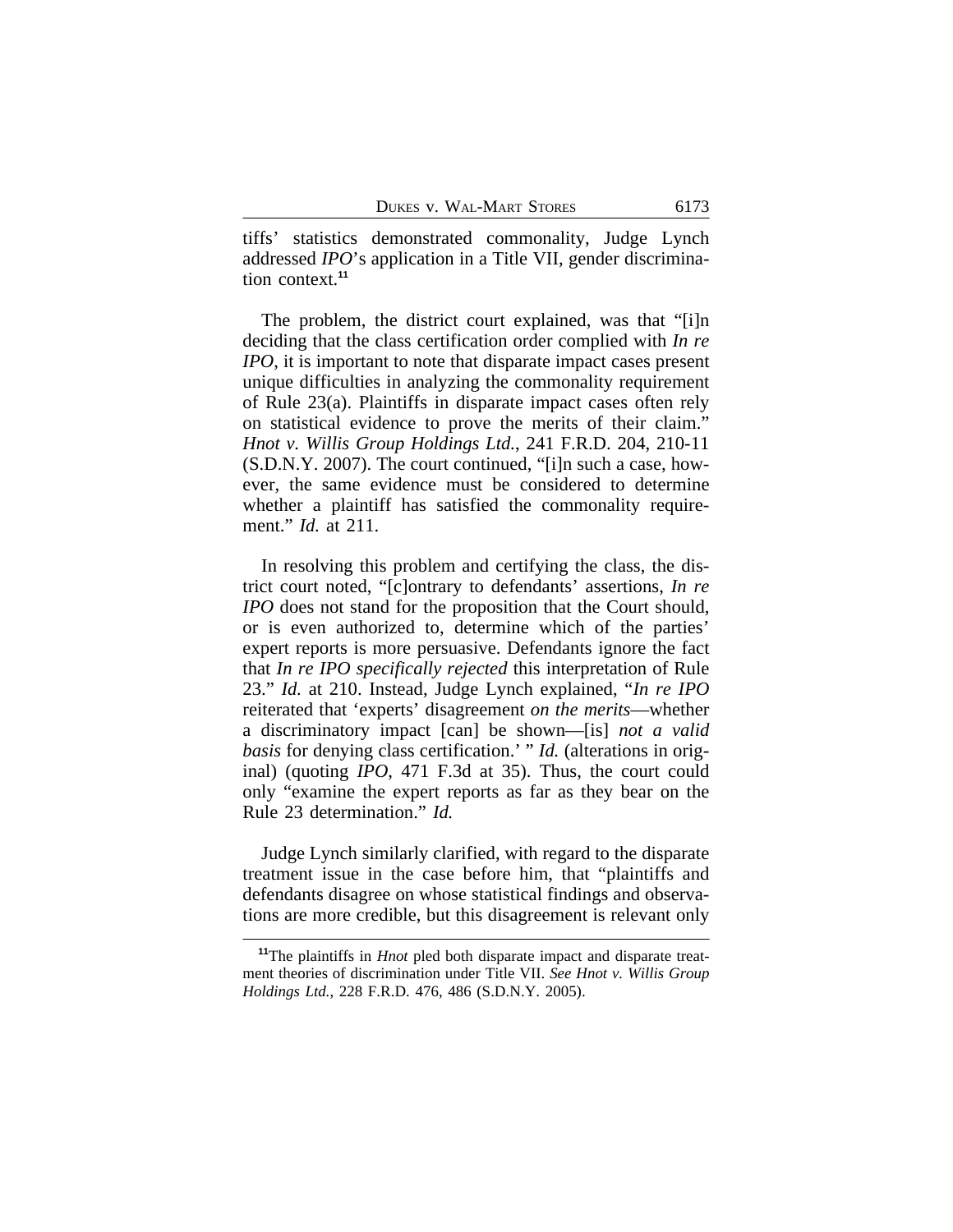to the merits of plaintiffs' claim—whether plaintiffs actually suffered disparate treatment—and not to whether plaintiffs have asserted common *questions* of fact or law; plaintiffs' ultimate success at trial on the merits requires an *answer* to that question, specifically that defendants actually did discriminate against plaintiffs." *Id.* at 210-11. "By asking the Court to decide which expert report is more credible, defendants are requesting that the Court look beyond the Rule 23 requirements and decide the issue on the merits, a practice *In re IPO* specifically cautions against." *Id.* at 210.

Thus, in addition to demonstrating Rule 23's proper implementation in various legal contexts (securities class actions versus Title VII claims), *Hnot* also illustrates a second feature of the certification cases that we must address. Because the fraud-on-the-market cases are typically decided under Rule 23(b)(3)'s predominance requirement, a related feature of the circuit court cases considering the proper standard a district court applies, when deciding whether to certify a class, is the difference between cases describing review of evidence under Rule 23(a) and those under Rule 23(b).**<sup>12</sup>** We are unaware of any argument claiming that a different standard should apply in the two inquiries, and the cases generally treat the precedent as applying equally to both contexts. We do, however, note that the inquiry cannot be divorced from the text of Rule 23, which, of course, requires plaintiffs to make different showings under different parts of the rule. This distinction helps order the doctrine, keeping in mind the different requirements under Rule 23(a) and (b) and how those requirements may play out in a district court's certification decision.

This insight derives from the Supreme Court's explanation of the predominance test under Rule 23(b)(3). Predominance, the Court explained, "tests whether proposed classes are suffi-

**<sup>12</sup>**More specifically, as the cases demonstrate, is the standard for evidence under Rule 23(a)(2), commonality, versus Rule 23(b)(3), predominance.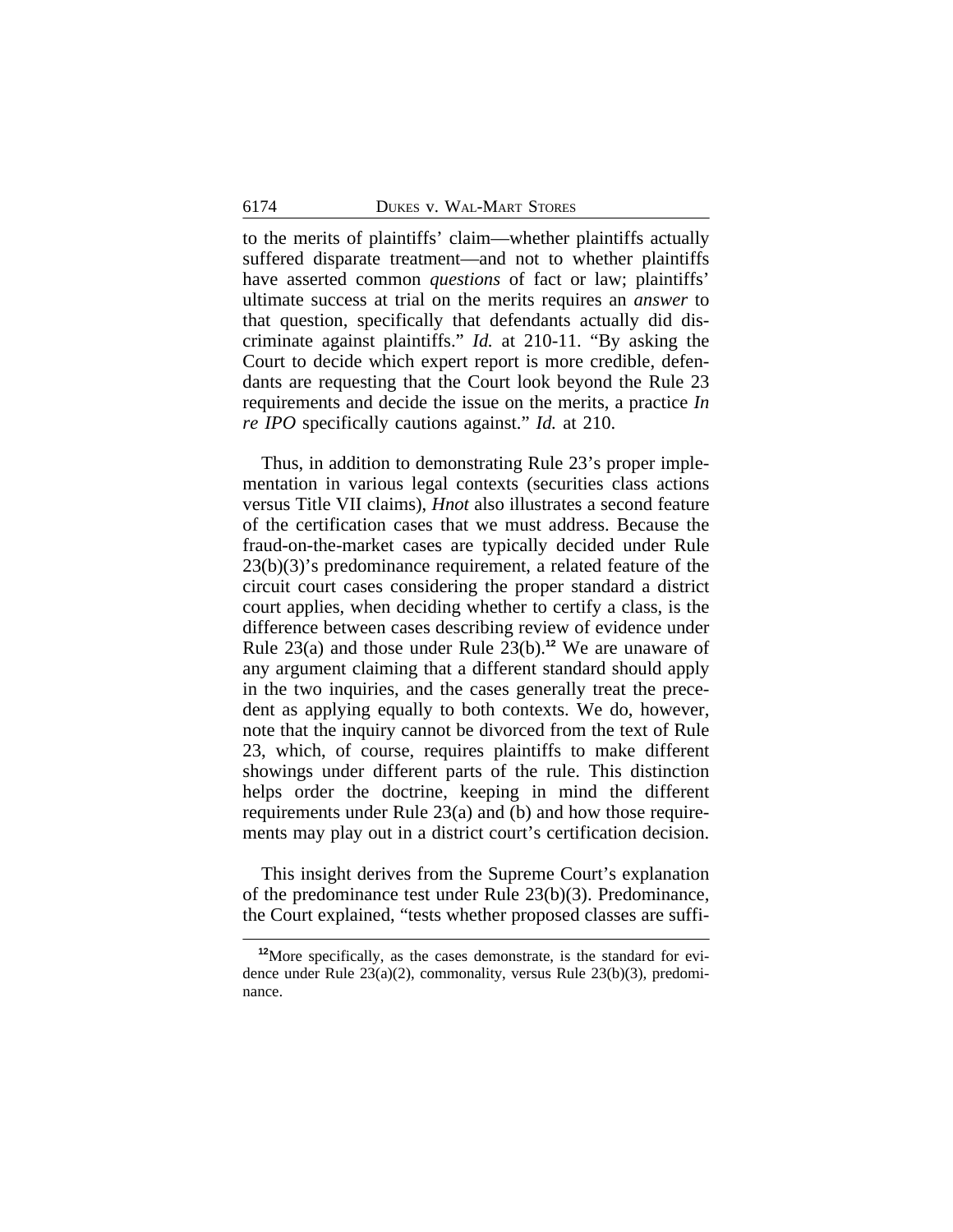DUKES V. WAL-MART STORES 6175

ciently cohesive to warrant adjudication by representation," *Amchem Prods., Inc. v. Windsor*, 521 U.S. 591, 623 (1997), a standard "far more demanding" than the commonality requirement of Rule 23(a), *id.* at 623-24. Thus, we would expect that cases in which the parties are contesting facts underlying the Rule 23(b)(3) determination may often require more determinations by the district court than those in which Rule  $23(a)(2)$  is the primarily contested issue. Rule  $23(a)(2)$ is about invoking common *questions*, *see Falcon*, 457 U.S. at 158, whereas Rule 23(b)(3) requires a district court to formulate "some prediction as to how specific issues will play out in order to determine whether common or individual issues predominate in a given case," *New Motor Vehicles*, 522 F.3d at 20 (internal quotation marks omitted). We thus should not be surprised that a district court will have to make more precise factual determinations under Rule 23(b)(3) than under Rule 23(a)(2). This insight does not apply a procedural rule differently in two like contexts; it applies the text of Rule 23 itself to the district court's task.

While we find the case law across circuits more uniform than some courts have implied, *see id.* at 24, to the extent it is not, this result may be because of courts' failure to recognize this key difference between a district court's job under Rule  $23(a)(2)$  and its job under Rule  $23(b)(3)$ .<sup>13</sup> This conclusion is further supported when one notices that *Falcon*'s primary inquiry was under Rule 23(a), 457 U.S. at 156-58, whereas many of the circuit courts discussed above were concerned with Rule 23(b)'s predominance test and, thus, required the district court to make more detailed determina-

<sup>&</sup>lt;sup>13</sup>Even commentators who clearly recognize this difference often lapse into speaking about Rule 23 as requiring a single showing, minimizing the differences between Rule 23(a)(2) and Rule 23(b)(3). *See, e.g.*, Nagareda, *Class Actions*, *supra*, at 622 ("To task the court at the class certification stage here with the making of a 'definitive assessment' of compliance with Rule 23 would be to call, as a practical matter, for an assessment of which side is right on the merits with regard to the existence of a company-wide policy.").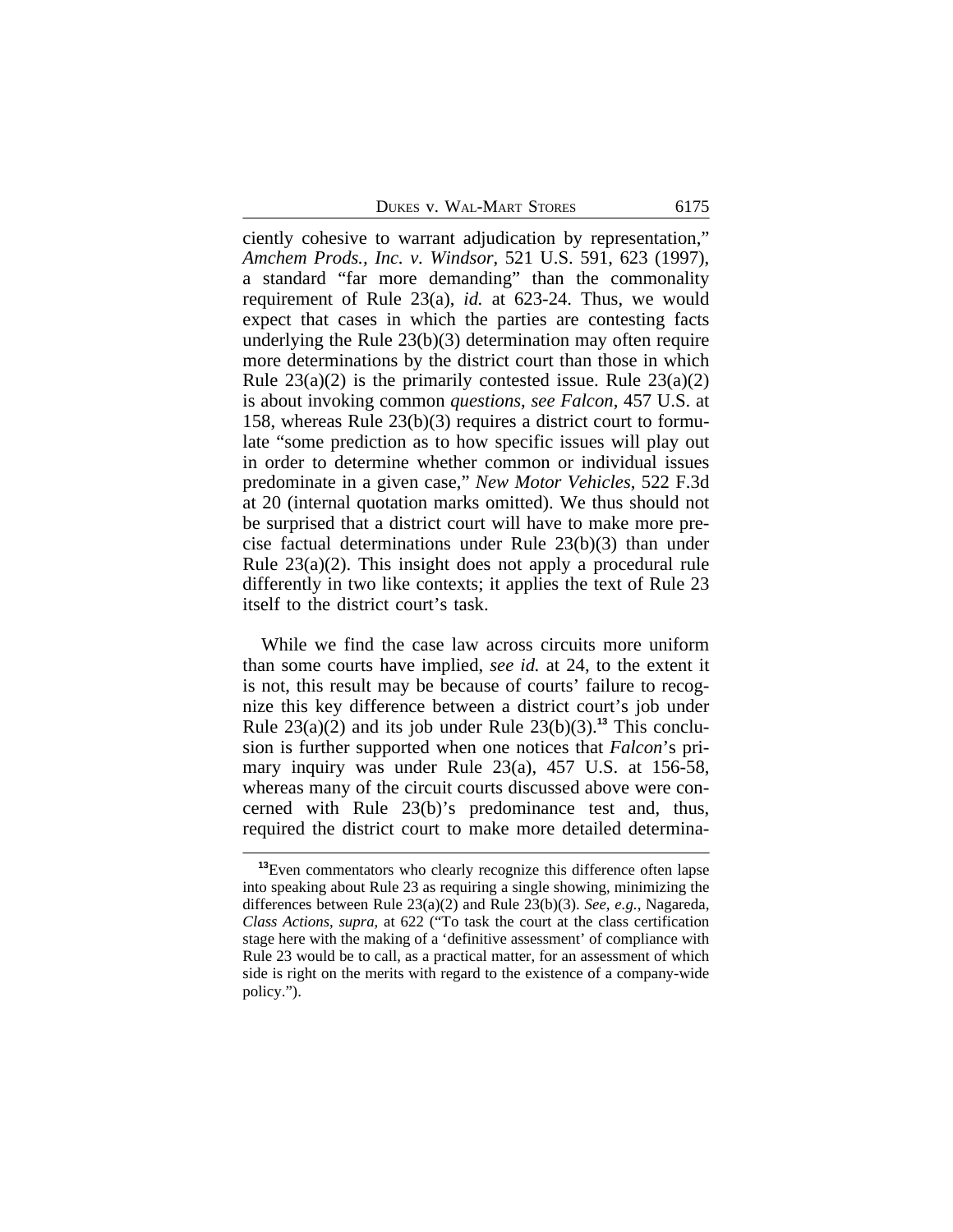tions as to how the facts at issue would play out—whether they would predominate—in the merits of the litigation. *See, e.g.*, *Hydrogen Peroxide*, 552 F.3d at 310 (Rule 23(b)(3) predominance); *New Motor Vehicles*, 522 F.3d at 26 (same); *IPO*, 471 F.3d at 45 (same); *In re PolyMedica Corp. Secs. Litig.*, 432 F.3d at 3 & n.4 (same); *Unger*, 401 F.3d at 320, 324-25 (same); *Blades*, 400 F.3d at 566 (same); *Gariety*, 368 F.3d at 364-65 (same); *Szabo*, 249 F.3d at 676-77 (same).

Though some courts have noted the difference between Rule 23(a) and 23(b) in passing, *see Hydrogen Peroxide*, 552 F.3d at 310-11,**<sup>14</sup>** we are not aware of any decisions detailing the difference, and some courts have failed to note the distinction at all. *See, e.g.*, *IPO*, 471 F.3d at 33 n.3 ("We see no reason to doubt that what the Supreme Court said about Rule 23(a) requirements applies with equal force to all Rule 23 requirements, including those set forth in Rule 23(b)(3)."). We think a great deal of any disparity in different courts' explication of the Rule 23 standard can be explained by this difference. The lesson for future district courts is that, in a given case, the text of Rule 23(a), as compared to Rule 23(b), may require them to determine more or different facts (typically more under Rule  $23(b)(3)$  to determine whether the plaintiffs have met their Rule 23 burden.

**[10]** In short, these observations, which include the Supreme Court's direction, long-standing precedent in this court, and treatment from other circuits, lead us to the following explanation of the proper standards governing a district court's adjudication of a Rule 23 motion for class certification. First, when considering class certification under Rule 23, district courts are not only at liberty to, but must, perform a rigorous analysis to ensure that the prerequisites of Rule 23 have been satisfied, and this analysis will often, though not always, require looking behind the pleadings to issues over-

**<sup>14</sup>***See also* Olson, *supra*, at 947 (noting that class certification must be particularly predictive under Rule 23(b)(3)).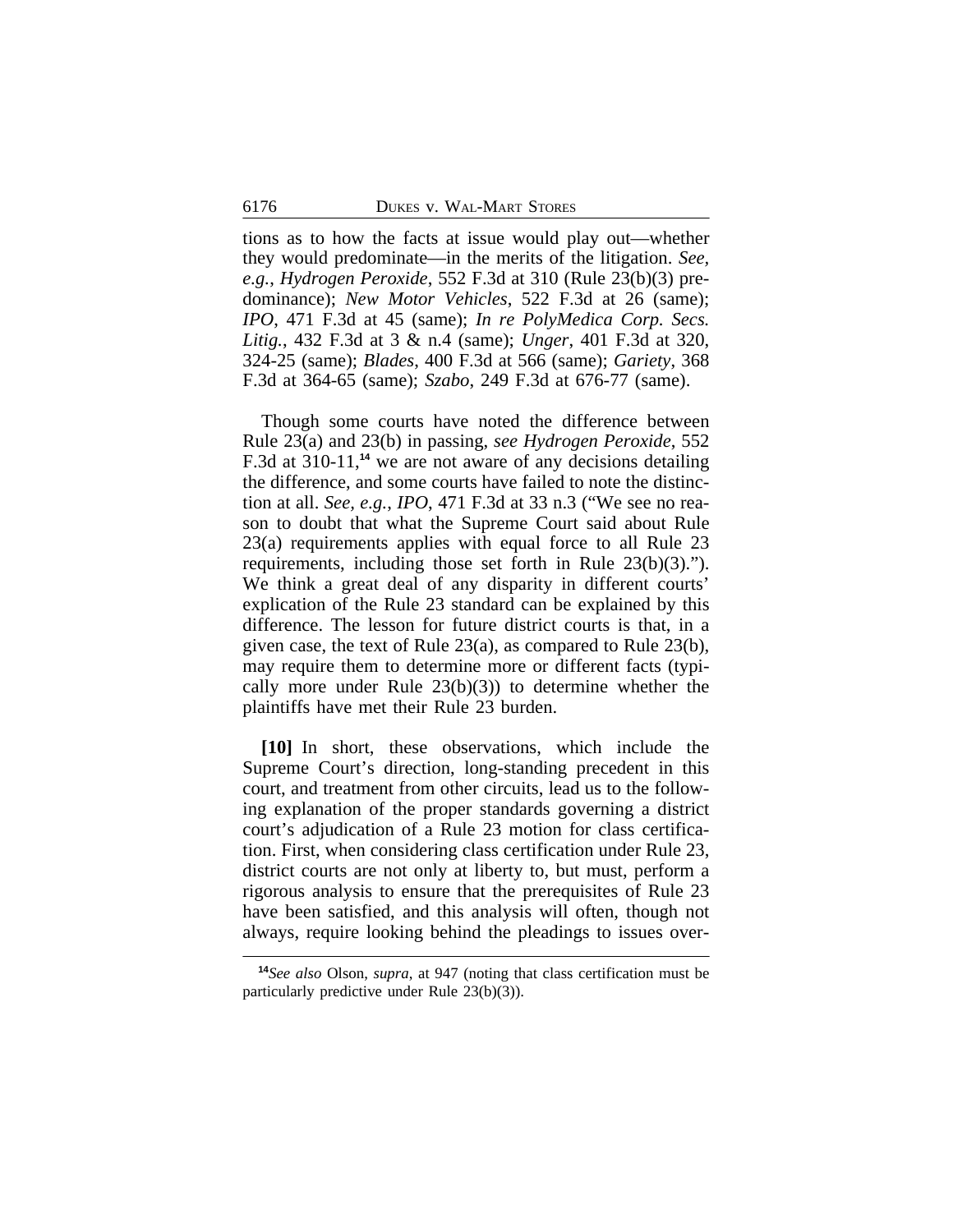DUKES V. WAL-MART STORES 6177

lapping with the merits of the underlying claims. It is important to note that the district court is not bound by these determinations as the litigation progresses. Second, district courts may not analyze any portion of the merits of a claim that do not overlap with the Rule 23 requirements. Relatedly, a district court performs this analysis for the purpose of determining that each of the Rule 23 requirements has been satisfied. Third, courts must keep in mind that different parts of Rule 23 require different inquiries. For example, what must be satisfied for the commonality inquiry under Rule  $23(a)(2)$ is that plaintiffs establish common *questions* of law and fact, and answering those questions is the purpose of the merits inquiry, which can be addressed at trial and at summary judgment. Fourth, district courts retain wide discretion in class certification decisions, including the ability to cut off discovery to avoid a mini-trial on the merits at the certification stage. Fifth, different types of cases will result in diverging frequencies with which the district court will properly invoke its discretion to abrogate discovery. As just one example, we would expect a district court to circumscribe discovery more often in a Title VII case than in a securities class action resting on a fraud-on-the-market theory, because the statistical disputes typical to Title VII cases often encompass the basic merits inquiry and need not be proved to raise common questions and demonstrate the appropriateness of class resolution. Plaintiffs pleading fraud-on-the-market, on the other hand, may have to establish an efficient market to even raise common questions or show predominance.

## **2. The Dissent's "Significant Proof" Standard**

In addition to setting out our own review, we feel compelled to discuss the dissent's consideration of this issue. The Supreme Court's decisions in *Falcon* and *Eisen* are the primary guides to our ruling in this case. The dissent, in suggesting that we are unfaithful to *Falcon*, seeks to create a new class action requirement based on a hypothetical in one sentence of Supreme Court dicta; conflates, or at least fails to dis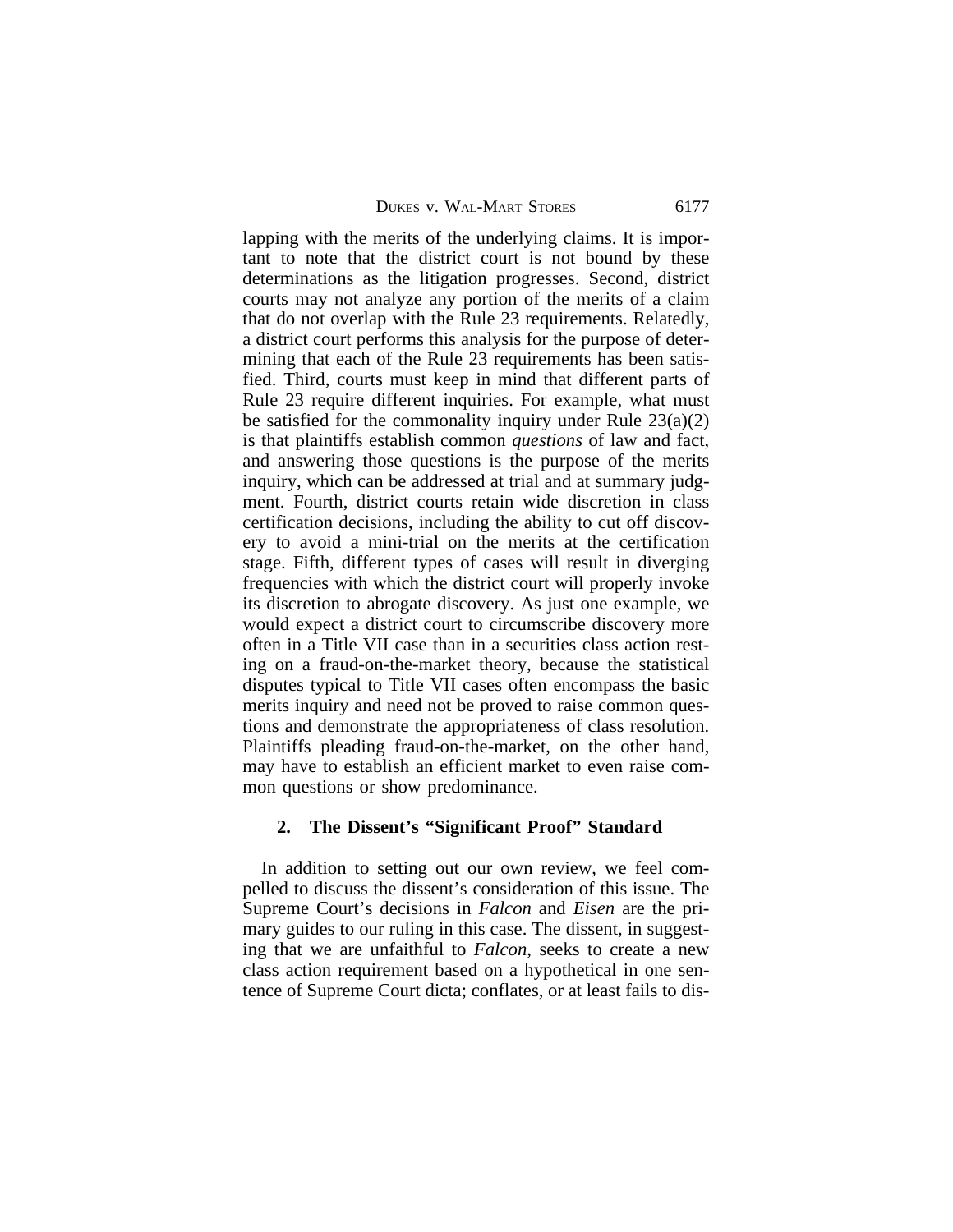tinguish, the posture of *Falcon* and the present case; ignores the weight of the many cases in other circuits arriving at the same standard we have described above; and renders itself unpersuasive by critiquing the district court's eighty-fourpage analysis as insufficiently rigorous. In doing so, the dissent is unfaithful to the actual distinctions the Supreme Court relied upon in *Falcon*, and variously depicts *Falcon* as instituting a "significant proof" "burden" or " 'significant proof' requirement" that *Falcon* did not create. Dissent at 6247, 6454.

We read *Falcon*, as has nearly every Court of Appeals to consider the question, as creating the standard we describe above. But in discussing what *it* views as the analysis required by *Falcon*, the dissent quotes a portion of a sentence of *Falcon* dicta in footnote 15 as standing for the requirement that plaintiffs cannot prevail at the certification stage without showing "[s]ignificant proof that an employer operated under a general policy of discrimination." *Id.* at 6244. However, the entire footnote sentence reads as follows: "Significant proof that an employer operated under a general policy of discrimination conceivably could justify a class *of both applicants and employees* if the discrimination manifested itself in hiring and promotion practices in the same general fashion, *such as through entirely subjective decisionmaking processes*." *Falcon*, 457 U.S. at 159 n.15 (emphasis added).**<sup>15</sup>**

<sup>&</sup>lt;sup>15</sup>The dissent chides us for ignoring the " 'significant proof' requirement" from *Falcon*, an approach the dissent finds troubling, particularly because *Falcon* is "directly on point." Dissent at 6245-46. Putting aside the fact that, unlike here, the problem in *Falcon* was a proposed class consisting of members of the general public who had sought employment, represented by an employee who had sought promotion, alleging different theories of discrimination, *see Falcon*, 457 U.S. at 157-58, ignoring relevant Supreme Court guidance would indeed be troubling if that was in fact what we were doing. But the dissent mischaracterizes the role that "significant proof" played in the *Falcon* analysis. The statement was a hypothetical in clear dicta. *Id.* at 159 n.15. It is important not to apply Supreme Court dicta "to create a new rule—one [the Court] never envisioned."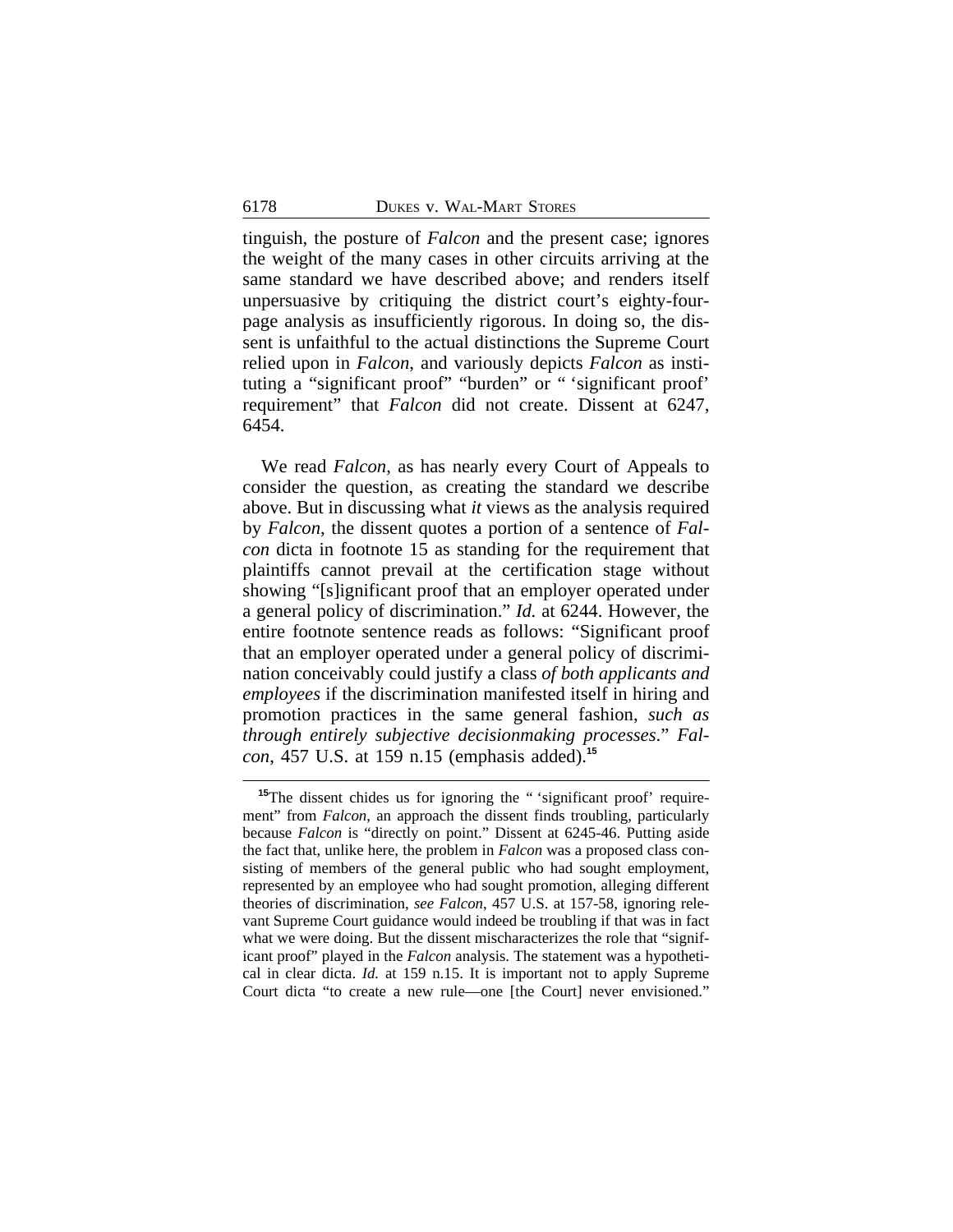| DUKES V. WAL-MART STORES | 6179 |
|--------------------------|------|
|--------------------------|------|

*Falcon*'s discussion of two distinct processes—hiring and promotion—for which "significant proof" could prove sufficient to certify a single class, is an unusually high standard that Plaintiffs here need not meet because they did not present the distinct legal theories of recovery that the *Falcon* plaintiffs, both employees and applicants, had pursued together in one class. "The question before the district court was not whether [Plaintiffs] have definitively proven disparate treatment and a disparate impact; rather, the question was whether the basis of [Plaintiffs'] discrimination claims was sufficient to support class certification." *Brown v. Nucor Corp.*, 576 F.3d 149, 156 (4th Cir. 2009), *cert. denied*, No. 09-981, 2010 WL 285702 (Mar. 1, 2010).

Contrary to the dissent,**<sup>16</sup>** *Falcon* does not say that Plaintiffs

**<sup>16</sup>**The dissent reads *Falcon* to require a showing of evidence "sufficient to carry plaintiffs' burden of adducing significant proof." Dissent at 6259. However, the dissent's encapsulating all of *Falcon* into this one phrase in dicta ignores other key distinctions on which the Court was actually relying. *Falcon* does not hold that a plaintiff must *prove* a widespread policy of discrimination to obtain class certification nor, of course, does it allow a district court to certify a class based on a plaintiff's mere allegations of discriminatory practices. 457 U.S. at 157-58. Rather, *Falcon* only says that an individual who, on his own behalf, does not *allege* any overall policy cannot, by proving his own case, establish *on the merits* an inference relevant to the group, thus remedying his failure to otherwise make a showing of commonality. *Id*. Such a statement is a far cry from suggesting, as does the dissent, *see* Dissent at 6247, 6249-50, that a class cannot be certified unless the plaintiffs *prove* a discriminatory overall policy — in which case there would be no reason to have a trial at all.

*Lopez-Rodriguez v. Holder*, 560 F.3d 1098, 1099 (9th Cir. 2009) (order) (Bea, J., dissenting from denial of reh'g en banc). Further, here, we are not taking Supreme Court statements and "blandly shrug[ging] them off because they were not a holding." *Newdow v. U.S. Congress*, 328 F.3d 466, 480 (9th Cir. 2003) (order) (O'Scannlain, J., dissenting from denial of reh'g en banc). Instead, we are considering the statements and avoiding creating a new rule of law, noting that we should be particularly wary of conceiving such a rule from dicta when the facts underlying the dicta are easily distinguished from the present case and when the dicta relied upon was in the form of a hypothetical.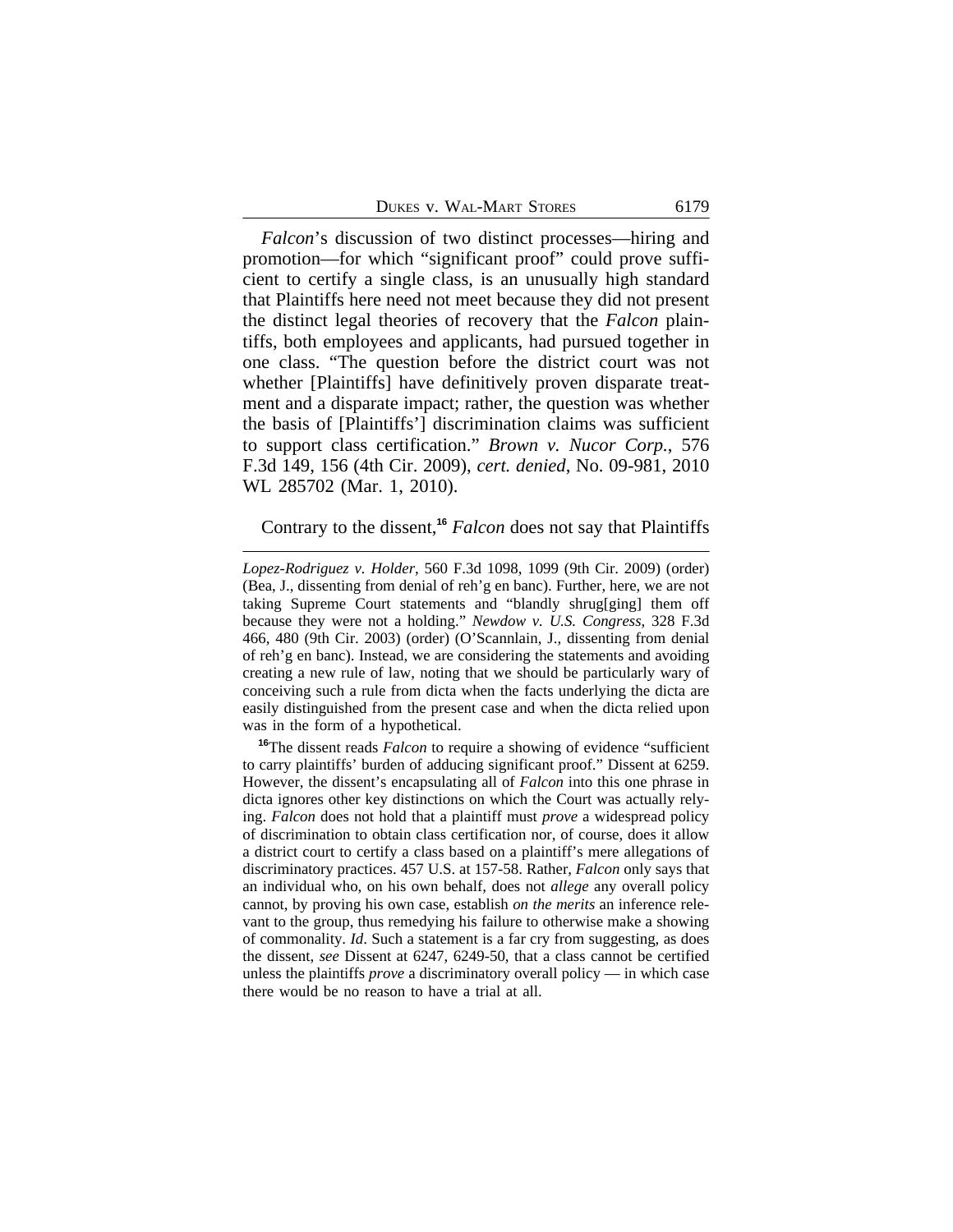must show a common policy of proven *discrimination* at the class action stage, rather than just a common policy *alleged* to be discriminatory. 457 U.S. at 158-59. Of course, as we have already explained, named plaintiffs must do more than merely allege discriminatory practices against themselves. *Id.* As we demonstrate below, Plaintiffs here do so, making showings through their expert testimony and statistical evidence, which further distinguishes the certification decision here from that decision in *Falcon*. In maintaining otherwise in its discussion, the dissent confuses merits decisions such as *Teamsters*, 431 U.S. at 336, and class action certification decisions.**17** It also ignores our previous statement examining *Falcon* footnote 15 in which we explained that "[w]e understand footnote fifteen of *Falcon* to present a demonstrative example rather than a limited exception to the overall skepticism toward broad discrimination class actions." *Staton*, 327 F.3d at 955. In other words, as we have previously described *Falcon*, the Supreme Court "does not generally ban all broad classes but rather precludes a class action that, on the basis of one form of discrimination against one or a handful of plaintiffs, seeks to adjudicate all forms of discrimination against all members of a group protected by Title VII, § 1981, or a similar statute." *Id.*

The dissent also largely ignores Supreme Court guidance by failing to recognize that *Falcon* addressed the claim that the allegations of an employee subject to discrimination in

**<sup>17</sup>**The dissent's claim that Plaintiffs must prove discrimination at this stage, Dissent at 6247, conflates the class certification and merits phases of the litigation. *See Brown*, 576 F.3d at 153 ("*[A]llegations* of a practice of disparate treatment in the exercise of unbridled discretion raises questions of law and fact common to all subject black employees." (emphasis added) (internal quotation marks omitted))); *Shipes v. Trinity Indus.*, 987 F.2d 311, 316 (5th Cir. 1993) ("The threshold requirements of commonality and typicality are not high . . . . *Allegations* of similar discriminatory employment practices, such as the use of entirely subjective personnel processes that operate to discriminate, satisfy the commonality and typicality requirements of Rule 23(a)." (emphasis added)).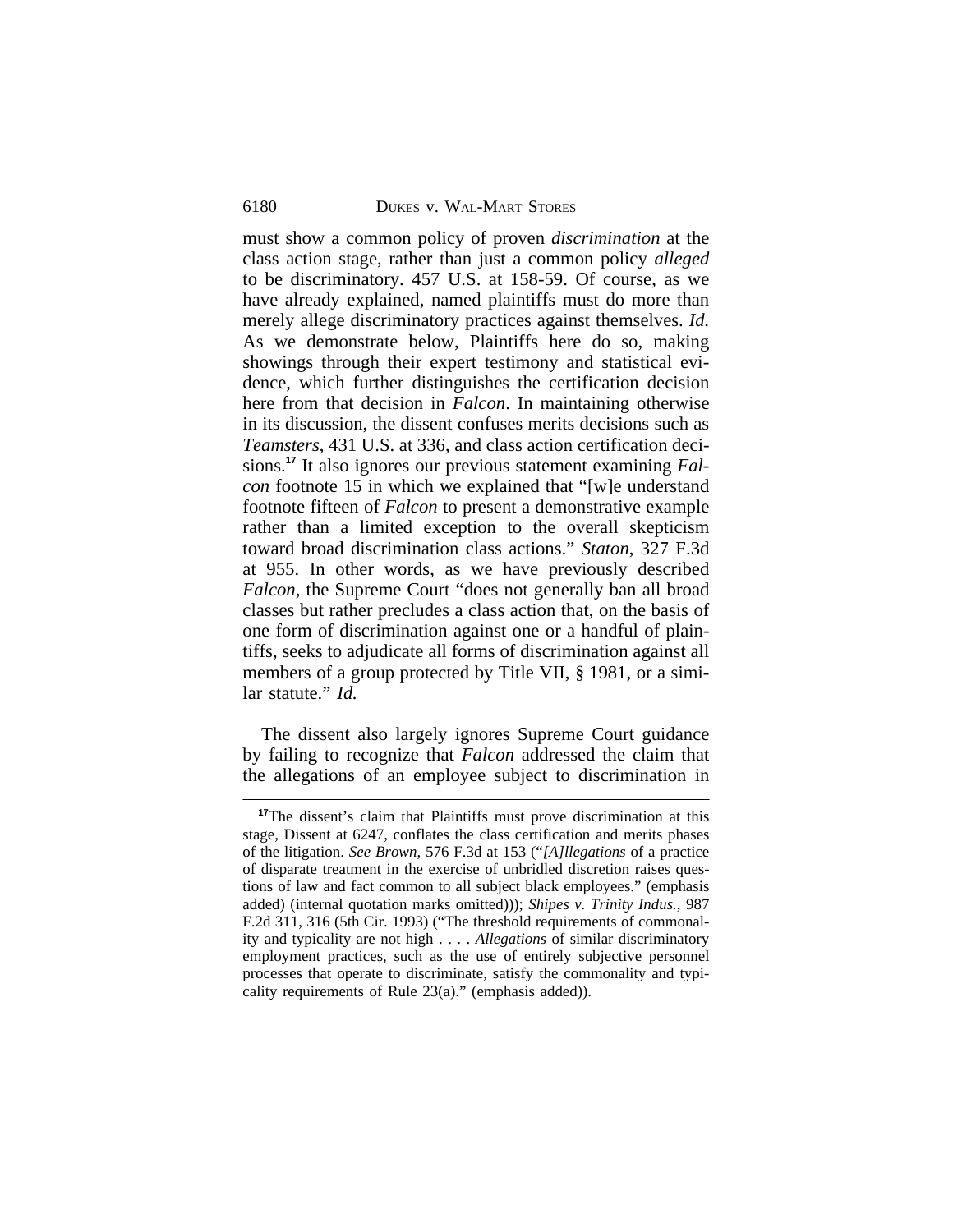promotion decisions "fairly encompassed" the claims of nonemployees allegedly subject to discrimination in a discrete hiring process. *Falcon*, 457 U.S. at 158. Such a determination under Rule 23 is clearly distinct from an inquiry where, as here, a class consists entirely of individuals actually employed under the same corporate policies.**<sup>18</sup>** Critically, in *Falcon*, the individual plaintiff's claim was based on promotion practices for his allegations and hiring practices for the putative class members, yet Falcon's "complaint contained no factual allegations concerning petitioner's hiring practices," *id.* at 150, despite the fact that the class members' claims depended on pattern or practice in hiring, *id.* at 159. In contrast, where the individual plaintiffs seek to prove their own cases through pattern or practice methods, they are *necessarily* dependent on proving facts relevant to others of the same protected group subject to the same policy, class action or no class action. *See Watson*, 487 U.S. at 994-95; *see also* Nagareda, *Aggregate Proof*, *supra*, at 150 ("The terms 'pattern' and 'practice' themselves imply an aggregate perspective.").

**<sup>18</sup>**Indeed, the record provides significant evidence of central control. The district court found that, "[h]aving reviewed the extensive evidence submitted by the parties, . . . Wal-Mart's systems for compensating and promoting in-store employees are sufficiently similar across regions and stores to support a finding that the manner in which these systems affect the class raises issues that are common to all class members." *Dukes*, 222 F.R.D. at 149. Yet the dissent seems to assume that central control was not a pervasive feature of Wal-Mart's baseline promotion policies, or that if it was, such control undercuts Plaintiffs' case. Dissent at 6253 (rejecting Plaintiffs' claim that " 'the subjective decision-making in compensation and promotions takes place within parameters and guidelines that are highly uniform, and within a strong corporate culture,' " because "this argument is contrary to the thrust of plaintiffs' legal theory") (citing *Dukes*, 222 F.R.D. at 157). Such a view ignores the precise contours of Plaintiffs' claims. Questioning the degree of central control over the framework policies is particularly surprising given the district court's findings, *see Dukes*, 222 F.R.D. at 145-54, and additional evidence in the record that, for example, Wal-Mart posted employees in the "Rising Star Program" who were eligible for promotion on a wall in the Bentonville Home Office.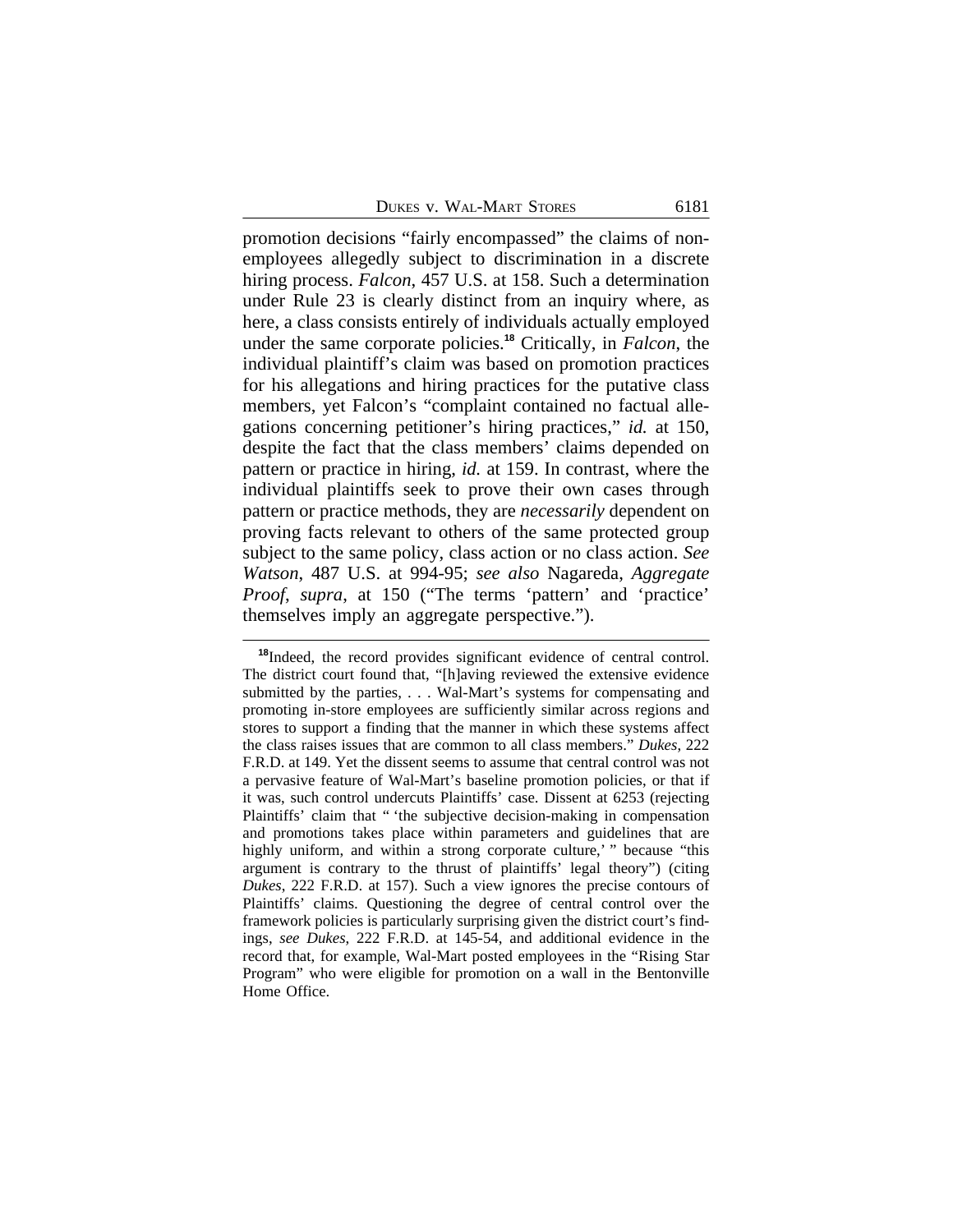Finally, Plaintiffs here are unlike the plaintiff in *Falcon*, who failed to "otherwise [ ]support [ his] allegation that the company ha[d] a policy of discrimination" except by claiming that he himself had been denied a promotion on discriminatory grounds. *Falcon*, 457 U.S. at 157-58. As we detail below, Plaintiffs here have introduced "significant proof" of Wal-Mart's policies, and their effects on the certified class, and have introduced evidence of far more than "the validity of [their] own claim[s]." *Id.* Even if the dissent were correct in creating a "significant proof" standard (or burden, or requirement), which it is not, it would not apply to Plaintiffs in this case. "Subjective decisionmaking processes" are exactly what the Plaintiffs allege here and what the Supreme Court's hypothetical expressed concern with in *Falcon*. *Id.* at 159 n.15. In addition, it is not clear that such a standard, if it existed, need apply to Plaintiffs—everyone of whom was or is an employee —at all because they are not situated as the *Falcon* plaintiffs, who were both employees seeking promotion and job applicants pursuing a position and thus needed to show different facts and allege diverging legal theories.

Again unlike in *Falcon*, and as discussed in detail below, the district court here did not presume or fail "to evaluate carefully the legitimacy [of Plaintiffs' claims to be] proper class representative[s]," *id.* at 160, but rather found Rule 23 satisfied only after undertaking the "rigorous analysis" the Supreme Court requires, *see Dukes*, 222 F.R.D. at 143-69. The specific recognition of *Falcon*'s "rigorous analysis" requirement guided the district court's analysis throughout its lengthy order, and the court made determinations that each of Rule 23's requirements were satisfied. *Id.* at 143-44, 166-68 (applying *Falcon*). The dissent's attenuated claim that the district court abused its discretion by failing to require a "specific presentation identifying the questions of law or fact that were common to the claims of respondent and of the members of the class he sought to represent," *see Falcon*, 457 U.S. at 158, is vitiated by the twenty-four pages in which the district court exhaustively performed exactly that analysis, explicitly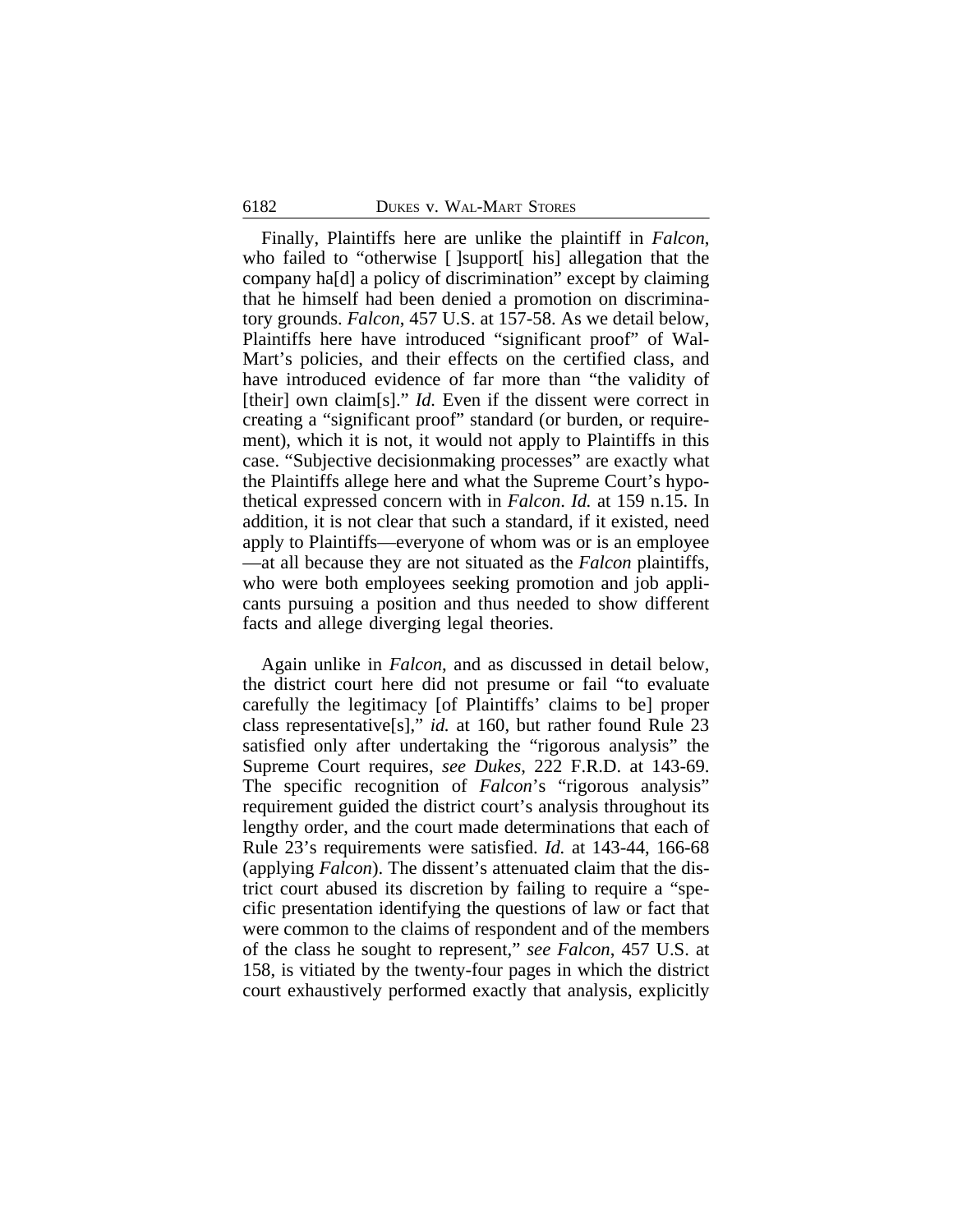considering questions of law and fact that were common to the members of the class and the named representatives,**<sup>19</sup>** *see Dukes*, 222 F.R.D. at 145-69. In short, and as we will now explain, at the certification stage, it is difficult for us to envision a more rigorous analysis than the one the district court conducted.

#### **III. CERTIFICATION OF THIS CLASS**

Unsurprisingly, the class in this case is broad and diverse, encompassing both salaried and hourly employees in a range of positions, who are or were employed at one or more of Wal-Mart's 3,400 stores across the country. The district court found that the large class is united by a complex array of company-wide practices, which Plaintiffs contend discriminate against women.

# *A. Rule 23(a)*

At the outset of considering the district court's certification order in light of the above-clarified standard, we note two facets of the district court's review.

First, this case reached us after a significantly more searching review than cases in other circuit courts explaining the Rule 23 standard. In *Szabo*, for example, the district court "assumed that whatever [the plaintiff] allege[d] must be true," and it "[p]roceed[ed] as if class certification under Rule 23 were governed by the same principles as evaluating the sufficiency of the complaint under Rule 12(b)(6)." 249 F.3d at 674-75. In *Gariety*, the case came to the Fourth Circuit after

**<sup>19</sup>**These common issues of law and fact, necessary to bridge the gap from the class representatives to the entire class, are discussed in Part III.A. For now, it is sufficient to note that they include an analysis of similar promotion and compensation policies Wal-Mart applied to all employees, a dominant corporate culture Wal-Mart maintained throughout its stores, and statistical evidence showing class-wide gender disparities in compensation. *Dukes*, 222 F.R.D. at 145-69.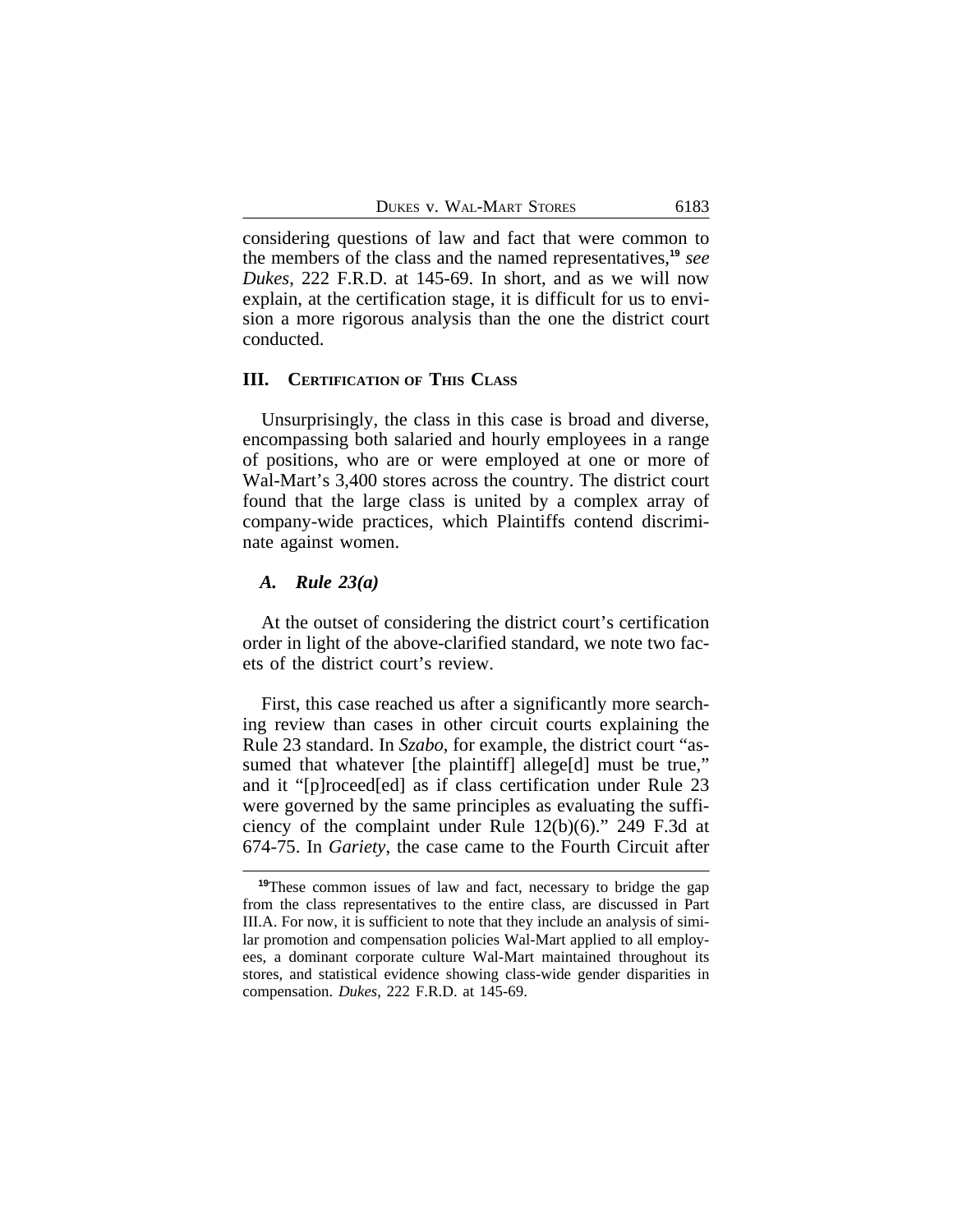the district court had concluded that "the fact that the plaintiffs have *asserted* that the Keystone market was efficient is enough at the certification stage to find the market efficient." 368 F.3d at 361 (emphasis added); *see also Vallario v. Vandehey*, 554 F.3d 1259*,* 1265-66 (10th Cir. 2009) (district court abused its discretion in thinking it was barred from any consideration of action's merits); *IPO*, 471 F.3d at 30 (district court finding that only "plaintiffs—who have the burden of proof at class certification—must make '*some showing*' ").

In other words, previous circuit courts addressing similar issues have been faced with district courts making the same mistake that we described a small number of district courts in this circuit have made in citing *Blackie* out of context: refusing to consider any issue overlapping with the merits, and assuming the plaintiffs' substantive allegations as true for the Rule 23 inquiry. As we demonstrate below, such review is entirely dissimilar from the district court's review in this case.

Second, we also note that resolving this case requires a close reading of the district court's lengthy opinion to determine the standard the district court applied in deciding to certify the class. Contrary to the claims of Wal-Mart and the dissent, such a reading of the district court's individual determinations on Rule 23(a) shows that the district court actually weighed evidence and made findings sufficient under the standard we have described above.

**[11]** In broadly discussing the standard of review, the district court stated the following:

A party seeking to certify a class must demonstrate that it has *met* all four requirements of Federal Rule of Civil Procedure 23(a), and at least one of the requirements of Rule 23(b). Rule 23(a) *requires* that all of the following four factors be *met* . . . . In short, the class must *satisfy* the *requirements* of numerosity, commonality, typicality, and adequacy. . . .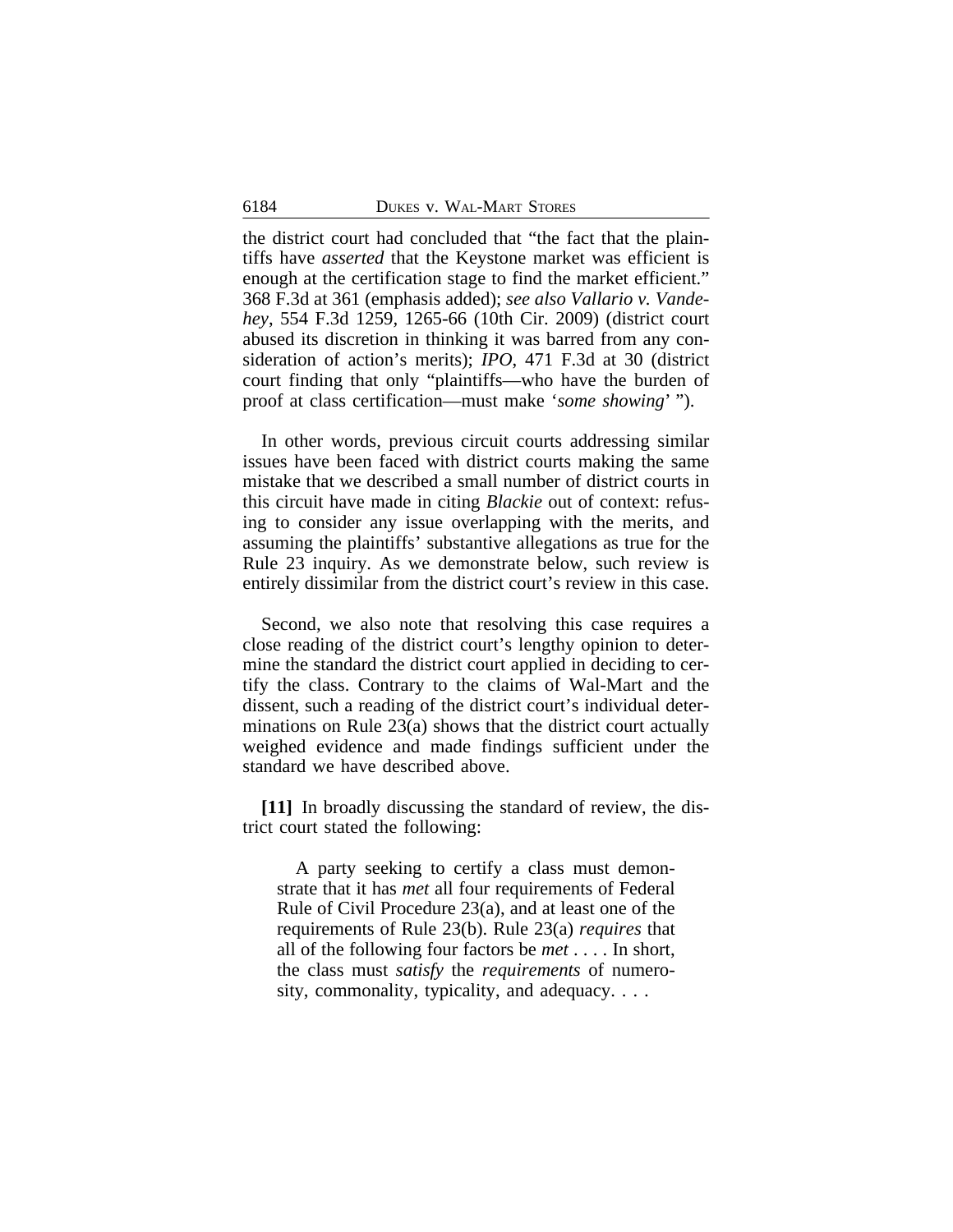The party seeking certification must provide facts sufficient to *satisfy* Rule 23(a) and (b) *requirements*. In turn, the district court must conduct a *rigorous analysis* to determine that the prerequisites of Rule 23 have been *met*. *Gen. Tel. Co. v. Falcon.*, 457 U.S. 147, 161 (1982). If a court is not fully satisfied, certification should be refused. . . . *See* Fed. R. Civ. P. 23 advisory committee's note to 2003 amends.

. . . .

. . . "[A]lthough some inquiry into the substance of a case may be necessary to ascertain satisfaction of the commonality and typicality requirements of Rule 23(a), it is improper to advance a decision on the merits to the certification stage." *Moore v. Hughes Helicopters, Inc.*, 708 F.2d 475, 480 (9th Cir. 1983) (citation omitted); *see also Nelson v. United States Steel Corp.*, 709 F.2d 675, 679-80 (11th Cir. 1983) (plaintiffs' burden at class certification "entails more than the simple assertion of [commonality and typicality] but less than a prima facie showing of liability") (citation omitted).

*Dukes*, 222 F.R.D. at 143-44 (some citations omitted) (last alteration in original) (emphasis added). Unlike some other district courts, which have assumed facts in a complaint, the district court here spent significant effort explaining a nuanced standard that clearly comprehended the need to look well beyond the pleadings in the case.

**[12]** Most importantly, as we will now explain, the district court's standard led to a review that complies with *Falcon* and with our herein-described standards that a district court must follow when deciding whether to certify a class.

## **1. Numerosity**

Rule  $23(a)(1)$  requires that the class be "so numerous that joinder of all members is impracticable." Wal-Mart does not contest this point.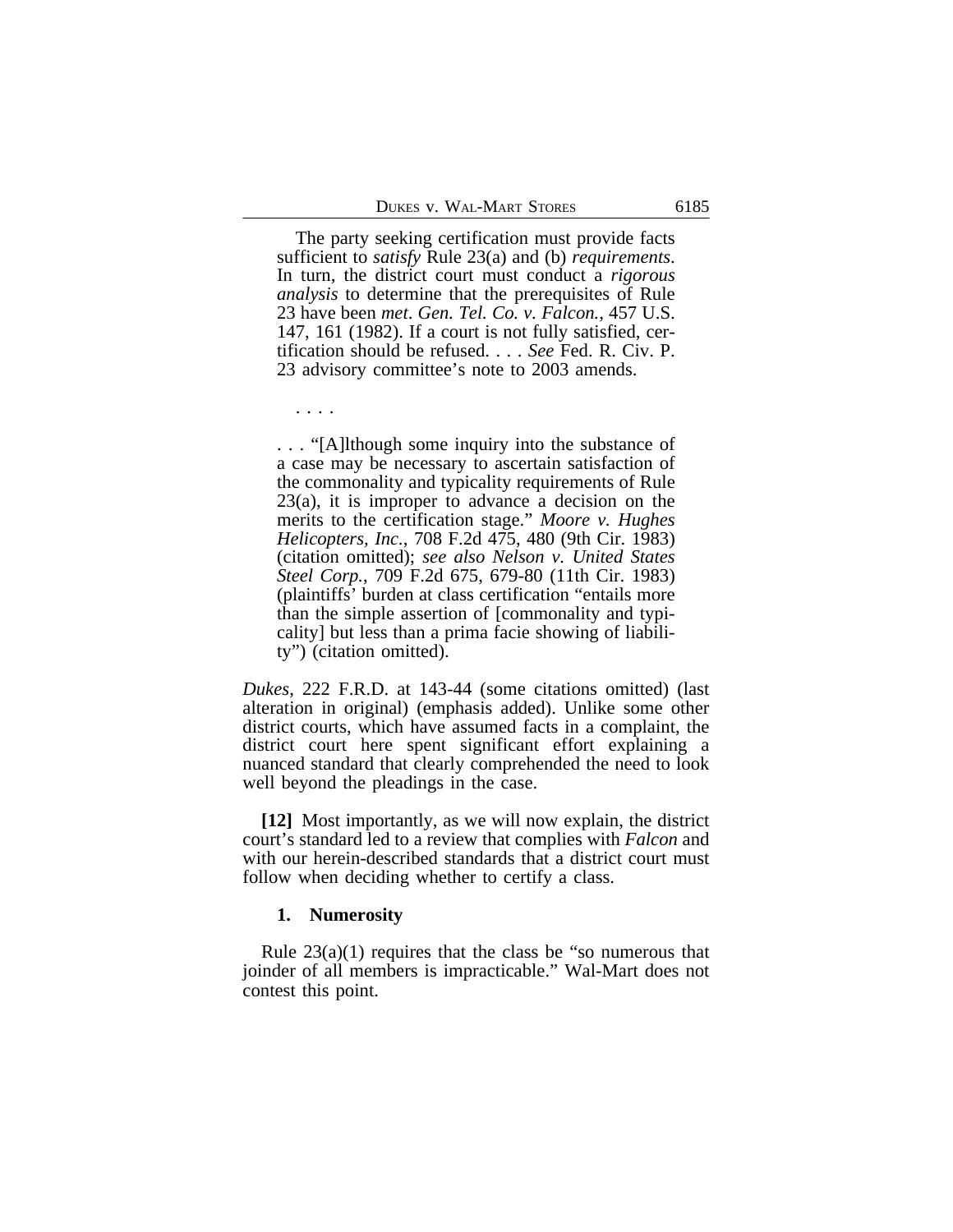## **2. Commonality**

Rule  $23(a)(2)$  requires that "there are questions of law or fact common to the class." Commonality focuses on the relationship of common facts and legal issues among class members. *See, e.g.*, Conte & Newberg, *supra*, § 3:10, at 271. We noted in *Hanlon*, 150 F.3d at 1019:

Rule 23(a)(2) has been construed permissively. All questions of fact and law need not be common to satisfy the rule. The existence of shared legal issues with divergent factual predicates is sufficient, as is a common core of salient facts coupled with disparate legal remedies within the class.

The commonality test is "qualitative rather than quantitative"—one significant issue common to the class may be sufficient to warrant certification, *see, e.g.*, *Savino v. Computer Credit, Inc*., 173 F.R.D. 346, 352 (E.D.N.Y. 1997), *aff'd*, 164 F.3d 81 (2d Cir. 1998); *see also* Conte & Newberg, *supra*, § 3:10, at 272-74, a standard that dovetails with our discussion above, requiring plaintiffs to show common questions or issues.

The district court found that Plaintiffs had provided evidence sufficient to support their contention that significant factual and legal questions are common to all class members. After analyzing Plaintiffs' evidence, the district court stated:

Plaintiffs have exceeded the permissive and minimal burden of establishing commonality by providing: (1) significant evidence of company-wide corporate practices and policies, which include (a) excessive subjectivity in personnel decisions, (b) gender stereotyping, and (c) maintenance of a strong corporate culture; (2) statistical evidence of gender disparities caused by discrimination; and (3) anecdotal evidence of gender bias. Together, this evidence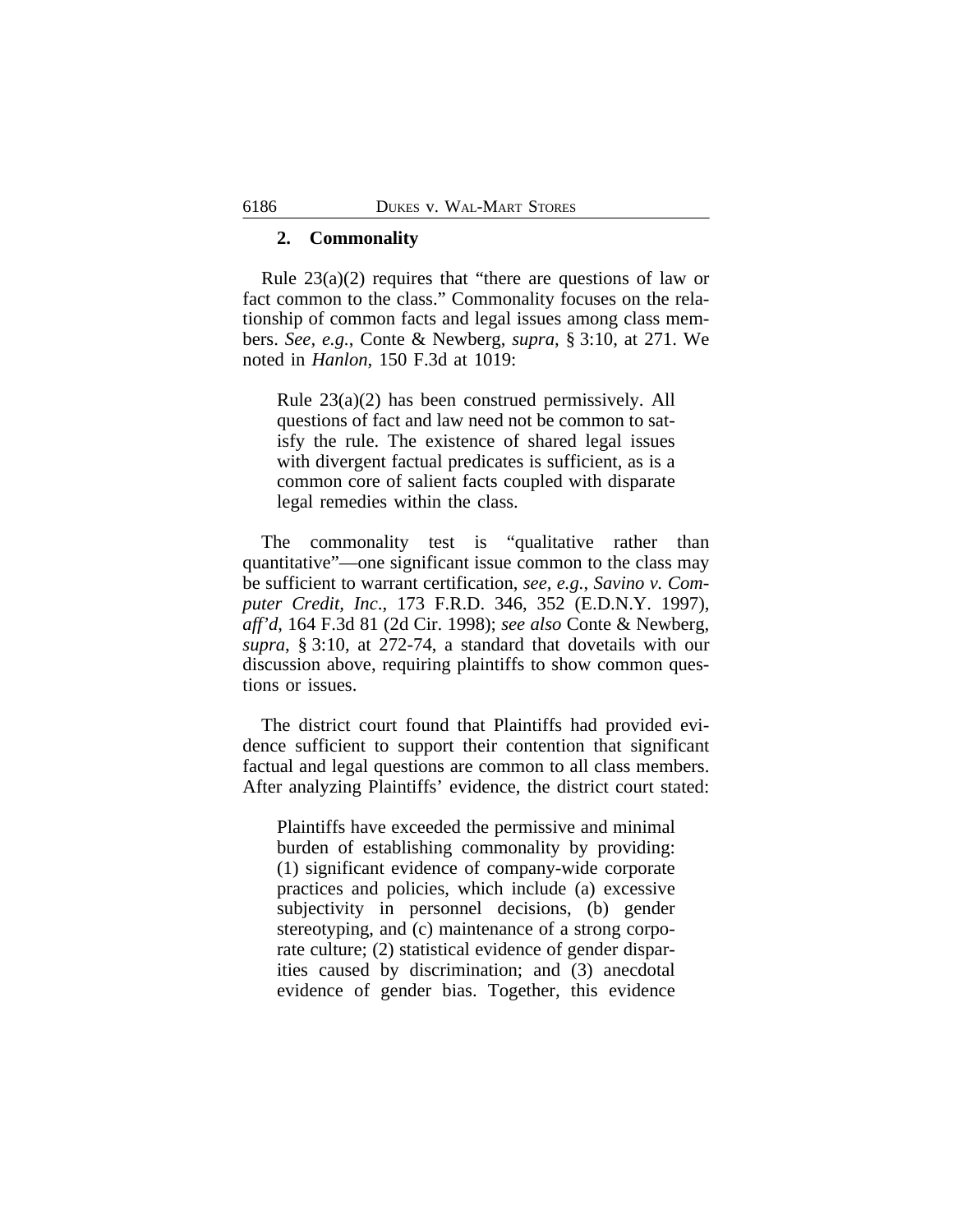raises an inference that Wal-Mart engages in discriminatory practices in compensation and promotion that affect all plaintiffs in a common manner.

*Dukes*, 222 F.R.D. at 166. Discussing commonality, the district court alluded to the determinations Rule 23 requires in certifying a class. The court stated, "Rule  $23(a)(2)$  requires that common questions of law or fact exist among class members." *Id.* at 144. Recognizing this *requirement* of Rule 23, the district court went on to make reasoned determinations that commonality was met, concluding that "th[e] evidence more than satisfies plaintiffs' burden to demonstrate commonality under Rule 23(a)(2)." *Id.* at 145. The district court then detailed the four categories of commonality evidence to which we now turn. *Id.* We conclude, as explained in more detail below, that it was within the district court's discretion, and in line with *Falcon* and the standard we have clarified today, to determine that the commonality prerequisite to class certification was satisfied. *See* Fed. R. Civ. P. 23(a)(2).**<sup>20</sup>**

## a. *Evidence of a Common Policy of Discrimination*

**[13]** Pursuant to *Falcon*, 457 U.S. at 161, Plaintiffs presented four categories of commonality evidence that the district court subjected to a "rigorous analysis": (1) facts supporting the existence of company-wide policies and practices that, in part through their subjectivity, provide a potential conduit for discrimination; (2) expert opinions supporting the existence of company-wide policies and practices that likely include a culture of gender stereotyping; (3) expert sta-

**<sup>20</sup>**Of course, returning to the standard discussed above, if the district court had rejected Wal-Mart's arguments regarding commonality solely because they overlapped with "merits issues," that would have been error. However, as we explain in the following sections, the district court did not do this but, instead, conducted a "rigorous analysis" of the conflicting evidence presented on the commonality question and ultimately concluded that Plaintiffs raised "questions of law or fact common to the class." Fed. R. Civ. P. 23(a)(2); *see Falcon*, 457 U.S. at 161; *Hanon*, 976 F.2d at 509.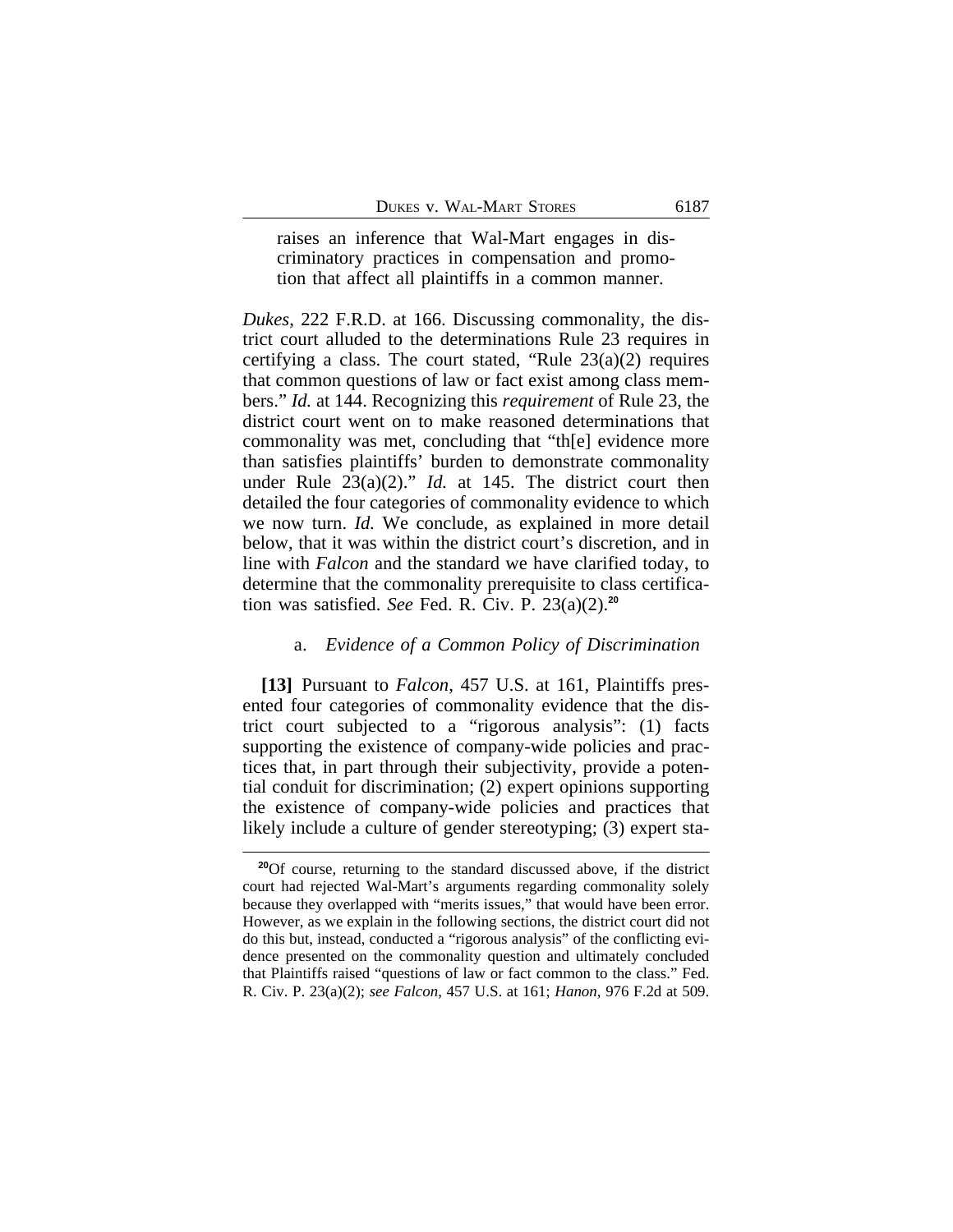tistical evidence of class-wide gender disparities attributable to discrimination; and (4) anecdotal evidence from class members throughout the country of discriminatory attitudes held or tolerated by management. *See Dukes*, 222 F.R.D. at 145-66. Wal-Mart contends this evidence is insufficient to suggest a common factual or legal question related to the existence of discrimination.

(1) Factual Evidence

As factual evidence, Plaintiffs presented evidence of the following: (1) uniform personnel and management structure across stores; (2) Wal-Mart headquarters's extensive oversight of store operations, company-wide policies governing pay and promotion decisions, and a strong, centralized corporate culture; and (3) consistent gender-related disparities in every domestic region of the company. Such evidence supports Plaintiffs' contention that Wal-Mart operates a highly centralized company that promotes policies common to all stores and maintains a single system of oversight. Wal-Mart does not challenge this evidence.

(2) Expert Opinion

Plaintiffs presented evidence from Dr. William Bielby, a sociologist, to interpret and explain the facts that suggest that Wal-Mart has and promotes a strong corporate culture — a culture that may include gender stereotyping. Dr. Bielby based his opinion on, among other things, Wal-Mart managers' deposition testimony; organizational charts; correspondence, memos, reports, and presentations relating to personnel policy and practice, diversity, and equal employment opportunity issues; documents describing the culture and history of the company; and a large body of social science research on the impact of organizational policy and practice on workplace bias.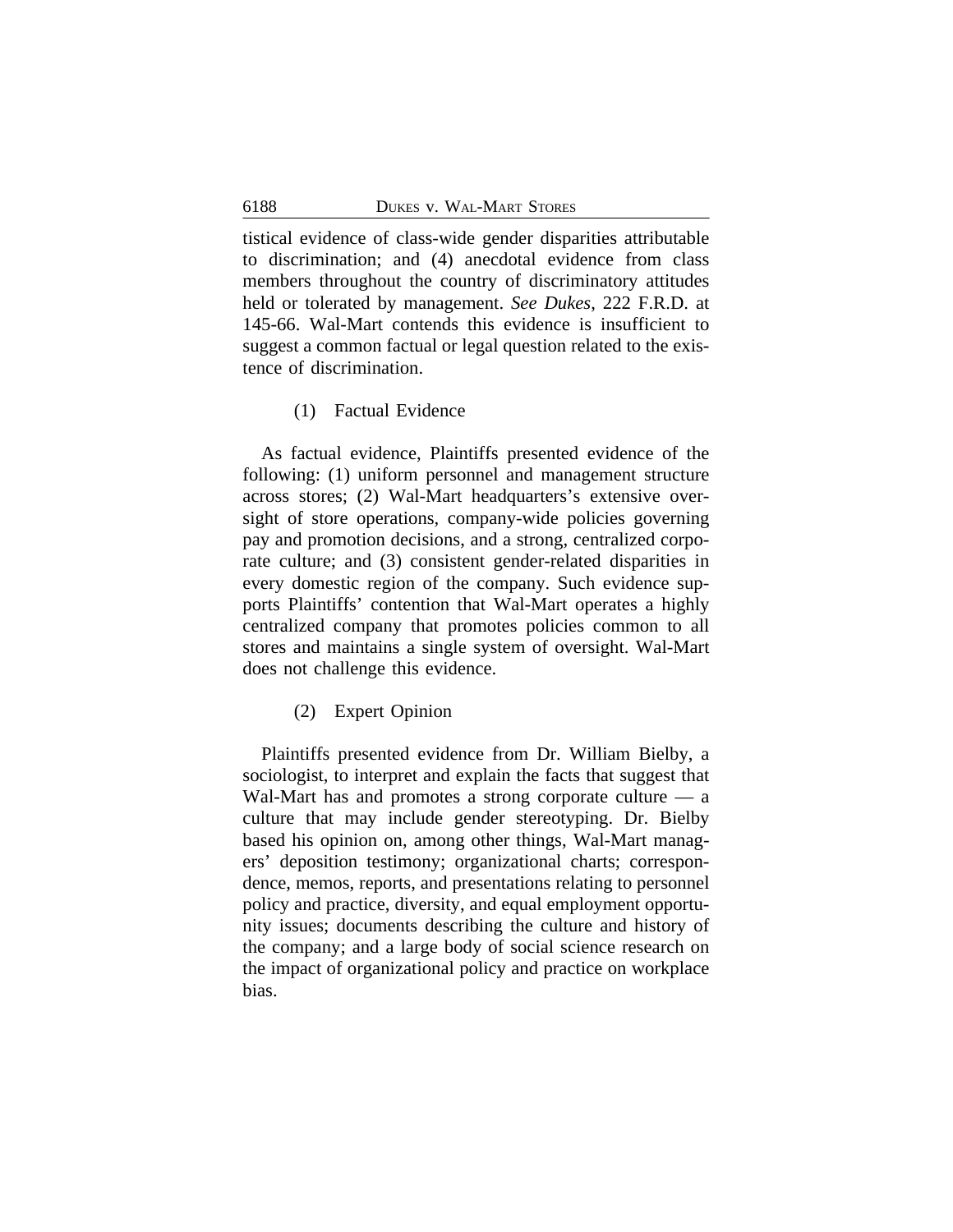| 6189<br>DUKES V. WAL-MART STORES |  |
|----------------------------------|--|
|----------------------------------|--|

Dr. Bielby testified that he employed a social framework analysis to examine the distinctive features of Wal-Mart's policies and practices and evaluated them "against what social science shows to be factors that create and sustain bias and those that minimize bias." **<sup>21</sup>** In Dr. Bielby's opinion, "social science research demonstrates that gender stereotypes are especially likely to influence personnel decisions when they are based on subjective factors, because substantial decisionmaker discretion tends to allow people to seek out and retain stereotyping-confirming information and ignore or minimize information that defies stereotypes." *Id.* at 153 (internal quotation marks omitted). Dr. Bielby concluded that: (1) Wal-Mart's centralized coordination, reinforced by a strong organizational culture, sustains uniformity in personnel policy and practice; (2) there are significant deficiencies in Wal-Mart's equal employment policies and practices; and (3) Wal-Mart's personnel policies and practices make pay and promotion decisions vulnerable to gender bias. *See id.* at 153-54.

The district court reviewed Plaintiffs' and Wal-Mart's competing claims as to Wal-Mart's uniform culture and determined that "the evidence indicates that in-store pay and promotion decisions are largely subjective and made within a substantial range of discretion by store or district level managers, and that this is a common feature which provides a wide enough conduit for gender bias to potentially seep into the system." *Id.* at 152. Having evaluated this evidence in detail, the court determined "that given the evidence regarding strong uniform culture and policies, the degree and impact of this practice is a significant question of fact common to the class as a whole." *Id.* at 153. Such a reasoned determination is what our standard for Rule 23 requires.

**<sup>21</sup>**For a description of the "social framework analysis," see Melissa Hart & Paul M. Secunda, *A Matter of Context: Social Framework Evidence in Employment Discrimination Class Actions*, 78 Fordham L. Rev. 37, 41-55 (2009).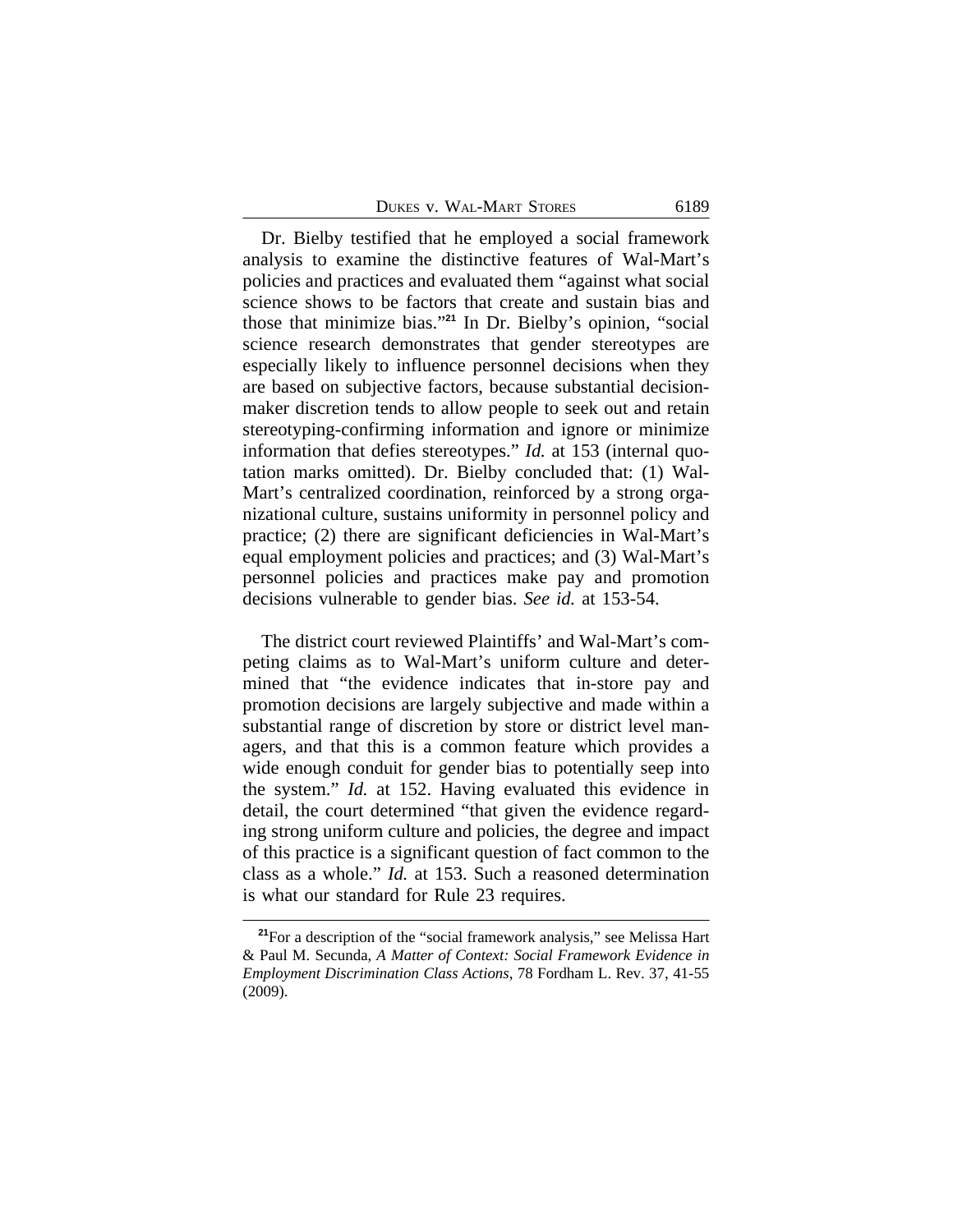Wal-Mart vigorously challenges Dr. Bielby's third conclusion as vague and imprecise because he concluded that Wal-Mart is "vulnerable" to bias or gender stereotyping but failed to identify a specific discriminatory policy at Wal-Mart. Specifically, Wal-Mart contends that Dr. Bielby's testimony does not meet the standards for expert testimony set forth in Federal Rule of Evidence 702 and *Daubert v. Merrell Dow Pharmaceuticals, Inc*., 509 U.S. 579, 597 (1993), which held that a trial court must act as a "gatekeeper" in determining whether to admit or exclude expert evidence.

Wal-Mart made an identical argument to the district court and the district court properly rejected it. A close reading of the district court's order demonstrates its correct understanding of its role at the Rule  $23(a)(2)$  certification stage — to make factual determinations regarding evidence as it relates to common questions of fact or law but not to decide which parties' evidence is ultimately more persuasive as to liability. The court stated, "Dr. Bielby presents enough of a basis, both in his review of the scientific literature and on the facts of the case, to provide a foundation for his opinions." *Dukes*, 222 F.R.D. at 154. The court correctly explained that whether the jury was ultimately persuaded by those opinions was a question on the merits. For the class certification, however, Dr. Bielby's opinions, for which Wal-Mart did not challenge the methodology, raised a question "of corporate uniformity and gender stereotyping that is common to all class members." *Id.* We cannot say that considering Dr. Bielby's opinions in this method was an abuse of discretion.

This conclusion is furthered by the fact that Wal-Mart did not (and does not) challenge Dr. Bielby's methodology or contend that his findings lack relevance because they "do[ ] not relate to any issue in the case," *Daubert*, 509 U.S. at 591 (internal quotation marks omitted). Wal-Mart challenges *only* whether certain inferences can be persuasively drawn from his data. But because *Daubert* does not require a court to admit or exclude evidence based on its persuasiveness, but rather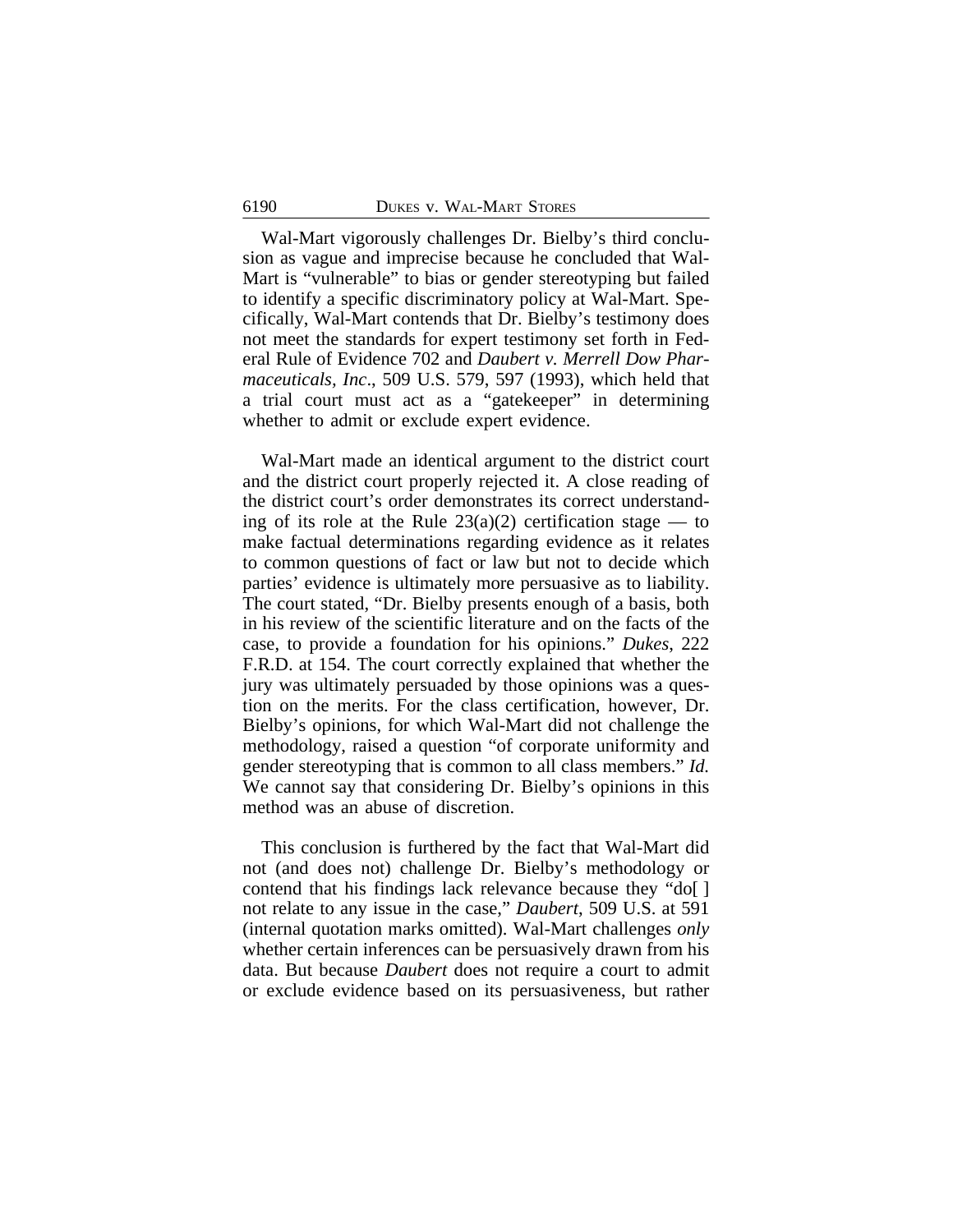requires a court to admit or exclude evidence based on its scientific reliability and relevance, *id.* at 587-92 (relevance standard "is a liberal one," under which evidence is relevant if it has " 'any tendency to make the existence of any fact that is of consequence to the determination of the action more probable or less probable than it would be without the evidence'" (quoting Fed. R. Evid. 401)), testing Dr. Bielby's testimony for "*Daubert* reliability" would not have addressed Wal-Mart's objections. It would have simply revealed what Wal-Mart itself has admitted and courts have long accepted: that properly analyzed social science data, like that offered by Dr. Bielby, may support a plaintiff's assertions that a claim is proper for class resolution. *See Price Waterhouse v. Hopkins*, 490 U.S. 228, 235-36, 255 (1989) (considering similar evidence offered by expert social psychologist).

**[14]** Accordingly, Wal-Mart's contention that the district court was required to strike Dr. Bielby's testimony under the *Daubert* test at the class certification stage, simply because the conclusion he reached seemed unpersuasive absent certain corroborating evidence, is misplaced.**<sup>22</sup>** *See Daubert*, 509 U.S.

The Court is further guided by *Daubert v. Merrell Dow Pharm., Inc. (Daubert II)*, 43 F.3d 1311, 1316 (9th Cir.1995), in which the Ninth Circuit stated that scientific knowledge "does not mean absolute certainty," and that expert testimony should be admitted when "the proffered testimony is 'based on scientifically valid principles.' " *Id.*, quoting *Daubert I*, 509 U.S. 579, 113 S. Ct. 2786. The Ninth Circuit continued: "Our task, then, is to analyze not what the experts say, but what basis they have for saying it." *Daubert II*, 43 F.3d at 1316. The Court is satisfied that Dr. Bi[e]lby's opinion—while subject to critique—is based on

**<sup>22</sup>**We are not convinced by the dissent's argument that *Daubert* has exactly the same application at the class certification stage as it does to expert testimony relevant at trial. Dissent at 6255. However, even assuming it did, the district court here was not in error. Thus we need not resolve this issue here.

In accepting Dr. Bielby's social framework analysis, the district court stated: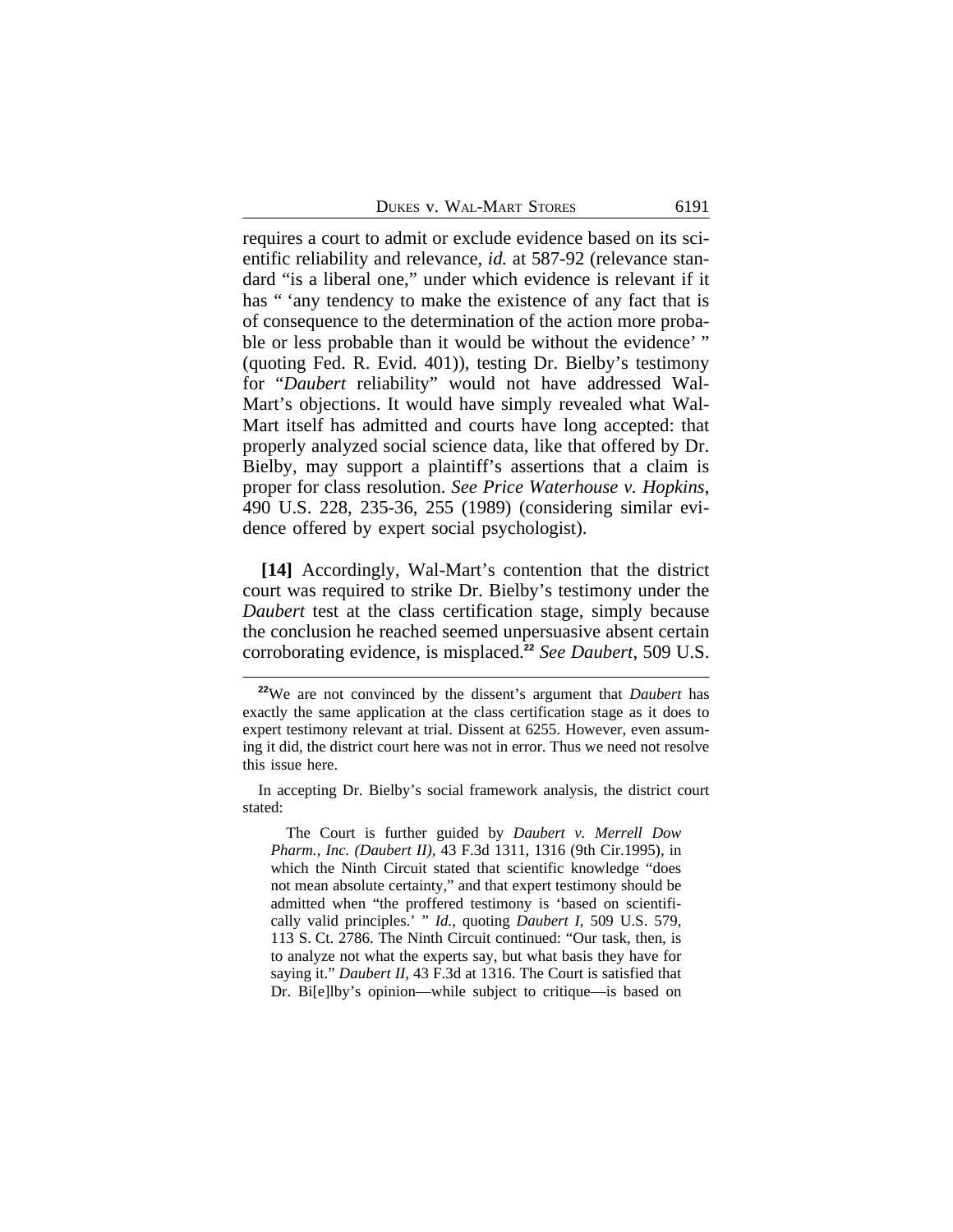at 595 ("The focus, of course, must be solely on principles and methodology, not on the conclusions that they generate."). While a *jury* may ultimately agree with Wal-Mart that, in the absence of a specific discriminatory policy promulgated by Wal-Mart, it is not more likely than not, based solely on Dr. Bielby's analysis, that Wal-Mart engaged in actual gender discrimination, that question must be left to the merits stage of the litigation (and presumably will not have to be decided as there will be other evidence). At the class certification

*Dukes v. Wal-Mart, Inc.*, 222 F.R.D. 189, 192 (N.D. Cal. 2004) ("*Dukes II*").

On this review, regardless of whether full *Daubert* review is required at the class certification stage, we cannot say that admitting Dr. Bielby's social framework analysis was an abuse of discretion. The district court specifically considered *Daubert*'s applicability to Dr. Bielby and was within its discretion to limit its inquiry. As the district court observed, Dr. Bielby's testimony could be admissible even without reaching "definitive[ ]" conclusions, because tentative rather than "conclusive determination[s]" are in "the nature of this particular field of science." *Dukes*, 222 F.R.D. at 154.

Other cases support this conclusion. The Third Circuit, citing *IPO*, has noted that when the plaintiffs' ability to prove their case "is genuinely disputed, the district court must resolve it after considering all relevant evidence. Here [in *Hydrogen Peroxide*], the District Court apparently believed it was barred from resolving" these expert disputes. *Hydrogen Peroxide*, 552 F.3d at 325. Unlike *Hydrogen Peroxide* and other cases Wal-Mart cites, in the present case the district court *heard*, rather than excluded, the bulk of the relevant evidence. As a general rule, " '[d]istrict courts are not required to hold a *Daubert* hearing before ruling on the admissibility of scientific evidence,' " *Millenkamp v. Davisco Foods Int'l, Inc.*, 562 F.3d 971, 979 (9th Cir. 2009) (quoting *Jaros v. E.I. DuPont* (*In re Hanford Nuclear Reservation Litig.*), 292 F.3d 1124, 1138 (9th Cir. 2002)). Plaintiffs clearly established foundation for Dr. Bielby's testimony and statistics. It was not an abuse of discretion for the district court not to exclude them, under *Daubert* or otherwise.

valid principles. Thus, it is sufficiently probative to assist the Court in evaluating the class certification requirements at issue in this case. Accordingly, Defendant's motion to strike Dr. Bilby's declaration is denied.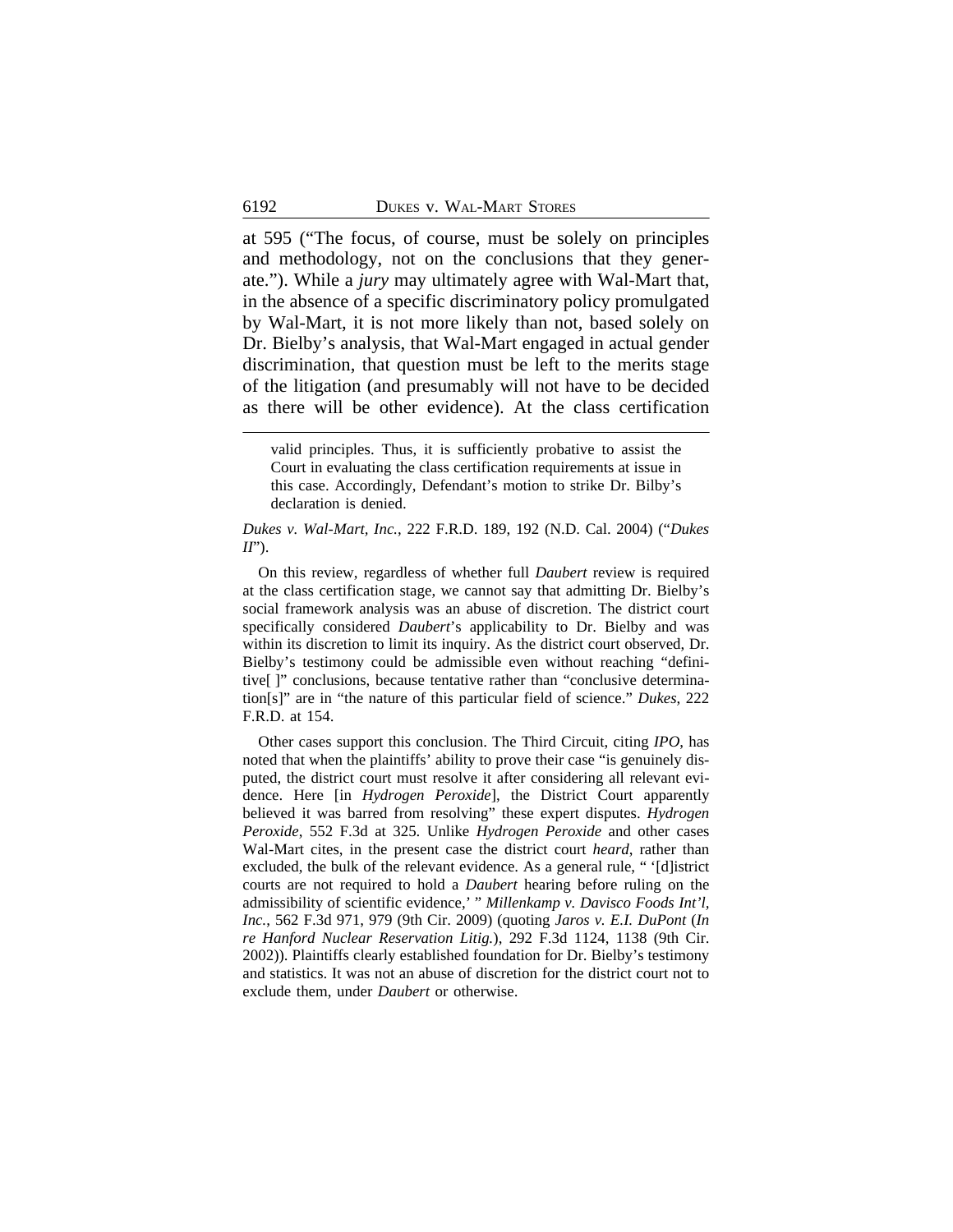DUKES V. WAL-MART STORES 6193

stage, it is enough that Dr. Bielby presented scientifically reliable evidence tending to show that a common question of fact —i.e., "Does Wal-Mart's policy of decentralized, subjective employment decision making operate to discriminate against female employees?"—exists with respect to all members of the class.**23** This he did and, thus, we find no error in the district court's acceptance of Dr. Bielby's evidence to support a finding of commonality.

## (3) Statistical Evidence

It is well established that plaintiffs may demonstrate commonality by presenting statistical evidence, which survives a "rigorous analysis," sufficient to fairly raise a common question concerning whether there is class-wide discrimination. *See Falcon*, 457 U.S. at 159 n.15, 161; *Caridad*, 191 F.3d at 292;**<sup>24</sup>** *see also Stastny v. S. Bell Tel. & Tel. Co.*, 628 F.2d

**<sup>24</sup>***See Hnot*, 241 F.R.D. at 210 ("*Caridad* held, in part, that class challenges to subjective employment practices, like other disparate treatment

**<sup>23</sup>**As discussed below in Part II.A.2.b, this court and many others have held that "delegation to supervisors, pursuant to company-wide policies, of discretionary authority without sufficient oversight . . . gives rise to common questions of fact warranting certification of the proposed class." *Caridad*, 191 F.3d at 291, *overruled on other grounds by IPO*, 471 F.3d at 39-42; *see Hnot*, 241 F.R.D. at 210 (explaining that *IPO* did not overrule this aspect of *Caridad*); *see also Staton*, 327 F.3d at 955-56 (rejecting argument that "decisionmaking at Boeing is too decentralized to permit a class that combines plaintiffs from disparate locales"); *Shipes v. Trinity Indus.*, 987 F.2d 311, 316 (5th Cir. 1993) (upholding commonality finding where all of company's plants "utilized the same subjective criteria in making personnel decisions"); *Cox v. Am. Cast Iron Pipe Co.*, 784 F.2d 1546, 1557 (11th Cir. 1986) (holding that " '[a]llegations of similar discriminatory employment practices, such as . . . [the] use of entirely subjective personnel processes that operated to discriminate, would satisfy the commonality and typicality requirements of Rule 23(a)' " (alterations in original) (quoting *Carpenter v. Stephen F. Austin State Univ.*, 706 F.2d 608, 617 (5th Cir. 1983))); *Segar v. Smith*, 738 F.2d 1249, 1276 (D.C. Cir. 1984) (explaining that "subjective criteria may well serve as a veil of seeming legitimacy behind which illegal discrimination is operating").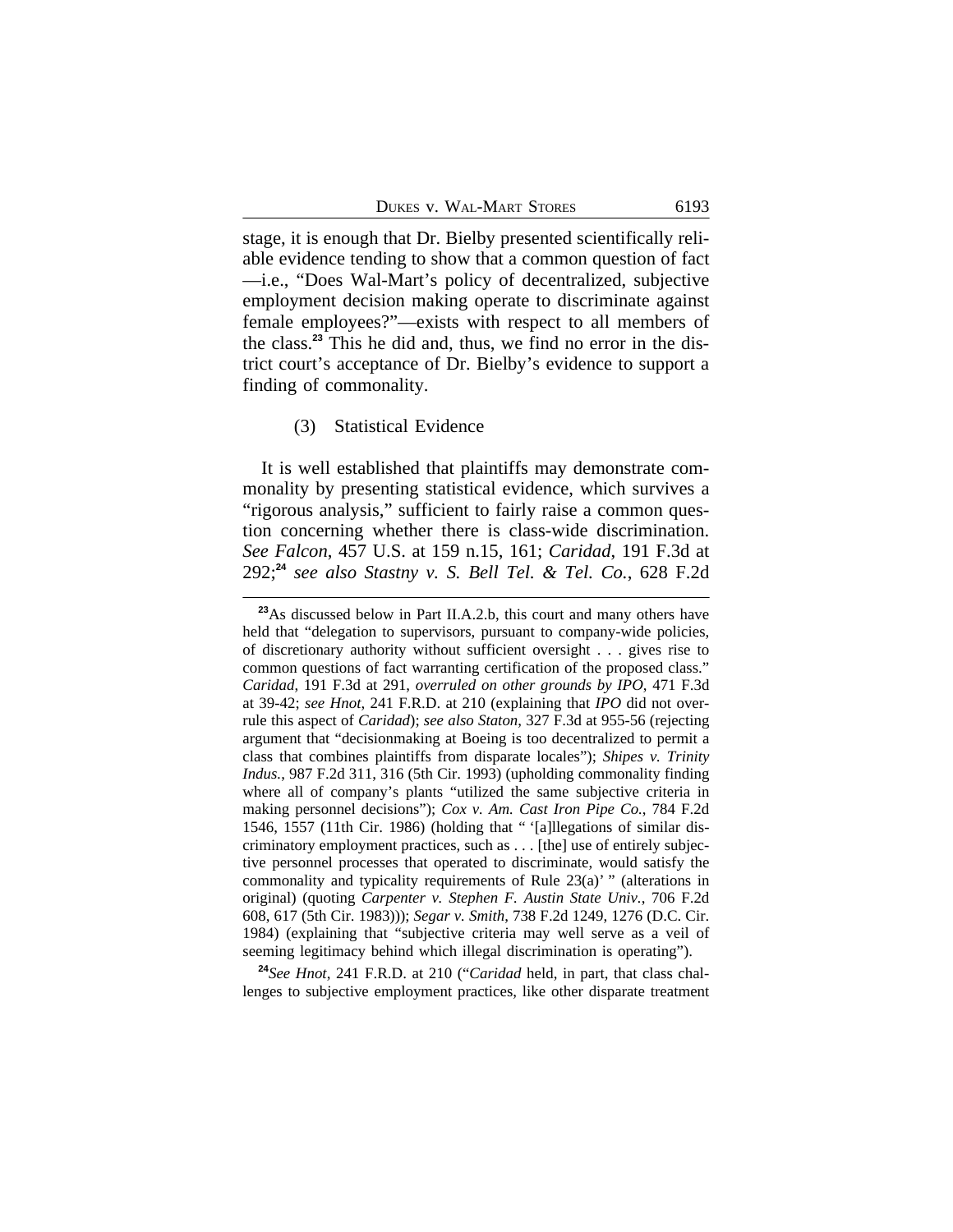267, 278 (4th Cir. 1980) (recognizing that statistical data showing comparable disparities experienced by protected employees may indicate a policy or practice that commonly affects the class members and raises a common question concerning whether the pattern or practice is discriminatory).

**[15]** A careful reading of the district court's treatment of the competing statistical evidence demonstrates that, in conducting its analysis, the district court followed the correct standard as explained in *Falcon* and our earlier cases, and clarified today.

Dr. Richard Drogin, Plaintiffs' statistician, analyzed data at a regional level. He ran separate regression analyses for each of the forty-one regions**<sup>25</sup>** containing Wal-Mart stores.**<sup>26</sup>** He concluded that "there are statistically significant disparities

<sup>25</sup>Each region contains approximately 80 to 85 stores.

**<sup>26</sup>**Regression analyses, in general terms, provide estimates of the effect of independent variables on a single dependent variable. *See Hemmings v. Tidyman's Inc.*, 285 F.3d 1174, 1183-84 & n.9 (9th Cir. 2002). The purpose of this methodology is to estimate the extent to which a particular independent variable (in this case, gender) has influenced the dependent variables of compensation and promotion. *See id*.; *see also Rudebusch v. Hughes*, 313 F.3d 506, 511-12 (9th Cir. 2002). As long as the analyses include enough relevant non-discriminatory independent variables (e.g., education, experience, performance, etc.), the results will indicate whether any salary disparities are attributable to gender (thereby raising an inference of discrimination) or whether the disparities are attributable to other factors (and thereby refuting such an inference). *See Hemmings*, 285 F.3d at 1183-84 & n.9; *see also EEOC v. Gen. Tel. Co. of Nw., Inc.*, 885 F.2d 575, 577 n.3 (9th Cir. 1989) ("A regression analysis is a common statistical tool . . . designed to isolate the influence of one particular factor — [e.g.,] sex—on a dependent variable—[e.g.,] salary." (internal quotation marks omitted)).

and disparate impact claims, may satisfy the commonality requirement. *In re IPO* did not even address this aspect of *Caridad*. . . . [I]t did not question *Caridad*'s holding that statistical evidence can demonstrate commonality in a challenge to subjective employment practices, which remains controlling authority." (citation omitted)).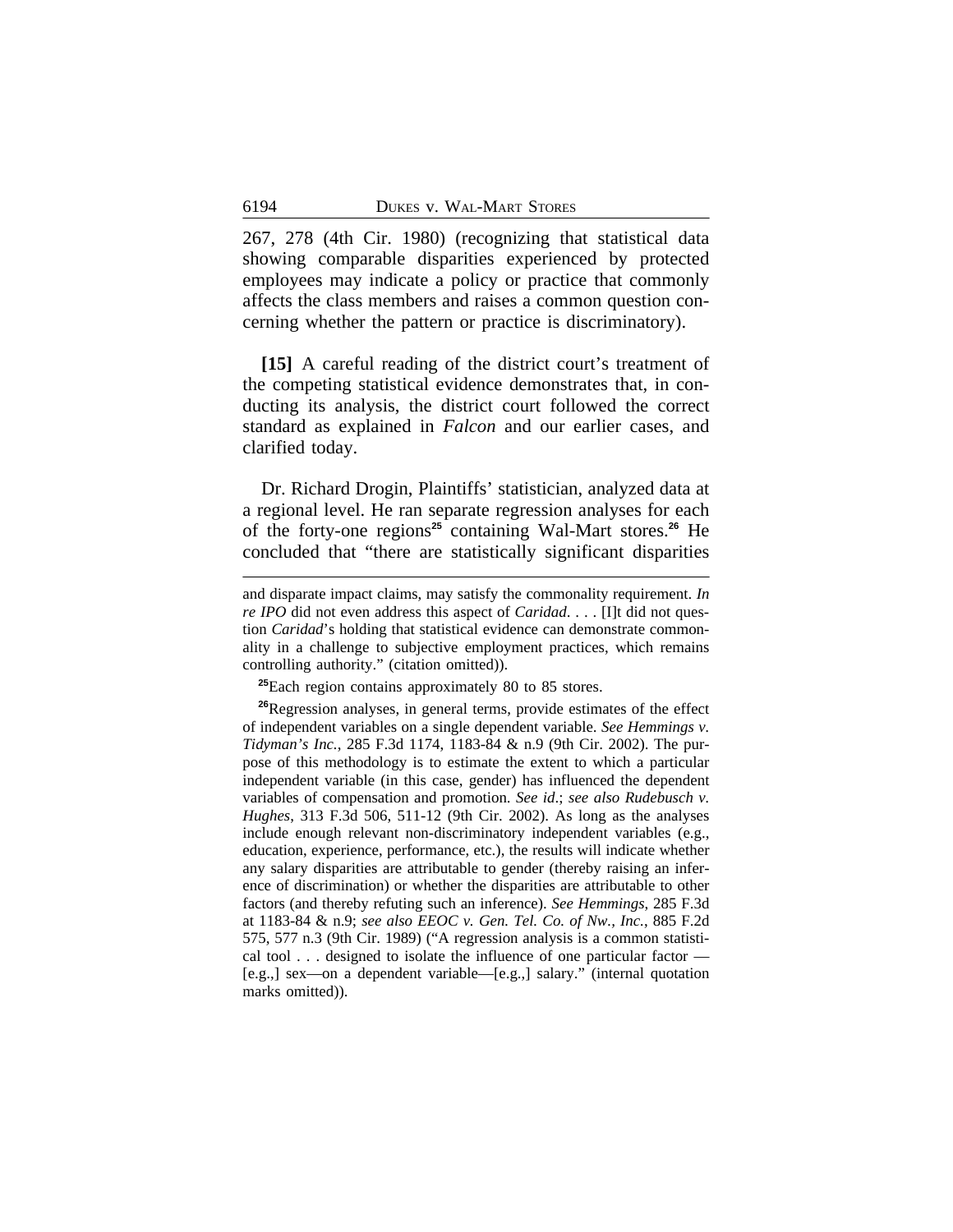between men and women at Wal-Mart in terms of compensation and promotions, that these disparities are wide-spread across regions, and that they can be explained only by gender discrimination." *Dukes*, 222 F.R.D. at 154. Dr. Marc Bendick, Plaintiffs' labor economics expert, conducted a "benchmarking" study comparing Wal-Mart with twenty of its competitors, concluding Wal-Mart promotes a lower percentage of women than its competitors.**<sup>27</sup>** *See id*.

Wal-Mart challenges Dr. Drogin's findings and faults his decision to conduct his research on the regional level, rather than analyze the data store-by-store.**<sup>28</sup>** However, the proper test of whether workforce statistics should be viewed at the macro (regional) or micro (store or sub-store) level depends largely on the similarity of the employment practices and the interchange of employees at the various facilities. *See Kirkland v. N.Y. State Dep't of Corr. Servs.*, 520 F.2d 420, 425 (2d Cir. 1975) (recognizing that the focus of analysis depends on the nature of a defendant's employment practices); 2 Barbara Lindemann & Paul Grossman, *Employment Discrimination Law* 1598, 1723 (3d ed. 1996).

Here, Dr. Drogin explained that a store-by-store analysis would not capture: (1) the effect of district, regional, and

**<sup>27</sup>**"Specifically, Dr. Bendick compared, or 'benchmarked,' Wal-Mart against twenty other [similar] general merchandise retailers by comparing workforce data provided by the companies to the Equal Employment Opportunity Commission." *Dukes*, 222 F.R.D. at 164. Dr. Bendick analyzed the data "to determine the extent to which women in the relevant market sought promotion, so that an inference could be made that roughly the same percentage of women would have [sought promotion] at Wal-Mart if given the opportunity." *See id.* As Dr. Bendick explained, "The logic in benchmarking is that, if retail chains comparable to Wal-Mart are successfully employing women at some rate, then women are presumably available, interested, and qualified to hold comparable positions at Wal-Mart at a similar rate." *Id.* 

**<sup>28</sup>**This argument is unsurprising, and is the statistical argument similarly situated defendants make as a matter of course.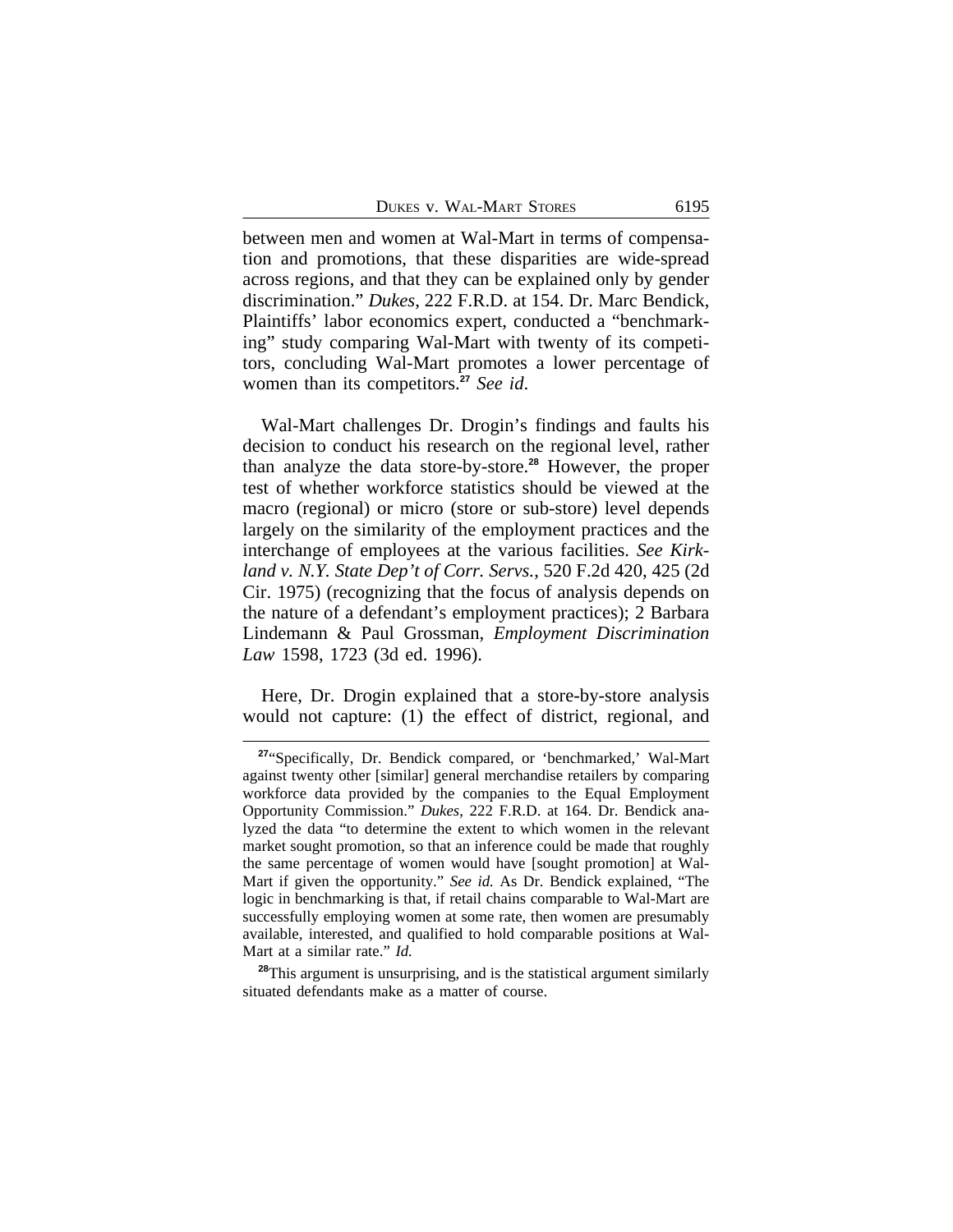company-wide control over Wal-Mart's uniform compensation policies and procedures; (2) the dissemination of Wal-Mart's uniform compensation policies and procedures resulting from the frequent movement of store managers; or (3) Wal-Mart's strong corporate culture. *Dukes*, 222 F.R.D. at 157.

In conducting its rigorous analysis of these claims, the district court first re-stated its standard of review. Its decision makes clear that the district court made determinations that Plaintiffs' statistics raised common questions of fact or law only after it rigorously analyzed them, probing significantly behind the pleadings and resolving facts necessary to make determinations on Rule 23(a)(2).

Discussing the proper standard for evaluating the statistics, the district court said it rejected a full-blown merits evaluation of the evidence but had to "view[ ] the statistical evidence and testimony through the proper lens of the standards applicable to a class certification motion." *Dukes*, 222 F.R.D. at 155. Though noting it would not decide the actual merits of the claims, the court did "delve[ ] into the substance of the expert testimony . . . to the extent necessary to determine if it [wa]s sufficiently probative of an inference of discrimination to create a common question as to the existence of a pattern and practice of gender discrimination at Wal-Mart." *Id.* This is the precise inquiry that cases such as *IPO* have required, and it clearly meets the standard we outline above, particularly given the depth of the district court's review, the evidentiary posture of the case as a Title VII pattern and practice case, and the underlying procedural standard where the district court here was reviewing evidence under Rule 23(a)(2), to raise a common question, rather than, like the cases Wal-Mart cites, Rule 23(b)(3), to determine predominance. *See Hnot*, 241 F.R.D. at 210.

In addition to formulating a review that complied with *Falcon* and our precedent, the district court, contrary to Wal-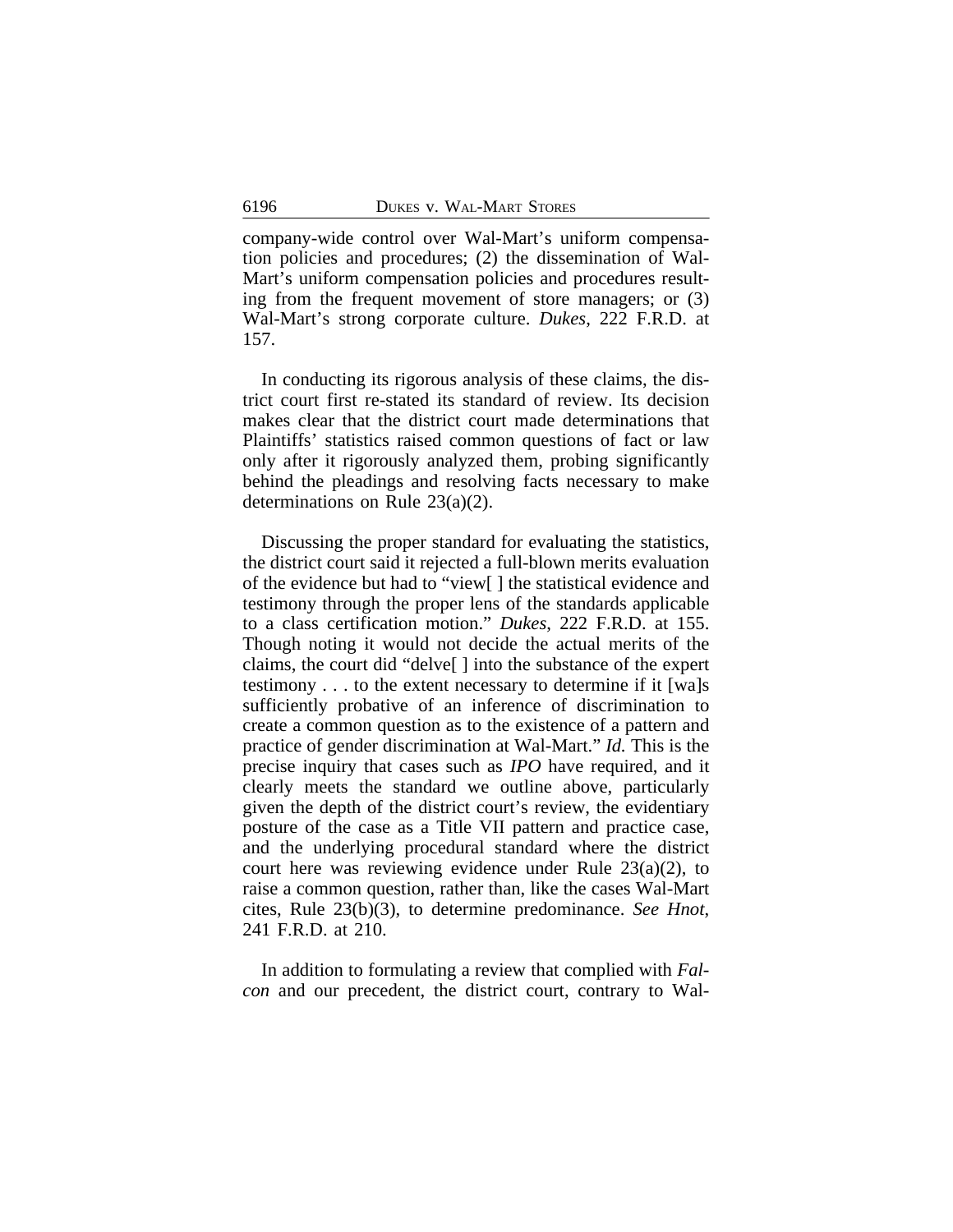DUKES V. WAL-MART STORES 6197

Mart's claims, did not improperly rely on out-of-circuit cases the Second Circuit overruled in *IPO*. Specifically, Wal-Mart cites *Visa Check* and *Caridad* as decisions *IPO* rejected, noting the district court's supposed reliance on this reasoning renders its decision error. As an initial matter, the district court did not cite *Visa Check* at all. *See Dukes*, 222 F.R.D. 137 *passim*. While it did cite to *Caridad*, nothing about its citation to *Caridad* was erroneous.

The district court cited *Caridad* five times. Two instances of this reliance can be immediately set aside as unproblematic because they relied on *Caridad*'s holding that excessive subjectivity in corporate policies can contribute to a finding of commonality. *Dukes*, 222 F.R.D. at 149-50, 154. *IPO* neither addressed nor overruled this holding in *Caridad*, and it still remains "controlling authority" in the Second Circuit. *Hnot*, 241 F.R.D. at 210. A third citation to *Caridad* supported the district court's statement that, "although some inquiry into the substance of a case may be necessary to ascertain satisfaction of the commonality and typicality requirements of Rule 23(a), it is improper to advance a decision on the merits to the class certification stage." *Dukes*, 222 F.R.D. at 144 (internal quotation marks omitted) (citing *Caridad*, 191 F. 3d at 292). This statement is entirely consistent with *Falcon*, our precedent, and our ruling today. The two other citations to *Caridad* equally show that the district court did not adopt the "some showing" standard that the Second Circuit properly rejected. Instead, the district court refused to consider the merits—it would not conclusively find whether Wal-Mart had discriminated—but it analyzed the evidence to the extent, under Rule  $23(a)(2)$ , that it had to determine whether "there" are questions of law or fact common to the class." Fed. R. Civ. P. 23(a)(2); *Dukes*, 222 F.R.D. at 143.**<sup>29</sup>**

**<sup>29</sup>**The district court's other two citations to *Caridad* supported its statements that, first, "[d]efendant's arguments seek to engage the Court in a merits evaluation of the expert opinions. The Court rejects this approach, and views the statistical evidence and testimony through the proper lens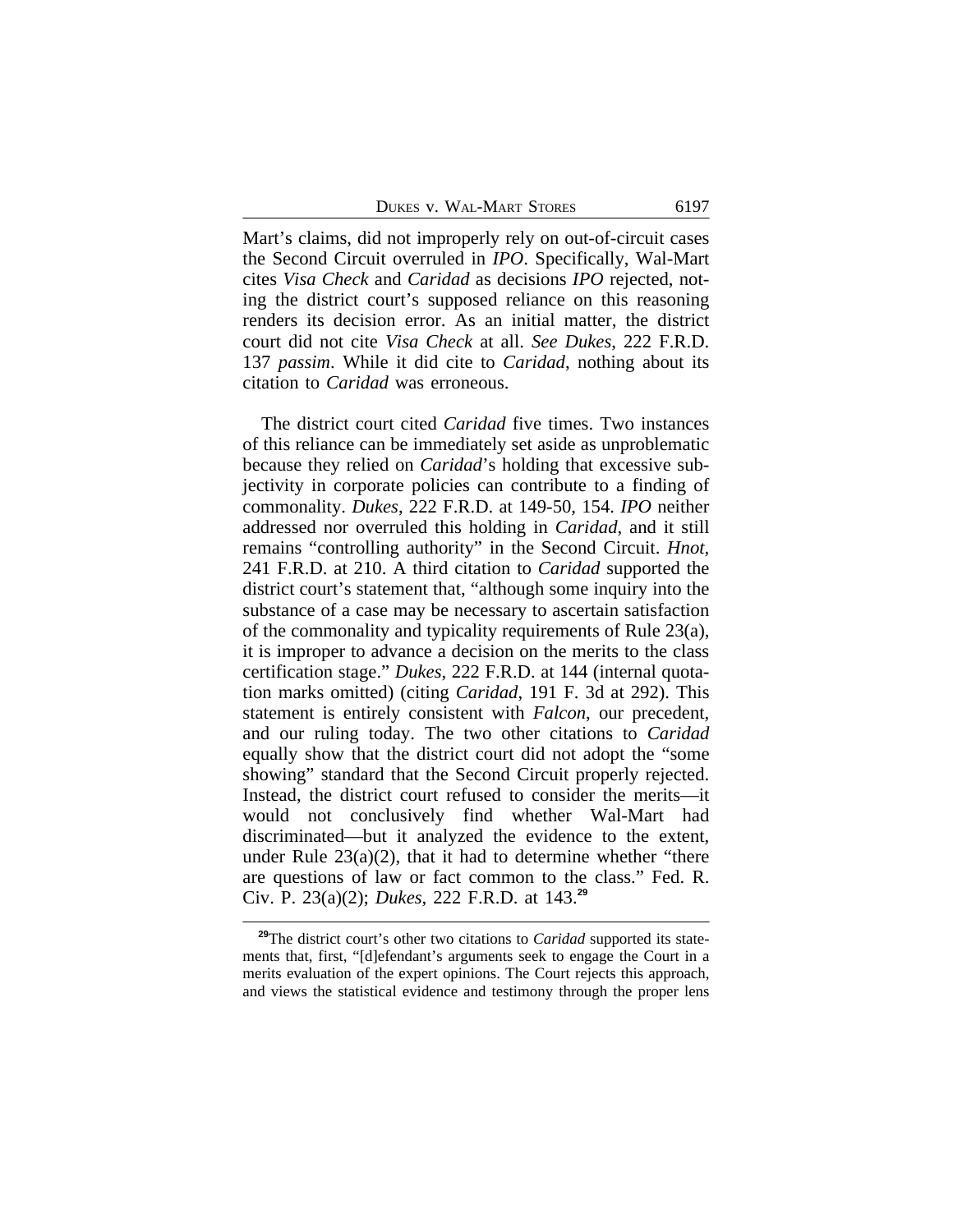**[16]** Critically, the district court did not shy away from issues overlapping with the merits; rather it devoted fifteen pages of its opinion to probing the parties' statistics. The district court merely refused to decide the underlying merits themselves and examined evidence only to the extent necessary to satisfy itself under Rule  $23(a)(2)$  that Plaintiffs raised common questions. In doing so, it joined dozens of other district courts in this circuit that have engaged the proper analysis, all using different wording, but all probing behind the pleadings to make determinations on the Rule 23 requirements. *See, e.g.*, *In re Cooper Cos. Sec. Litig.*, 254 F.R.D. 628, 641 n.7 (C.D. Cal. 2009); *Bishop v. Petro-Chem. Transp., LLC*, 582 F. Supp. 2d 1290, 1305 (E.D. Cal. 2008); *Alexander v. JBC Legal Group, P.C.*, 237 F.R.D. 628, 629 (D. Mont. 2006); *Westways World Travel, Inc.*, 218 F.R.D. at 230.

Turning to the factual assertions in Plaintiffs' evidence, the court made a preliminary determination, based on the following "largely uncontested" statistics:

[W]omen working in Wal-Mart stores are paid less than men in every region, that pay disparities exist in most job categories, that the salary gap widens over time even for men and women hired into the

of the standards applicable to a class certification motion." *Dukes*, 222 F.R.D. at 155 & n. 21 (citing *Caridad*, 191 F.3d at 292). Second, "[t]he ultimate question of whether subjective decision-making and a uniform culture contribute to a nation-wide pattern of gender discrimination will, of course, be for a jury to decide. At this stage, however, these factors are apparent enough to support Dr. Drogin's regional approach as at least *a* reasonable means of conducting a statistical analysis." *Id.* at 159 & n.29 (citing *Caridad*, 191 F.3d at 292-93). These are determinations of the type we require for Rule 23(a)(2) certification. Though we have used different language in clarifying the standard today, the district court examined the evidence and made a determination, over Wal-Mart's evidence, that Plaintiffs' evidence raised questions of law or fact common to the class. That is what Rule 23(a)(2), the Supreme Court, and we require.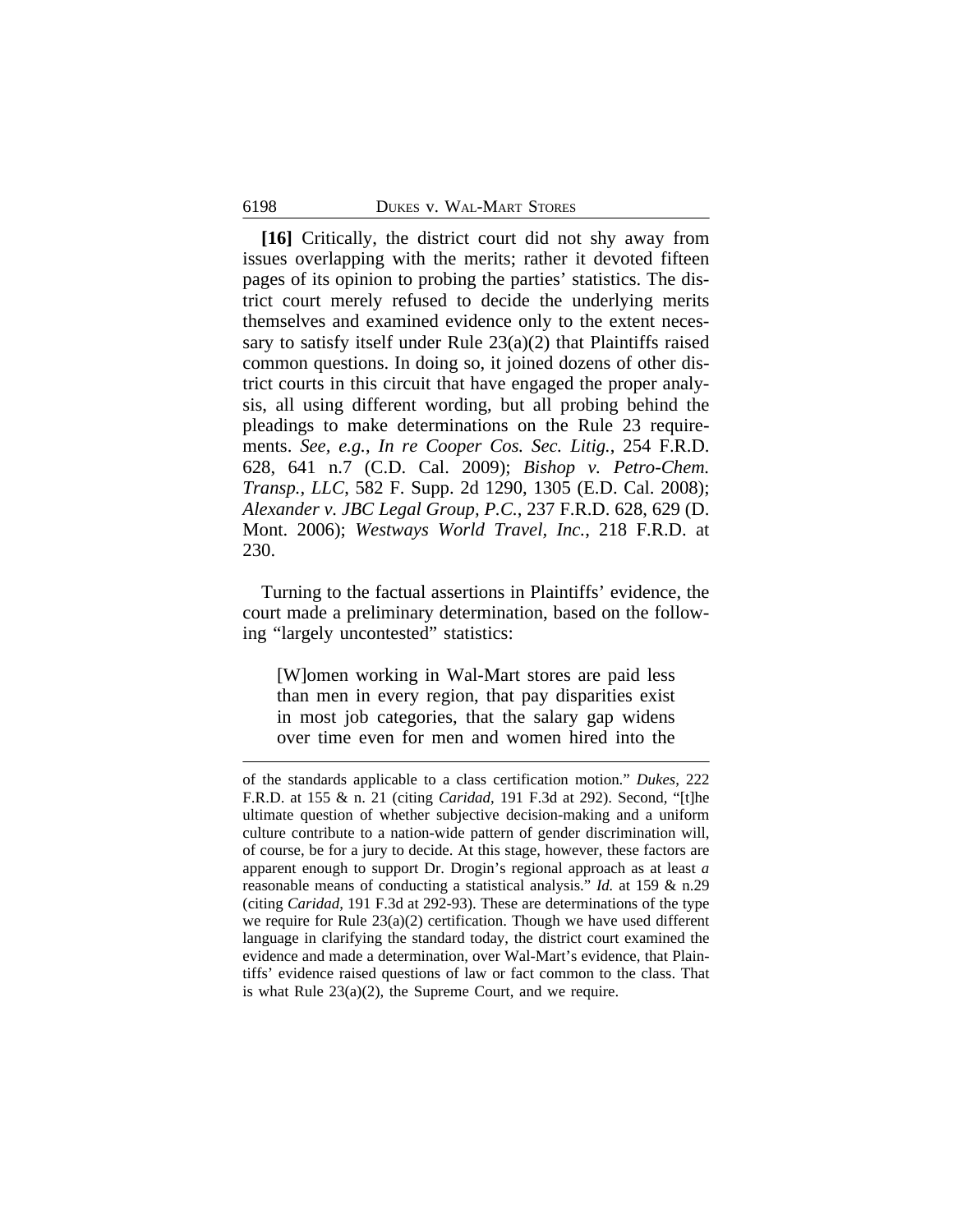same jobs at the same time, that women take longer to enter into management positions, and that the higher one looks in the organization the lower the percentage of women.

*Dukes*, 222 F.R.D. at 155. Importantly, and as instructed by *Falcon*, these factual determinations were arrived at after looking beyond the pleadings to Plaintiffs' expert's deposition. *Id*.

Correctly noting that descriptive statistics do not address causation, the district court then analyzed not the pleadings, but Plaintiffs' and Wal-Mart's statistics, finding, "In short, all of Dr. Drogin's regressions show that gender is a statistically significant variable in accounting for the salary differentials between female class members and male employees at Wal-Mart stores." *Id.* at 156.

The court specifically analyzed whether aggregation of statistics for regional units was proper or whether Wal-Mart was correct to insist upon a store-level evaluation. The district court first stated the relevant sub-standard: "The proper test of whether workforce statistics should be viewed at the macro (regional) or micro (store or sub-store) level depends largely on the similarity of the employment practices, and the interchange of employees, at the various facilities." *Id.* at 157 (citation omitted). It continued, "Dr. Drogin contends that it is proper to conduct the analysis on a regional level because the subjective decision-making in compensation and promotions takes place within parameters and guidelines that are highly uniform . . . . Plaintiffs also have shown, as discussed above, that the primary salary decision-makers, Store Managers, experience frequent relocation among the various stores." *Id.* at 157.

**[17]** On appeal, Wal-Mart contends that the district court erred by not finding Wal-Mart's statistical evidence *more* persuasive than Plaintiffs' evidence because, according to Wal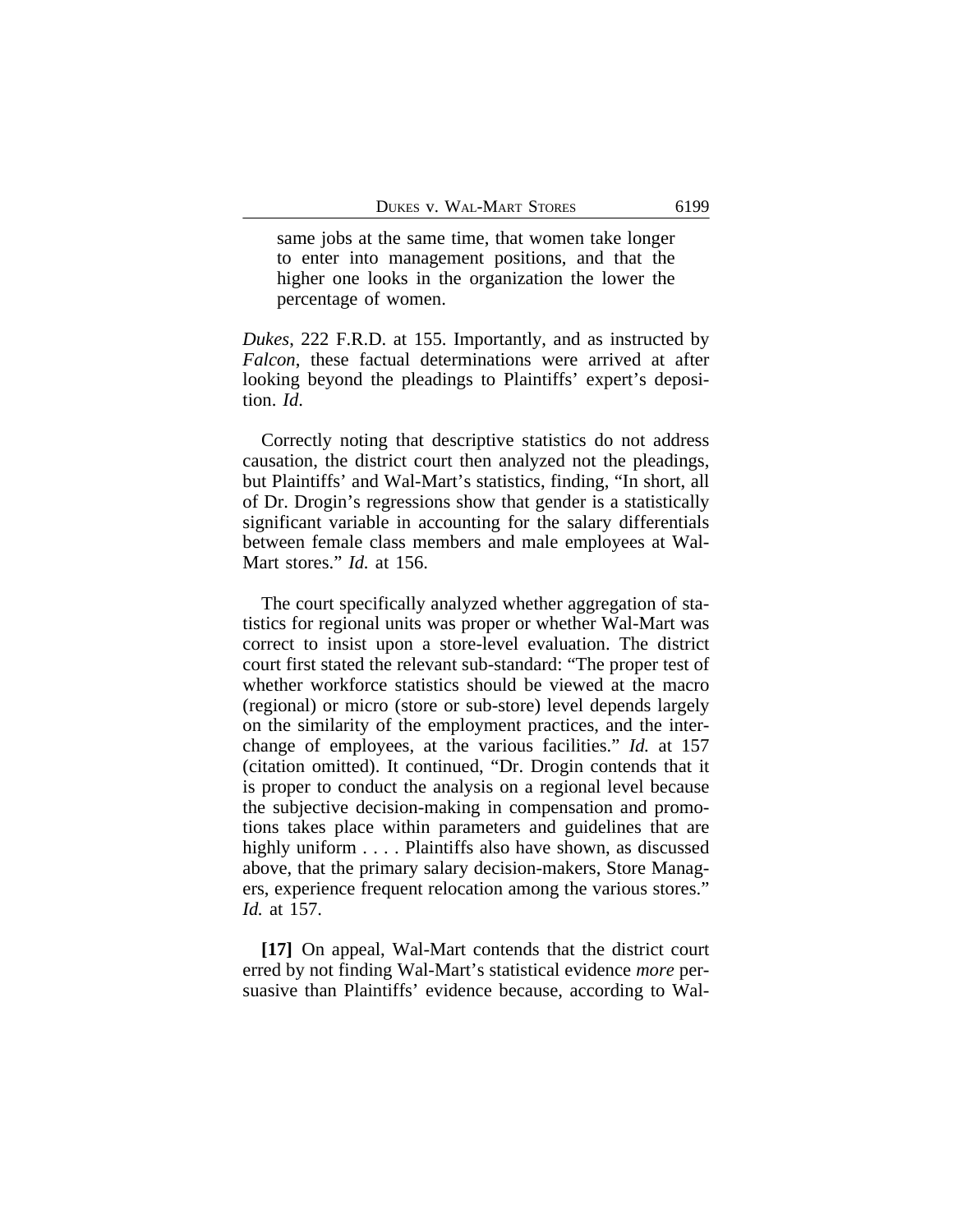Mart, its analysis was conducted store-by-store. However, contrary to Wal-Mart's characterization of its analysis, and the dissent's concerns regarding statistical aggregation,**30** Wal-Mart's own research was not conducted at the individual store level. Dr. Joan Haworth, Wal-Mart's expert, did not conduct a store-by-store analysis; instead she reviewed data at the *substore* level by comparing departments to analyze the pay differential between male and female hourly employees.**31** Moreover, our task here is to determine whether the district court *abused its discretion* in finding that, based on all the evidence presented, there existed common questions of fact sufficient to justify class certification. *See Gonzales v. Free Speech* Coal., 408 F.3d 613, 618 (9th Cir. 2005); *Armstrong*, 275 F.3d at 867. We are *not* to re-examine the relative strength or

**<sup>30</sup>**Contrary to the dissent's characterization, the district court was cognizant of the possibility of aggregation problems in the data. *Dukes*, 222 F.R.D. at 155-59 & n.22. The dissent's invocation of "Simpson's Paradox" to discount Plaintiffs' statistical evidence is not compelling, particularly at the class certification stage. *See* Dissent at 6253 n.12. First, Simpson's Paradox is a problem of incorrect causation inferences as much as it is the result of an aggregation problem, *see* Judea Pearl, *Causality: Models, Reasoning, and Inference* 130 (2000) (noting that the study the dissent cites, while not "defective," highlights "that no adjustment is guaranteed to give an unbiased estimate of causal effects, direct or indirect, absent a careful examination of the causal assumptions that ensure identification"), and the district court considered potential problems and causation inferences in its discussion of the competing regression analyses. *See Dukes*, 222 F.R.D. at 155-56 & n.22. Second, at trial, Wal-Mart is free to further argue the unpersuasiveness of Plaintiffs' statistics, but lacking evidence showing a likelihood of a Simpson's Paradox, and given the many causal factors the statistical analyses addressed, *see id.*; Marios G. Pavlides & Michael D. Perlman, *How Likely is a Simpson's Paradox*, 63 Am. Statistician 226, 229-30 (2009), we find the district court properly considered Plaintiffs' statistics probative after a rigorous analysis. *See Falcon*, 457 U.S. at 161; *Dukes*, 222 F.R.D. at 156-59.

**<sup>31</sup>**This means that Dr. Haworth ran separate regression analyses for: (1) each of the specialty departments in the store, (2) each grocery department in the store, and (3) the store's remaining departments. She did not run regression analyses to examine pay differential between male and female salaried employees.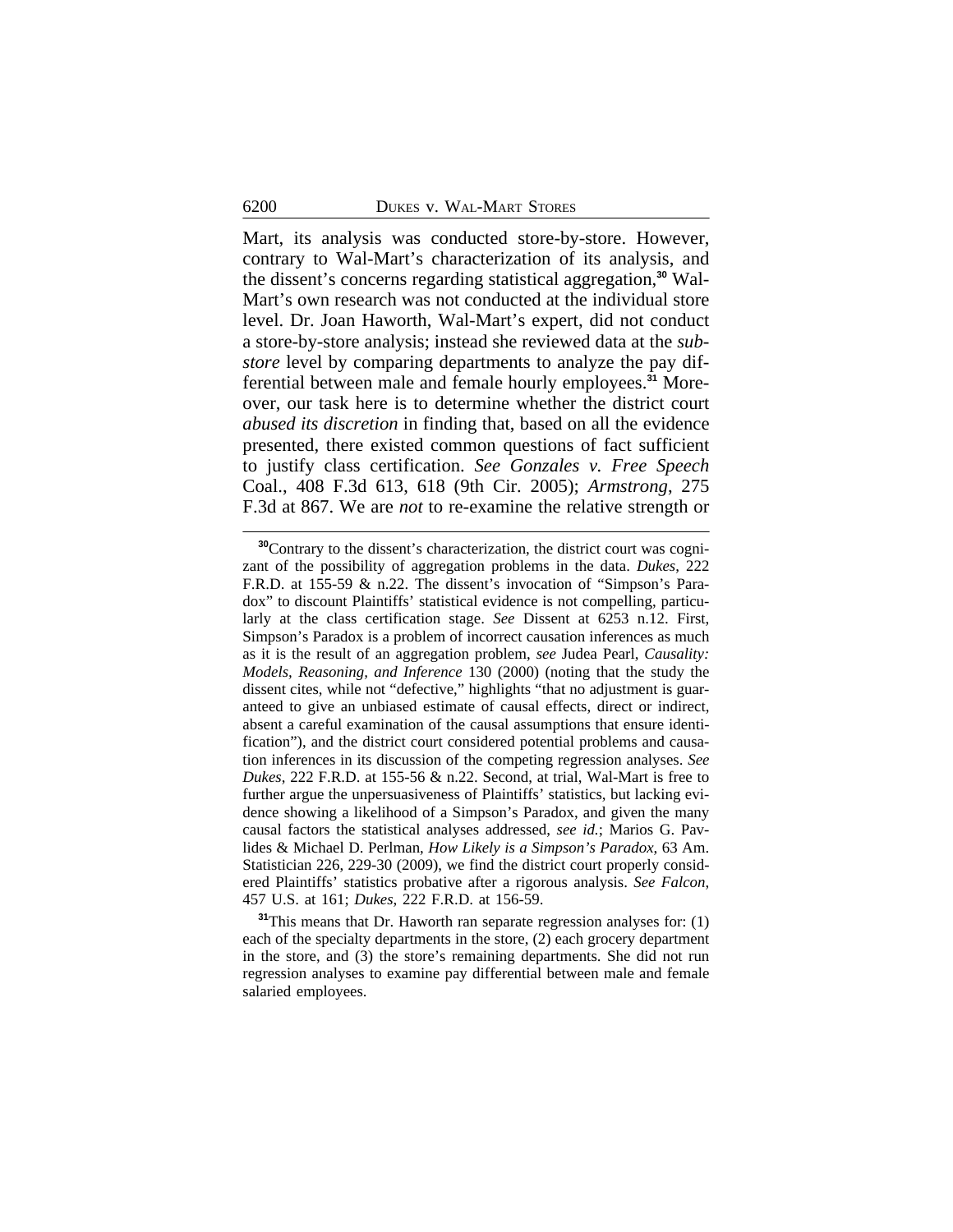| DUKES V. WAL-MART STORES |  |  |  | 6201 |
|--------------------------|--|--|--|------|
|--------------------------|--|--|--|------|

persuasiveness of the commonality evidence ourselves. Thus, even if we were to find, based on an independent review of the record, that Wal-Mart's statistical evidence was more persuasive than Plaintiffs'—which we do not, in any event—this alone would not allow us to find that the district court improperly relied on Dr. Drogin's testimony as a valid component of its commonality analysis or that the district court erred in its ultimate conclusion that the commonality prerequisite was satisfied. That the jury might later find Wal-Mart's statistical evidence more persuasive does not detract from the district court's determination, after extensive review, that Dr. Drogin's regional analysis raises common issues appropriate for class adjudication.

Here, again, the district court followed the Supreme Court's guidance to thoughtfully "probe behind the pleadings," *Falcon*, 457 U.S. at 160, and did not abuse its discretion when it relied on Dr. Drogin's use and interpretation of statistical data as a valid component of its determination that Plaintiffs raised common questions. It considered Wal-Mart's challenges to Dr. Drogin's statistics and made the specific determination that "the Court is not persuaded that Dr. Drogin's aggregated statistical analysis should be rejected because he did not choose to utilize the Chow test," as Wal-Mart had urged. *Dukes*, 222 F.R.D. at 158. In other words, for the purposes of class certification, the district court reasonably made the determination to credit Plaintiffs' statistics.

Wal-Mart also claims the district court erred in determining that Wal-Mart provided little or no proper legal or factual challenge to Dr. Drogin's analysis,**<sup>32</sup>** and that, contrary to Wal-Mart's contention, Dr. Haworth's Store Manager survey evidence—which was stricken for failing to satisfy the stan-

**<sup>32</sup>**For example, Wal-Mart maintains that the district court erred by not requiring Dr. Drogin to perform a "Chow test" to determine whether data could be properly aggregated. We have not found a single case suggesting or requiring use of such a test.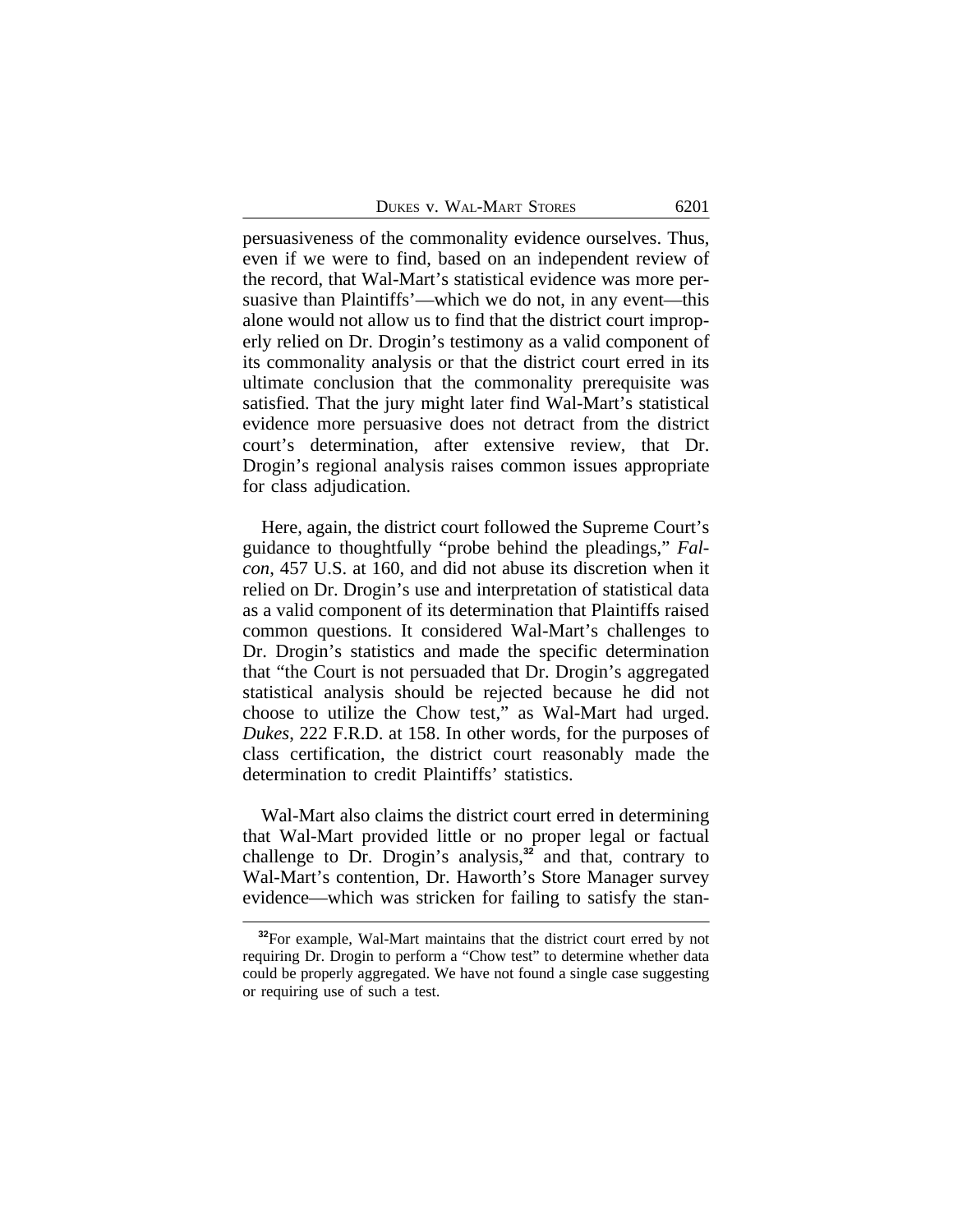dards of Rules 702 and 703 of Evidence**33** —did not undermine or contradict Dr. Drogin's evidence.

In rejecting the inclusion of Wal-Mart's Store Manager surveys as a challenge to Dr. Drogin's statistics because they were not based on a scientifically valid reasoning or methodology, *Dukes II*, 222 F.R.D. at 197-98 (discussing Rules 702 and 703), *see Daubert*, 509 U.S. at 592-93, the court noted that even if the evidence were included, "[t]he survey would not provide sufficient additional *weight* to Defendant's challenge to Dr. Drogin's analysis to sway the Court from its *conclusion* that his testimony supports an inference of discrimination, and thus the existence of substantial questions common to the class," *Dukes II*, 222 F.R.D. at 198 n.9 (emphasis added). In so ruling, the district court went even further into the merits than necessary to make a reasoned, justifiable determination, after proper review under the correct standard, that Plaintiffs' claims were appropriate for class adjudication due to common questions.

Thus, because Dr. Drogin adequately explained, and the district court rigorously analyzed, why his statistical method best reflected the alleged discrimination, the court did not abuse its discretion when it credited Dr. Drogin's analysis of statistical evidence of common discrimination questions. Nor did the district court abuse its discretion when it concluded

**<sup>33</sup>**In addition to her sub-store analysis, Dr. Haworth conducted a survey of store managers. After reviewing the survey and its methodology, the district court concluded that the Store Manager survey was biased both "on its face" and in the way that it was conducted. *Dukes II*, 222 F.R.D. at 196-97 (noting that the survey's results "are not the 'product of reliable principles and methods,' and therefore are not the type of evidence that would be 'reasonably relied upon by experts' " (quoting Fed. R. Evid. 702, 703)). Dr. Haworth's disaggregated analysis created pools too small to yield any meaningful results. Wal-Mart has not appealed this issue. Accordingly, this evidence is not properly before us. *See Kohler v. Inter-Tel Techs*., 244 F.3d 1167, 1179 n.8 (9th Cir. 2001) (recognizing that the appellant waived a claim by failing to raise it in her briefs).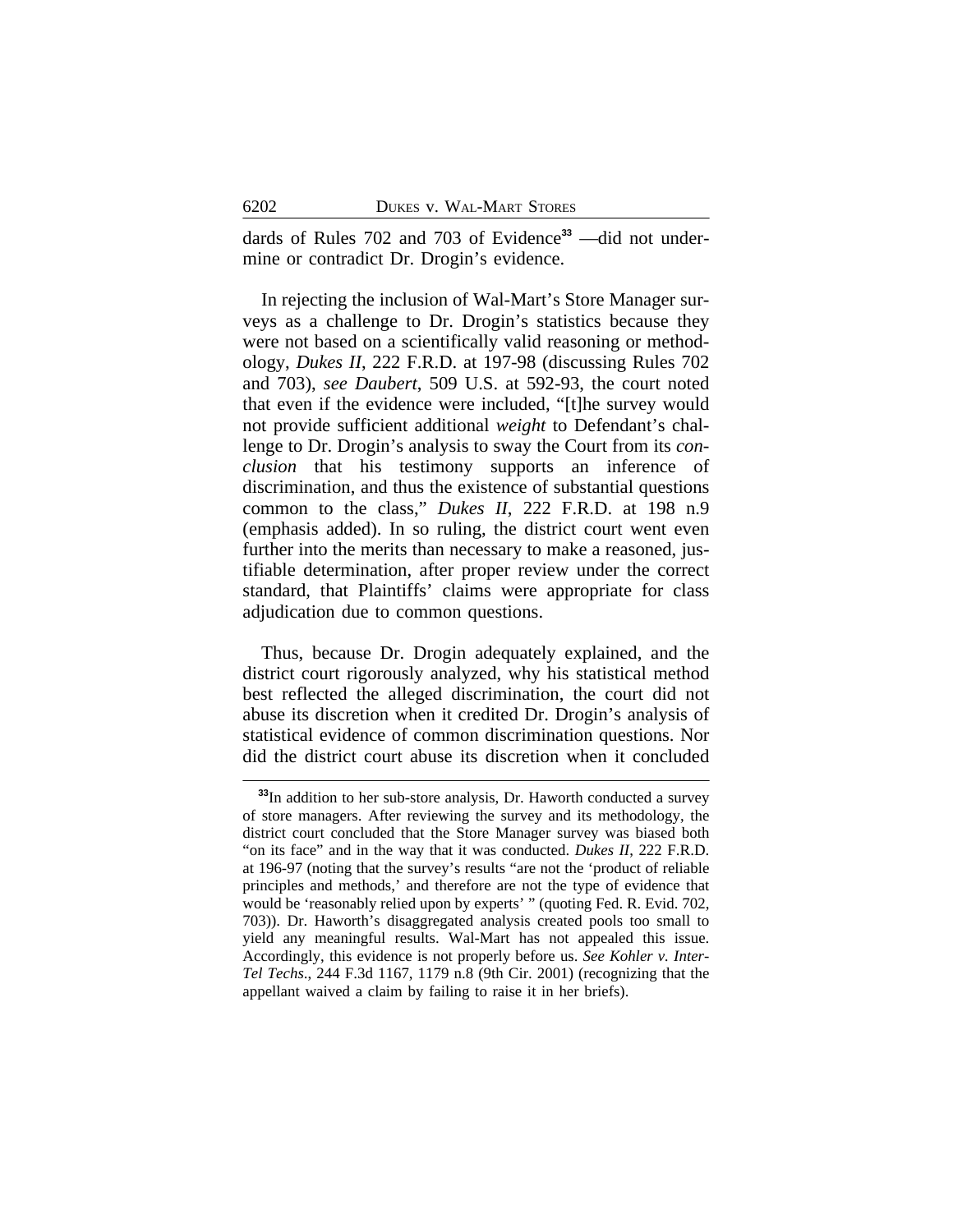that Dr. Drogin's analysis supported Plaintiffs' contention that there is a common core of facts flowing from Wal-Mart's corporate structure and policies that affects class members generally with regard to their discrimination claims. While Plaintiffs and Wal-Mart disagree on whose findings are more persuasive, the disagreement is not one of whether Plaintiffs have asserted "common questions of law or fact." *Falcon*, 457 U.S. at 157, 159. The disagreement *is* the common question, and deciding which side has been more persuasive is an issue for the next phase of the litigation. Requiring even more findings and further analysis from the district court would be to force a trial on the merits at the certification stage.

Finally, and discussed further below, the district court's review of statistics showing discrimination regarding promotions was also not an abuse of discretion. Plaintiffs and Defendant disagree over whether Dr. Drogin's analysis of internal promotion data was proper. Specifically, both sides agreed that Wal-Mart's actual applicant flow data for promotions during the class period was limited and contained significant gaps. *Dukes*, 222 F.R.D. at 162. Dr. Drogin's statistics estimated the applicant flow by "tabulating 'the incumbents in historical feeder jobs for each promotion.' " *Id.* Wal-Mart argued that the data, "while limited, is nonetheless sufficient to justify an extrapolation for all job openings during the entire class period." *Id.* 

The district court, addressing this statistical dispute, found Plaintiffs' statistics "sufficient to create an inference of discrimination." *Id.* at 164. In doing so, the district court found Dr. Drogin's reasoning and methodology valid and applicable in the case. While the court noted in passing that Dr. Drogin's statistics were "reasonable," the court also, and more appropriately, stated that "it is well recognized that where actual applicant flow data is inadequate or unavailable, other measures of applicant flow—including but not limited to "feeder pools"—are deemed acceptable so long as they are used in a reliable manner." *Id.* at 162-63. In doing so the district court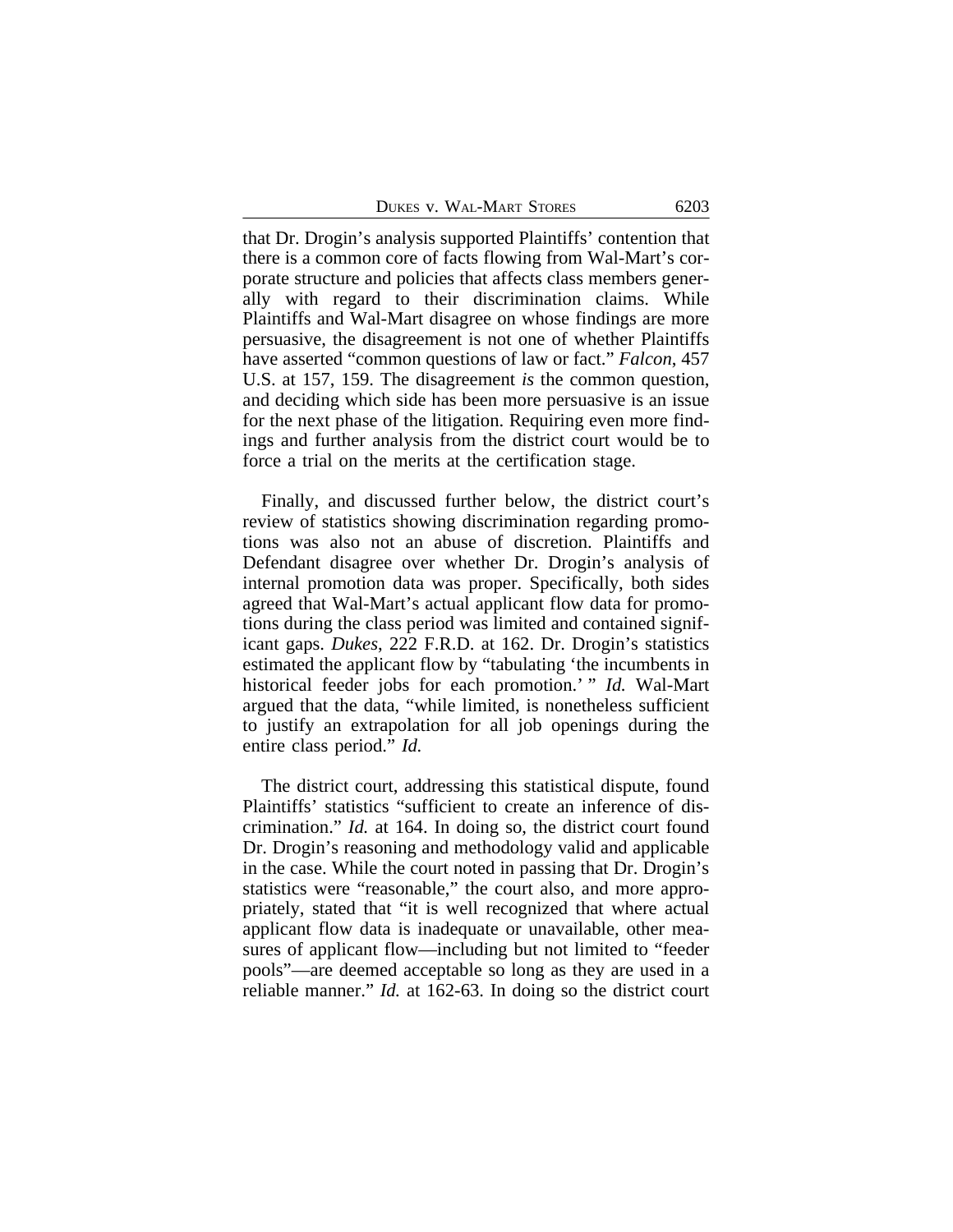cited an evidence treatise, Ninth Circuit precedent, and a district court case that had accepted the same type of feeder pool methodology in a dispute of the very same experts—Dr. Drogin and Dr. Haworth. *Id.* at 163 & n.37 (citing *Hemmings v. Tidyman's Inc.*, 285 F.3d 1174, 1185-86 (9th Cir. 2002); R. Paetzold and S. Willborn, *The Statistics of Discrimination* §§ 4.02-4.04 (2002); *Stender v. Lucky Stores, Inc.*, 803 F. Supp. 259, 333-34 (N.D. Cal. 1992)).

Thus, properly considering Dr. Drogin's statistics, the court made a determination on the applicant pool data. It found that "Defendant's assertion that its approach is necessarily superior does not withstand scrutiny. Rather, Defendant's arguments, which go to the weight of the evidence [i.e., the persuasiveness on the merits], merely highlight the presence of a significant issue affecting all class members which supports, rather than defeats, granting class certification." *Id.* at 164. This determination was thus made after a rigorous analysis of the parties' statistical claims.

**[18]** In short, the district court stated the legal standard, analyzed Plaintiffs' and Wal-Mart's competing claims to the propriety of aggregating statistics on a regional level and addressing Wal-Mart's missing applicant flow data, noted Plaintiffs have "shown" reasons to accept their statistics, dismissed Wal-Mart's statistical challenges, demonstrated these finding were supported by relevant Ninth Circuit precedent (and an identical dispute involving the same two experts), rejected Wal-Mart's reliance on a district court case purportedly explaining why the sub-store statistical analysis was proper, and, finally, determined that at the class certification stage all of this analysis was sufficient to support Dr. Drogin's analysis and raise questions of law or fact common to the class. This searching analysis was solid, well founded and in no way an abuse of discretion.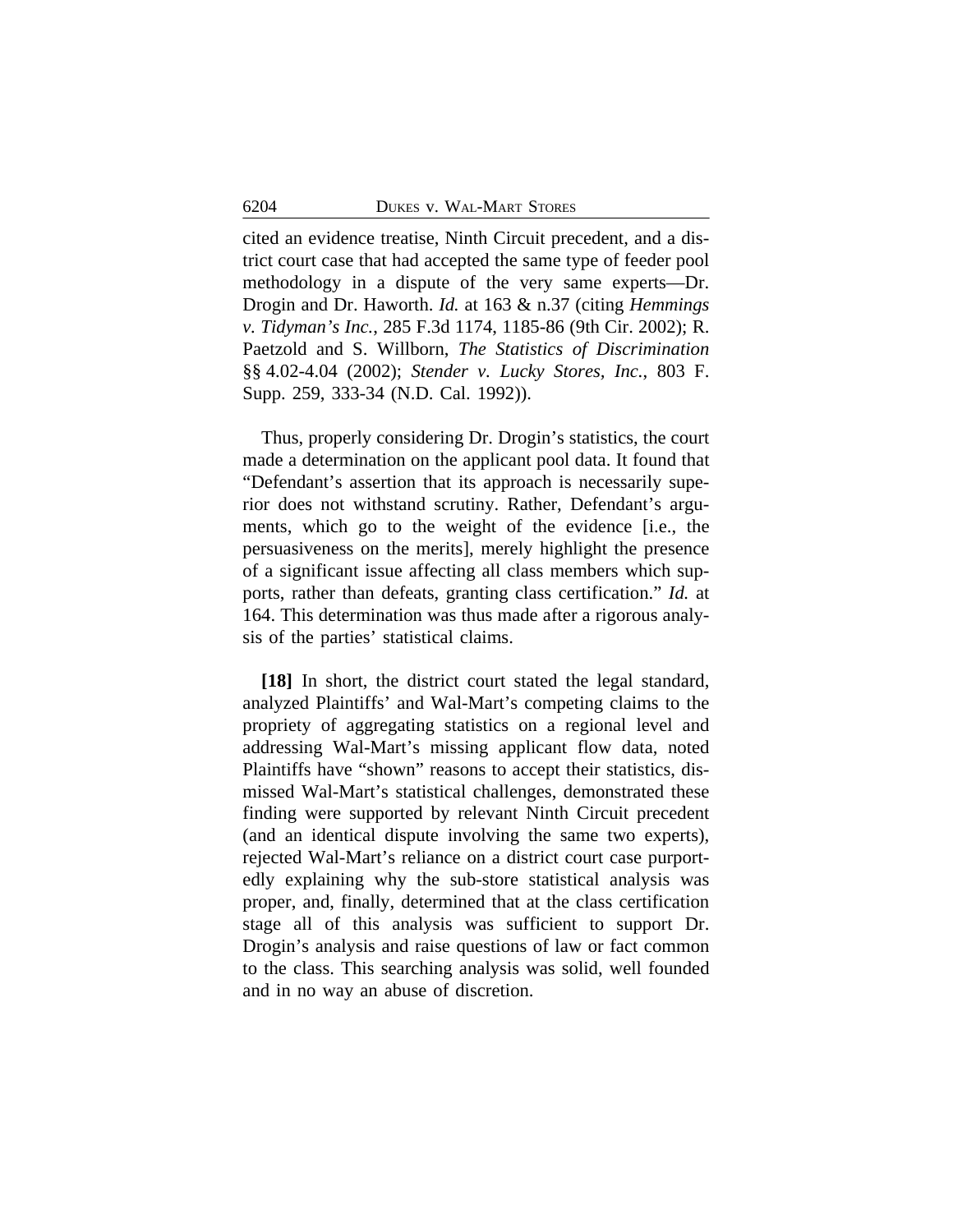# (4) Anecdotal Evidence

Circumstantial and anecdotal evidence of discrimination is commonly used in Title VII "pattern and practice" cases to bolster statistical proof by bringing "the cold numbers convincingly to life." *Teamsters*, 431 U.S. at 339; *see also Rudebusch v. Hughes*, 313 F.3d 506, 517 (9th Cir. 2002). Wal-Mart contends that the district court erred by concluding that the anecdotal evidence, presented by Plaintiffs in the form of sworn declarations, supported a finding of commonality.**<sup>34</sup>** Wal-Mart maintains that the declarations depict a handful of "widely divergent" events that cannot be deemed probative or representative of discrimination in pay or management-track promotions.

In their declarations, the potential class members testified to being paid less than similarly situated men, being denied or delayed in receiving promotions in a disproportionate manner when compared with similarly situated men, working in an atmosphere with a strong corporate culture of discrimination, and being subjected to various individual sexist acts. The district court credited this evidence.

**[19]** Wal-Mart argues that 120 declarations cannot sufficiently represent a class of this size. However, we find no authority requiring or even suggesting that a plaintiff class submit a specific number of declarations for such evidence to have any value. Moreover, the district court did not state that this anecdotal evidence provided sufficient proof to *establish* commonality *by itself*, but merely noted such evidence provides *support* for Plaintiffs' contention that commonality is present. *See Dukes*, 222 F.R.D. at 166 ("This anecdotal evidence, in combination with the other evidence previously discussed, further supports an inference that [Wal-Mart's]

**<sup>34</sup>**Plaintiffs submitted declarations from each of the class representatives, as well as 114 declarations from putative class members around the country. *See Dukes*, 222 F.R.D. at 165.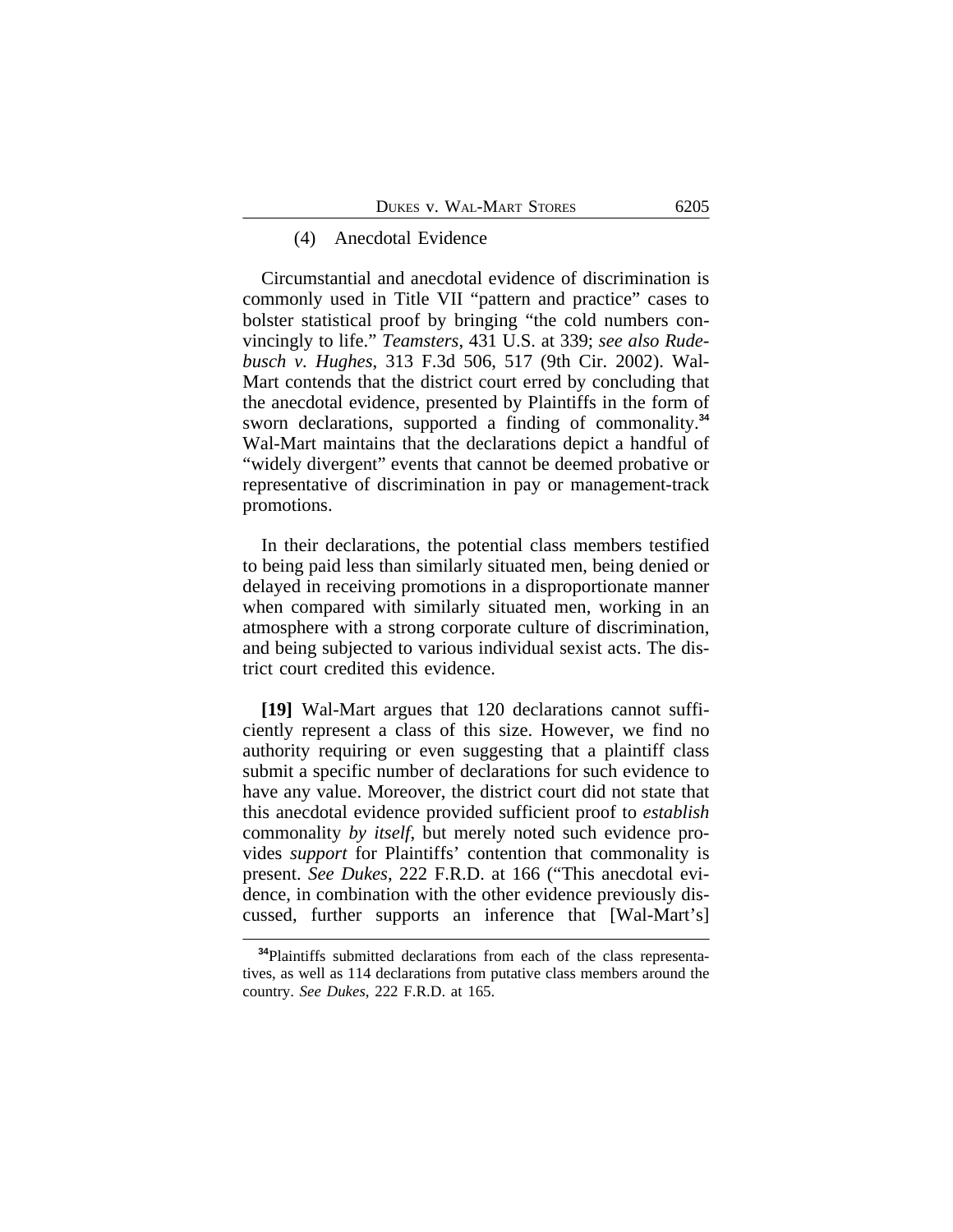policies and procedures have the effect of discriminating against Plaintiffs in a common manner.").**35** Because the combination of these declarations and Plaintiffs' other evidence, discussed below, raise an inference of common discriminatory experiences, the district court did not abuse its discretion when it considered Plaintiffs' anecdotal evidence.**<sup>36</sup>**

Finally, in arguing against certification based on affidavits, Plaintiffs' personal allegations, statistics, and expert testimony, the dissent intersperses references of *Falcon* immediately with discussion of *Cooper v. Federal Reserve Bank*, 467 U.S. 867, 879 (1984), claiming "individual stories do not constitute significant proof that Wal-Mart has adopted a general policy of discrimination or that such a policy prevails" at Wal-Mart. Dissent at 6250. This criticism, and particularly its temporary suspension of consideration of the statistical evidence, is indicative of the dissent's repeated attempts to go beyond the Supreme Court's concern with the need for "more

**<sup>35</sup>**Of course, the district court made no finding that Plaintiffs' anecdotal declarations *alone* would raise an inference of common discriminatory experiences. Therefore, contrary to the dissent's mischaracterization of our holding, Dissent at 6244-45, this case does not present the opportunity for us to consider, let alone affirm, such a hypothetical finding.

**<sup>36</sup>**The dissent's accusation that both we and the district court are playing the "proverbial shell game," is unpersuasive given the weight of the evidence the district court considered. *See* Dissent at 6259. Not surprisingly, the dissent's implication that a single form of evidence must, by itself, be able to support a commonality finding to satisfy the standard of significance set forth in *Falcon*, cites no authority for its proposition. *Id.* Even under a preponderance of the evidence standard, *see, e.g.*, *Teamsters Local 445 Freight Div. Pension Fund v. Bombardier Inc.*, 546 F.3d 196, 202 (2d Cir. 2008), the district court's review here would have been sufficient, finding Plaintiffs' "evidence more than satisfies plaintiffs' burden to demonstrate commonality under Rule 23(a)(2)." *See Dukes*, 222 F.R.D. at 143, 145 ("The party seeking certification must provide facts sufficient to satisfy Rule 23(a) and (b) requirements. In turn, the district court must conduct a rigorous analysis to determine that the prerequisites of Rule 23 have been met. If a court is not fully satisfied, certification should be refused*.*" (citations omitted)).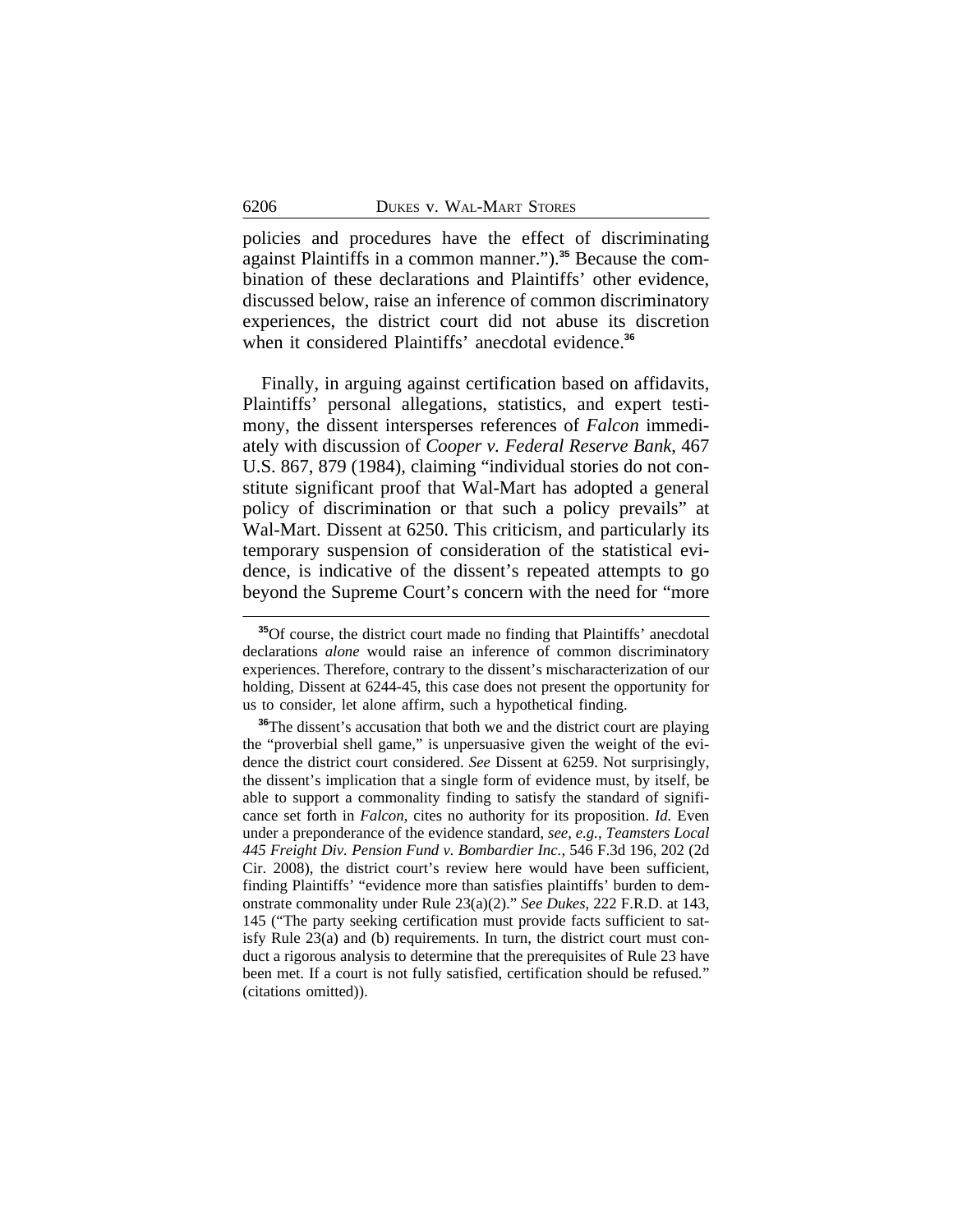DUKES V. WAL-MART STORES 6207

precise pleadings" in class actions, *Falcon*, 457 U.S. at 160- 61 (citing *Johnson*, 417 F.2d at 1125), and the Court's command that "sometimes it may be necessary for the court to probe behind the pleadings before coming to rest on the certification question," *id.* at 160, in an effort to reframe the question as one on whether Plaintiffs can actually succeed on the merits. *Cf. Eisen*, 417 U.S. at 177-78 (explaining that the plaintiffs' likelihood of success on the merits is not part of deciding whether certification is proper).

Contrary to the dissent's proposed standard, Plaintiffs here need not "establish a prima facie case" on the merits. Dissent at 6263. Class certification in *Cooper* had already taken place and, in fact, the case had gone through a trial. 467 U.S. at 872. The decision for the Supreme Court was whether the class's loss at trial precluded a class member from maintaining his own, separate civil action subsequent to the loss. *Id.* at 869. This is an entirely different posture than the present case presents, and the standard for winning a claim under *McDonnell Douglas Corp. v. Green*, 411 U.S. 792 (1973), is, of course, different than that for certifying a class action. *See Cooper*, 467 U.S. at 875-76; *Falcon*, 457 U.S. at 160-61.

## b. *Subjective Decision Making*

As discussed above, the district court found substantial evidence suggesting common pay and promotion policies among Wal-Mart's many stores. *See Dukes*, 222 F.R.D. at 148-51. The court also reasoned that Wal-Mart's decision to permit its managers to utilize subjectivity in interpreting those policies offers additional support for a commonality finding. *See id*. Relying on *Sperling v. Hoffman-LaRoche, Inc.*, 924 F. Supp. 1346 (D.N.J. 1996), Wal-Mart challenges the latter conclusion, contending that managers' discretionary authority does not support a finding of commonality because "[d]ecentralized, discretionary decisionmaking is not inherently discriminatory."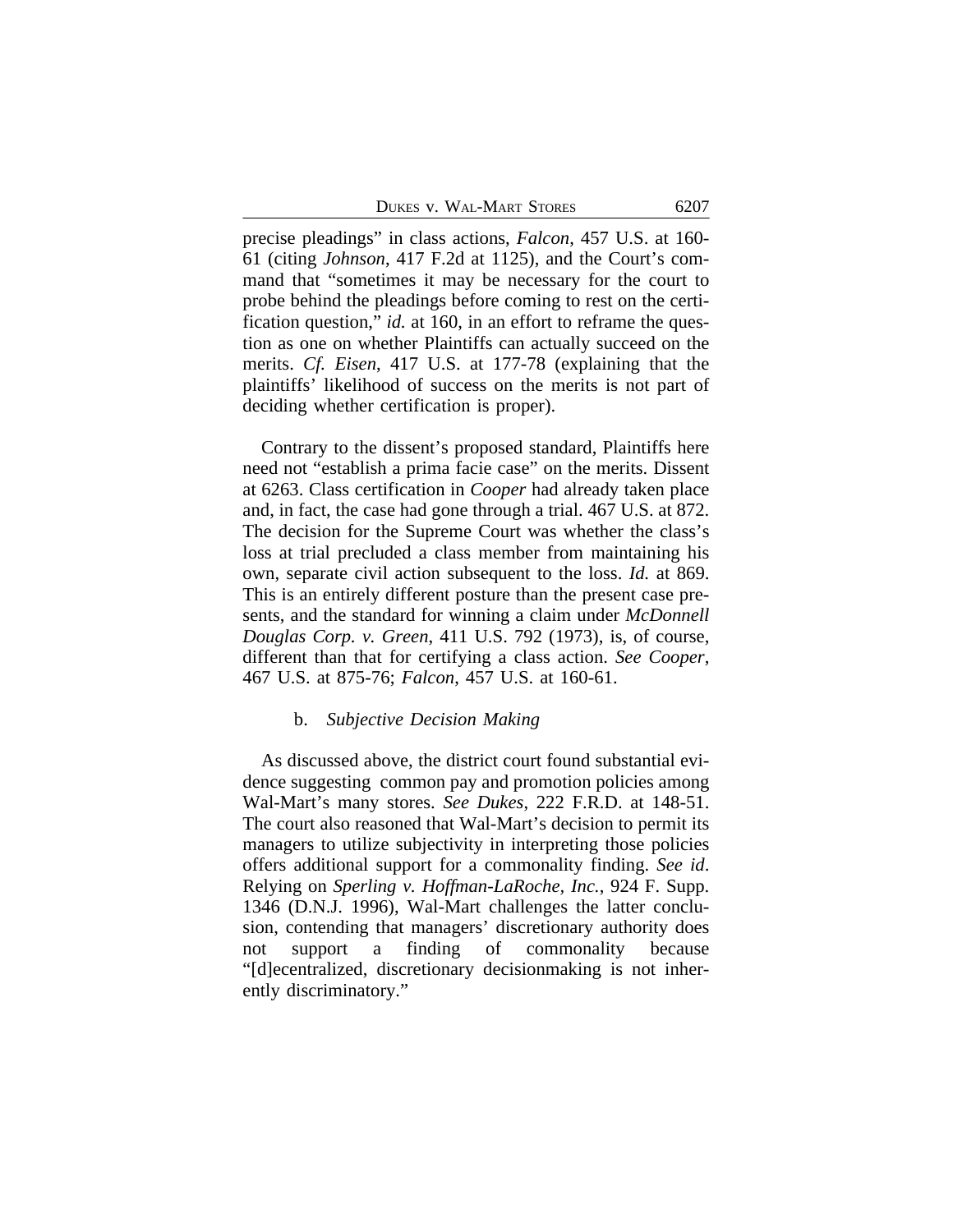It is well established that subjective decision making is a "ready mechanism[ ] for discrimination" and that courts should scrutinize it carefully. *Sengupta v. Morrison-Knudsen Co.*, 804 F.2d 1072, 1075 (9th Cir. 1986) (internal quotation marks omitted). Wal-Mart is correct that discretionary decision making *by itself* is insufficient to meet Plaintiffs' burden. The district court recognized this, noting that managerial discretion is but one of *several* factors that supported a finding of commonality. *See Dukes*, 222 F.R.D. at 149-50 ("And while the presence of excessive subjectivity, alone, does not necessarily create a common question of fact, where, as here, such subjectivity is part of a consistent corporate policy and supported by other evidence giving rise to an inference of discrimination, courts have not hesitated to find that commonality is satisfied.").

Wal-Mart is incorrect, however, that decentralized, subjective decision making cannot *contribute* to a common question of fact regarding the existence of discrimination. *See Falcon*, 457 U.S. at 159 n.15. Indeed, courts from around the country have found "[a]llegations of similar discriminatory employment practices, such as the use of entirely subjective personnel processes that operate to discriminate, [sufficient to] satisfy the commonality and typicality requirements of Rule 23(a)." *Shipes v. Trinity Indus.*, 987 F.2d 311, 316 (5th Cir. 1993); *see also supra* note 7 and cases cited therein.

**[20]** Plaintiffs produced substantial evidence of Wal-Mart's centralized firm-wide culture and policies, *see Dukes*, 222 F.R.D. at 151-54, thus providing a nexus between the subjective decision making and the considerable statistical evidence demonstrating a pattern of lower pay and fewer promotions for female employees. *See id.* at 154-65; *see also Reid v. Lockheed Martin Aeronautics Co.*, 205 F.R.D. 655, 670-72 (N.D. Ga. 2001) (subjective decision making may give rise to an inference of discrimination where evidence shows a nexus between decision making and discrimination). Therefore, for the reasons stated above, there was no abuse of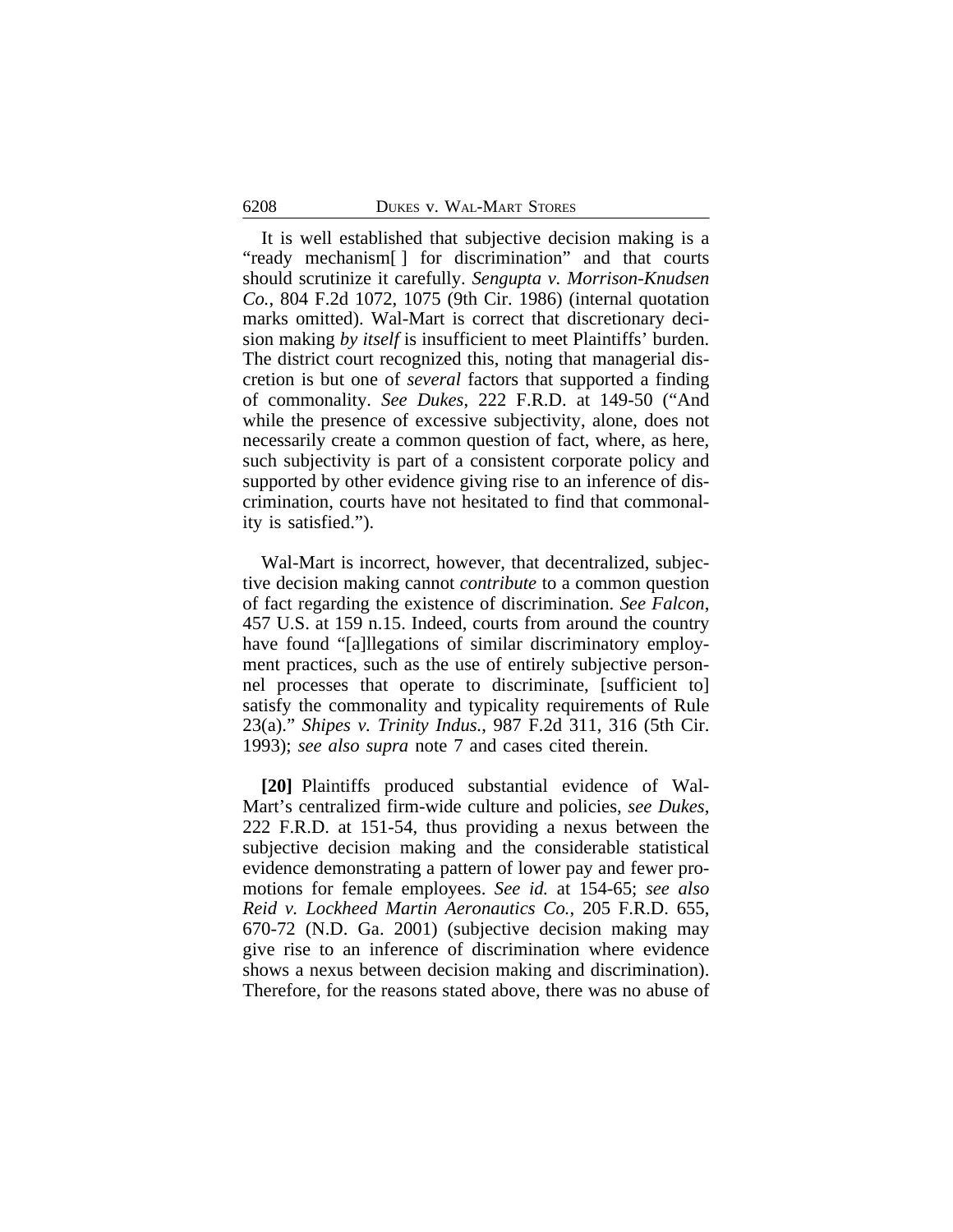discretion in determining that Wal-Mart's subjective decisionmaking policy provides support for Plaintiffs' contention that commonality exists among potential class members.

#### c. *Commonality Conclusion*

**[21]** The district court's analysis of Rule 23(a)(2) complies with the standard the Supreme Court has set down and we have explained today for a district court adjudicating a motion for class certification. Plaintiffs' factual evidence, expert opinions, statistical evidence, and anecdotal evidence provide sufficient support *to raise the common question* whether Wal-Mart's female employees nationwide were subjected to a *single set of corporate policies* (not merely a number of independent discriminatory acts) that may have worked to unlawfully discriminate against them in violation of Title VII. Evidence of Wal-Mart's subjective decision-making policies suggests a common legal or factual question regarding whether Wal-Mart's policies or practices are discriminatory. Many other courts have reached the same conclusion based on similar evidence. *See, e.g.*, *Staton*, 327 F.3d at 955; *Shipes*, 987 F.2d at 316; *Cox v. Am. Cast Iron Pipe Co.*, 784 F.2d 1546, 1557 (11th Cir. 1986); *Segar v. Smith*, 738 F.2d 1249, 1276 (D.C. Cir. 1984).

## **3. Typicality**

As an initial matter, Plaintiffs contend that Wal-Mart has waived a challenge to the district court's typicality finding by failing to offer specific objections to the district court's typicality determination. However, because Wal-Mart refers, somewhat obliquely, to the typicality factor in its opening brief and because typicality and commonality are similar and tend to merge, *see Falcon*, 457 at 157 n.13,**<sup>37</sup>** we conclude that

<sup>&</sup>lt;sup>37</sup>Although the "commonality and typicality requirements of Rule 23(a) tend to merge," *see Falcon*, 457 U.S. at 157 n.13, each factor serves a discrete purpose. Commonality examines the relationship of facts and legal issues common to class members, while typicality focuses on the relationship of facts and issues between the class and its representatives. *See Newberg on Class Actions* § 3:13, at 317.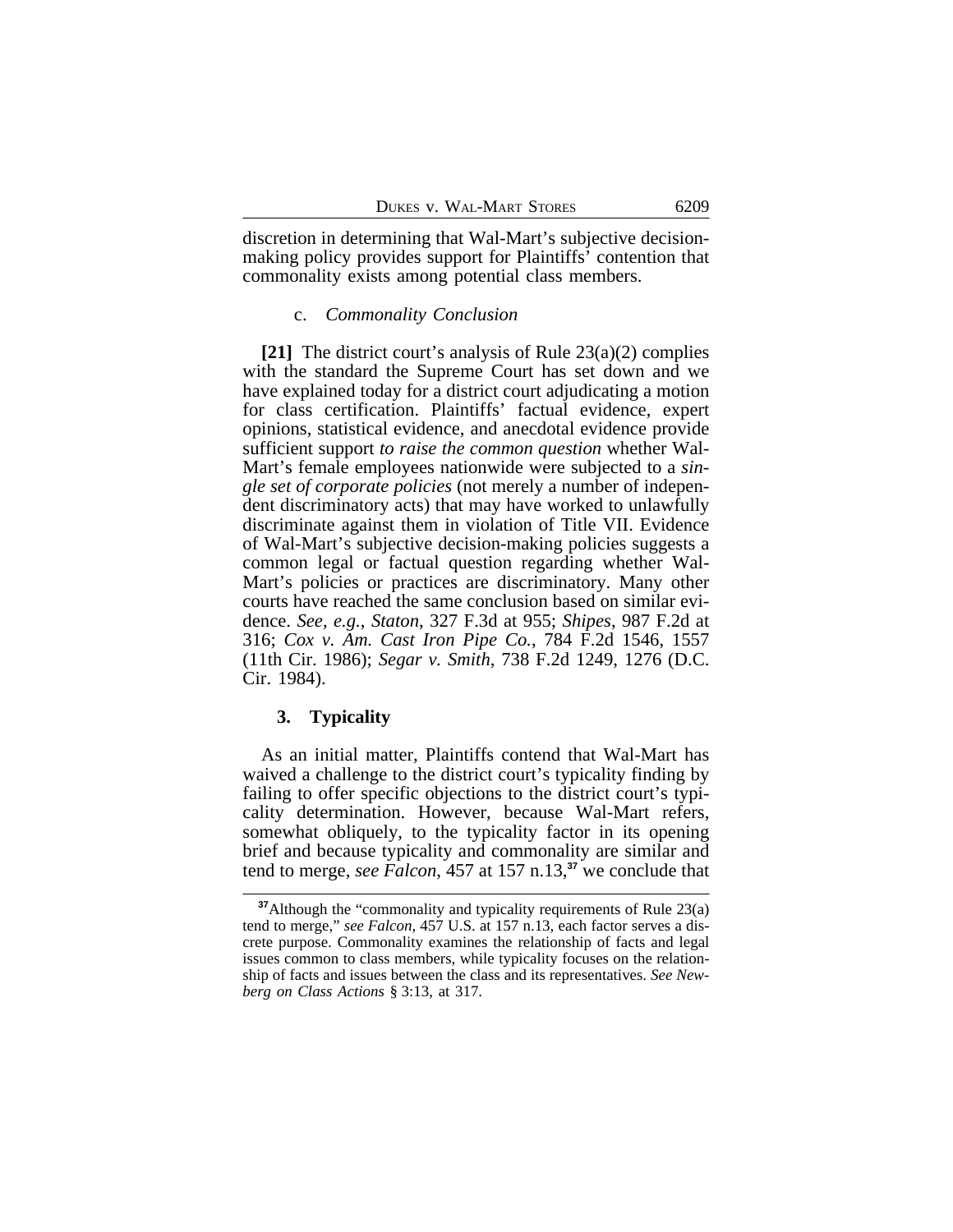Wal-Mart did not waive its opportunity to challenge the district court's findings with regard to typicality.

Thus, although Wal-Mart did not raise a specific challenge, it nevertheless raised a general objection to the district court's conclusion that Plaintiffs' evidence satisfies the typicality requirement. As discussed below, to satisfy the typicality prerequisite, Plaintiffs must demonstrate that their claims and their class representatives are sufficiently typical of the class.

## a. *Plaintiffs' Claims Are Sufficiently Typical*

Rule  $23(a)(3)$  requires that "the claims or defenses of the representative parties are typical of the claims or defenses of the class." Fed. R. Civ. P. 23(a)(3). We stated in *Hanlon* that, "[u]nder the rule's permissive standards, representative claims are 'typical' if they are reasonably coextensive with those of absent class members; they need not be substantially identical." 150 F.3d at 1020; *see also Staton*, 327 F.3d at 957 (stating that "a class representative [from each job category] for each type of discrimination claim alleged . . . is not necessary").

Thus, we must consider whether the injury allegedly suffered by the named plaintiffs and the rest of the class resulted from the same allegedly discriminatory practice. *See Staton*, 327 F.3d at 957*.* Even though individual employees in different stores with different managers may have received different levels of pay or may have been denied promotion or promoted at different rates, because the discrimination they claim to have suffered occurred through alleged common practices—e.g., excessively subjective decision making in a corporate culture of uniformity and gender stereotyping—the district court did not abuse its discretion by finding that their claims are sufficiently typical to satisfy Rule  $23(a)(3)$ .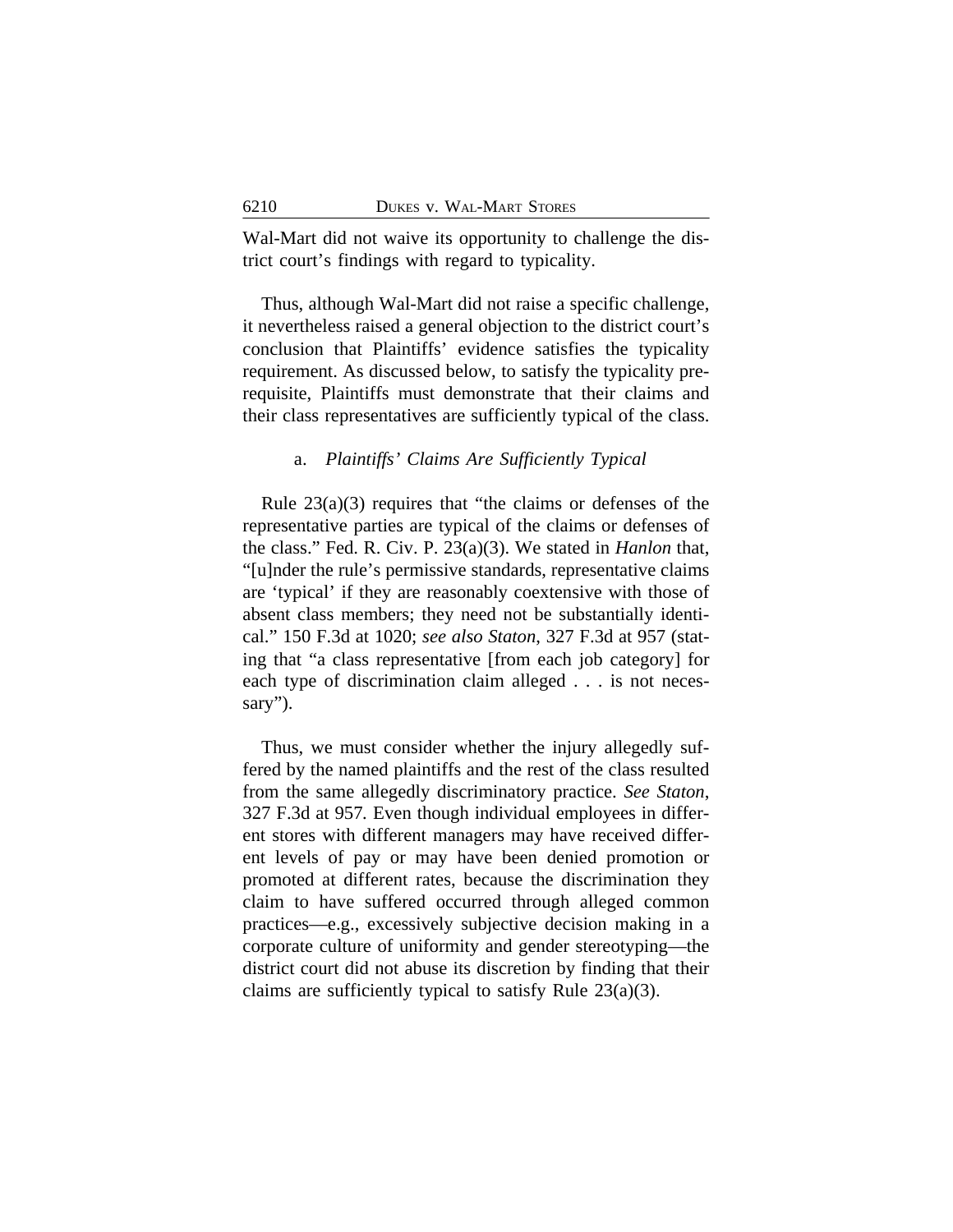# b. *Plaintiffs' Representatives Are Sufficiently Typical of the Class*

Typicality requires that the named plaintiffs be members of the class they represent. *See Falcon*, 457 U.S. at 156. There is no dispute that the class representatives are "typical" of the hourly class members, because almost all of the class representatives hold hourly positions. Instead, Wal-Mart contends that the class representatives are not typical of all female instore managers because only one of the class representatives holds a salaried management position, and she holds a somewhat low-level position.

However, because all female employees faced the same alleged discrimination, the lack of a class representative for each management category does not undermine Plaintiffs' certification goal. *See Hartman v. Duffey*, 19 F.3d 1459, 1471 (D.C. Cir. 1994) (An employee can challenge discrimination in "different job categories where the primary practices used to discriminate in the different categories are themselves similar. While it may be prudent to have the class divided into sub-classes represented by a named plaintiff from each of the differing job categories, it would not be necessary to the validity of the class certification to do so."); *Paxton v. Union Nat'l Bank*, 688 F.2d 552, 562 (8th Cir. 1982) ("Typicality is not defeated because of the varied promotional opportunities at issue, or the differing qualifications of the plaintiffs and class members.").

In addition, because the range of managers in the proposed class is limited to managers working in Wal-Mart's stores and excludes those at regional or national offices, it is not an excessively diverse class; a named plaintiff occupying a lower-level, salaried, in-store management position is sufficient to satisfy the "permissive" typicality requirement. *Staton*, 327 F.3d at 957 (recognizing that, " '[u]nder the rule's permissive standards,' " plaintiffs are not required to offer a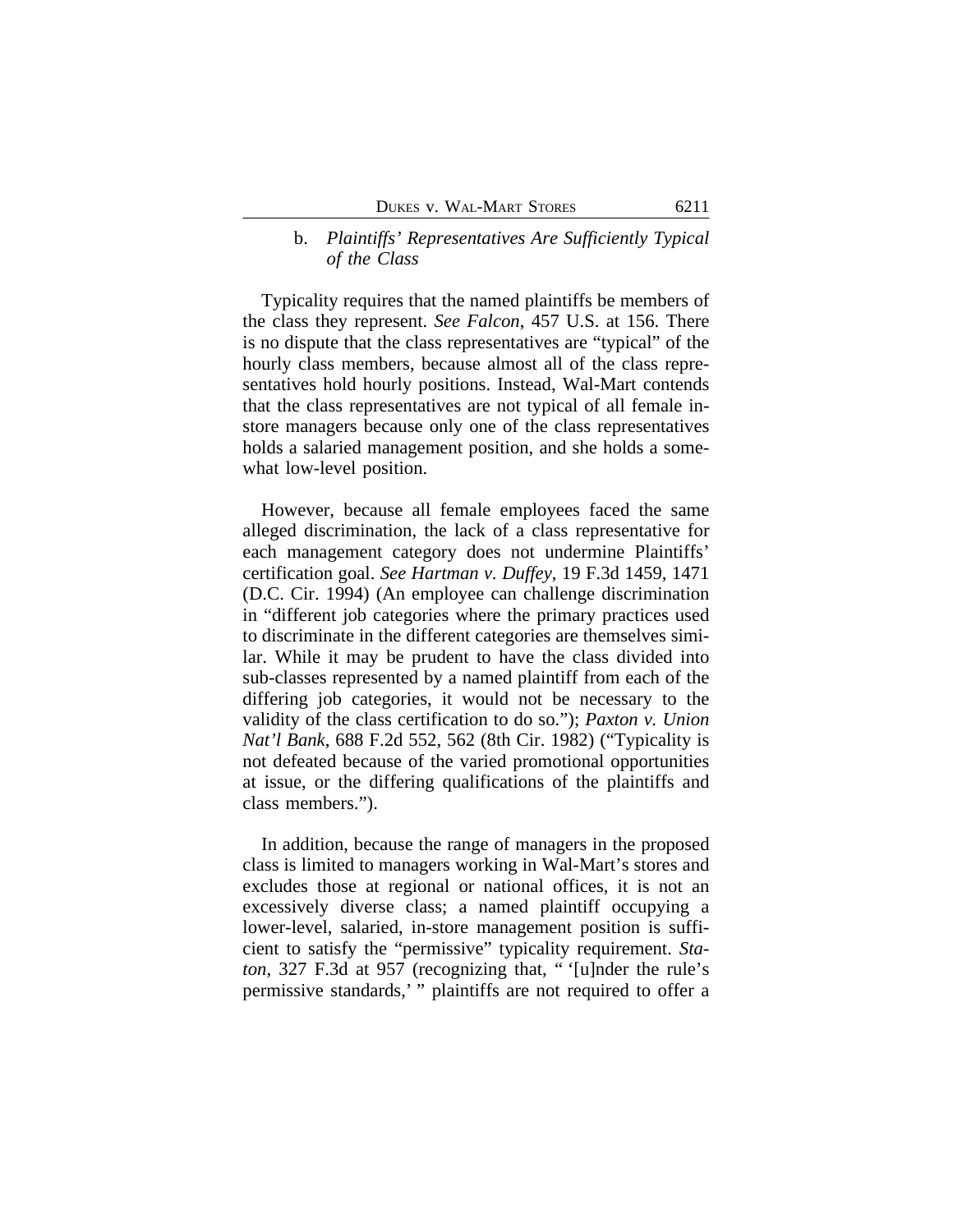class representative for each type of discrimination claim alleged (quoting *Hanlon*, 150 F.3d at 1020)).

**[22]** Because Plaintiffs' claims and Plaintiffs' representatives are sufficiently typical of the class, the district court acted within its discretion when it found that Plaintiffs satisfied the typicality prerequisite.

## **4. Adequate Representation**

Rule  $23(a)(4)$  permits certification of a class action only if "the representative parties will fairly and adequately protect the interests of the class." Fed. R. Civ. P. 23(a)(4). This factor requires: (1) that the proposed representative Plaintiffs do not have conflicts of interest with the proposed class, and (2) that Plaintiffs are represented by qualified and competent counsel. *See Hanlon*, 150 F.3d at 1020; *see also Molski v. Gleich*, 318 F.3d 937, 955 (9th Cir. 2003).

Before the district court, Wal-Mart argued that Plaintiffs cannot satisfy this factor because of a conflict of interest between female in-store managers who are both plaintiff class members and decision-making agents of Wal-Mart. Relying on *Staton*, the district court recognized that courts need not deny certification of an employment class simply because the class includes both supervisory and non-supervisory employees. *See Dukes*, 222 F.R.D. at 168; *see also Staton*, 327 F.3d at 958-59. This decision was not an abuse of discretion. Finally, because Wal-Mart does not challenge the district court's finding that Plaintiffs' class representatives and counsel are adequate, we need not analyze this factor.

# **5. Commonality, Typicality, and Manageability of Promotion Claims**

The district court certified Plaintiffs' promotion claims for injunctive and declaratory relief and punitive damages, but concluded that "manageability concerns" required that "any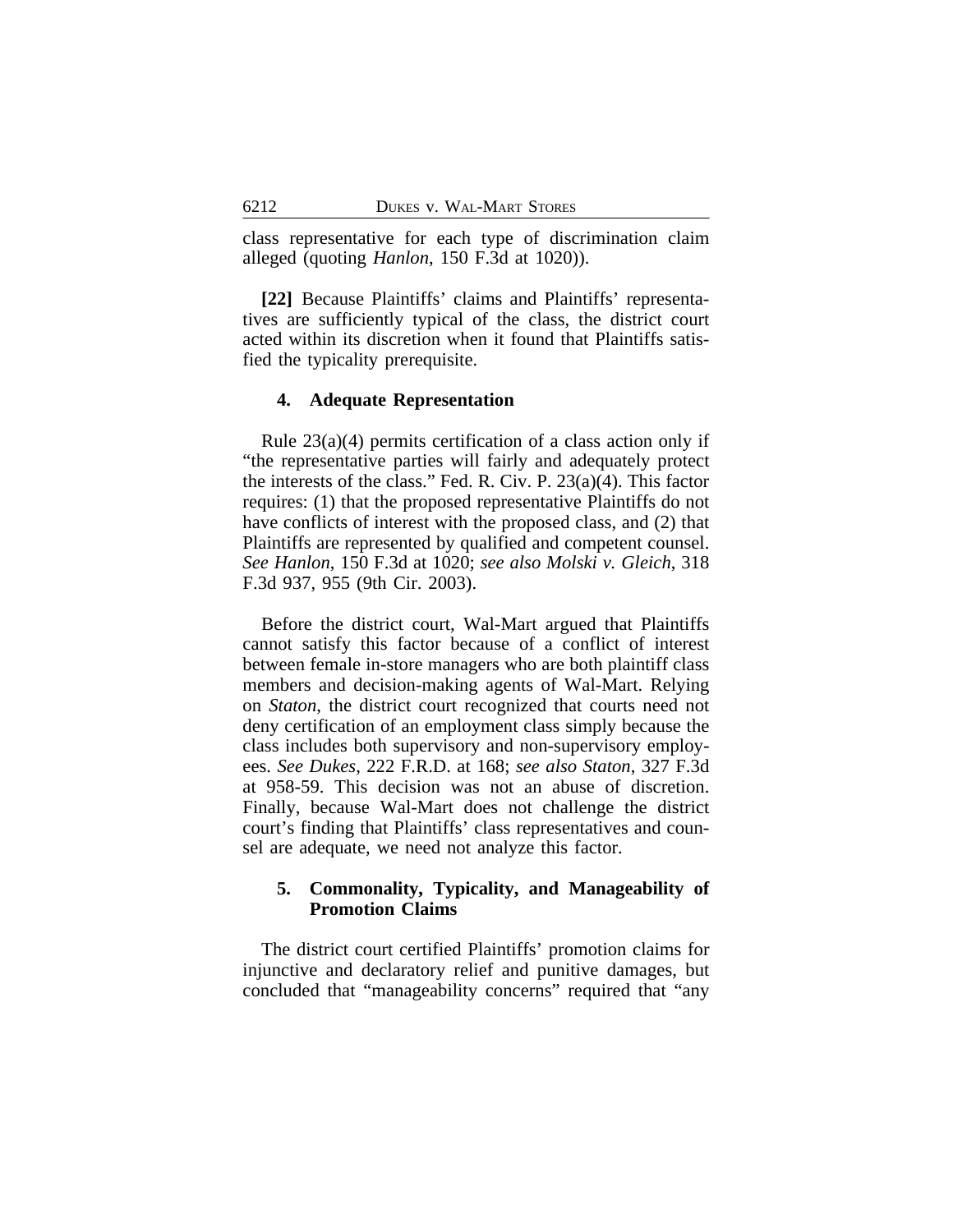DUKES V. WAL-MART STORES 6213

lost pay remedy on Plaintiffs' promotion claim would be limited to that subset of the class for whom objective applicant data exists." *Dukes*, 222 F.R.D. at 183. Wal-Mart objects to the certification of Plaintiffs' promotion claims, even with this limitation, on commonality and manageability grounds. Plaintiffs, on the other hand, object to the district court's limitation of eligibility for back pay to positions for which objective applicant data exist.

**[23]** Title VII pattern and practice class actions frequently include both salary and promotion claims. *See, e.g.*, *Bazemore v. Friday*, 478 U.S. 385, 406 (1986) (per curiam); *Cooper*, 467 U.S. at 870. As discussed above, the district court found that Plaintiffs here have provided evidence sufficient to support their contention that company-wide corporate practices and policies—including excessive subjectivity in personnel decisions, gender stereotyping, and maintenance of a strong corporate culture—affected both compensation and promotion of all Plaintiffs in a common manner. *Dukes*, 222 F.R.D. at 166. Although there may be some variation among individual promotion decisions, variation does not prevent class certification of common issues of fact. *See Hanlon*, 150 F.3d at 1019 ("Rule 23(a)(2) has been construed permissively. All questions of fact and law need not be common to satisfy the rule."). Given its findings regarding Wal-Mart's companywide promotion policies and minimum guidelines, *see Dukes*, 222 F.R.D. at 148-49, the district court did not abuse its discretion by concluding that there was a sufficient common factual basis among putative class members' promotion claims to satisfy Rule  $23(a)(2)$ .

**[24]** We also affirm the district court's conclusion that a back pay remedy for promotion claims would be manageable only "with respect to those positions for which objective applicant data is available to document class member interest." *Dukes*, 222 F.R.D. at 183. Wal-Mart's extensive database containing information on each employee individually with respect to job history, seniority, job review ratings, and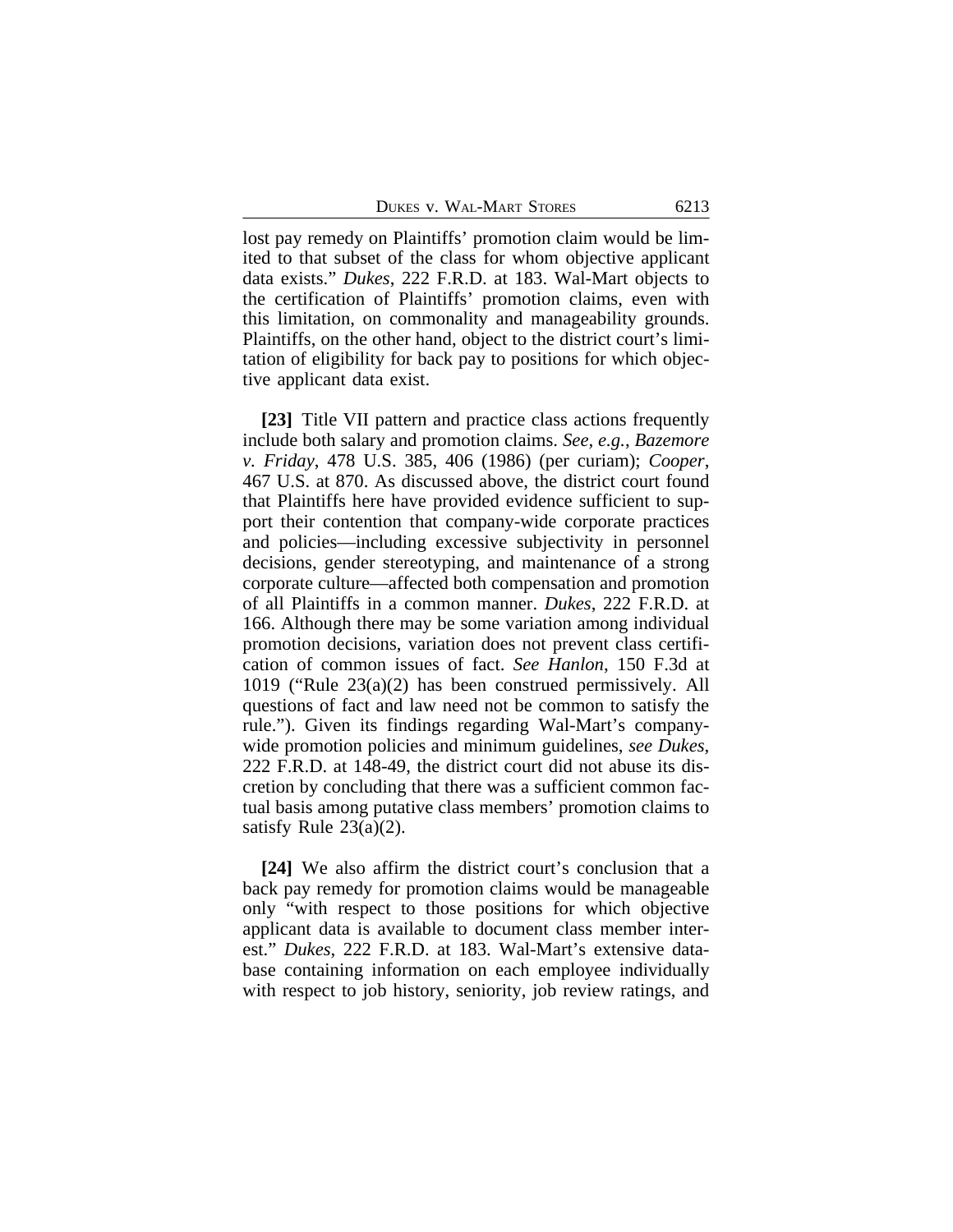many other factors, *see id.* at 183-85, would enable a determination of each class member's qualifications for promotion without the need for potentially unmanageable individualized hearings. The district court did not abuse its discretion by limiting eligibility for back pay, however, because allowing class members to demonstrate post hoc their previous interest in promotions might indeed be unmanageable. *See id.* at 181-82.

## **6. Rule 23(a) Conclusion**

**[25]** Based on the evidence before the district court, which it rigorously analyzed pursuant to *Falcon*, 457 U.S. at 161, and the standard herein described, the district court did not abuse its discretion when it found that the Rule 23(a) elements were satisfied.

## *B. Rule 23(b)*

As mentioned earlier, Plaintiffs moved to certify the class under Rule  $23(b)(2)$ , which requires showing that "the party" opposing the class has acted or refused to act on grounds that apply generally to the class, so that final injunctive relief . . . is appropriate respecting the class as a whole." Fed. R. Civ. P. 23(b)(2).**<sup>38</sup>** The district court agreed with Plaintiffs. *See Dukes*, 222 F.R.D. at 170-71. Wal-Mart argues the district court merely "paid lip service" to Rule 23(b)(2) and erred in certifying the class under Rule 23(b)(2) because claims for monetary relief predominate over claims for injunctive and declaratory relief.

**[26]** Rule 23(b)(2) is not appropriate for all classes and "does not extend to cases in which the appropriate final relief relates exclusively or predominantly to money damages." Fed. R. Civ. P. 23(b)(2) advisory committee's note to 1966 amends., 39 F.R.D. 69, 102; *see also Zinser*, 253 F.3d at 1195

**<sup>38</sup>**The purported class need only satisfy one of Rule 23(b)'s prongs to be sustainable. *See Zinser*, 253 F.3d at 1186.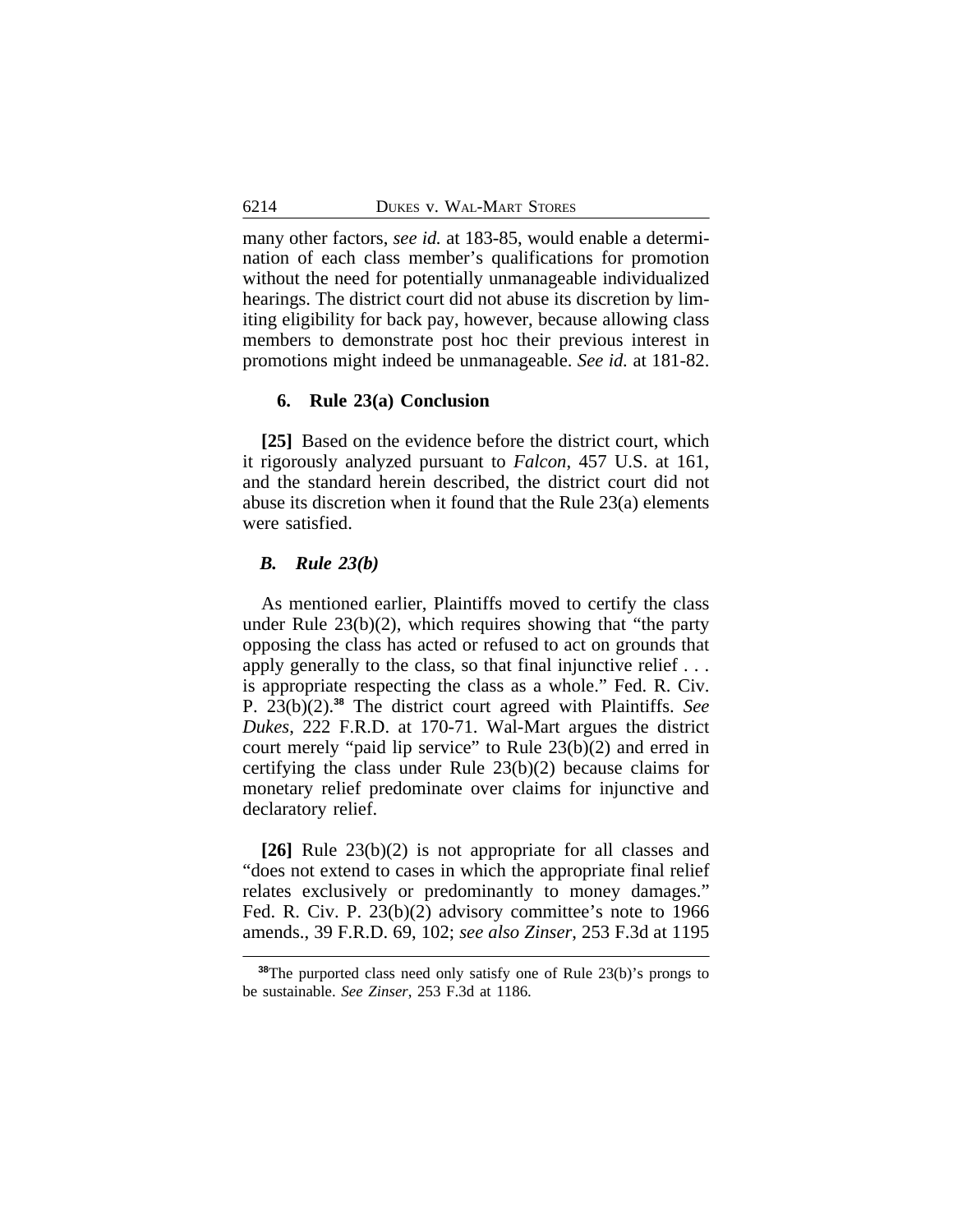("Class certification under Rule 23(b)(2) is appropriate only where the primary relief sought is declaratory or injunctive."). An interpretation of Rule 23(b)(2) that prevented any claim for monetary relief would render this advisory committee requirement redundant or irrelevant.

We first turn to the appropriate standard for determining when monetary relief "predominates" over declaratory and injunctive relief and therefore precludes certification of a Rule 23(b)(2) class. We have previously joined the Second Circuit in adopting a test that focuses on the plaintiffs' subjective intent in bringing a lawsuit. *See Molski*, 318 F.3d at 950; *Robinson v. Metro-North Commuter R.R. Co.*, 267 F.3d 147, 164 (2d Cir. 2001). In contrast, several other circuits use the "incidental damages standard" that was first enunciated by the Fifth Circuit in *Allison v. Citgo Petroleum Corp.*, 151 F.3d 402, 415-16 (5th Cir. 1998). *See, e.g.*, *Reeb v. Ohio Dep't of Rehab. & Corr.*, 435 F.3d 639, 646-51 (6th Cir. 2006); *Murray v. Auslander*, 244 F.3d 807, 812 (11th Cir. 2001); *Lemon v. Int'l Union of Operating Eng'rs Local No. 139*, 216 F.3d 577, 580-81 (7th Cir. 2000). Under the *Allison* approach, monetary relief predominates over other forms of relief "unless it is incidental to requested injunctive or declaratory relief." *See Allison*, 151 F.3d at 415.

We see no need to employ either approach, which are both, essentially, glosses on the text of the Advisory Committee's Note's statement that Rule 23(b)(2) "does not extend to cases in which the appropriate final relief relates exclusively or predominantly to money damages." Merriam-Webster defines "predominant" as "having superior strength, influence, or authority: prevailing." *Merriam-Webster's Collegiate Dictionary* 978 (11th ed. 2004). To be certified under Rule 23(b)(2), therefore, a class must seek only monetary damages that are not "superior [in] strength, influence, or authority" to injunctive and declaratory relief.

An analysis of a plaintiff's subjective intent in bringing a suit, as required by the standard set forth in *Molski*, is, at best,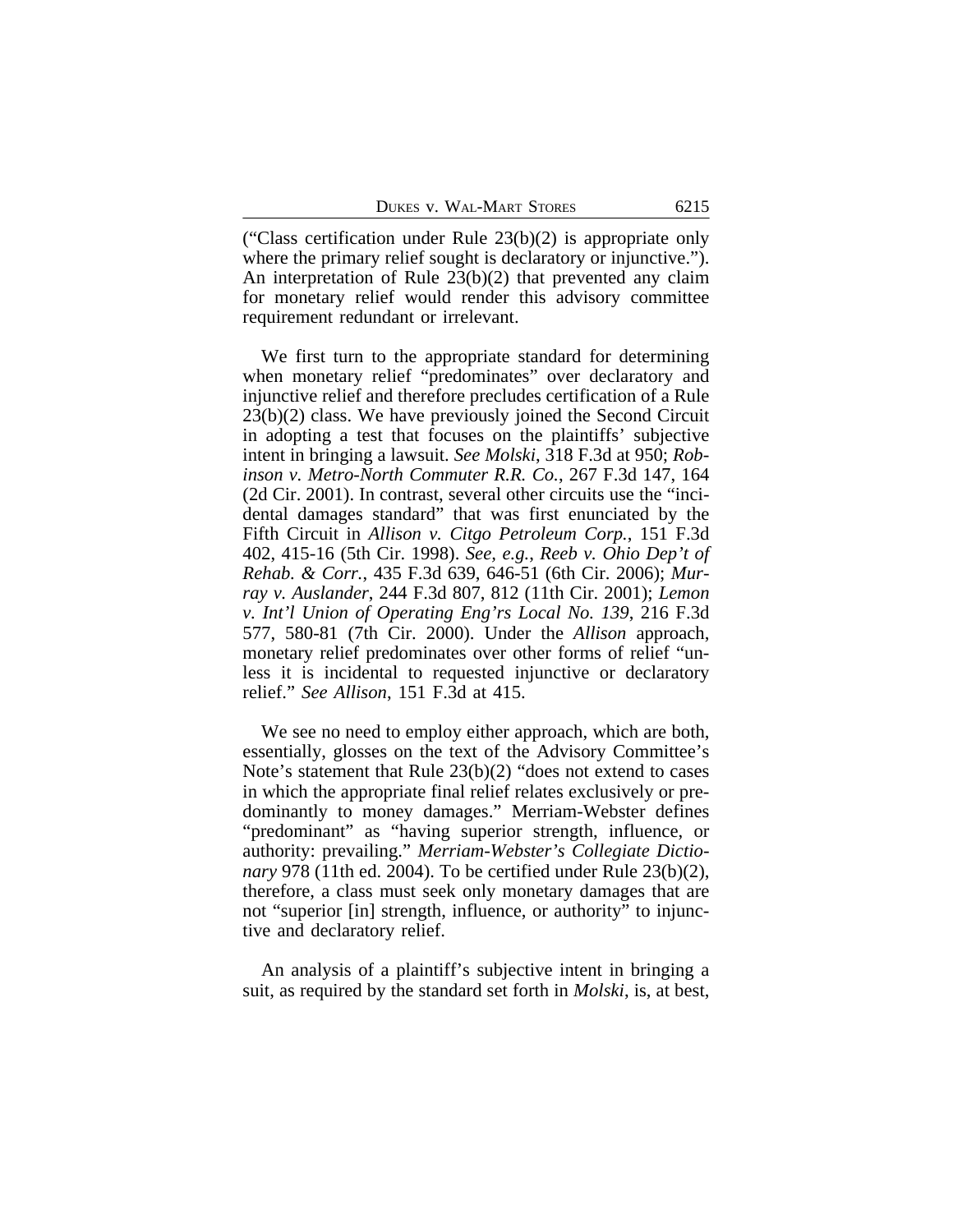an incomplete method for answering this question. By eschewing consideration of the practical impact of a request for monetary relief on the litigation itself, the sole emphasis on the plaintiff's intent ignores important indicators of the "strength, influence, [and] authority" of a request for specific monetary relief. In short, *Molski*'s focus on subjective intent and its concomitant failure to consider the pragmatic impact of a request for monetary relief render it fatally flawed.

The *Molski* approach is troubling for the additional reason that it requires courts to engage in a nebulous and imprecise inquiry into the plaintiffs' intent in bringing a particular suit. Only in those cases in which a request for injunctive relief is obviously a ruse will this inquiry provide a clear answer. More often than not, we suspect that the answer will be equivocal and, therefore, essentially an entirely discretionary one.

Although the standard set forth in *Allison* is an objective one that does consider the practical effect of a request for monetary damages, it suffers from a different deficiency. By requiring monetary relief to be no more than "incidental" to injunctive or declaratory relief, the *Allison* approach is in direct conflict with the text of the Advisory Committee's Note, which forbids certification under Rule 23(b)(2) if monetary relief is the "predominant" form of relief. *See* 151 F.3d at 412-16. "Predominant" is not synonymous with "more than incidental." As a result, the *Allison* approach would preclude the certification of some Rule 23(b)(2) classes that the drafters of the Rules intended to allow.

*Allison*'s standard also "usurps the district courts' authority granted by Rule 23 . . . to rigorously analyze the case, probe behind the pleadings if necessary, and exercise its own discretion within the framework of the rules in determining whether the action is to be so maintained." *Id.* at 431 (Dennis, J., dissenting); *see also Robinson*, 267 F.3d at 165 (describing *Allison*'s incidental damages test as a "one-size-fits-all approach"). Such a limitation is in direct conflict with the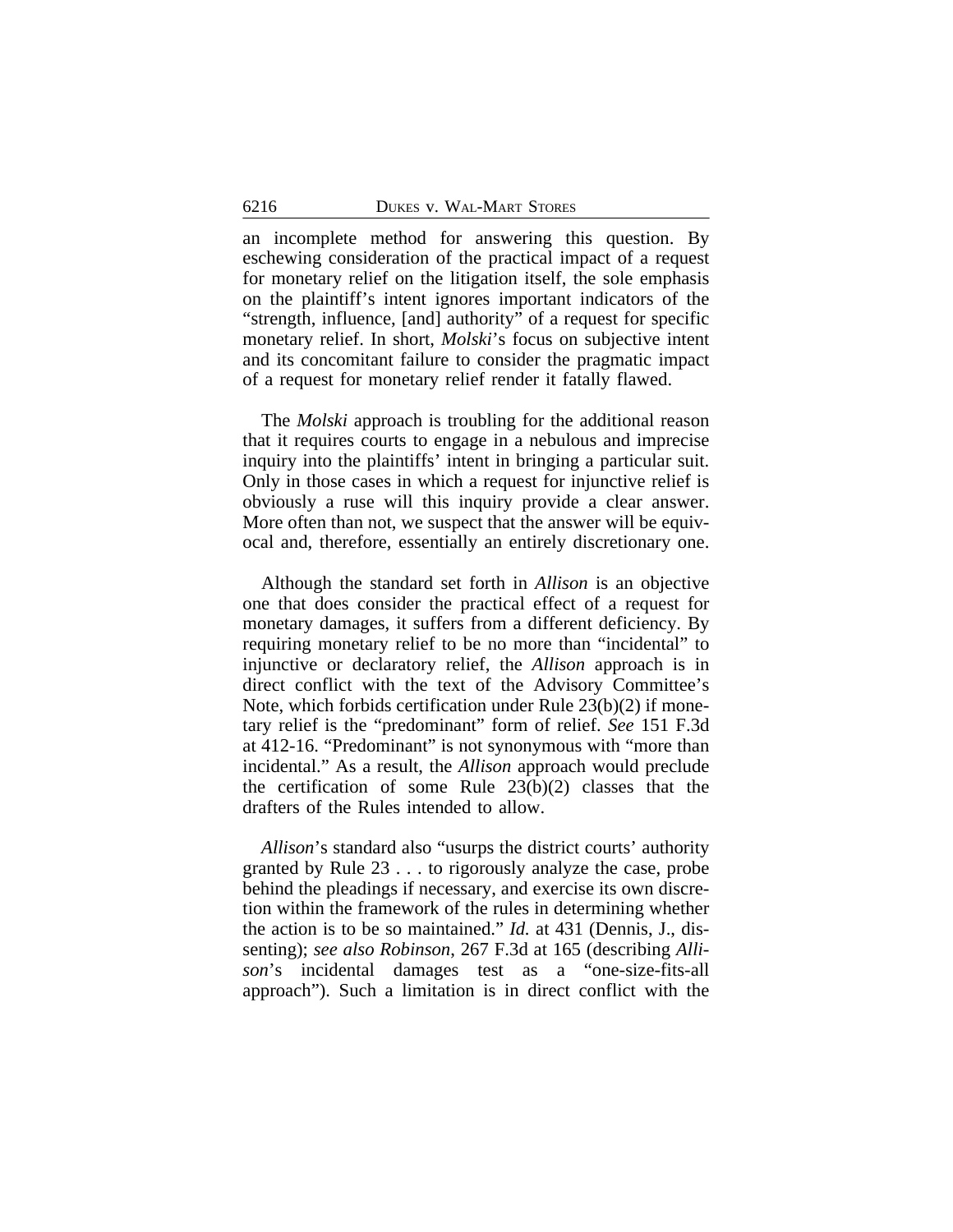Federal Rules' intention that district courts be afforded discretion. The predominance test suggested by the Advisory Committee's Note, by contrast, is consistent with the wide discretion given to district courts in making the class certification decision and accomplishing Title VII's remedial objectives.

**[27]** To the extent *Molski* required the district court to inquire only into the intent of the plaintiffs and focus primarily on determining whether reasonable plaintiffs would bring suit to obtain injunctive or declaratory relief even in the absence of a possible monetary recovery, *see Molski*, 318 F.3d at 950 & n.15, it is overruled. In light of the inadequacy of both the *Allison* and *Molski* approaches, we adopt instead the standard that Rule 23(b)(2)'s drafters straightforwardly indicated: Rule 23(b)(2) certification is not appropriate where monetary relief is "predominant" over injunctive relief or declaratory relief. To determine whether monetary relief predominates, a district court should consider, on a case-by-case basis, the objective "effect of the relief sought" on the litigation. *See Allison*, 416 F.3d at 416. Factors such as whether the monetary relief sought determines the key procedures that will be used, whether it introduces new and significant legal and factual issues, whether it requires individualized hearings, and whether its size and nature—as measured by recovery per class member—raise particular due process and manageability concerns would all be relevant, though no single factor would be determinative.

**[28]** Under this standard, as discussed more fully below, the district court's decision to include claims for back pay in a class certified under Rule 23(b)(2) was not an abuse of its discretion. On the other hand, the district court did abuse its discretion by failing to analyze whether certifying Plaintiffs' punitive damages claims under Rule 23(b)(2) caused monetary damages to predominate, notwithstanding its decision to require notice and an opportunity for Plaintiffs to opt-out of the punitive damages claims.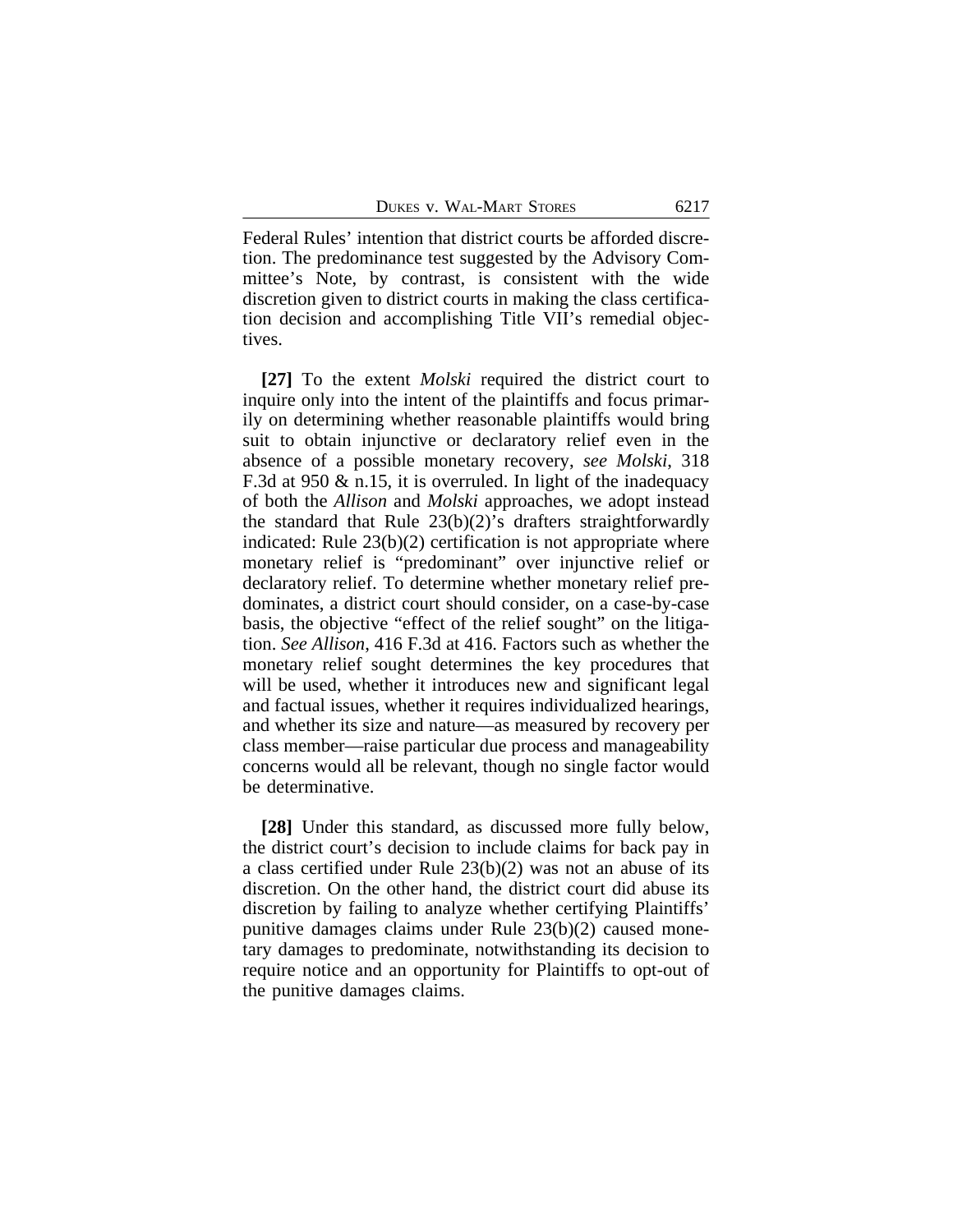### **1. Wal-Mart's Evidence Does Not Undermine Plaintiffs' Claim That Injunctive and Declaratory Relief Predominate**

Wal-Mart first asserts that the district court "failed to even evaluate" Rule 23(b)'s requirement that the challenged conduct be generally applicable to the class. Wal-Mart's contention that its "unrebutted" statistics demonstrate that there is no evidence of pervasive discrimination that would justify injunctive relief and that, therefore, the "challenged conduct" does not affect all members, is simply not persuasive. As explained above, Wal-Mart's evidence *was* rebutted by Plaintiffs to the extent that Plaintiffs' evidence and theories remain viable at this pre-merits analysis stage. Further, the issue before us is whether monetary relief predominates, not whether Plaintiffs will ultimately prevail.

### **2. The Large Size of the Class Does Not Undermine Plaintiffs' Claim That Injunctive and Declaratory Relief Predominate**

Wal-Mart contends that monetary claims necessarily predominate because this case involves claims that may amount to billions of dollars. However, such a large amount is principally a function of Wal-Mart's size, and the predominance test turns on the primary goal and nature of the litigation—not the theoretical or possible size of the total damages award. A comparison between the amount of monetary damages available *for each plaintiff* and the importance of injunctive and declaratory relief for each is far more relevant to establishing predominance than the total size of a potential monetary award for the class as a whole. As the district court stated, "focusing on the potential size of a punitive damage award would have the perverse effect of making it more difficult to certify a class the more egregious the defendant's conduct or the larger the defendant. Such a result hardly squares with the remedial purposes of Title VII." *Dukes*, 222 F.R.D. at 171. Because Wal-Mart has not shown that the size of the mone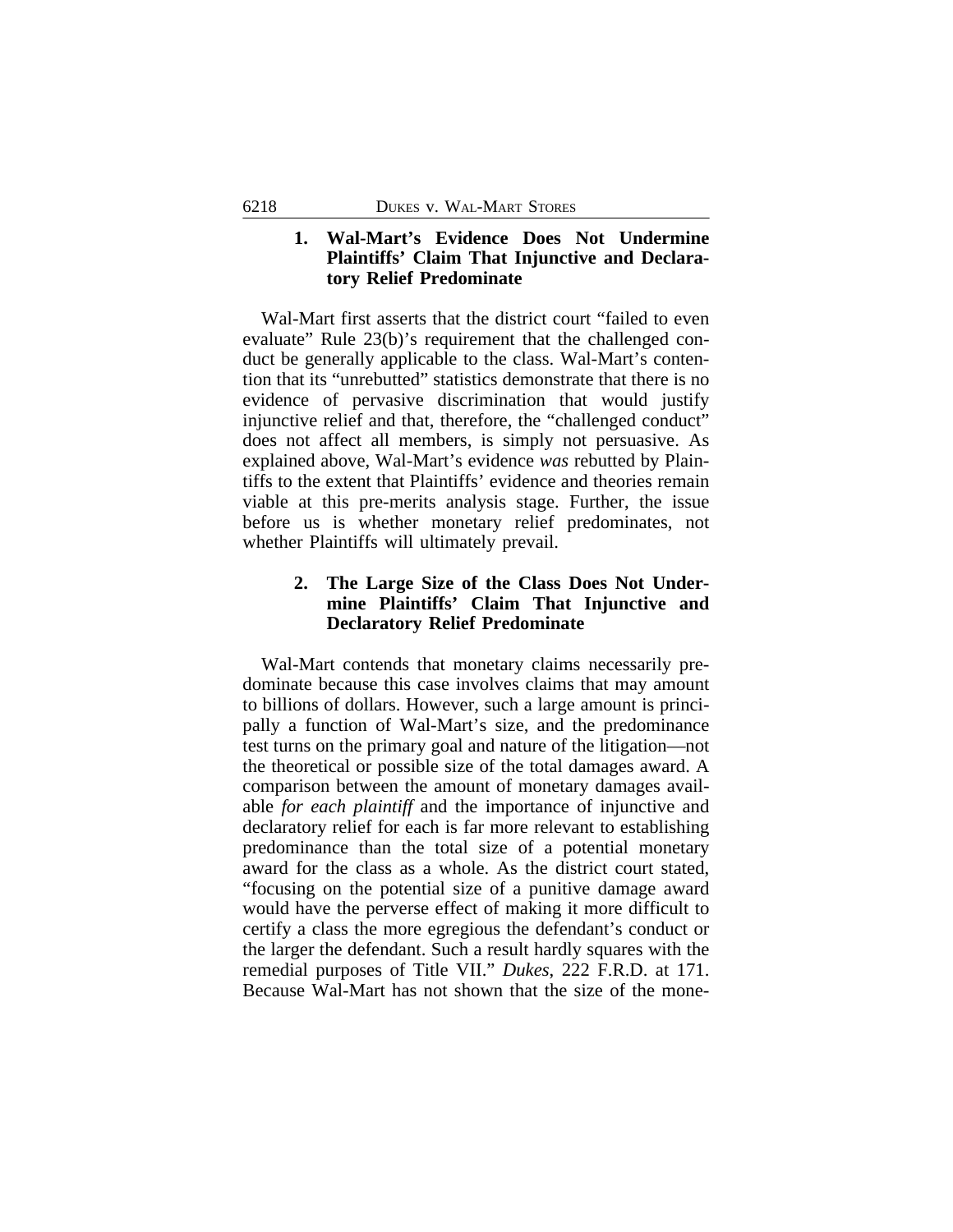tary request undermines Plaintiffs' claim that injunctive and declaratory relief predominate, we find that Wal-Mart's argument fails.

#### **3. Request for Back Pay Does Not Undermine Plaintiffs' Claim That Injunctive and Declaratory Relief Predominate**

Wal-Mart asserts that Plaintiffs' request for back pay weighs against certification because it proves that claims for monetary relief predominate. The district court reasoned that back pay "is recoverable as an equitable, make-whole remedy in employment class actions notwithstanding its monetary nature." *Dukes*, 222 F.R.D. at 170. Wal-Mart contends that the district court erred by failing to recognize that back pay, whether "equitable" or not, is still a form of monetary relief.

Wal-Mart's argument is without merit. Although the circuits have adopted different tests for determining when monetary relief predominates, every circuit to have addressed the issue has acknowledged that Rule 23(b)(2) does allow for some claims for monetary relief.**<sup>39</sup>** More to the point, it is equally well accepted, even by circuits that are generally restrictive in certifying classes seeking monetary damages under Rule  $23(b)(2)$ , that a request for back pay in a Title VII case is fully compatible with the certification of a Rule

**<sup>39</sup>***See, e.g.*, *Thorn v. Jefferson-Pilot Life Ins. Co.*, 445 F.3d 311, 331 (4th Cir. 2006) (awards of back pay do not predominate over the injunctive remedies because their calculation generally involves relatively uncomplicated factual determinations); *In re Monumental Life Ins. Co.*, 365 F.3d 408, 418 (5th Cir. 2004) (same); *Cooper v. S. Co.*, 390 F.3d 695, 720 (11th Cir. 2004), *overruled on other grounds by Ash v. Tyson Foods, Inc.*, 546 U.S. 454, 457-58 (2006) (noting that back pay can be awarded in a case certified under Rule 23(b)(2)); *see also Reeb*, 435 F.3d at 650 (same); *Coleman v. GMAC*, 296 F.3d 443, 449 (6th Cir. 2002) (same); *Robinson*, 267 F.3d at 164 (holding compensatory or punitive damages sometimes permissible under Rule 23(b)(2)); *Thomas v. Albright*, 139 F.3d 227 (D.C. Cir. 1998) (upholding a settlement in which claims for compensatory damages were included in a class certified under Rule 23(b)(2)).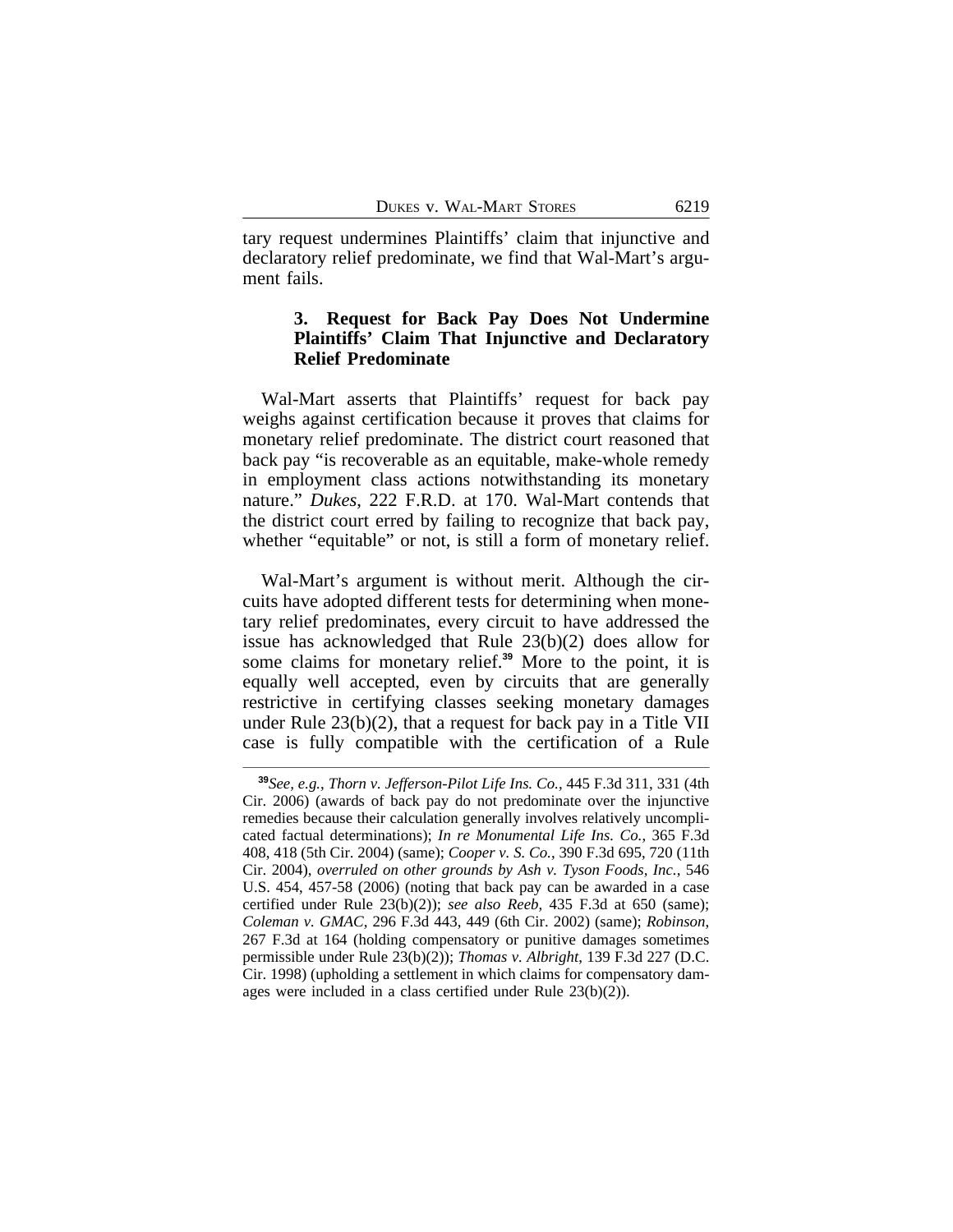23(b)(2) class. *See, e.g.*, *Allison*, 151 F.3d at 415; *see also Thorn*, 445 F.3d at 331; *Cooper*, 390 F.3d at 720; *Coleman*, 296 F.3d at 449. As the Fifth Circuit stated in *Allison*, "final injunctive relief [was] appropriate and the defendant's liability for back pay [was] rooted in grounds applicable to all members of the defined class. Under these circumstances the award of back pay, *as one element of the equitable remedy*, conflicts in no way with the limitations of Rule 23(b)(2)." 151 F.3d at 415 (internal quotation marks omitted).**<sup>40</sup>**

Courts have provided two justifications for the conclusion that a request for back pay is consistent with certification under Rule 23(b)(2). First, appellate courts have noted that, "in the Title VII context, awards of backpay do not predominate over the injunctive remedies available because the 'calculation of back pay generally involves [relatively un]complicated factual determinations and few[ ] individualized issues.' " *Thorn*, 445 F.3d at 331-32 (alterations in original) (quoting *Coleman*, 296 F.3d at 449). The second rationale is that back pay is "an integral component of Title VII's 'make whole' remedial scheme," *see Allison*, 151 F.3d at 415, a scheme to which the drafters of the Federal Rules of Civil

**<sup>40</sup>**Athough some circuits have held that a request for back pay technically weighs on the monetary side of the scale, even though it is also an equitable form of relief, none has held that this prevents requests for back pay from being certified under Rule 23(b)(2). *See, e.g.*, *Thorn*, 445 F.3d at 3332 ("Rule 23(b)(2) class certification is proper in the Title VII context not *because* backpay is an equitable form of relief, but because injunctive or declaratory relief predominates *despite* the presence of a request for back pay."); *Eubanks v. Billington*, 110 F.3d 87, 95 (D.C. Cir. 1997); *see also In re Monumental Life Ins. Co.*, 365 F.3d at 418 ("[E]quitable monetary remedies are less likely to predominate over a class's claim for injunctive relief, but this has more to do with the uniform character of the relief rather than with its label.").

We need not decide whether to adopt the view that a request for equitable relief such as back pay weighs against certification because here, even assuming without deciding that it does, Plaintiffs' request for back pay does not predominate over their request for the injunctive and declaratory relief and therefore does not prevent certification under Rule 23(b)(2).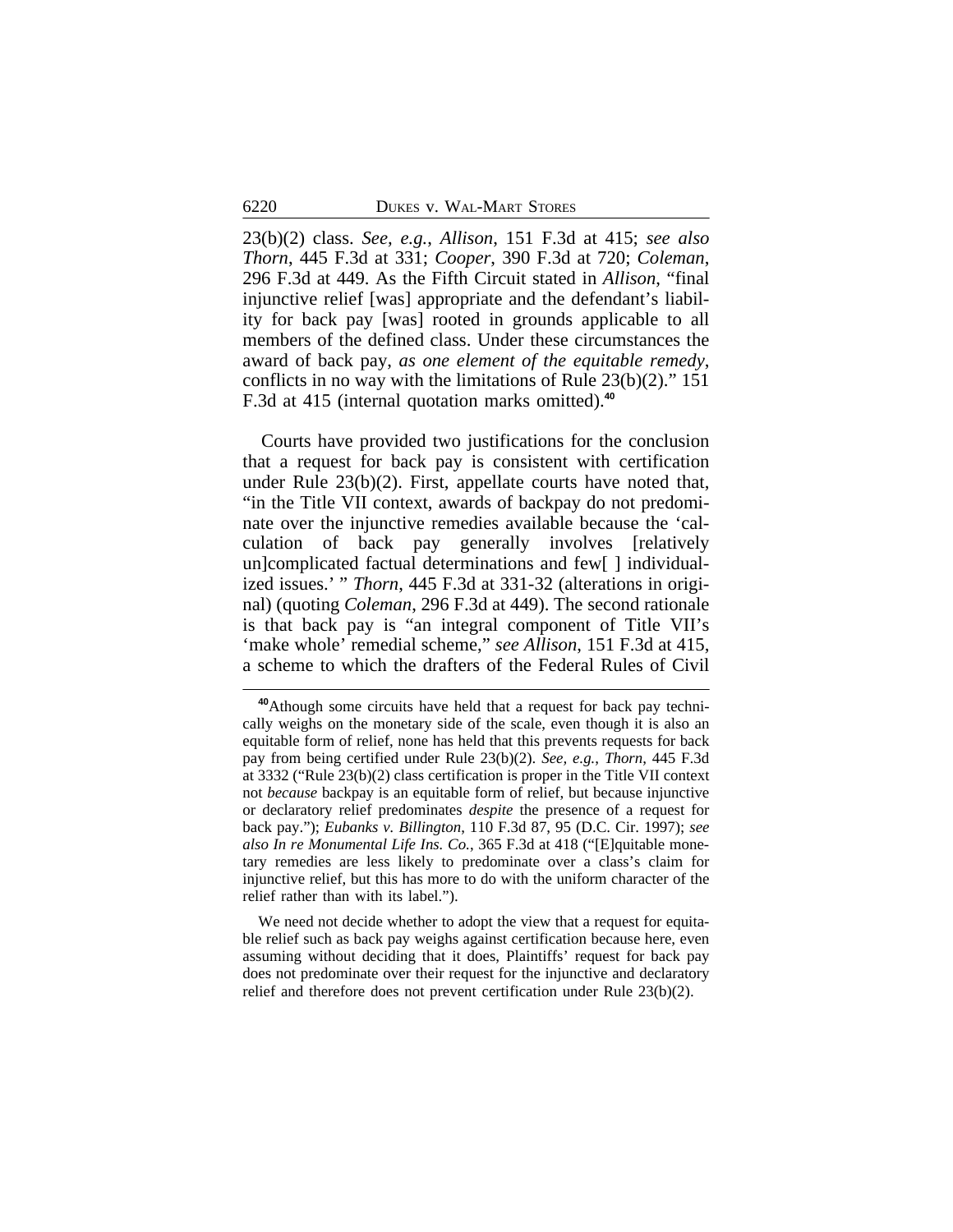Procedure clearly intended Rule 23(b)(2) to apply. Fed. R. Civ. P. 23(b)(2) advisory committee's note to 1966 amends., 39 F.R.D. at 102 (stating that the principal category of cases certifiable under Rule 23(b)(2) are "actions in the civil-rights field where a party is charged with discriminating unlawfully against a class").

We find this reasoning persuasive and therefore join the consensus view that a request for back pay in a Title VII case is fully consistent with the certification of a Rule  $23(b)(2)$ class action.**<sup>41</sup>** Accordingly, we hold that the district court did

The dissent's claim of error is equally misguided to *Thorn* where the concern with individualized inquiries related to the subjective state of mind requirement for the Fourth Circuit's accrual rule for a statute of limitations. *See Thorn*, 445 F.3d at 317, 320. The Fourth Circuit addressed an earlier ruling in apparent conflict by explaining the previous case had dealt with constructive notice and was thus amenable to class resolution, but under the subjective, actual notice claim presented in *Thorn* there was no way around individualized inquiries. *Id.* at 325. Here, back pay and other

**<sup>41</sup>**The dissent claims that "the majority misses the point" in citing *Coleman* for the Sixth Circuit's statement "that back pay is a permissible remedy in a Rule 23(b)(2) class," 296 F.3d at 449, because "the issue is not that plaintiffs seek back pay," but whether "individualized treatment makes class-wide relief improper." Dissent at 6275 n.28. While it is true that the Sixth Circuit rejected certification of the class in *Coleman*, it did so by distinguishing the plaintiff's claim for back pay and compensatory damages from previous cases that upheld certification of a class under Rule 23(b)(2) that sought back pay but *not* compensatory damages. *Id.* at 449 ("[C]alculation of back pay generally involves less complicated factual determinations and fewer individualized issues."). Further, the *Coleman* court took issue with the plaintiff's own calculations of compensatory damages, which she sought to calculate "by reference to the markup [on a car loan] charged to each individual member of the class." *Id.* Given that Plaintiffs here are not seeking compensatory damages, and that, unlike here, there was no way in *Coleman* to calculate damages other than an individualized framework that, in fact, the plaintiff proposed, we find *Coleman* instructive for its statement "that back pay is a permissible remedy in a Rule 23(b)(2) class." *Id.* (citing *Alexander v. Aero Lodge No. 735*, 565 F.2d 1364, 1372 (6th Cir. 1977) ("A request for back pay does not preclude certification under [23(b)(2)]."))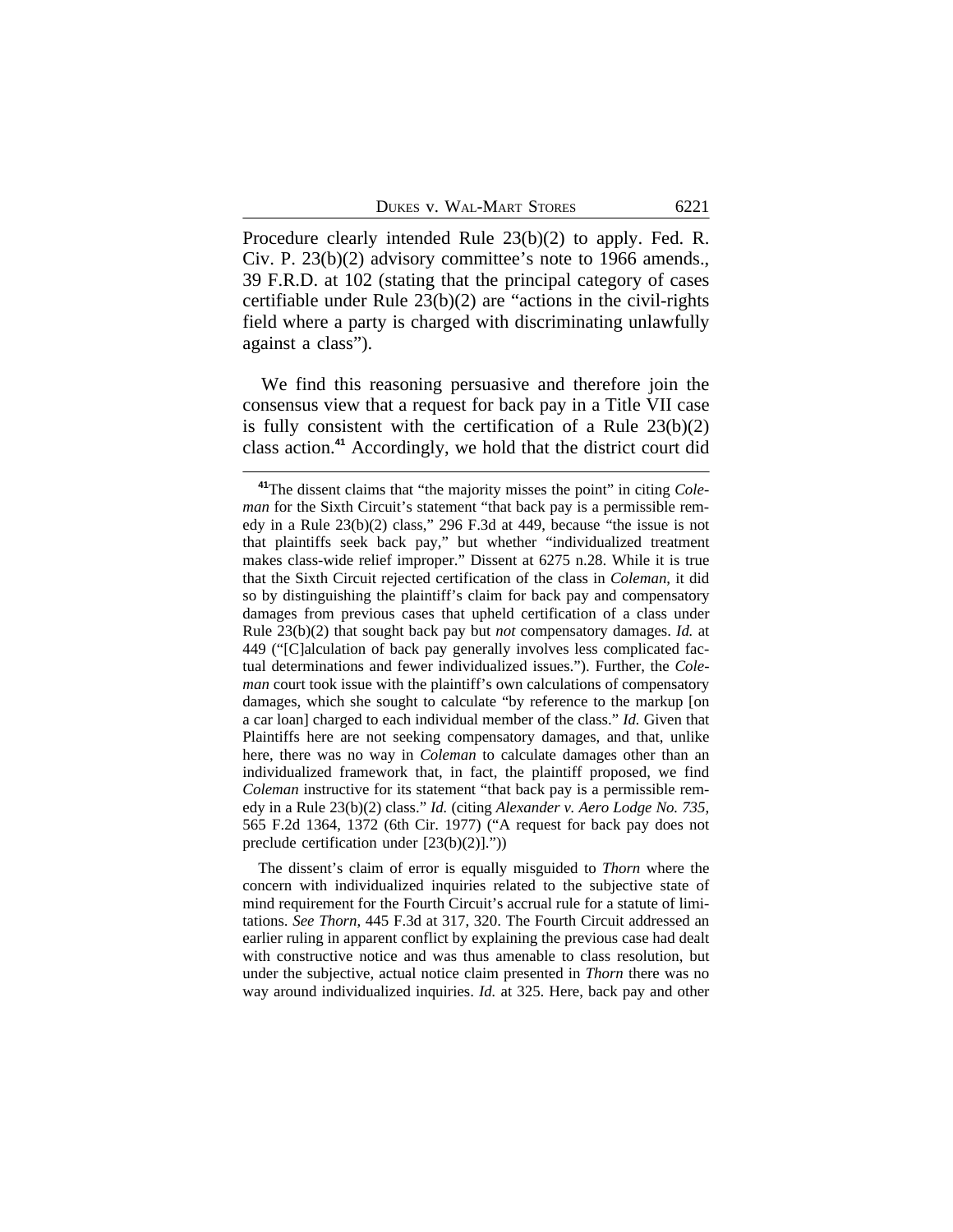not abuse its discretion when it concluded, like many courts before it, that this discrimination class action was certifiable under Rule 23(b)(2) notwithstanding Plaintiffs' prayer for back pay relief.

## **4. Monetary Relief May Predominate With Respect to Plaintiffs' Bifurcated Punitive Damages Claims**

In determining whether "appropriate final relief relates exclusively or predominantly to money damages," Fed. R. Civ. P. 23(b)(2), advisory committee's note to 1996 amends., 39 F.R.D. at 102, claims for punitive damages weigh against certification under Rule 23(b)(2) because punitive damages are, of course, neither injunctive nor declaratory relief. The view that punitive damages can never be awarded consistent with Rule 23(b)(2), however, has not been adopted by this circuit.**<sup>42</sup>** On the other hand, this court also has not approved

**<sup>42</sup>**Neither *Williams v. Owens-Illinois, Inc.*, 665 F.2d 918, 928-29 (9th Cir. 1982), nor *Zinser*, 253 F.3d at 1195-96, supports Wal-Mart's argument that this circuit will not certify a class action that involves punitive damages. Rather, this court merely held that it was not an abuse of discretion to deny class certification based on the specific facts presented in

claims can be calculated on a class-wide basis, and because this is a pattern and practice case, discrimination must be shown at a group level. *See Domingo v. New England Fish Co.*, 727 F.2d 1429, 1444 (9th Cir. 1984) (per curiam); *infra* notes 49 and 53. Further, the *Thorn* court, in discussing Title VII cases, stated that "in the Title VII context, awards of back pay do not predominate over the injunctive remedies available because the calculation of back pay generally involves relatively uncomplicated factual determinations and few individualized issues . . . . Rule 23(b)(2) class certification is proper in the Title VII context not *because* back pay is an equitable form of relief, but because injunctive or declaratory relief predominates *despite* the presence of a request for back pay." *Thorn*, 445 F.3d at 331-32 (brackets, citation, and internal quotation marks omitted). Again, given these statements and distinguishing contexts, we find *Thorn* supportive of our conclusion that a request for back pay in a Title VII case is fully consistent with the certification of a Rule 23(b)(2) class action.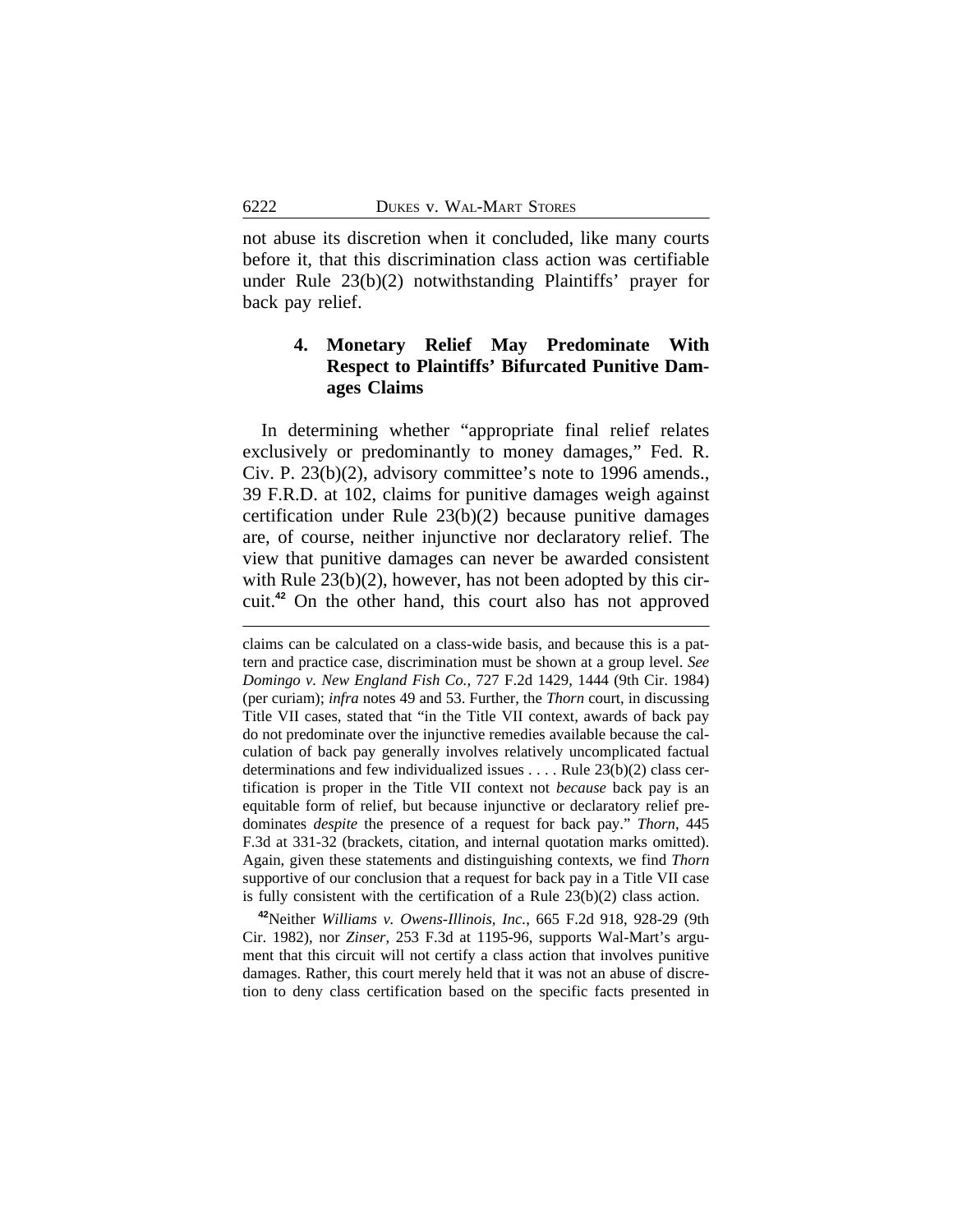class certification under Rule 23(b)(2) involving the potential for substantial punitive damages.

To decide whether certification under Rule 23(b)(2) is appropriate, per the standard described in Part II, a district court must squarely face and resolve the question of whether the monetary damages sought by the plaintiff class predominate over the injunctive and declaratory relief. If so, then the court may either deny certification under Rule 23(b)(2) or bifurcate the proceedings by certifying a Rule 23(b)(2) class for equitable relief and a separate Rule 23(b)(3) class for damages. *See Molski*, 318 F.3d at 951 n.16 (citing *Jefferson v. Ingersoll Int'l Inc.*, 195 F.3d 894, 897-98 (7th Cir. 1999)).**<sup>43</sup>**

Here, the district court certified Plaintiffs' punitive damages claims as a separate class, but did so under Rule 23(b)(2) rather than Rule 23(b)(3), exercising its discretion to impose additional requirements for notice and the opportunity to optout of this separate Rule 23(b)(2) class. *See Dukes*, 222 F.R.D. at 173 ("[N]otice and the opportunity to opt-out can be provided in a (b)(2) class action" and "shall be provided to the plaintiff class with respect to Plaintiffs' claim for punitive damages."). As the district court noted, its discretion to require notice and the opportunity to opt-out in a Rule

those cases. *See Williams*, 665 F.2d at 929 (holding that damages requests were not incidental to the request for injunctive relief where requested compensatory damages were not clearly compatible with class injunctive relief); *Zinser*, 253 F.3d at 1195-96 (same, holding that a request for medical monitoring against manufacturer of pacemaker is not certifiable under Rule  $23(b)(2)$  in the specific circumstances of the case, where the class primarily sought establishment of a reserve fund for past and future damages, compensation for future medical treatment, and other compensatory and punitive damages).

**<sup>43</sup>**Relying on Rule 23(c)(4), our own precedent also generally allows class treatment of common issues even when not all issues may be treated on a class basis. *See Valentino v. Carter-Wallace, Inc.*, 97 F.3d 1227, 1234 (9th Cir. 1996); *see also Augustin v. Jablonsky (In re Nassau County Strip Search Cases*), 461 F.3d 219, 226 (2d Cir. 2006) (same).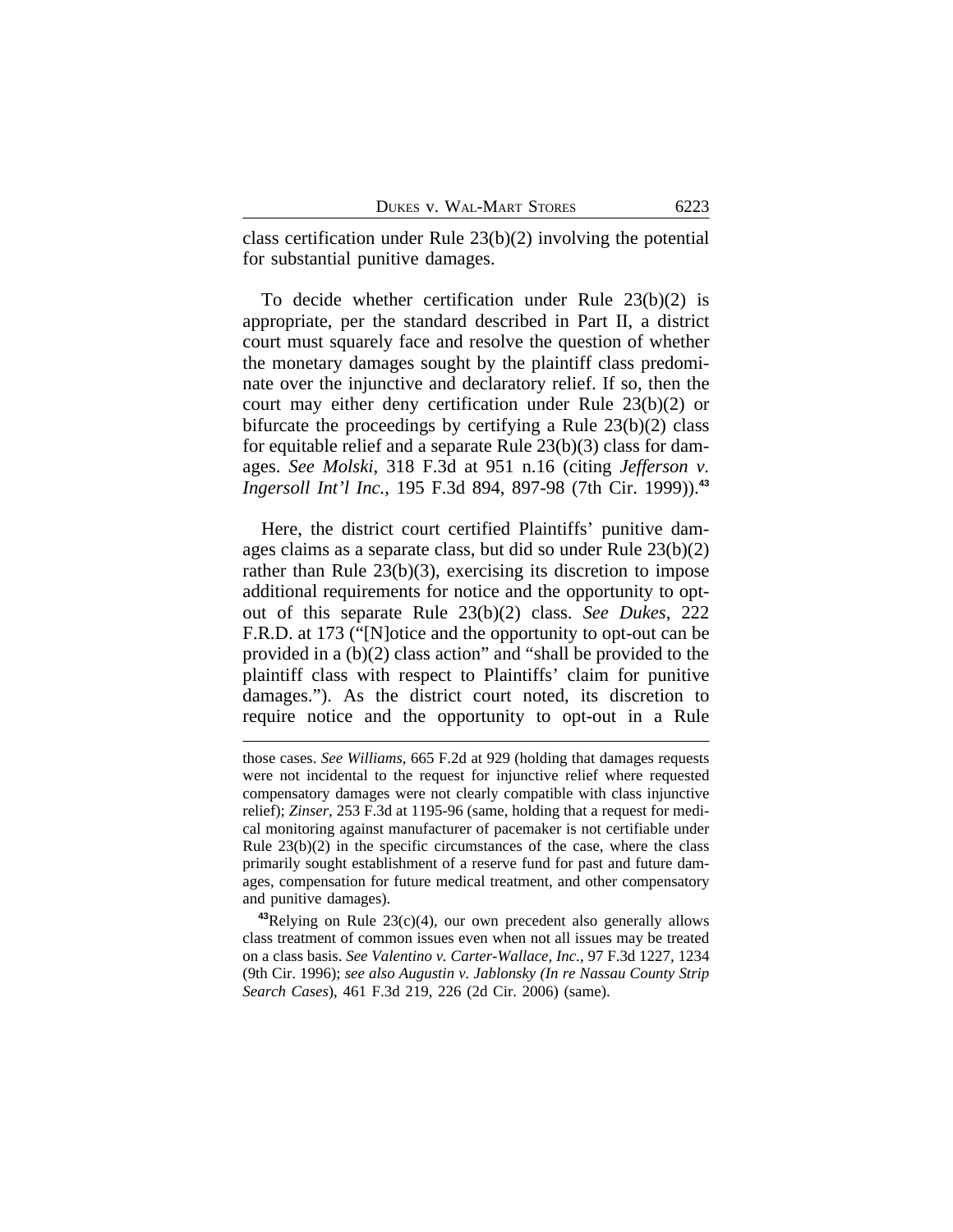23(b)(2) class action is well established. *Id.* (citing *In re Monumental Life Ins. Co.*, 365 F.3d at 417; *Molski*, 318 F.3d at 951 n.16; *Robinson*, 267 F.3d at 165-67; *Jefferson*, 195 F.3d at 898-99).**<sup>44</sup>**

Notwithstanding its decision to require notice and an opportunity for opt-out, the district court abused its discretion by certifying the punitive damages claims under Rule 23(b)(2) without first undertaking an analysis of whether certification of the claim for punitive damages (in addition to injunctive and declaratory relief as well as back pay) rendered the final relief "predominantly" related to monetary damages. *See* Fed. R. Civ. P. 23(b)(2), advisory committee's note to 1996 amends., 39 F.R.D. at 102. Although notice and an opportunity for Plaintiffs to opt-out of the punitive damages claims alleviated some of the concerns regarding cohesiveness and due process that substantial punitive damages claims potentially raise, requiring these procedures does not remove the district court's obligation to determine whether each of the requirements of certification under either Rule 23(b)(2) or  $(b)(3)$  is met.

**[29]** On remand, the district court must determine whether certification under Rule  $23(b)(2)$  of the punitive damages claims would cause monetary relief to predominate. As discussed above, the district court should not limit its inquiry to the former *Molski* factors, but should also consider any other factors relevant to whether monetary relief predominates

**<sup>44</sup>**The dissent argues that *Ticor Title Insurance Co. v. Brown*, 511 U.S. 117 (1994) (per curiam), precludes district courts from granting notice and opt-out rights in class actions certified under Rule 23(b)(2). Dissent at 6270-71. *Ticor* involved the res judicata effect of a prior case certified under Rule 23(b)(2) without an opportunity for opt-out, so the Court's attention, quite understandably, was not focused on the extent of the district court's discretion to provide for such measures. *Ticor*'s reference to typical Rule 23(b)(2) procedures also was contained in an order dismissing a grant of certiorari and therefore was not even dictum, let alone a holding. *See id.*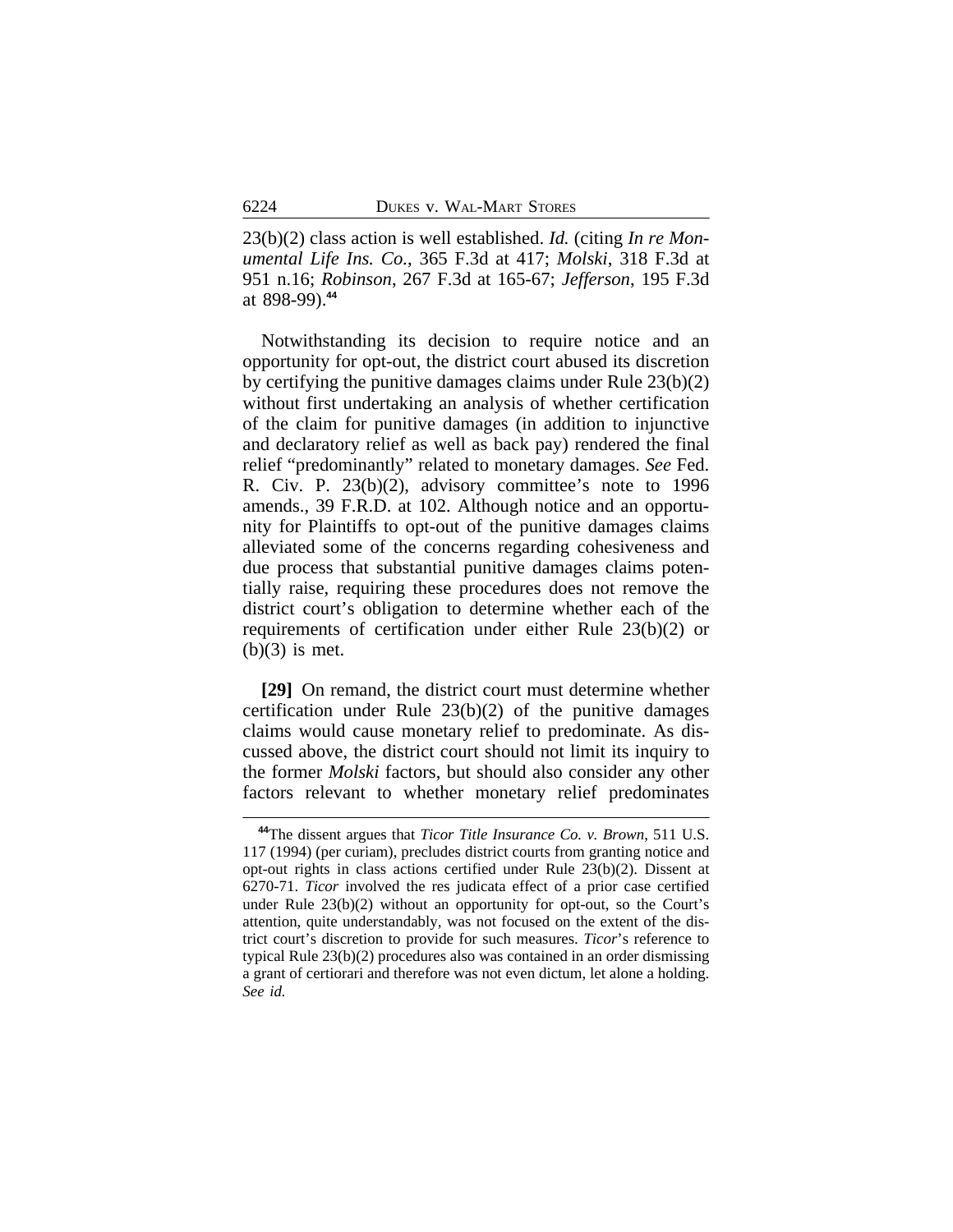when determining if certification under Rule 23(b)(2) is appropriate.**<sup>45</sup>** We note at least four factors present in this case that are relevant to the question whether monetary relief predominates, but the district court need not limit its inquiry to these factors alone.

First, the inclusion of a punitive damages request means that the key issue in this case, Wal-Mart's liability, will be decided by a jury, rather than a judge. This significant procedural change weighs in favor of finding that monetary relief would predominate if the punitive damages claims are certified, although it is not dispositive.**<sup>46</sup>**

Second, Plaintiffs' request for punitive damages introduces a new and substantial factual issue. To recover punitive damages, Plaintiffs must show not only that Wal-Mart engaged in a pattern or practice of discrimination, but also that it did so "with malice or with reckless indifference to the federally protected rights of" Plaintiffs. 42 U.S.C. § 1981a(b)(1). This additional factual question will likely require the Plaintiffs to introduce significant evidence and legal argument that would not have otherwise been necessary; the need for such extra evidence and argument weighs in favor of a finding that monetary relief predominates.

Third, the size of a potential punitive damages award, measured on an individual basis, could be quite significant. Title VII permits a punitive damage award of up to \$300,000 per employee. *See id.* § 1981a(b)(3). Such a large potential award raises due process and manageability concerns. Although the

**<sup>45</sup>**The dissent largely ignores the limits herein imposed on the district court's certification order, particularly regarding the mode of proof described below. Dissent at 6271, 6277-78.

**<sup>46</sup>**We do not mean to suggest that the issue of Wal-Mart's liability could not ultimately be decided by a jury. If the district court concludes that the punitive damages class can be certified as a Rule 23(b)(3) class and adopts a hybrid approach, then a jury would have to decide the liability issue for both the Rule  $23(b)(2)$  and the  $(b)(3)$  class.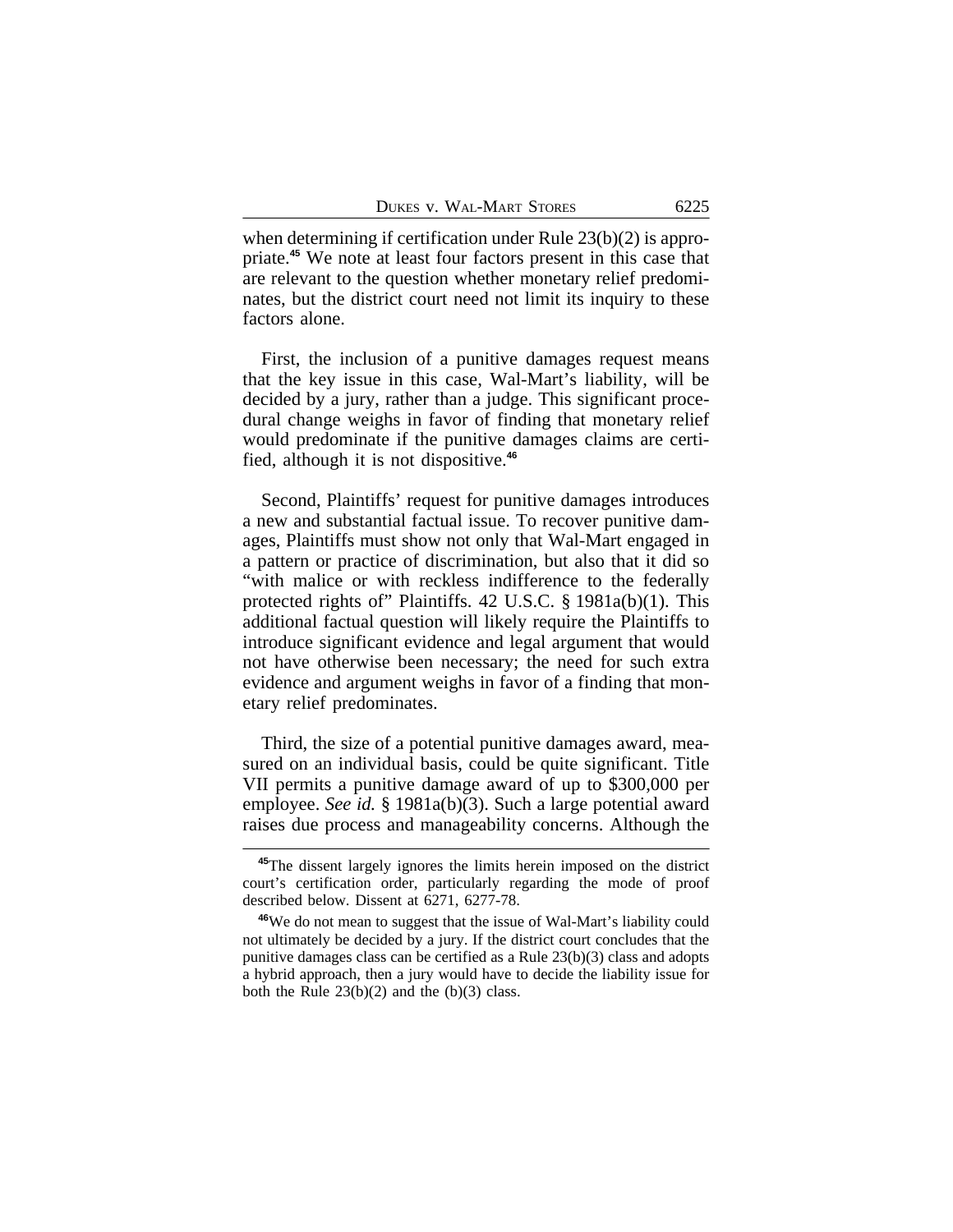district court's decision to provide notice and opt-out to class members alleviates some of these concerns, the size of the potential award per class member in this case militates in favor of a finding that monetary relief predominates, triggering the need for other safeguards applicable when a class is certified under Rule 23(b)(3), rather than Rule 23(b)(2).

Finally, we note that, unlike in other punitive and compensatory damages cases, this case does not require individualized punitive damages determinations. Plaintiffs' theory of liability is a class-wide theory that is based on a company policy that allegedly affects all class members in a similar way. *See Allison*, 151 F.3d at 417 (leaving open the possibility that a punitive damage class could be certified under 23(b)(2) where the "plaintiffs challenge broad policies and practices" *and* "contend that each plaintiff was affected by th[o]se polices and practices in the same way"). While this factor counsels against a finding that punitive damages predominate, it also is not necessarily dispositive.

In sum, we hold that the district court abused its discretion when it certified a Rule 23(b)(2) class including punitive damages without first undertaking a comprehensive analysis of whether the inclusion of such damages in this case causes monetary relief to predominate. To allow for further pertinent fact-finding, we remand the certification of the bifurcated punitive damages claims to the district court to consider whether certification is proper under Rule 23(b)(2). We decline to prejudge the outcome of this determination because the question of whether monetary relief predominates should be answered by the district court in the first instance, consistent with the Federal Rules' intention to vest district courts with significant discretion.

**[30]** If the district court concludes that the punitive damage class in this action cannot be certified under Rule 23(b)(2), it should also consider whether class certification of the punitive damages claims is appropriate under Rule 23(b)(3). We and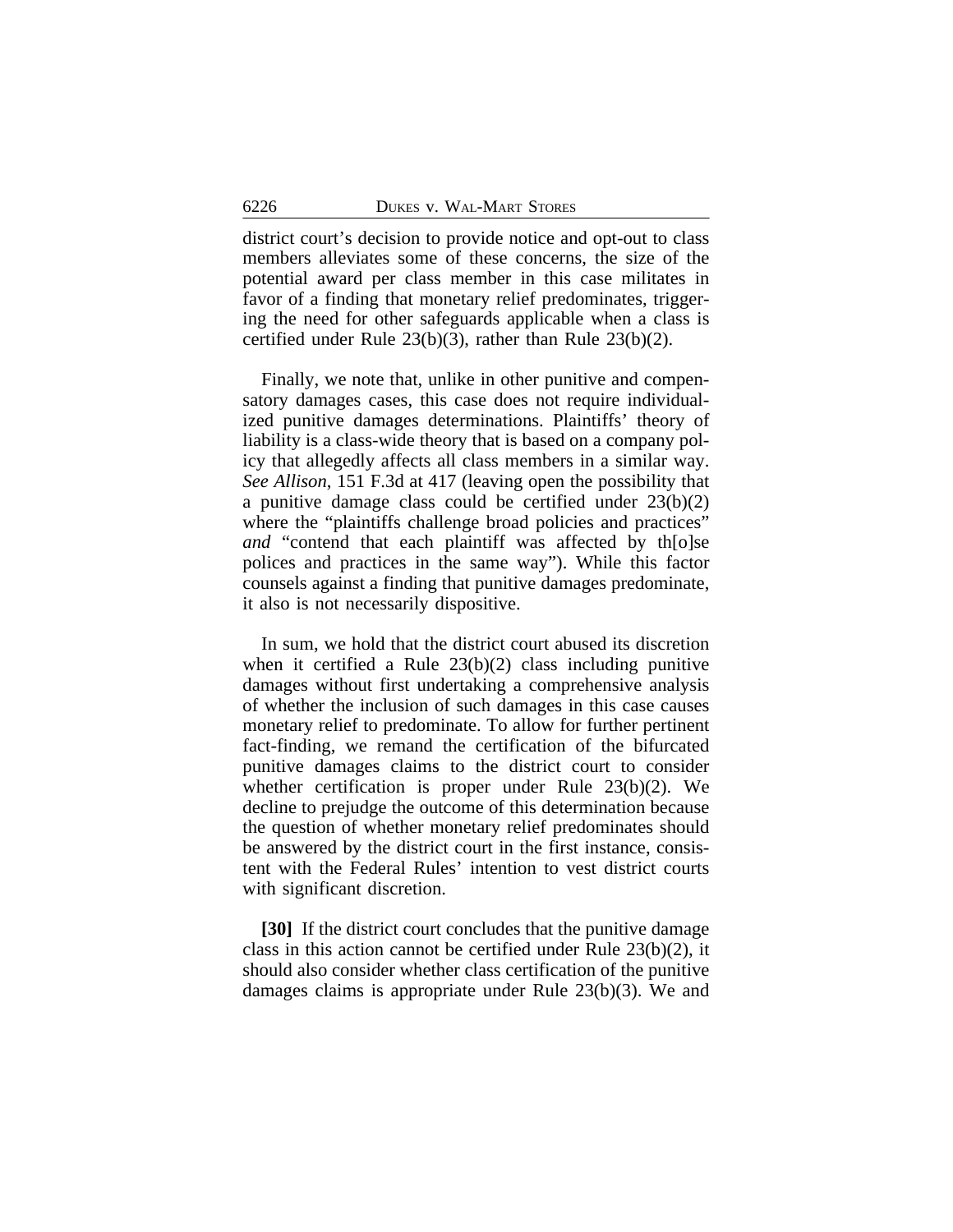a number of other courts of appeals have endorsed such "hybrid certification" of Rule 23(b)(2) and Rule 23(b)(3) classes in one action, particularly in civil rights cases that may involve significant monetary damages. *See, e.g.*, *Molski*, 318 F.3d at 951 n.16; *Jefferson*, 195 F.3d at 898; *Eubanks*, 110 F.3d at 96.

Under this hybrid approach, the highly cohesive Rule 23(b)(2) phase of the proceedings, including liability, can be adjudicated without the costly class notice and opt-out process required under Rule 23(b)(3). In order to protect the due process interests of absent class members, however, notice and opt-out *is* required for the Rule 23(b)(3) punitive damages proceedings. *See* Fed. R. Civ. P. 23(c)(2), advisory committee's note to 2003 amends. ("If a Rule 23(b)(3) class is certified in conjunction with a  $(b)(2)$  class, the  $(c)(2)(B)$  notice requirements must be satisfied *as to the (b)(3) class*." (emphasis added)); *Eubanks*, 110 F.3d at 96 ("[Hybrid certification] effectively grant[s] (b)(3) protections  $\dots$  at the monetary relief stage."); *Diaz v. Hillsborough County Hosp. Auth.*, 165 F.R.D. 689, 695 (M.D. Fla. 1996) (explaining that in Stage I, the court will resolve liability using Rule 23(b)(2) procedures and, if liability is established, adjudicate damages using "opt out" procedures in Rule 23(b)(3)). This procedure retains the benefits of Rule 23(b)(2) and Rule 23(b)(3) for all parties, and "promotes both ease of administration and the underlying principles of Rule 23." *See Williams v. Local No. 19, Sheet Metal Workers Int'l Ass'n*, 59 F.R.D. 49, 56 (E.D. Pa. 1973) (explaining that the liability issue will be litigated first and, if the plaintiffs are successful, notice will be given for the damages proceeding).

We do not express a view on whether the punitive damages claims in this case meet the Rule 23(b)(3) requirements or, if so, how the district court should manage the class proceedings in order to comply with Seventh Amendment principles. We believe, however, that this might be a case in which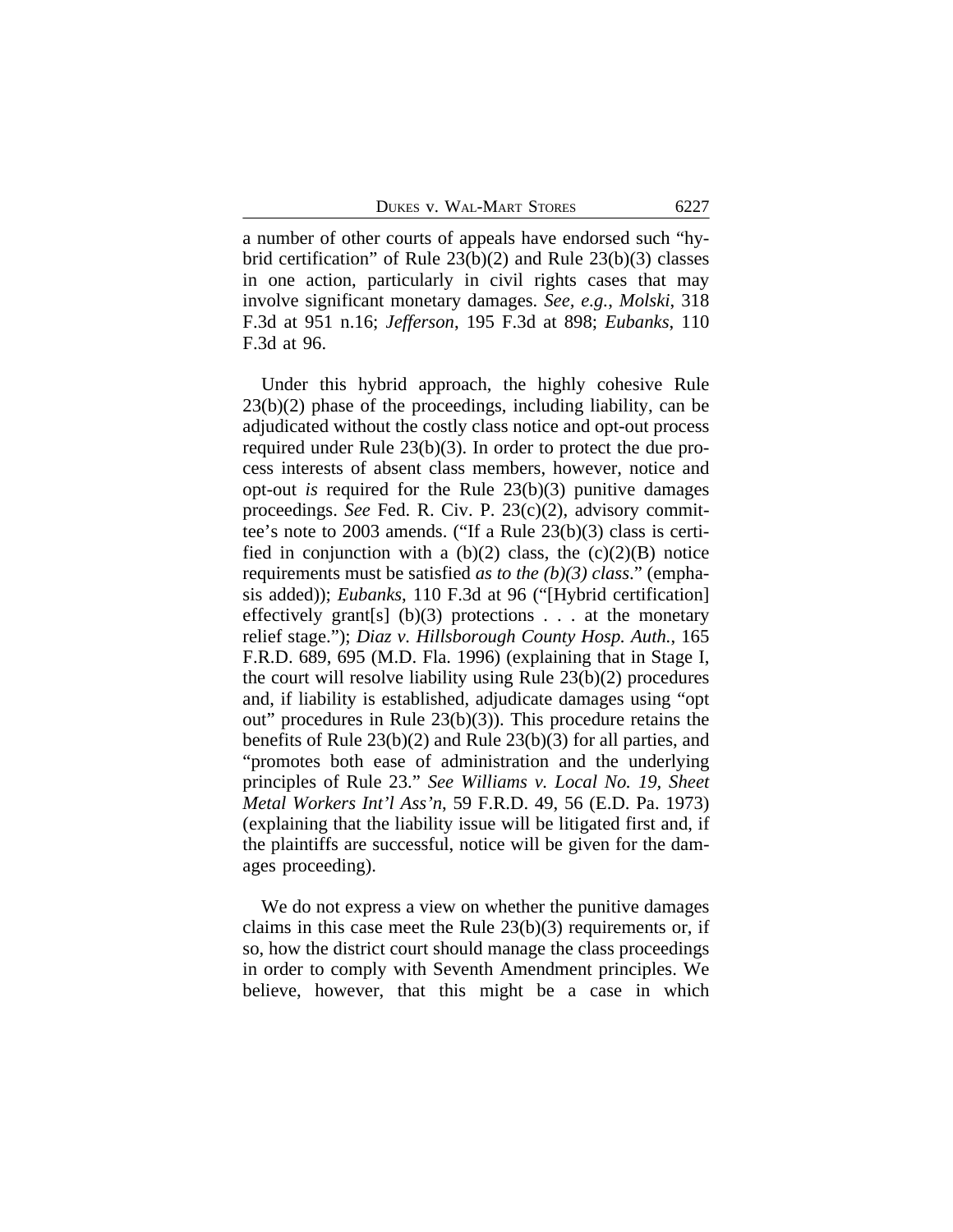"[d]ivided certification also is worth consideration." *Jefferson*, 195 F.3d at 898.

### **5. Class Certification May Not be Proper as to Class Members Who Were Not Wal-Mart Employees as of the Date Plaintiffs' Complaint Was Filed**

Wal-Mart's final contention is that, because a substantial number of the putative class members no longer work for Wal-Mart—and, thus, no longer have standing to seek injunctive or declaratory relief—such relief cannot possibly predominate over monetary relief for purposes of certifying this class under Rule 23(b)(2).

**[31]** We agree with Wal-Mart to this extent: those putative class members who were no longer Wal-Mart employees at the time Plaintiffs' complaint was filed do not have standing to pursue injunctive or declaratory relief. *See Walsh v. Nev. Dep't of Human Res.*, 471 F.3d 1033, 1037 (9th Cir. 2006) (recognizing that former employees lack standing to seek injunctive relief because they "would not stand to benefit from an injunction requiring the anti-discriminatory policies [to cease] at [their] former place of work"); *ACLU of Nev. v. Lomax*, 471 F.3d 1010, 1015 (9th Cir. 2006) ("When evaluating whether [the standing] elements are present, we must look at the facts *'as they exist at the time the complaint was filed*.' " (quoting *Lujan v. Defenders of Wildlife*, 504 U.S. 555, 569 n.4 (1992))). Under these circumstances, it is difficult to say that monetary relief does not predominate with respect to claims by plaintiffs who lack standing to seek injunctive or declaratory relief.

**[32]** However, this does not mean that former employees are ineligible to receive any form of relief. Although women who were not employed by Wal-Mart as of June 8, 2001, the date on which the complaint was filed, do not have standing to seek injunctive or declaratory relief, they may be eligible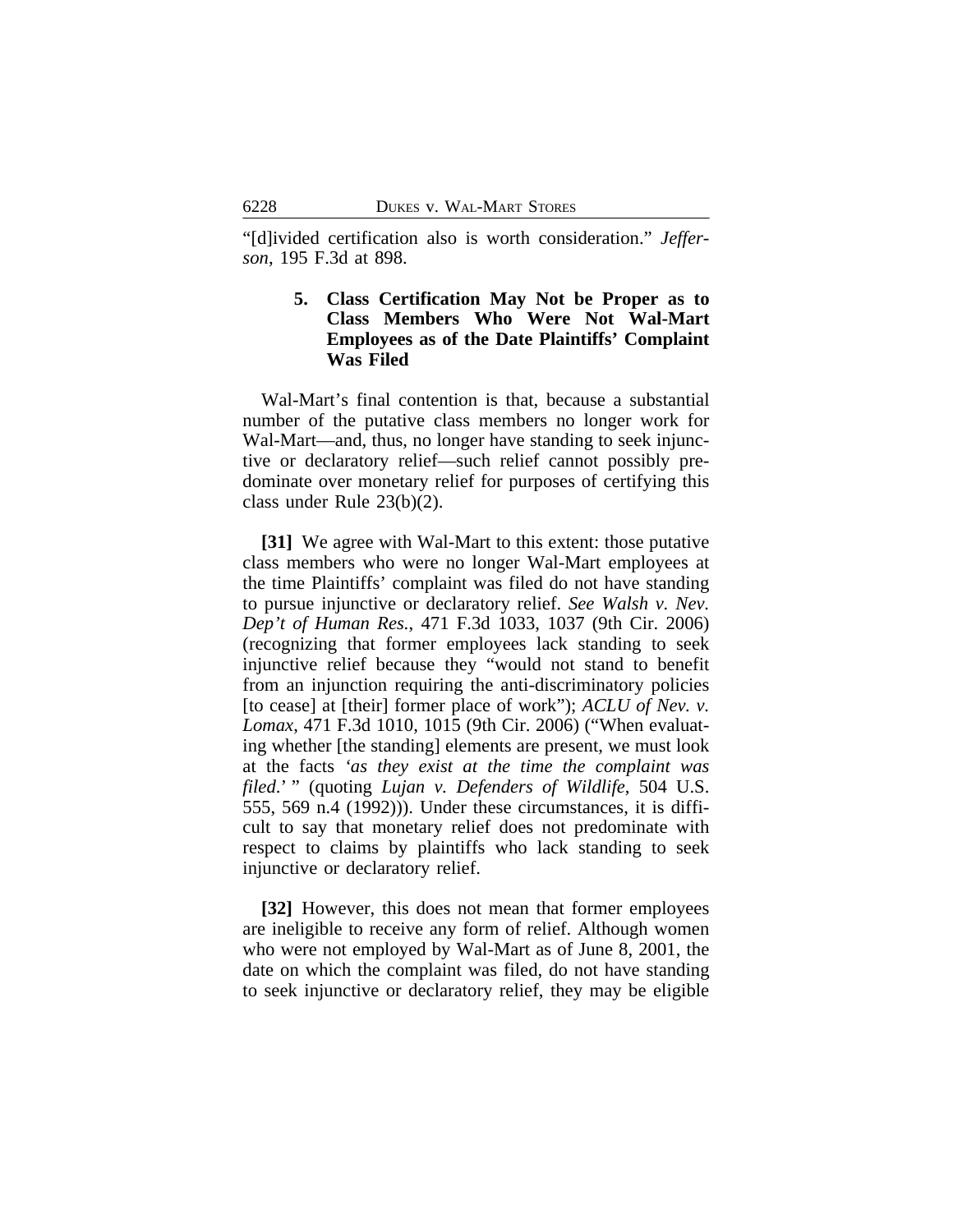to receive back pay and punitive damages. The district court may, in its discretion, certify a separate Rule 23(b)(3) class of former employees for back pay and punitive damages.

Putative class members who *were* still Wal-Mart employees as of June 8, 2001, *do* have standing to seek the injunctive and declaratory relief requested in the complaint.**<sup>47</sup>** *See Lomax*, 471 F.3d at 1015. We are satisfied that class certification under Rule 23(b)(2) was not an abuse of discretion, at least as to those Plaintiffs' claims, for the reasons explained in Parts II.B.1-II.B.4.

In summary, we affirm the district court's certification of a Rule 23(b)(2) class insofar as the class consists of current employees (as of the date the complaint was filed), with respect to claims for injunctive relief, declaratory relief, and back pay. On remand, the district court should analyze whether certification under Rule 23(b)(2) or Rule 23(b)(3) is appropriate for the punitive damages claims and whether an additional class or classes may be appropriate under Rule 23(b)(3) with respect to the claims of former employees. The court may, if appropriate, certify an additional class or classes under Rule 23(b)(3).

### **IV. CLASS ACTION CAN PROCEED IN A WAY THAT IS BOTH MANAGEABLE AND IN ACCORDANCE WITH DUE PROCESS**

**[33]** The district court was cognizant of the large size of the class when it concluded that the class size was not unmanageable. *See Dukes*, 222 F.R.D. at 173. Indeed, the district court acknowledged that, "[w]hile courts possess wide discretion to flexibly respond to manageability issues that may arise

**<sup>47</sup>**For this reason, the dissent's observation, Dissent at 6240, that four of the lead plaintiffs have left Wal-Mart since filing their complaint, is irrelevant. Their standing was established as of that date and they were under no obligation to continue to work for Wal-Mart throughout several years of subsequent litigation in order to maintain their legal rights.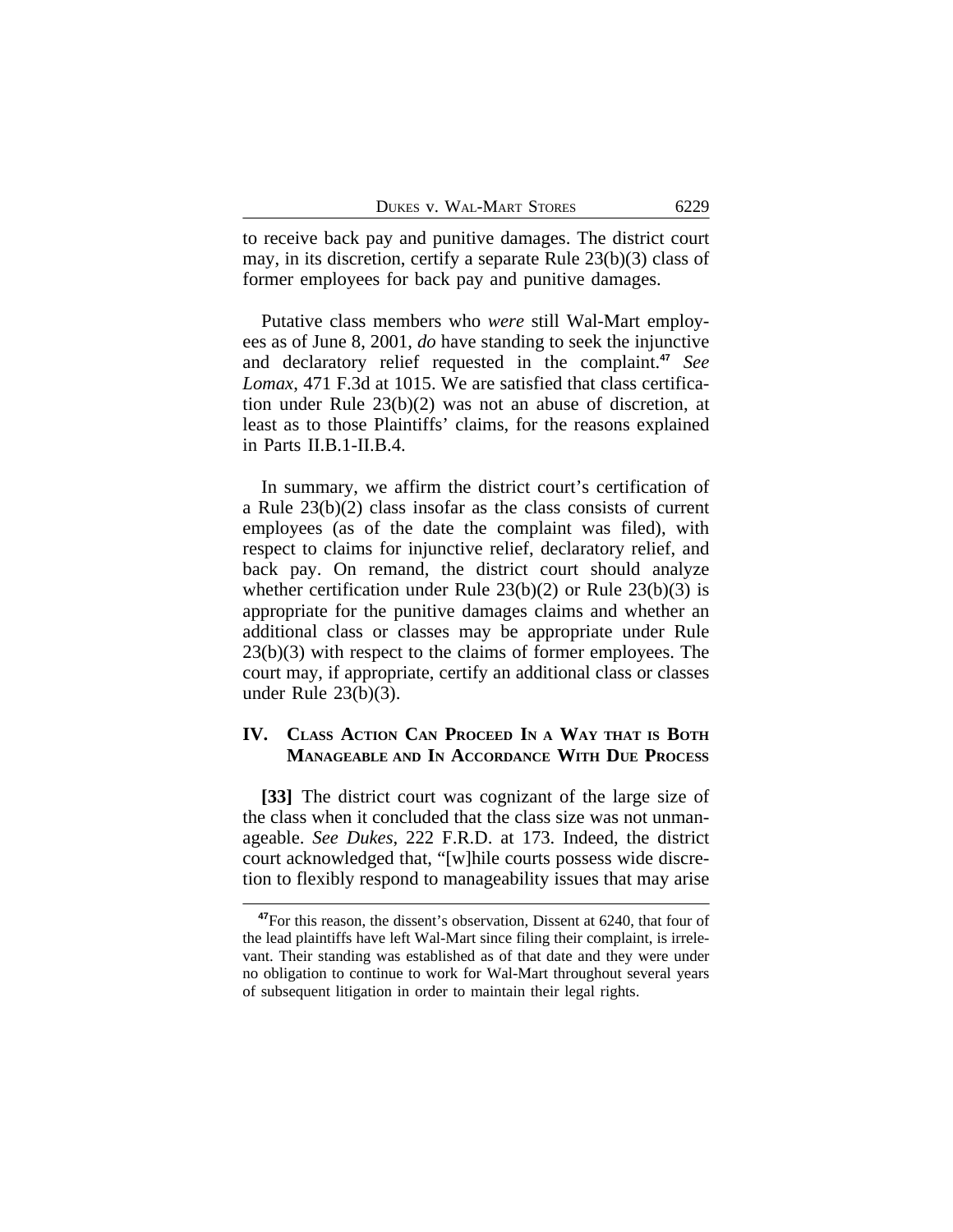during the course of a class action, this Court must be confident that such issues will not be of such a magnitude as to defy its ability to oversee this case in a responsible and reasonable manner." *Id.* (citation omitted). After "giv[ing] these matters considerable thought and deliberation," the district court concluded that, with one minor exception,**<sup>48</sup>** "the size of the class would not present undue obstacles to managing" this class action. *Id.*

To demonstrate the manageability of the class action, the district court outlined a trial plan based, in large part, on how other courts have handled similarly large and complex class action suits.**49** Wal-Mart, supported by a number of businessrelated amici,**<sup>50</sup>** contend that at least some aspects of this trial

**<sup>50</sup>**The court was favored with an extraordinary variety of amicus briefs that were both thoughtful and helpful to it in its deliberations.

**<sup>48</sup>**This one exception related to Plaintiffs' promotion claim. The district court determined that it would be unmanageable to fashion a remedy for the subset of the class for whom objective applicant data did not exist. *See Dukes*, 222 F.R.D. at 183. As discussed above, the district court did not abuse its discretion in its analysis and resolution of this issue.

**<sup>49</sup>**The trial plan described by the district court involved two stages. In Stage I, Plaintiffs would attempt to prove that Wal-Mart engaged in a pattern and practice of discrimination against the class via its company-wide employment policies and that the pattern or practice "was undertaken maliciously or recklessly in the face of a perceived risk that defendant's actions would violate federal law." *Dukes*, 222 F.R.D. at 173. If Plaintiffs prevailed in Stage I, the case would move to Stage II, the remedy phase. The first task in Stage II would be to fashion class-wide injunctive relief. The second task would be to calculate and distribute the back pay award. As to Plaintiffs' promotional claim, a formula would be used to calculate the "lump sum" in back pay that Wal-Mart owes to the class (a procedure similar to that employed in *Domingo*, 727 F.2d at 1444-45). As to Plaintiffs' equal pay claim, the court would examine Wal-Mart's employment records to determine which class members were victims of this form of discrimination (and how much in back pay each is owed) to determine a second "lump sum" owed by Wal-Mart. *Dukes*, 222 F.R.D. at 174-86. A separate procedure would then be used to distribute these lump sums to those class members entitled to share in them — a stage in which Wal-Mart would no longer have an interest. *Id.* at 179 n.49.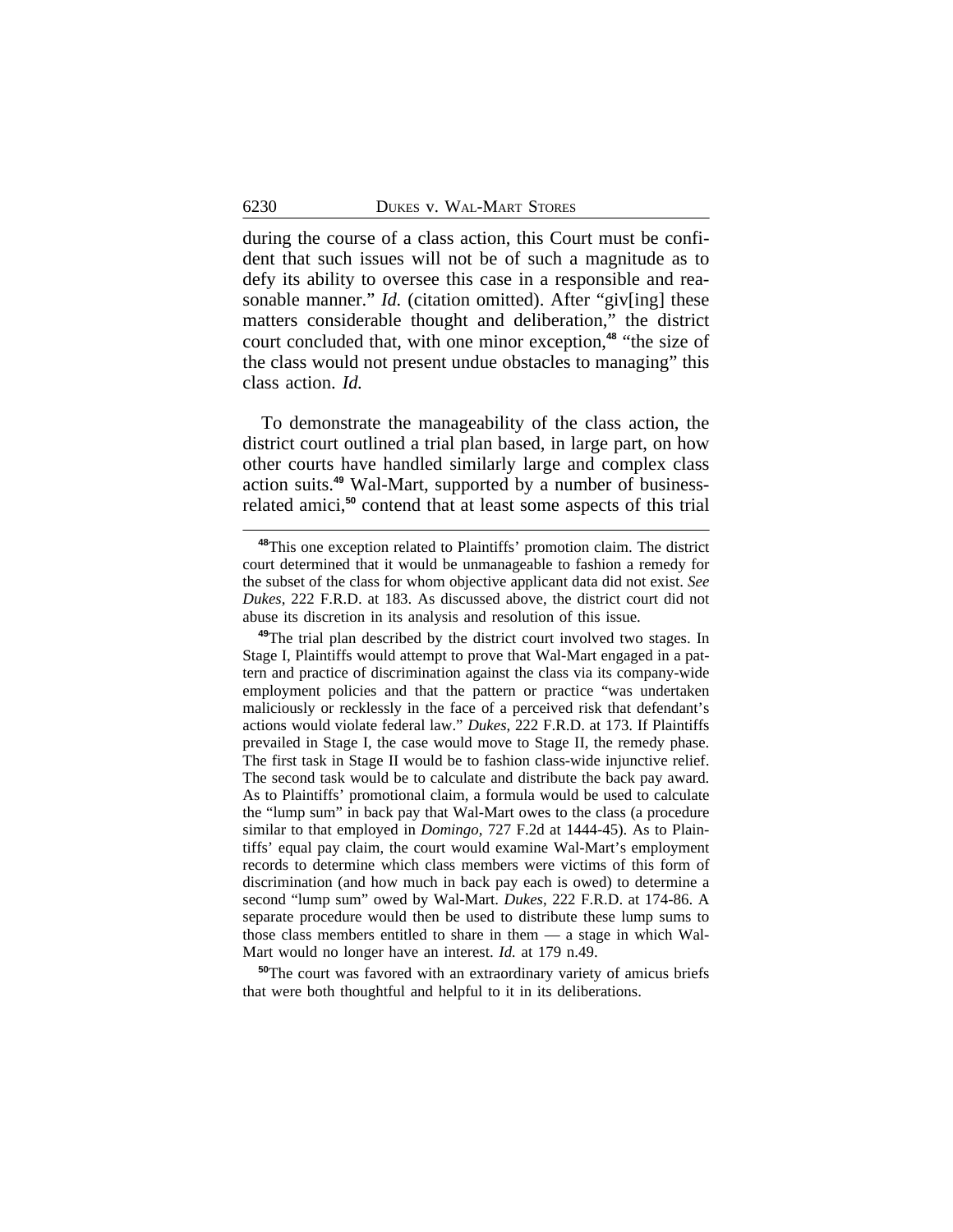plan violate their due process rights, as well as section  $706(g)(2)$  of Title VII,<sup>51</sup> the Rules Enabling Act,<sup>52</sup> and the Supreme Court's decision in *Teamsters*, 431 U.S. at 359-60.**<sup>53</sup>**

**<sup>51</sup>**This section states that "[n]o order of the court shall require . . . the payment to [a person] of any back pay, if such individual . . . was refused employment or advancement or was suspended or discharged for any reason other than [unlawful] discrimination" and that, "[o]n a claim in which an individual proves a violation under section 2000e-2(m) of this title and a respondent demonstrates that the respondent would have taken the same action in the absence of the impermissible motivating factor, the court . . . shall not award damages." Title VII, § 706(g)(2) (codified at 42 U.S.C.  $§$  2000e-5(g)(2)).

**<sup>52</sup>**This statute states that the Federal Rules of Civil Procedure, including Rule 23 regarding class actions, "shall not abridge, enlarge or modify any substantive right. All laws in conflict with such rules shall be of no further force or effect after such rules have taken effect." 28 U.S.C. § 2072(b).

**<sup>53</sup>**The dissent also argues that Wal-Mart "has a statutory right, recognized by the Supreme Court, to prove that its actions against individual employees were not discriminatory," which the dissent understands to mean that the district "court must allow up to 1.5 million individual determinations of liability." Dissent at 6238, 6265. However, as the dissent recognizes, this case is at least largely one for prospective relief, which is available once a pattern and practice of discriminatory conduct is proven. The dissent ignores that the pattern and practice *has* to be proven on a group basis. *Teamsters*, 431 U.S. at 336 (Plaintiffs have "to prove more than the mere occurrence of isolated or 'accidental' or sporadic discriminatory acts. [They] ha[ve] to establish by a preponderance of the evidence that [gender] discrimination was the company's standard operating procedure—the regular rather than the unusual practice."). It is both uneconomical and inefficient to do so in individual actions. In fact, since *Teamsters*, we have affirmatively held that the district court may award class-wide relief at the damages phase of a Title VII class action without individualized hearings. *See Domingo*, 727 F.2d at 1444 ("The facts of this case justify a departure from an individualized remedy for each claimant . . . [because the defendant's] lack of objective hiring criteria and use of word-of-mouth recruitment . . . makes it difficult to determine precisely which of the claimants would have been given a better job absent discrimination, but it is clear that many should have." (citations omitted)). The dissent's view would thus essentially preclude class members from either obtaining relief that is available or proving the prima facie portion of the damages case under *Teamsters*.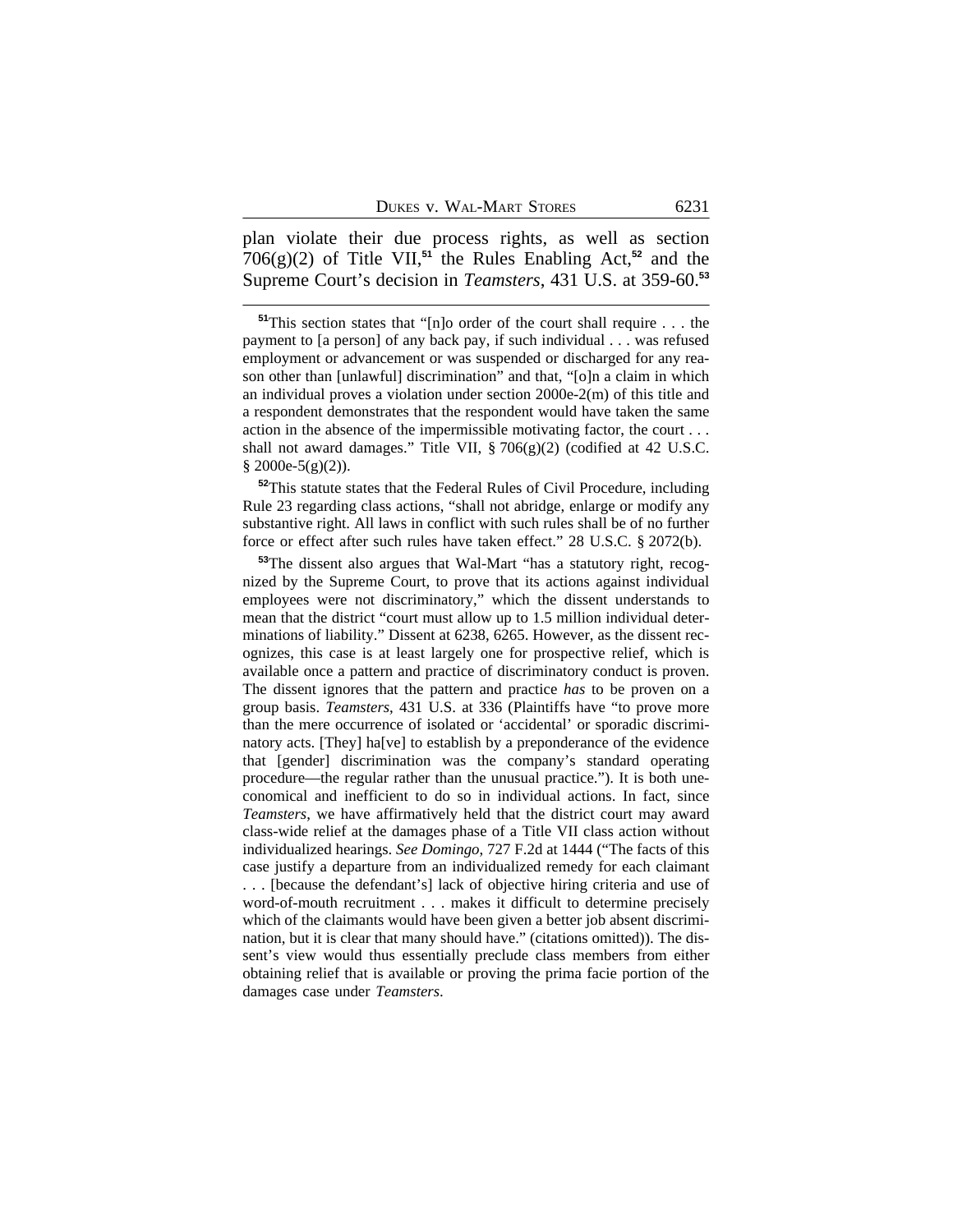**[34]** At this stage, we express no opinion regarding Wal-Mart's objections to the district court's tentative trial plan (or that trial plan itself), but simply note that, because there are a range of possibilities—which may or may not include the district court's proposed course of action—that would allow this class action to proceed in a manner that is both manageable and in accordance with due process, manageability concerns present no bar to class certification here.

For example, in *Hilao v. Estate of Marcos*, 103 F.3d 767, 782-87 (9th Cir. 1996), the district court employed the following procedure to determine the amount of compensatory damages due the plaintiffs in a large class action:**<sup>54</sup>**

In all, 10,059 claims were received. The district court ruled 518 of these claims to be facially invalid, leaving 9,541 claims. From these, a list of 137 claims was randomly selected by computer. This number of randomly selected claims was chosen on the basis of the testimony of James Dannemiller, an expert on statistics, who testified that the examination of a random sample of 137 claims would achieve "a 95 percent statistical probability that the same percentage determined to be valid among the examined claims would be applicable to the totality of claims filed." . . . .

The district court then appointed Sol Schreiber as a special master (and a court-appointed expert under Rule 706 of the Federal Rules of Evidence). Schreiber supervised the taking of depositions . . . of the 137 randomly selected claimants . . . .

**<sup>54</sup>***Hilao* was a 10,000+ plaintiff class action filed by Philippine nationals and their descendants who were allegedly victims of torture, summary execution, and "disappearance" at the hands of Ferdinand E. Marcos, the Philippines' former president.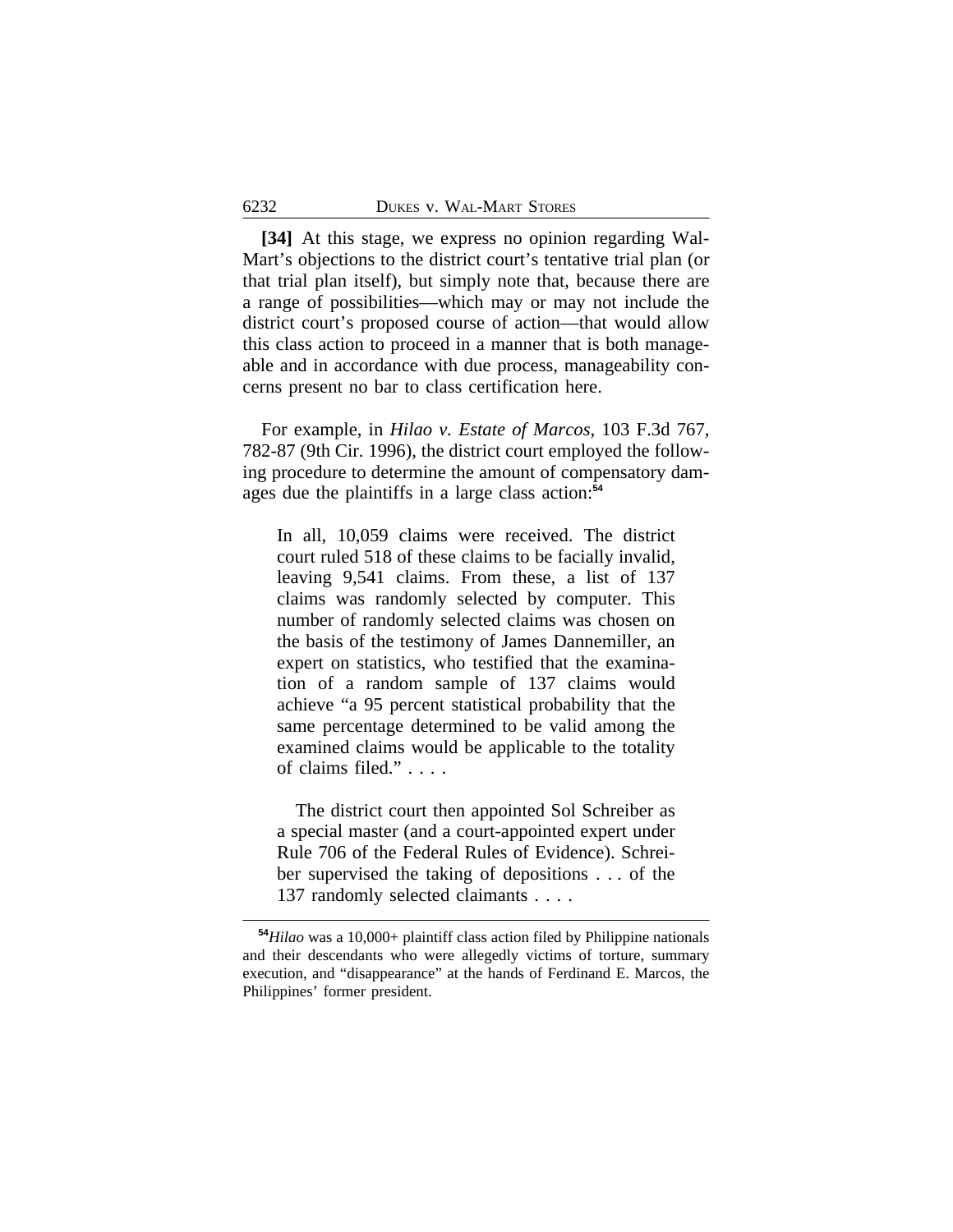*Id.* at 782 (subheading omitted). "Schreiber then reviewed the claim[s]," and "[h]e recommended that 6 claims of the 137 in the sample be found not valid." *Id.* at 782-83. "Schreiber then recommended the amount of damages to be awarded to the 131 [remaining] claimants." *Id.* at 783.

Based on his recommendation that 6 of the 137 claims in the random sample (4.37%) be rejected as invalid, he recommended the application of a fiveper-cent invalidity rate to the remaining claims.

. . . .

He recommended that the award to the class be determined by multiplying the number of valid remaining claims . . . by the average award recommended for the . . . claims . . . .

. . . .

By adding the recommended awards . . . Schreiber arrived at a recommendation for a total compensatory damage award . . . .

. . . .

A jury trial on compensatory damages was [then] held . . . [Hilao's statistical expert] testified that the selection of the random sample met the standards of inferential statistics, that the successful efforts to locate and obtain testimony from the claimants in the random sample "were of the highest standards" in his profession, that the procedures followed conformed to the standards of inferential statistics, and that the injuries of the random-sample claimants were representative of the class as a whole. Testimony from the 137 random-sample claimants and their witnesses was introduced. Schreiber testified as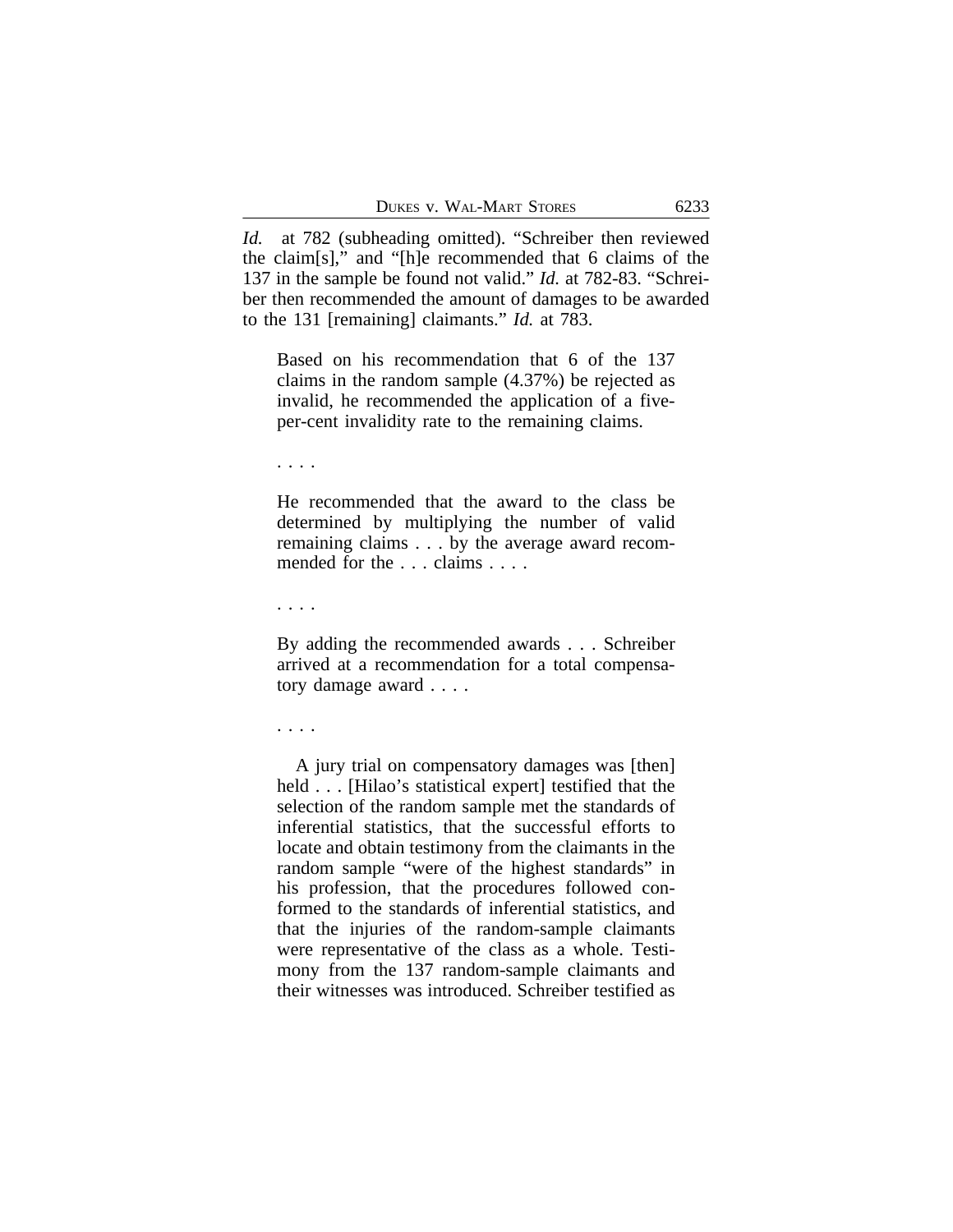to his recommendations, and his report was supplied to the jury. The jury was instructed that it could accept, modify or reject Schreiber's recommendations and that it could independently, on the basis of the evidence of the random-sample claimants, reach its own judgment as to the actual damages of those claimants and of the aggregate damages suffered by the class as a whole.

The jury deliberated for five days before reaching a verdict. Contrary to the master's recommendations, the jury found against only two of the 137 claimants in the random sample. As to the sample claims, the jury generally adopted the master's recommendations, although it did not follow his recommendations in 46 instances. As to the claims of the remaining class members, the jury adopted the awards recommended by the master. The district court subsequently entered judgment for 135 of the 137 claimants in the sample in the amounts awarded by the jury, and for the remaining plaintiffs . . . in the amounts awarded by the jury, to be divided pro rata.

#### *Id.* at 783-84 (subheadings and footnotes omitted).

On appeal, the *Hilao* court was presented with some of the same objections to its trial plan as Wal-Mart presents here.**<sup>55</sup>** After a lengthy discussion, however, the *Hilao* court rejected these challenges and approved of the trial plan, addressing the due process issue as follows:

While the district court's methodology in determining valid claims is unorthodox, it can be justified

**<sup>55</sup>**For example, the defendant in *Hilao* argued that the trial plan "violated its rights to due process because individual questions apply to each subset of claims, *i.e.*, whether the action was justified, the degree of injury, proximate cause, etc." 103 F.3d at 785 (internal quotation marks omitted).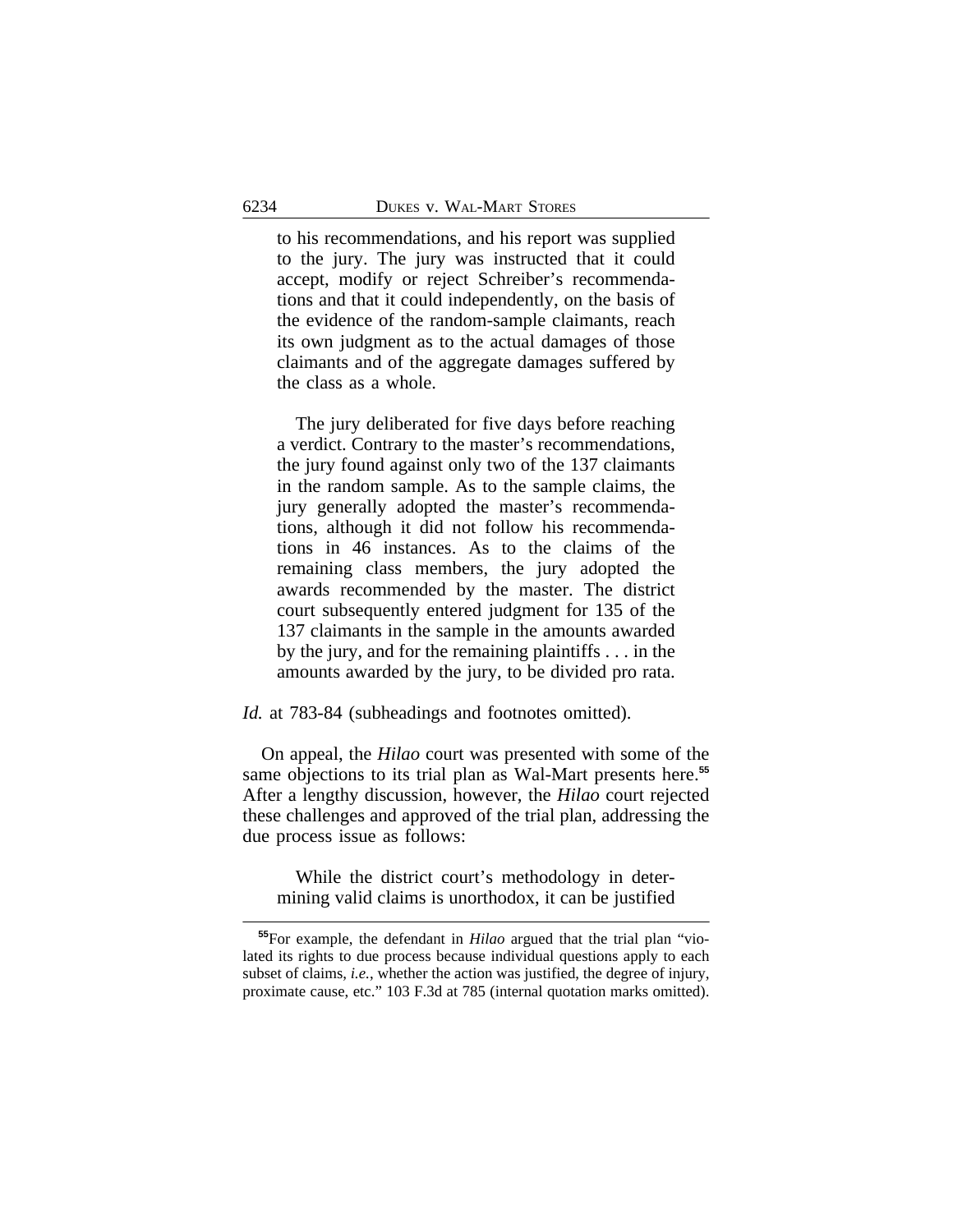by the extraordinarily unusual nature of this case. " 'Due process,' unlike some legal rules, is not a technical conception with a fixed content unrelated to time, place and circumstances." *Cafeteria and Restaurant Workers Union, Local 473 v. McElroy*, 367 U.S. 886, 895 . . . (1961).

. . . .

The interest of the [defendant] that is affected is at best an interest in not paying damages for any invalid claims. . . . The statistical method used by the district court obviously presents a somewhat greater risk of error in comparison to an adversarial adjudication of each claim, since the former method requires a probabilistic *prediction* (albeit an extremely accurate one) of how many of the total claims are invalid. . . . Hilao's interest in the use of the statistical method, on the other hand, is enormous, since adversarial resolution of each class member's claim would pose insurmountable practical hurdles. The "ancillary" interest of the judiciary in the procedure is obviously also substantial, since 9,541 individual adversarial determinations of claim validity would clog the docket of the district court for years. Under the balancing test set forth in *Mathews* [*v. Eldridge*, 424 U.S. 319 (1976),] and [*Connecticut v.*] *Doehr*[, 501 U.S. 1 (1991)], the procedure used by the district court did not violate due process.

*Hilao*, 103 F.3d at 786-87 (footnote and citations omitted).

Because we see no reason why a similar procedure to that used in *Hilao* could not be employed in this case,**56** we con-

**<sup>56</sup>**We note that this procedure would allow Wal-Mart to present individual defenses in the randomly selected "sample cases," thus revealing the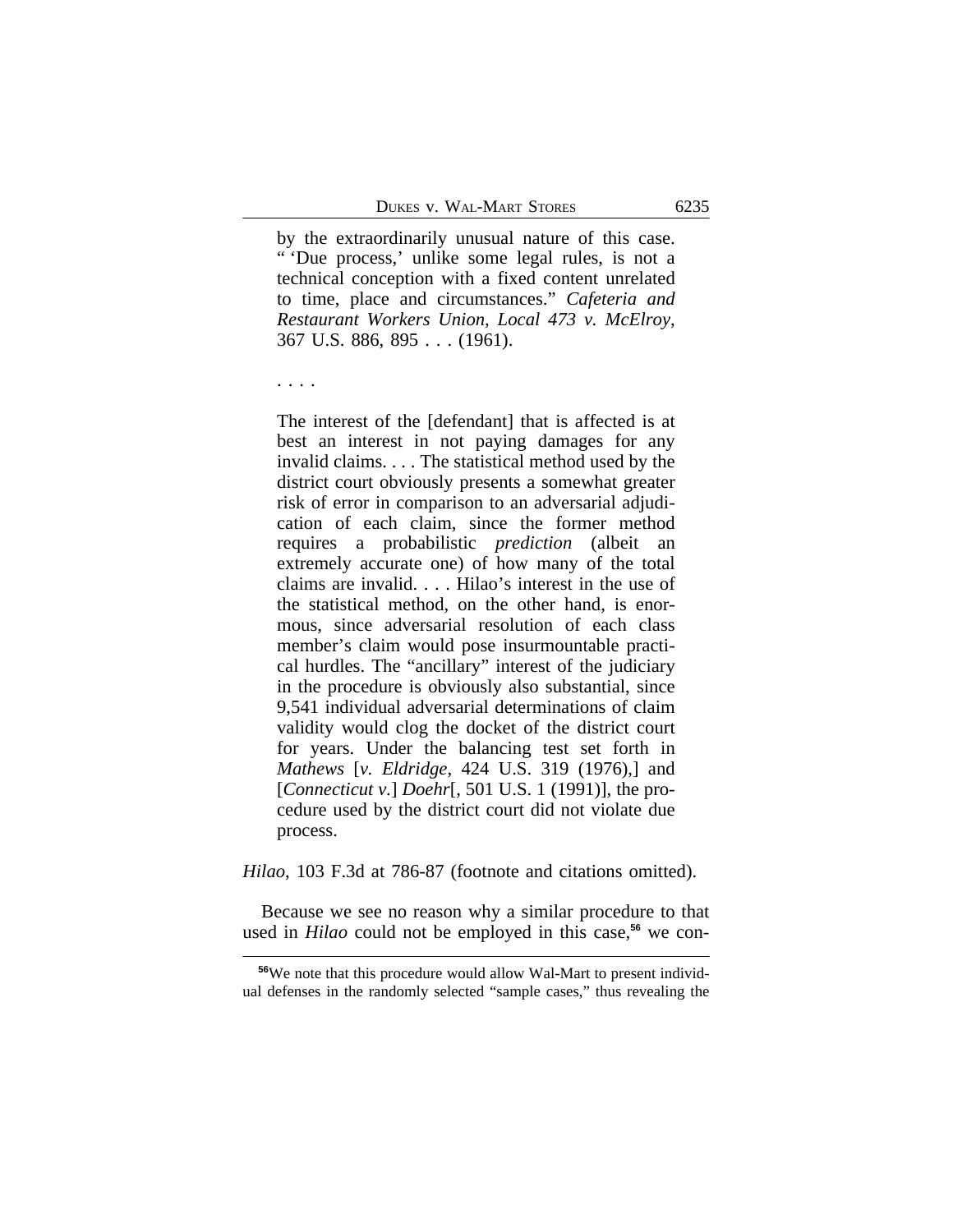clude that there exists at least one method of managing this large class action that, albeit somewhat imperfect, nonetheless protects the due process rights of all involved parties.**<sup>57</sup>** Accordingly, we find no manageability-based reason to find this otherwise-certifiable class unsuited to class certification.

#### **CONCLUSION**

For the reasons set forth above, we hold that the district court acted within its broad discretion in concluding that it would be better to handle some parts of this case as a class action instead of clogging the federal courts with innumerable individual suits litigating the same issues repeatedly. The district court did not abuse its discretion in finding the requirements of Rule 23 satisfied with respect to those Plaintiffs who were still Wal-Mart employees on June 8, 2001, and with respect to claims for injunctive and declaratory relief and

**<sup>57</sup>**We do not suggest that this is the *only* conceivable way in which this class action could lawfully progress. Indeed, the district court may want to consider whether a more limited "test case" procedure similar to that employed in *In re TMI Litig. Consol. Proceedings*, 927 F. Supp. 834, 837 & n.5 (M.D. Pa. 1996), would aid the parties in evaluating the strength of their respective claims.

And, of course, the option proposed by the district court may also remain viable; indeed, it appears that a number of circuits have approved of similar trial plans in discrimination cases. *See, e.g.*, *Segar*, 738 F.2d at 1291 (explaining why a similar trial plan did not violate  $\S 706(g)(2)$  of Title VII and commenting that, "[i]f effective relief for the victims of discrimination necessarily entails the risk that a few nonvictims might also benefit from the relief, then the employer, as a proven discriminator, must bear that risk"); *see also Shipes*, 987 F.2d at 316-19; *Catlett v. Mo. Highway & Transp. Comm'n*, 828 F.2d 1260, 1266-67 (8th Cir. 1987). We point to the *Hilao* procedure above solely because this circuit has already considered and approved of that procedure.

approximate percentage of class members whose unequal pay or nonpromotion was due to something *other* than gender discrimination. The "invalid claim rate" revealed by this process would, as it did in *Hilao*, come very close to the invalid claim rate one would expect to find among the entire class.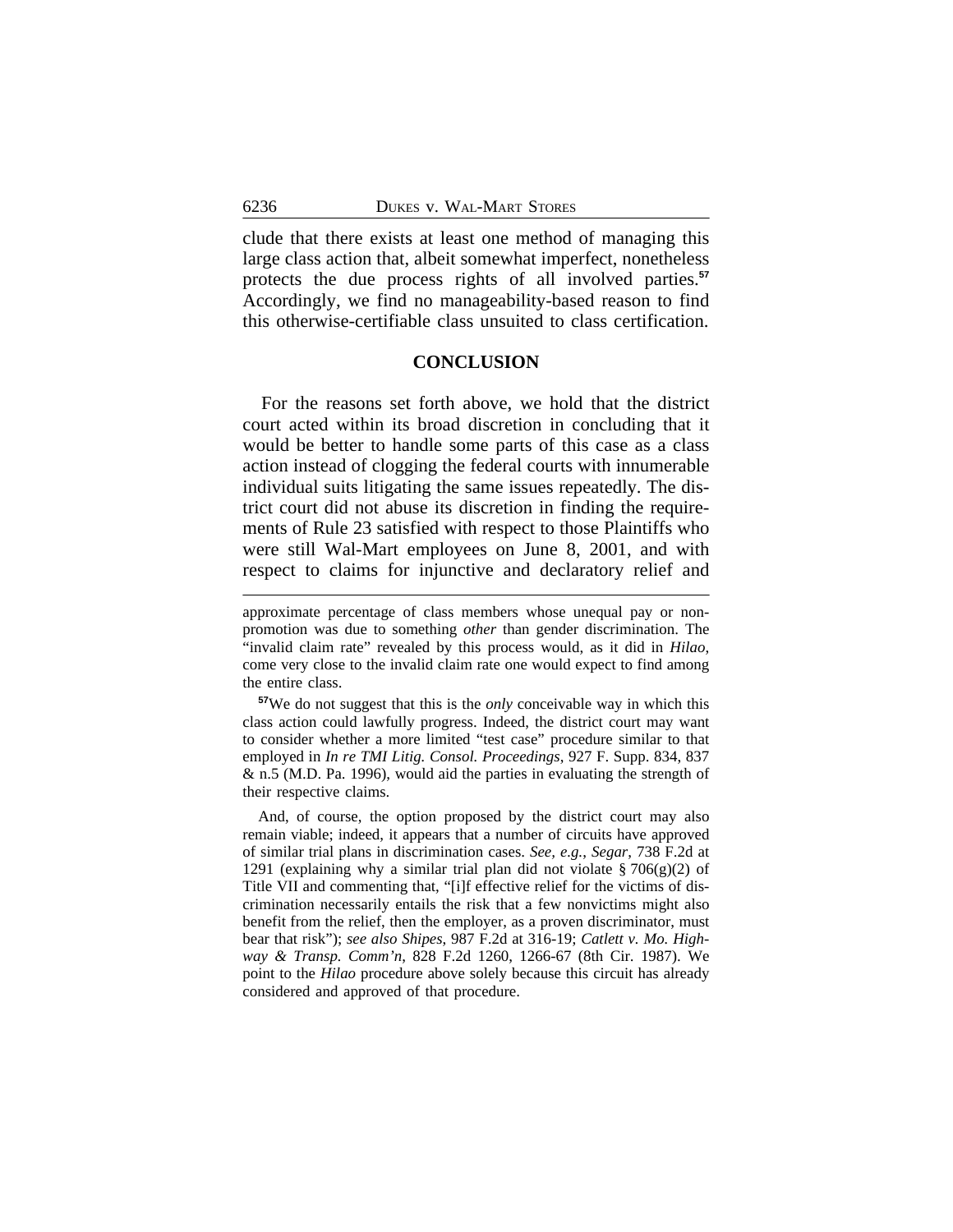back pay. Given the tentative nature of the district court's trial plan, we decline to address Wal-Mart's due process and manageability challenges to that plan. We note, however, that the district court has the discretion to modify or decertify the class should it become unmanageable. Although the size of this class action is large, mere size does not render a case unmanageable.

We deny Plaintiffs' cross-appeal, because the district court did not abuse its discretion when it found that back pay for promotions may be limited to those Plaintiffs for whom proof of qualification and interest exists. Finally, we must reiterate that our findings relate only to class action procedural questions; we neither analyze nor reach the merits of Plaintiffs' allegations of gender discrimination.

**AFFIRMED in part**; **REMANDED in part**. Each party to bear its own costs on appeal.

GRABER, Circuit Judge, concurring:

The majority and the dissent have written scholarly and complete explanations of their positions. What the length of their opinions may mask is the simplicity of the majority's unremarkable holding:

Current female employees may maintain a Rule 23(b)(2) class action against their employer, seeking injunctive and declaratory relief and back pay on behalf of all the current female employees, when they challenge as discriminatory the effects of their employer's company-wide policies.

If the employer had 500 female employees, I doubt that any of my colleagues would question the certification of such a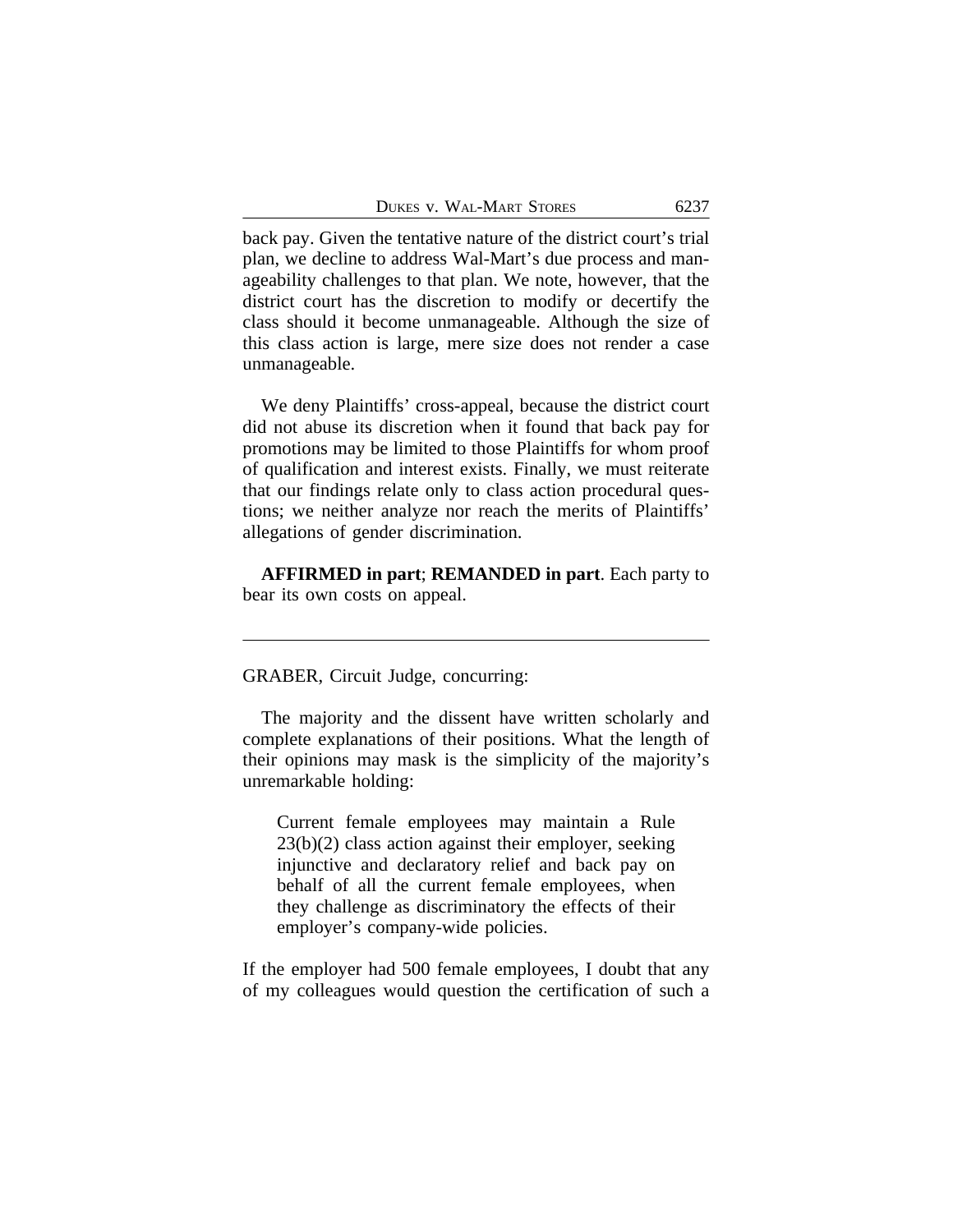class. Certification does not become an abuse of discretion merely because the class has 500,000 members.

I therefore concur fully in the majority opinion.

IKUTA, Circuit Judge, with whom Chief Judge KOZINSKI and Judges RYMER, SILVERMAN, and BEA join, dissenting:

No court has ever certified a class like this one, until now. And with good reason. In this case, six women who have worked in thirteen of Wal-Mart's 3,400 stores seek to represent every woman who has worked in those stores over the course of the last decade—a class estimated in 2001 to include more than 1.5 million women. According to the plaintiffs' theory, Wal-Mart has a corporate policy of discrimination which it implements through the discretionary decisions of store managers, resulting in class-wide injury in violation of Title VII of the Civil Rights Act of 1964.

But while the six plaintiffs allege they have suffered discrimination at the hands of a few individual store managers, they fail to present "[s]ignificant proof" of a discriminatory policy or practice of Wal-Mart that would make it possible to conclude that 1.5 million members of the proposed class suffered similar discrimination. *See Gen. Tel. Co. of Sw. v. Falcon*, 457 U.S. 147, 159 n.15 (1982). Without evidence of a company-wide discriminatory policy implemented by managers through their discretionary decisions, or other evidence of a discriminatory company-wide practice, there is nothing to bind these purported 1.5 million claims together in a single action. *See id.* at 158-59.

Then there is the problem of individual hearings. Under Title VII, Wal-Mart has the right to raise affirmative defenses as to each class member's claim. This means the court must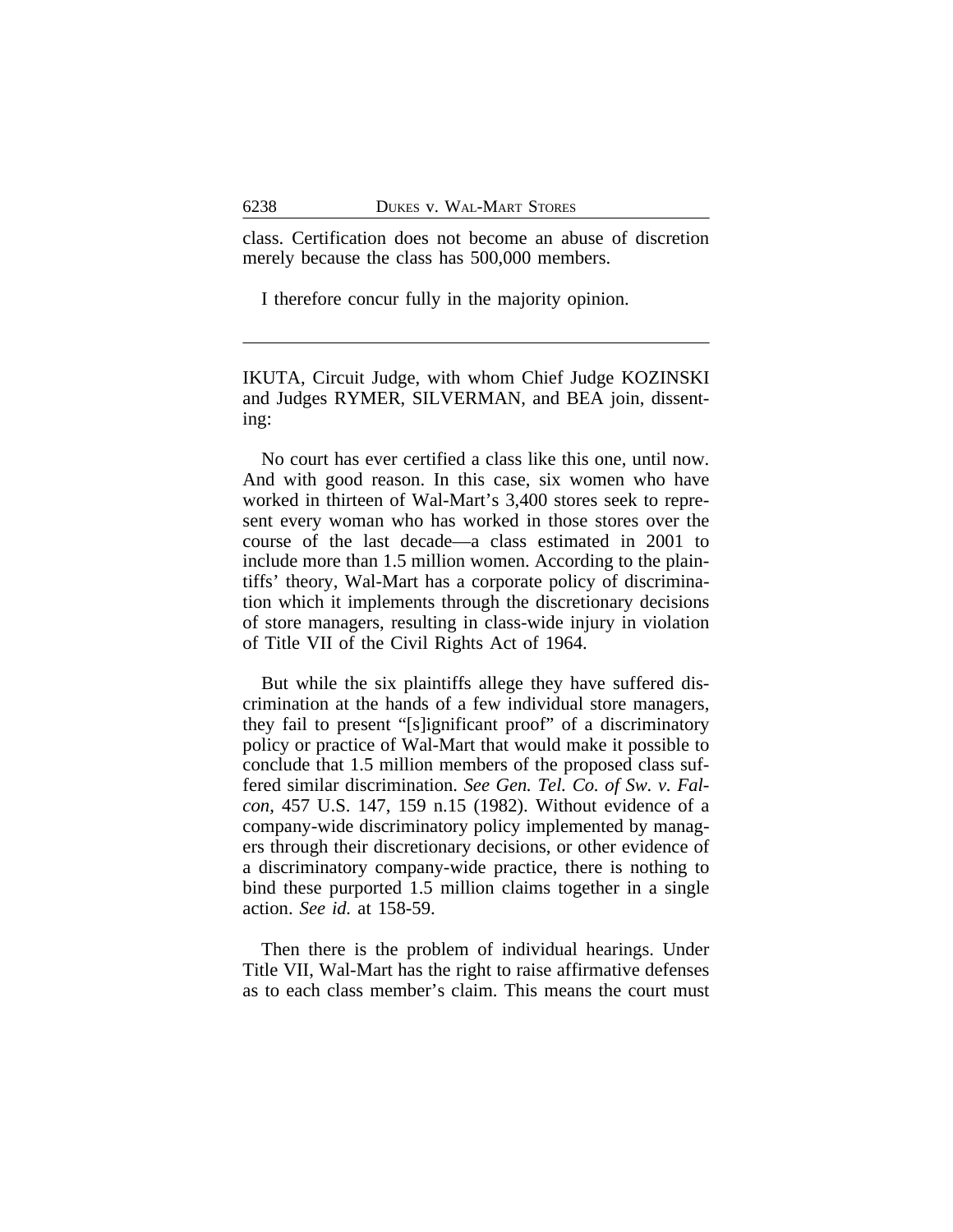allow up to 1.5 million individual determinations of liability. On its face, a class action of this sort makes no sense.

In certifying the class despite these obstacles, the district court abused its discretion. In affirming most of the district court's determinations, the majority compounds the error, and creates a precedent for class action suits that departs from the language and intent of Rule 23 of the Federal Rules of Civil Procedure, ignores Supreme Court mandates, and neglects the rights of defendants. I respectfully dissent.

I

A brief review of the facts highlights the obstacles to certifying this class. Wal-Mart is the largest private employer in the world, *Dukes v. Wal-Mart Stores, Inc.* (*Dukes I*), 222 F.R.D. 137, 141 (N.D. Cal. 2004), and the largest retail chain in the United States. At year-end 2001, when this suit was filed, Wal-Mart employed over 930,000 retail employees in hundreds of different jobs at roughly 3,400 stores nationwide.

Wal-Mart's corporate structure is complex. The company divides its retail operation into seven divisions, six for Wal-Mart and one for Sam's Club.**<sup>1</sup>** Those divisions are split into 41 separate regions, each of which is overseen by a regional vice president. The regions are further divided into roughly 400 individual districts, which are headed by district managers. Each of Wal-Mart's regions consists of 80 to 85 stores, with Wal-Mart employing anywhere from 80 to 500 people per store.

Individual stores are run by store managers who are responsible for hiring and promoting the hourly employees in their respective stores. At each store, assistant managers report to

**<sup>1</sup>**Sam's Club is a separate corporate division within Wal-Mart, but operates in roughly the same manner and with a similar organizational structure as Wal-Mart.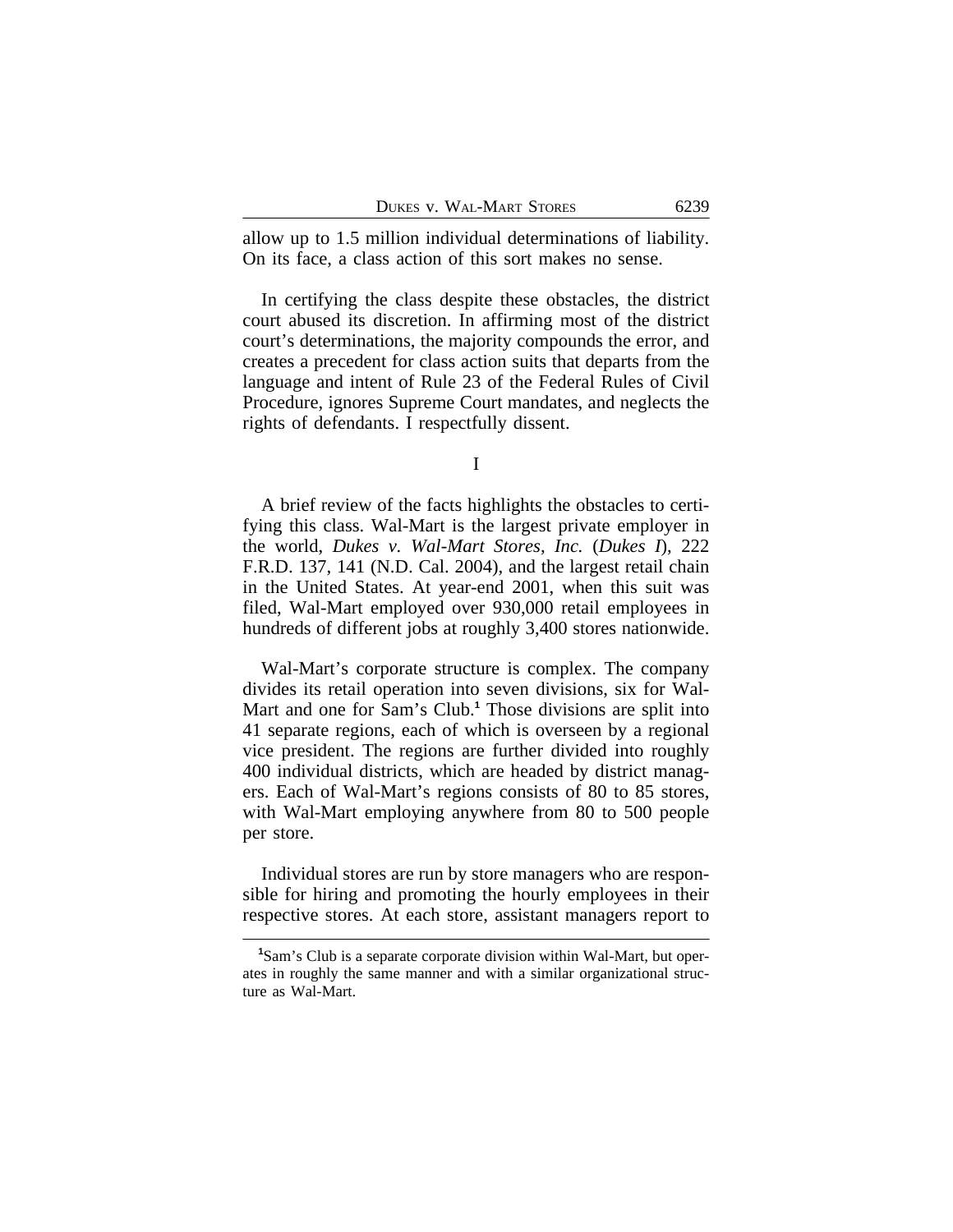store managers; these management positions are salaried, and employees may be promoted to these positions after first working as entry-level, non-salaried management trainees. Wal-Mart's retail employees work hourly in 53 different departments and 170 different job classifications; these positions include cashiers, associates, team leads, and department managers.

Wal-Mart gives its managers substantial discretion in both pay and promotion decisions. Store managers make pay decisions for hourly employees, subject only to a general pay structure. *Id.* at 146. Store managers "are allowed to depart from the minimum start rates, within a two dollar per hour range, without being constrained by objective criteria and with limited oversight." *Id.* at 146-47. Wal-Mart also allows store managers to increase pay for exceptional performance. *Id.* at 147. District managers set the pay for salaried employees. They have "discretion to set pay rates with little guidance and limited oversight." *Id.* 

Managers likewise have substantial discretion in making promotion decisions. Wal-Mart has corporate guidelines regarding entrance requirements for its management trainee program, but individual store managers may apply their own subjective criteria in selecting employees who will be invited to enter the program. *Id.* at 148. Decisions regarding advancement into the highest store-level managerial positions (assistant manager, co-manager, and store manager) are "similarly based on subjective assessments beyond adherence to corporate minimum guidelines." *Id.* Discretion is "further compounded by the fact that the company does not monitor the promotion decisions being made or otherwise systematically review the grounds on which candidates are selected for promotion." *Id.* at 149.

This action was brought by six women on behalf of all women who were employed in any retail store position throughout Wal-Mart. Two of these six women still work at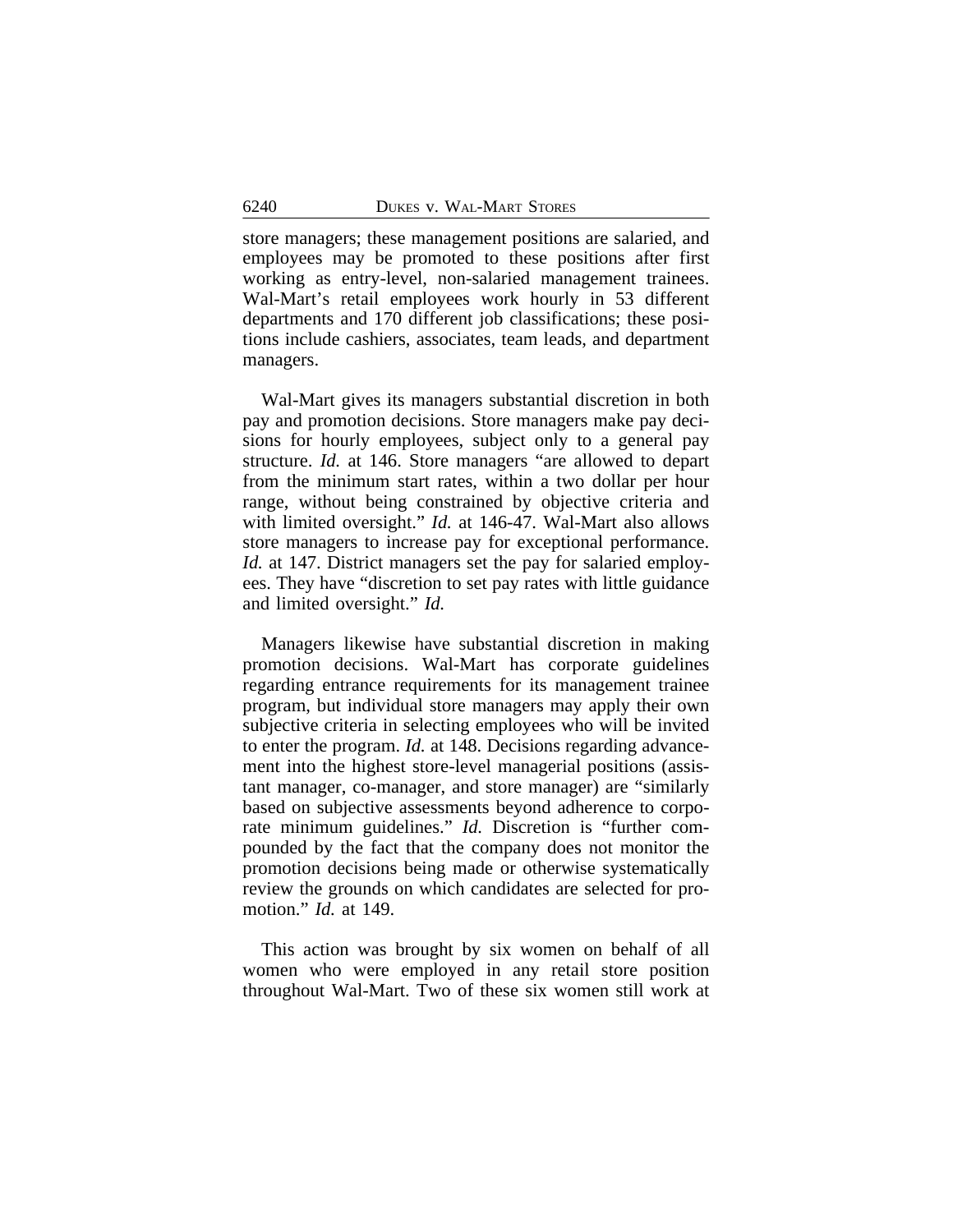| DUKES V. WAL-MART STORES |  |  |  | 6241 |
|--------------------------|--|--|--|------|
|--------------------------|--|--|--|------|

Wal-Mart. Of the other four, one was terminated,<sup>2</sup> and three left Wal-Mart before the complaint was even filed.**<sup>3</sup>** In the aggregate, these six plaintiffs worked at ten stores in California, one store in Texas, one store in Oklahoma, and one store in Missouri. Three plaintiffs allege that they expressed interest in, or applied for, various promotions at the store in which they were then employed, but did not receive them. These three women allege that men were promoted instead. Only one of these plaintiffs, Christine Kwapnoski, has held a management position. Two plaintiffs allege that similarly situated men received higher pay. One plaintiff alleges that a lessqualified man received the same pay as she did.

Together, these six women assert that they are adequate class representatives of a class comprising "[a]ll women employed at any Wal-Mart domestic retail store at any time since December 26, 1998 who have been or may be subjected to Wal-Mart's challenged pay and management track promotions policies and practices." *Id.* at 141-42. The class includes every woman working in Wal-Mart's retail stores, which by definition encompasses salaried store managers who were responsible for the allegedly discriminatory hiring decisions,**<sup>4</sup>** assistant managers and co-managers who were also responsi-

**<sup>2</sup>**Edith Arana was terminated in October 2001 for falsifying her time sheets.

**<sup>3</sup>**The complaint was filed in June 2001. Patricia Surgeson left Wal-Mart in March 2001 to take another job, Cleo Page resigned in November 2000 after she received a written warning for performance issues, and Deborah Gunter resigned in August 1999 after Wal-Mart reduced her hours.

**<sup>4</sup>**For example, proposed class representative Page alleges that she was passed over for promotion by her store manager, Monique Taylor. Proposed class representative Gunter complained about being passed over for a promotion by her store manager, Kathy Bishop, who Gunter also alleges brushed off allegations Gunter made about sexual harassment. Proposed class representative Kwapnoski discussed her interest in promotion with her assistant manager, Nancy Hom. Taylor, Bishop, and Hom are all members of the proposed class. This case features the unusual distinction of placing victims and their alleged victimizers on the same side of the counsel table.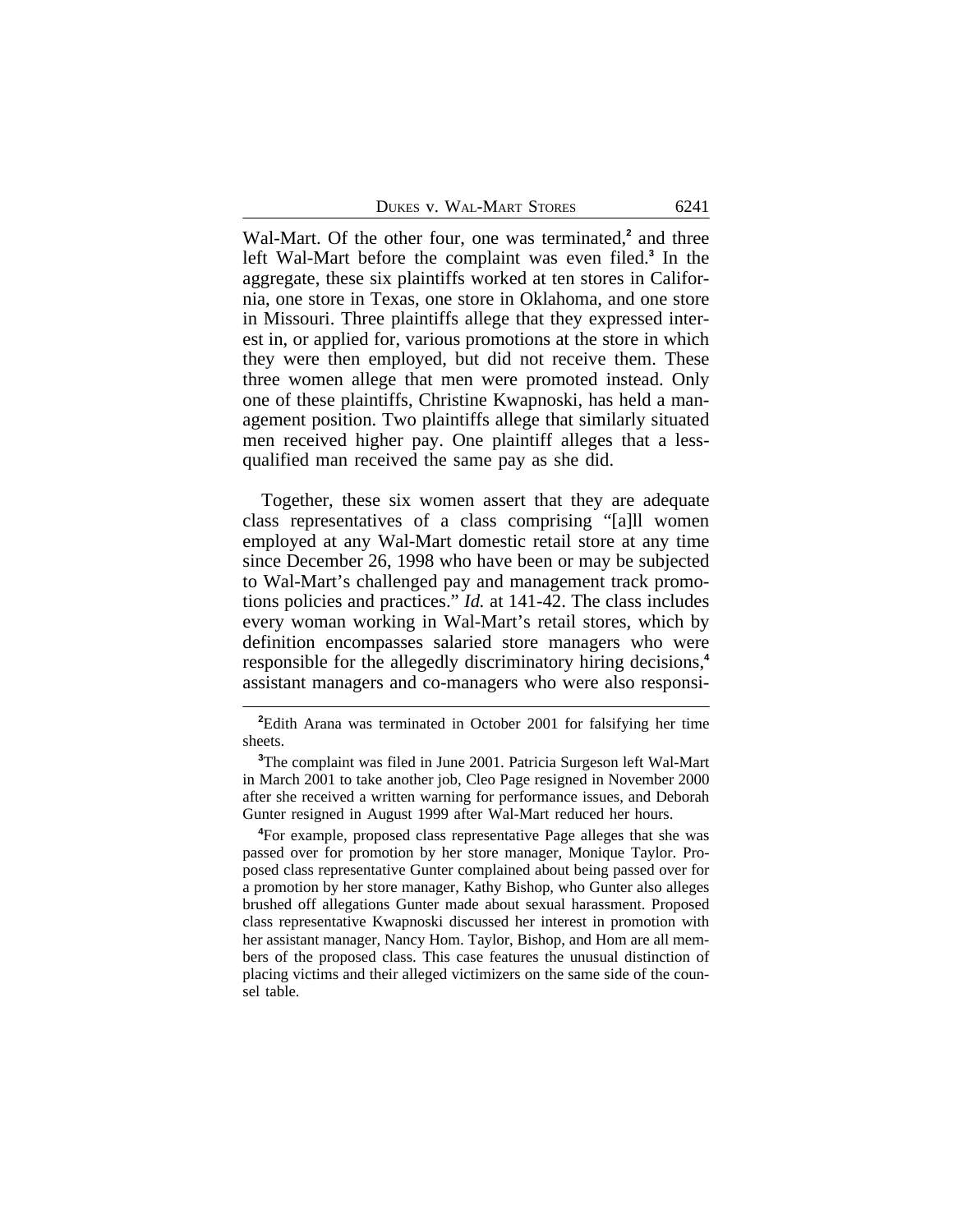ble for much of the alleged discriminatory treatment, and hourly workers whose in-store positions range from personnel clerk to deli manager. At the time the suit was filed, the class was estimated to include 1.5 million women.**<sup>5</sup>**

II

Before it can certify a class, a court must ensure that the proposed class meets the standards set forth in Rule 23 of the Federal Rules of Civil Procedure. Rule 23 is a procedural rule that permits courts to aggregate the legal claims of multiple parties when it is efficient and fair to do so.**<sup>6</sup>** It does not alter the substance of claims or the plaintiffs' burden to prove their claims. *See* 28 U.S.C. § 2072(b).

We review the district court's class certification decisions for abuse of discretion. *Staton v. Boeing Co.*, 327 F.3d 938, 953 (9th Cir. 2003). Abuse of discretion occurs when the district court commits a legal error, or when it "relies upon an improper factor, omits consideration of a factor entitled to substantial weight, or mulls the correct mix of factors but makes a clear error of judgment in assaying them." *Vinole v. Countrywide Home Loans*, *Inc.*, 571 F.3d 935, 939 (9th Cir. 2009) (citation and internal quotation marks omitted).

**<sup>5</sup>**The majority criticizes the dissent for pointing out the large size of the class, reasoning that the class size may decrease by up to two-thirds if past employees are excluded. *See* Maj. Op. at 6148 n.3. In determining whether the district court abused its discretion, however, we must consider the class actually certified by the district court, which included past employees. *Dukes I*, 222 F.R.D. at 188. Moreover, as explained below, the reasons this class cannot be certified apply with equal force regardless of whether the class represents 1.5 million individuals or the class of 500,000 envisioned by the majority.

**<sup>6</sup>**Rule 23(a) of the Federal Rules of Civil Procedure provides that "[o]ne or more members of a class may sue or be sued as representative parties on behalf of all members only if" the class meets the prerequisites of numerosity, commonality, typicality, and adequacy of representation.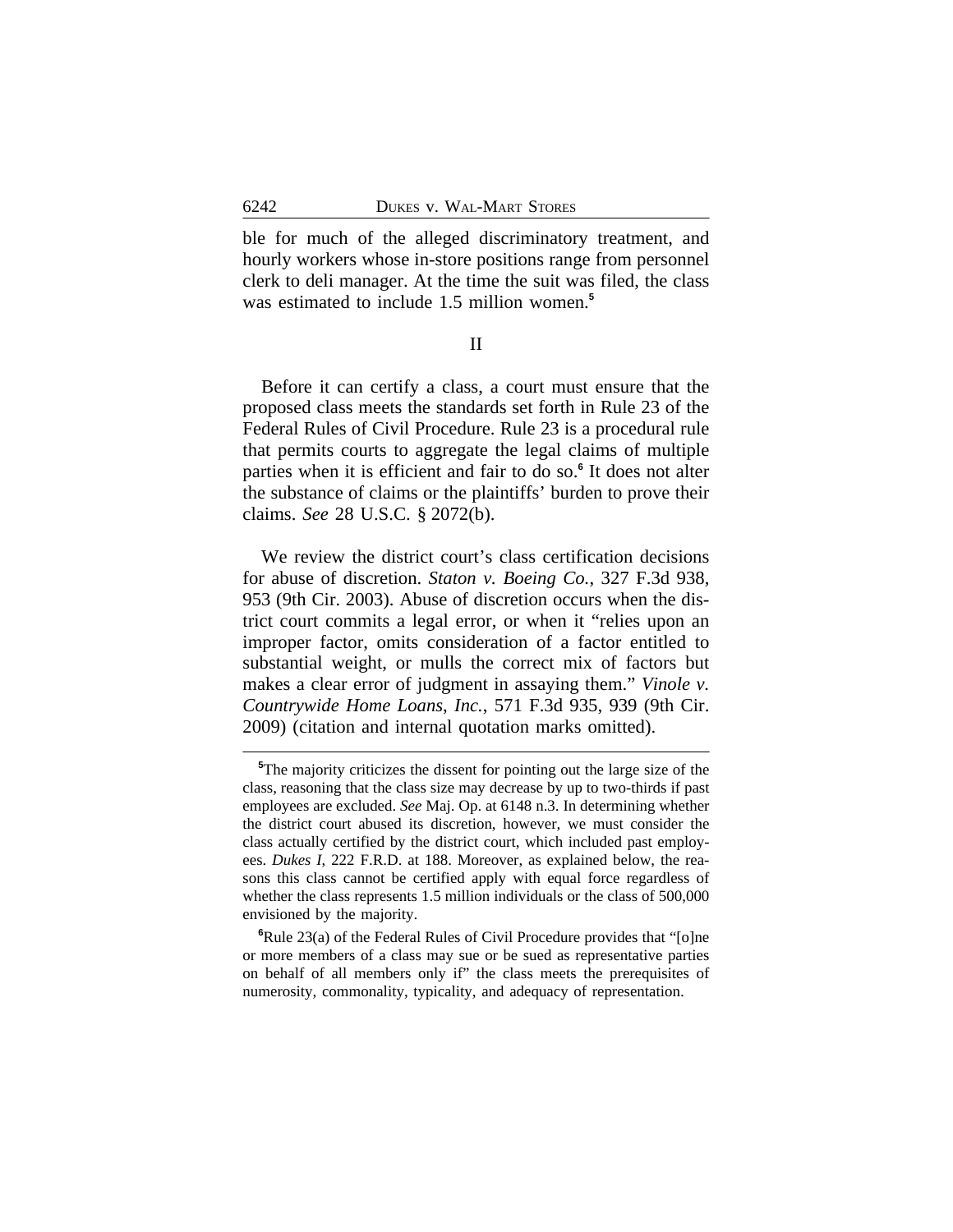| 6243<br>DUKES V. WAL-MART STORES |
|----------------------------------|
|----------------------------------|

Here, the district court abused its discretion in two ways. First, it failed to follow the Supreme Court's direction to "evaluate carefully the legitimacy of the named plaintiff's plea that he is a proper class representative under Rule 23(a)," *Falcon*, 457 U.S. at 160, and to ensure "after a rigorous analysis" that the prerequisites of Rule 23(a) have been met, *id.* at 161. Second, the district court erred in ignoring Wal-Mart's statutory right to raise defenses to liability for back pay and punitive damages under Title VII, *see* 42 U.S.C. § 2000e-5(g)(2); Rules Enabling Act, 28 U.S.C. § 2072(b), and therefore abused its discretion in holding that the proposed class could be certified under Rule 23(b)(2). I would reverse and remand this action to the district court to correct these errors, which I address below in turn.

A

In *Falcon*, the Supreme Court held that when a small number of plaintiffs allege company-wide discrimination and attempt to certify a company-wide class, the district court must undertake a "rigorous analysis" to determine whether the Rule 23(a) commonality and typicality factors exist.**<sup>7</sup>** *Falcon*, 457 U.S. at 157, 161; *see Staton*, 327 F.3d at 953-54 (calling a proposed class of 15,000 members throughout six facilities an "ambitious" claim for commonality that was "therefore especially worthy of scrutiny"). As *Falcon* explained, the plaintiff's own experience of discrimination does not allow the district court to infer that "discriminatory treatment is typ-

<sup>&</sup>lt;sup>7</sup>The term "commonality" refers to the requirement in Rule 23(a) that "there are questions of law or fact common to the class"; "typicality" refers to the requirement that "the claims or defenses of the representative parties are typical of the claims or defenses of the class." Fed. R. Civ. P. 23(a). *Falcon* noted that "[t]he commonality and typicality requirements of Rule 23(a) tend to merge. Both serve as guideposts for determining whether under the particular circumstances maintenance of a class action is economical and whether the named plaintiff's claim and the class claims are so interrelated that the interests of the class members will be fairly and adequately protected in their absence." 457 U.S. at 158 n.13.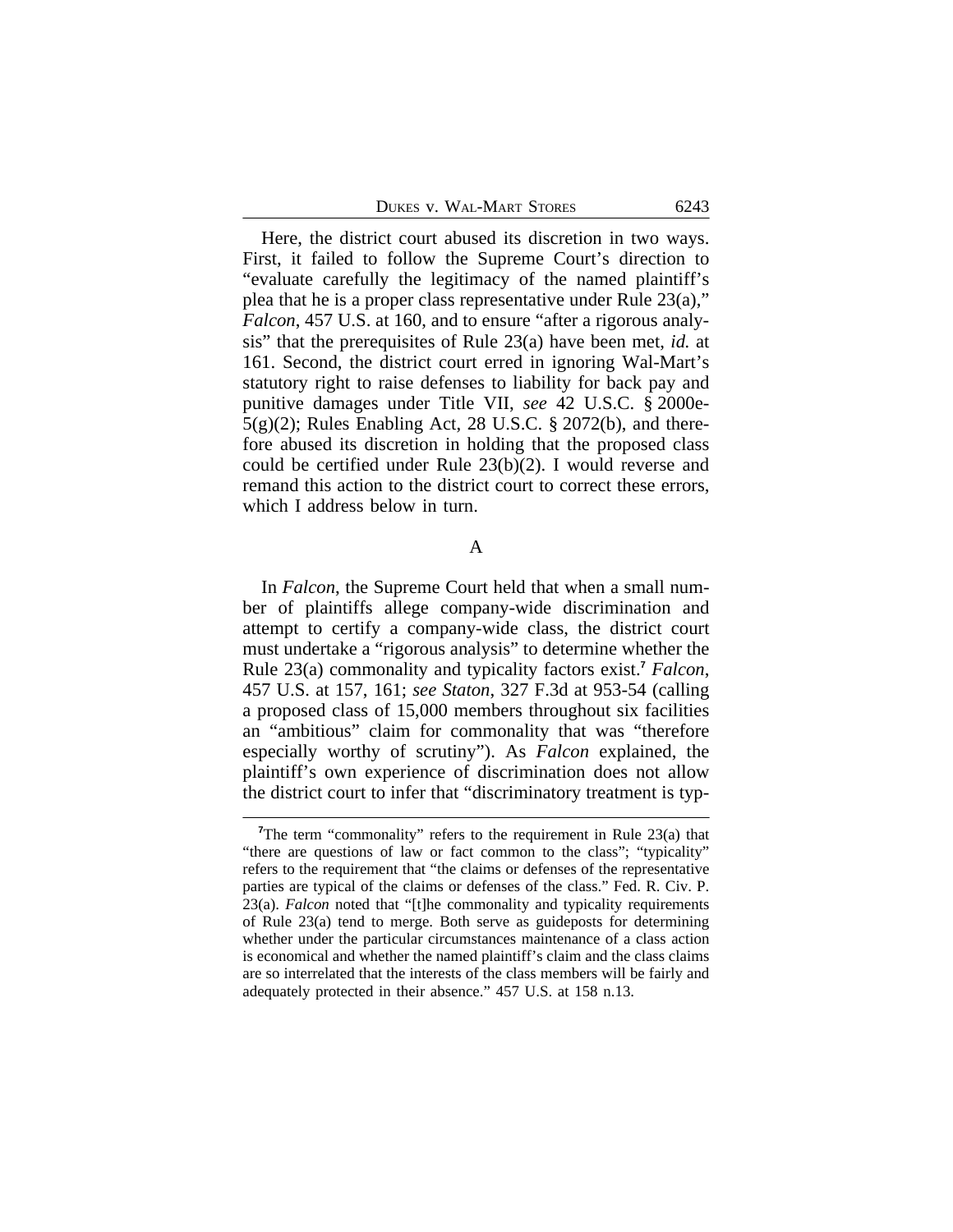ical of [the employer's employment] practices." 457 U.S. at 158; *see E. Tex. Motor Freight Sys., Inc. v. Rodriguez*, 431 U.S. 395, 403-04 (1977). Indeed, the Court warned, "if one allegation of specific discriminatory treatment were sufficient to support an across-the-board attack, every Title VII case would be a potential companywide class action." *Falcon*, 457 U.S. at 159. Instead, to maintain a company-wide class action based on discrimination, the plaintiff must bridge the "wide gap" between: (1) the plaintiff's own discriminatory treatment; and (2) the existence of a class that has suffered the same injury as the plaintiff as a result of a company-wide discriminatory policy. *Id.* at 157.

This principle is simple common sense. A female employee in a store in California, for example, may have a valid claim that her supervisor discriminated against her when making decisions regarding promotion opportunities. But this individual claim would not by itself entitle the California employee to bring the alleged discrimination claims of female employees in a store in Wyoming. Absent evidence that the Wyoming employees had been subject to the same sort of discrimination and could bring the same sort of claims, such a proposed class would clearly fail the Rule 23(a) commonality and typicality requirements. A fortiori, a female employee in California could not represent a class of all female employees in Wal-Mart absent similar proof to bridge the gap between her claim and the existence of company-wide discrimination.

The Supreme Court has identified two situations in which a plaintiff could potentially bridge this gap. The first is where a plaintiff alleges that an employer "used a biased testing procedure" to evaluate all members of the proposed class. *Id.* at 159 n.15. This makes sense because if the employer used a biased testing procedure throughout the company, then every employee subject to the test would have a similar claim.

The Court's second example applies directly to this case: a plaintiff "conceivably" could bring a company-wide Title VII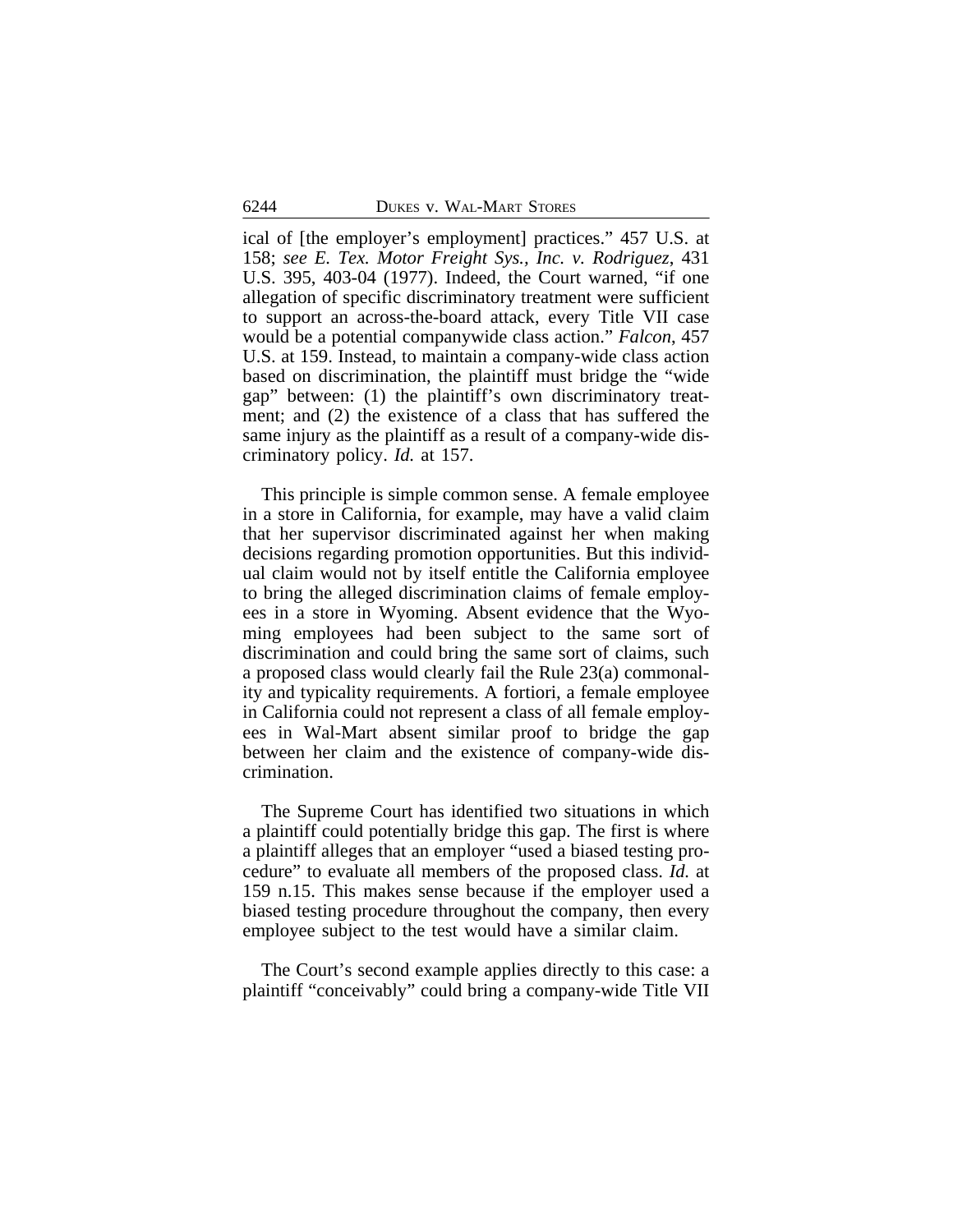DUKES V. WAL-MART STORES 6245

action if the plaintiff adduced "[s]ignificant proof that an employer operated under a general policy of discrimination" and the discriminatory policy was implemented through "entirely subjective decision making processes" in a manner that affected all members of the class. *Id.* This example also makes sense. As the majority acknowledges, Maj. Op. at 6208, subjective decision making by itself is not a discriminatory practice. *See Watson v. Fort Worth Bank & Trust*, 487 U.S. 977, 988, 990 (1988) ("It is true, to be sure, that an employer's policy of leaving promotion decisions to the unchecked discretion of lower level supervisors should itself raise no inference of discriminatory conduct."). But if an employer has a company-wide policy of discrimination against women, and the employer implements this policy through company-wide subjective decision making, then the plaintiff could reasonably claim that all female employees were subject to the same discriminatory employment practice. As in our prior example, if the female employee in the California store could offer proof of a company-wide policy of discrimination against women, she would be able to allege that female employees in stores throughout the country suffered a similar discriminatory injury as she did.

Although *Falcon* did not spell out what constitutes "significant proof" of the existence of a general policy of discrimination, it did make one thing clear: Evidence of discrete instances of discrimination are insufficient to sustain an inference of an employer's general policy and do not rise to the level of "significant proof." *See* 457 U.S. at 158 (holding that evidence that the plaintiff "was passed over for promotion when several less deserving whites were advanced" may support a claim of individual discrimination, but "would not necessarily justify" a company-wide claim of discrimination). This is the standard that must be applied to the claims here.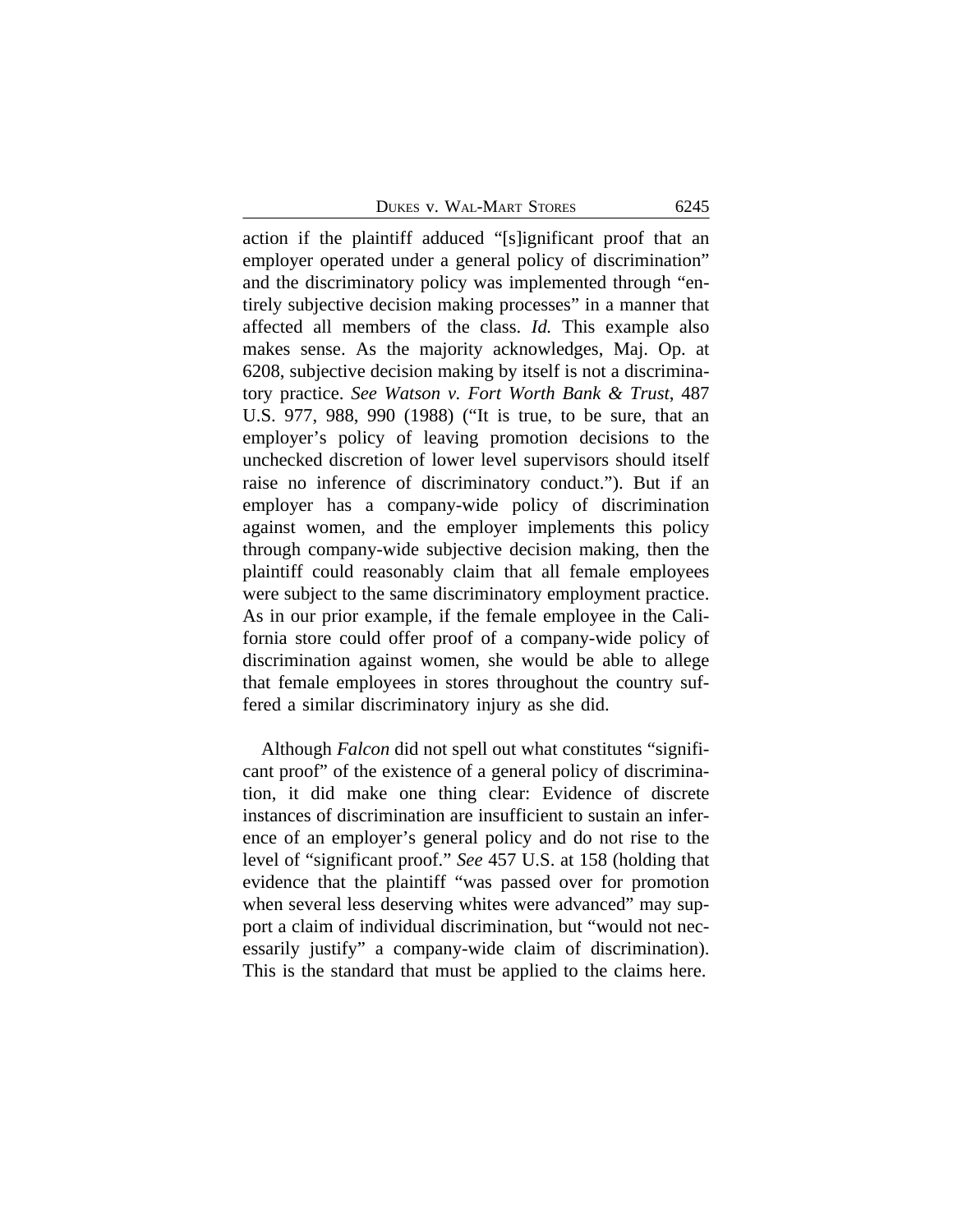# The majority offers several reasons for concluding it is not bound by Falcon's "significant proof" requirement. First, the majority claims that this requirement has little weight because it was a "hypothetical in clear dicta." **8** Maj. Op. at 6178 n.15. This contention has no merit. We are bound by the Supreme Court's instructions whether they are stated in the first sentence of an opinion or in the final footnote. *Falcon*'s analysis of Rule 23(a) is controlling here, given that it is the sole Supreme Court case addressing Rule 23(a) in the Title VII discrimination context and is directly on point in this case. Moreover, the significant proof requirement is clearly a reasonable interpretation of Rule 23(a); a plaintiff cannot bring a company-wide discrimination class action unless there is sufficient evidence that the alleged discriminatory injury actually affected employees throughout the company.

Second, the majority attempts to cabin *Falcon* to its facts, asserting that the "significant proof" requirement applies only when the plaintiff is an employee of the company and other members of the purported class are job applicants. In such a case, the majority asserts, the plaintiff and the purported members of the class have "distinct legal theories of recovery." Maj. Op. at 6179. The majority's efforts to distinguish *Falcon* on this ground are unpersuasive. *Falcon*'s determination that the district court erred in certifying a class of existing employees and job applicants was based on the general principle that a plaintiff's claims must "fairly encompass" those of

## B

<sup>&</sup>lt;sup>8</sup>To support this point, the majority cites to a dissent from the denial of rehearing en banc, *Lopez-Rodriguez v. Holder*, 560 F.3d 1098 (9th Cir. 2009), which provides no support. *See* Maj. Op. 6178-79 n.15. *Lopez-Rodriguez* merely stated that the Supreme Court's language should not be applied "to create a new rule—one [the Court] never envisioned." Maj. Op. at 6178 n.15 (quoting *Lopez-Rodriguez*, 560 F.3d at 1099). This truism does not support the majority's position that we have the option to ignore the Supreme Court's guidance on an issue directly before the Court, as in *Falcon*.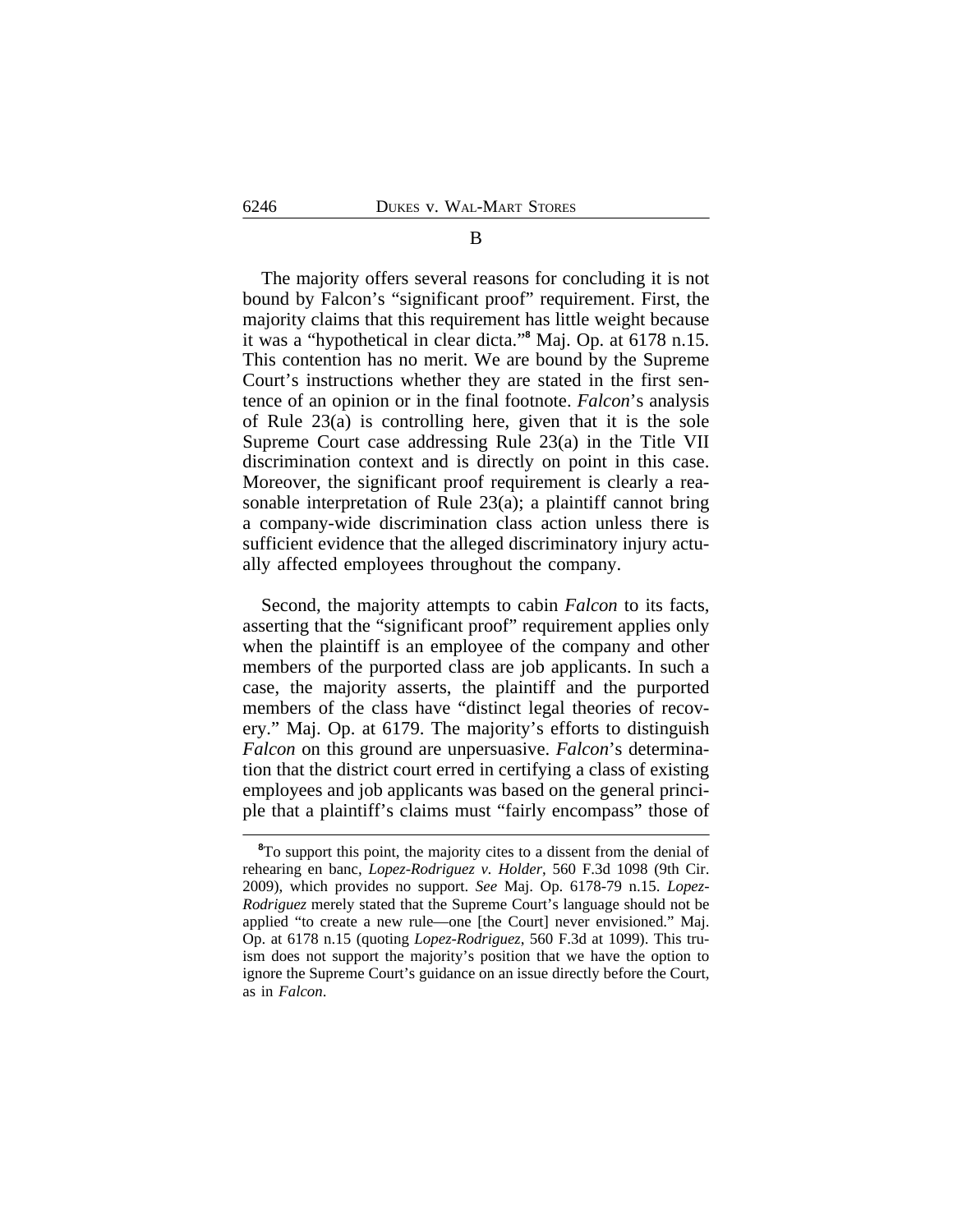DUKES V. WAL-MART STORES 6247

the class to meet the Rule 23(a) commonality and typicality requirements. *See Falcon*, 458 U.S. at 156. In elaborating further on this principle, the Supreme Court explained that plaintiffs who seek to bridge the gap between their claims and those of the class members by alleging a general companywide policy of discrimination must adduce "significant proof" that such a policy exists. *Id.* at 159 n.15. The Supreme Court did not limit this principle to classes combining plaintiffs with hiring and promotion claims.

Finally, the majority claims that *Falcon*'s "significant proof" requirement conflates the class certification and merits phases of the litigation. Maj. Op. at 6180 n.17. This is incorrect. *Falcon* does not require plaintiffs to prove the merits of their claim; here, for example, plaintiffs need not establish a prima facie case of discrimination that can survive the employer's rebuttal evidence, nor need they prove their claims for individual relief. *See Int'l Bhd. of Teamsters v. United States*, 431 U.S. 324, 360 (1977). But *Falcon* does require the plaintiffs to put forth some significant proof, i.e., evidence beyond allegations, that a general policy of discrimination exists. *Falcon*, 457 U.S. at 159 n.15. More important, as *Falcon* states (and as the majority acknowledges), courts at the class certification stage must "probe behind the pleadings" to examine evidence which goes to the requirements of Rule 23, even if such evidence also relates to the underlying merits of the case. *Id.* at 160. In this context, the degree of overlap between the merits determination and the determination that the class meets the Rule 23 requirements is largely irrelevant. *Id.* Rather, *Falcon*'s principle that a handful of individual incidents of discrimination are insufficient for class certification is applicable both at the merits stage and the class certification stage. *See Cooper v. Fed. Reserve Bank*, 467 U.S. 867, 876-77 (1984). If plaintiffs cannot demonstrate that the proposed class was subject to a general policy of discrimination, then the class action is not an efficient mechanism for pursuing relief, and the district court may not certify the class.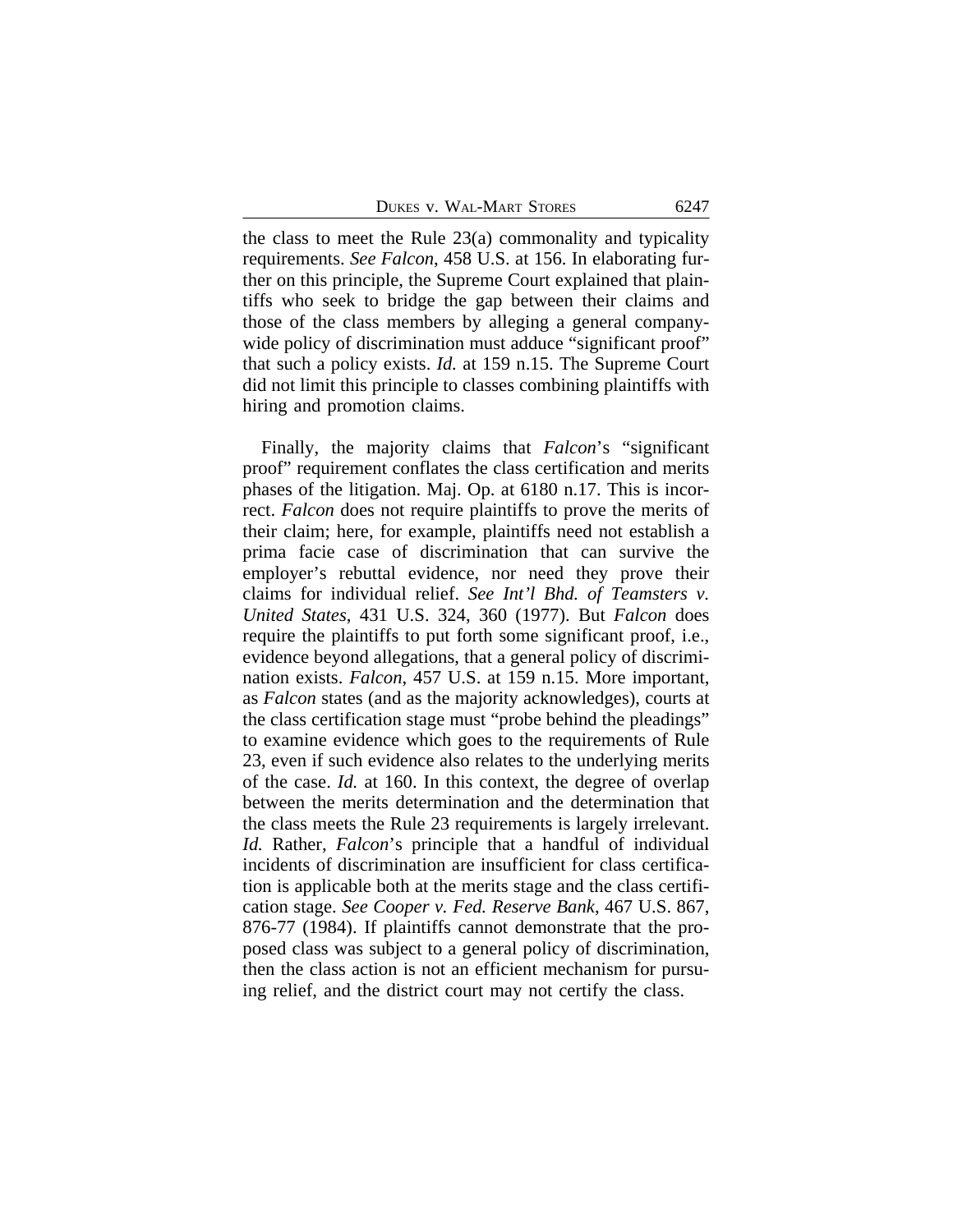$\mathcal{C}$ 

We must consider plaintiffs' motion for class certification under Rule 23(a) in light of *Falcon*'s requirements. In this case, the plaintiffs asked the district court to certify a class of 1.5 million women based on: (i) 120 anecdotes; (ii) statistical evidence; and (iii) expert testimony.**<sup>9</sup>** In light of *Falcon*, the district court's responsibility to conduct a rigorous scrutiny of this evidence was clear. As explained below, the evidence does not come close to meeting the *Falcon* requirements for demonstrating commonality and typicality.

1

On its face, 120 anecdotes, or one anecdote for every 12,500 class members, does not support plaintiffs' claim that Wal-Mart had a company-wide policy of discrimination. The affidavits describe the affiants' experiences in, at most, 235 of Wal-Mart's 3,400 stores, meaning that the affidavits provide no information about working conditions in over 3,100 stores. A single affidavit from a single store in Michigan tells little about whether there is discrimination at each of the other 72 stores in Michigan, let alone the rest of the company. *Cooper*, 467 U.S. at 877-78; *see Cooper v. S. Co.*, 390 F.3d 695, 714-15 (11th Cir. 2004) (holding that evidence of discrimination in one part of a company does not necessarily give rise to an inference of discrimination in a different part of the company), *overruled on other grounds by Ash v. Tyson Foods, Inc.*, 546 U.S. 454, 457-58 (2006) (per curiam).

<sup>&</sup>lt;sup>9</sup>As pointed out by the majority, the plaintiffs also produced "facts supporting the existence of company-wide policies and practices." Maj. Op. at 6187. Because it is undisputed that Wal-Mart maintains uniform company-wide policies, and because the mere existence of company-wide policies says nothing about whether such policies are discriminatory, there is no need to discuss such "facts" separately from plaintiffs' other purported evidence.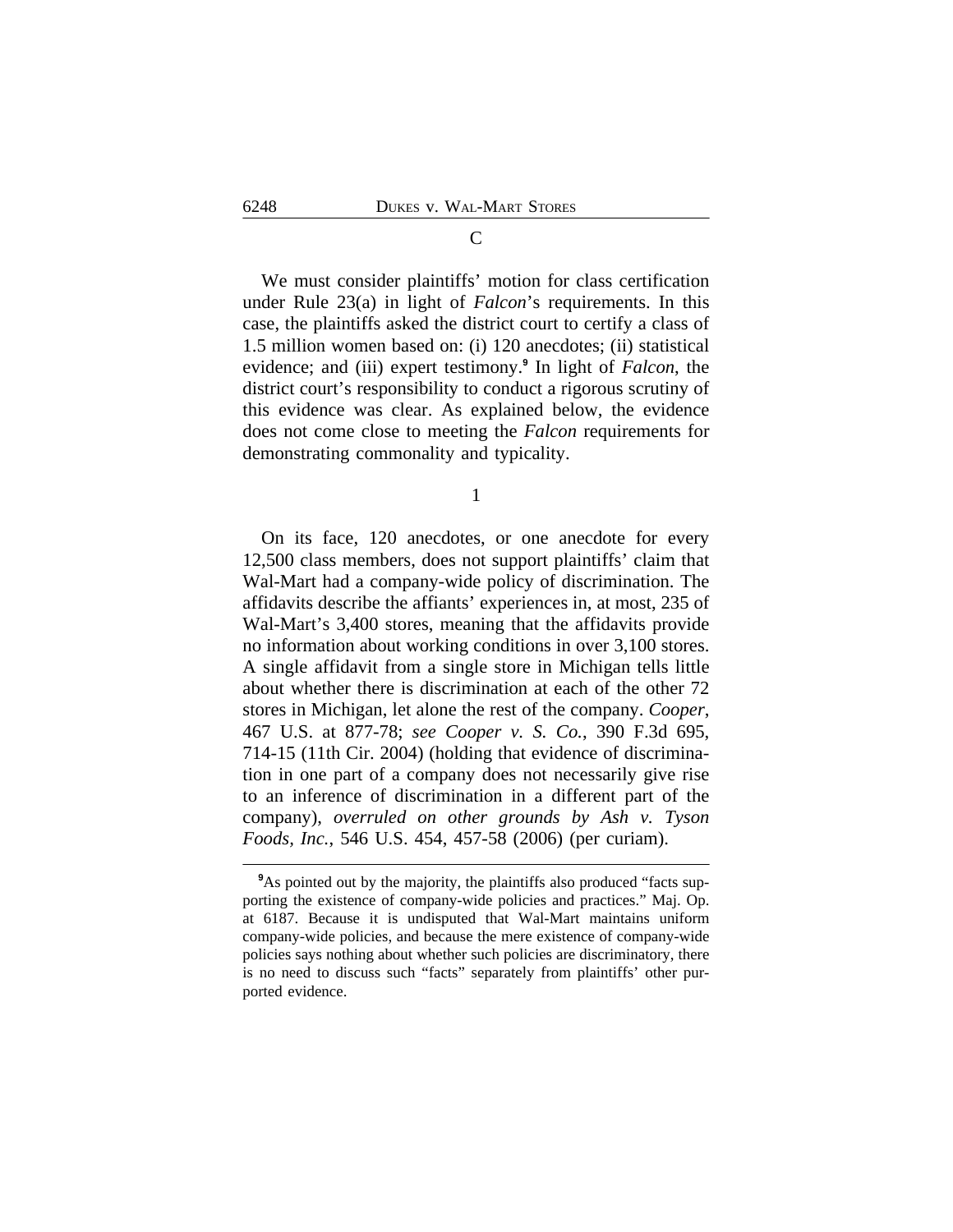| DUKES V. WAL-MART STORES |  |  |  |  | 6249 |
|--------------------------|--|--|--|--|------|
|--------------------------|--|--|--|--|------|

Nor are the 120 affidavits geographically representative of Wal-Mart as a whole. *See Cooper*, 390 F.3d at 719 (upholding the district court's determination that, "given the sheer size and geographically dispersed nature of the defendants' workforce, the anecdotal evidence—disturbing as some of it may have been—was inadequate to establish discrimination classwide"). Here, more than half of the 120 women who submitted affidavits are concentrated in only six states—Alabama, California, Florida, Missouri, Texas, and Wisconsin—where less than a third of Wal-Mart stores are located. There are no more than one or two affidavits relating to Wal-Mart operations in half the states, and 14 states are not represented at all.**<sup>10</sup>**

The Supreme Court has held that a court may find a company-wide policy of discrimination where plaintiffs have offered a substantial number of affidavits compared to the size of the class, along with sufficient statistical evidence.**<sup>11</sup>** *Teamsters*, 431 U.S. at 339. In *Teamsters*, for example, 40 anecdotes of discrimination out of a class of some 334 employees (one out of every eight class members) were held probative of a pattern or practice of discrimination. *See*

**<sup>10</sup>**The number of Wal-Mart stores and managers set forth in this paragraph are based on information provided by plaintiffs' expert, Dr. Marc Bendick, and are current as of 1999.

**<sup>11</sup>**Until today, this circuit's largest stretch to uphold certification in an employment discrimination class action based on a small number of incidents of discrimination occurred in *Staton*, where 237 individuals sought to represent a class of 15,000 African American employees. 327 F.3d at 948 n.4, 953. Cautioning that this was an "ambitious" claim for commonality that was "especially worthy of scrutiny," *id.* at 954, we nevertheless upheld the district court's class certification. In doing so, we noted that plaintiffs' lawyers interviewed more than 1,300 employees from facilities across the country, filed detailed documentation of discrimination experienced by 200 of those employees, and produced a company-wide internal survey to support their claims of class-wide racial discrimination. *Id.* Accordingly, at a minimum, the plaintiffs presented anecdotal evidence from one out of every 75 class members. No court, however, has ever held that one anecdote could suffice to represent the experiences of as vast a number as 12,500 class members.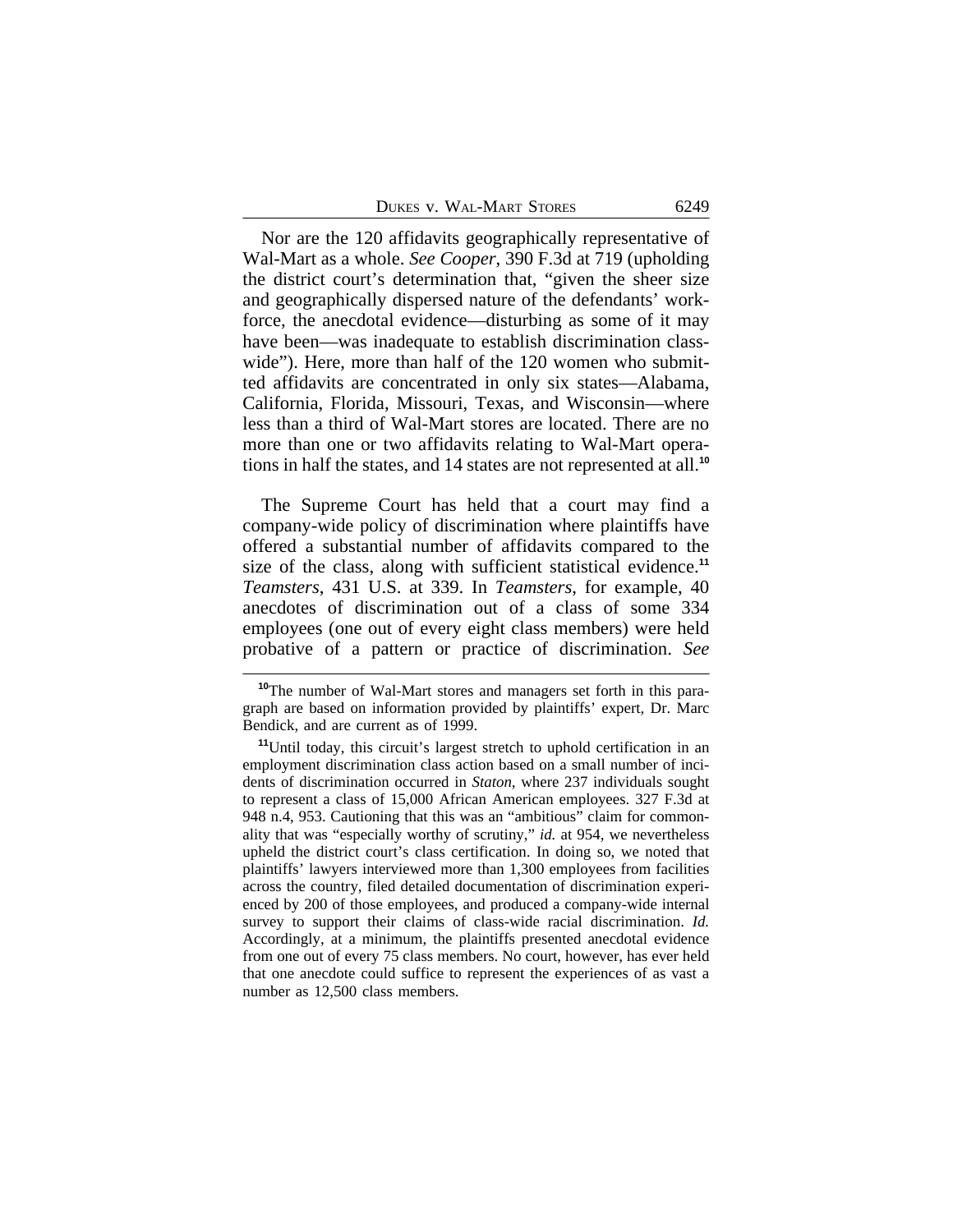*United States v. T.I.M.E.-D.C., Inc.*, 517 F.2d 299, 308 (5th Cir. 1975), *overruled by Teamsters*, 431 U.S. 324. These 40 anecdotes were from employees spread throughout the company and represented seven of the company's ten largest operations. *See id.* at 315 & n.30.

On the other hand, the Supreme Court has concluded that a handful of discriminatory incidents is insufficient evidence of a company-wide policy of discrimination to justify certification of a company-wide class. *Falcon*, 457 U.S. at 159. A plaintiff's individual experience of discriminatory treatment does not itself raise the inference that such treatment is typical of the employer's practices. *Id.* at 158; *see Cooper*, 467 U.S. at 877-78 ("[A] class plaintiff's attempt to prove the existence of a companywide policy, or even a consistent practice within a given department, may fail even though discrimination against one or two individuals has been proved.").

Here, 120 affidavits compared to 1.5 million members of the class amount to nothing more than evidence of "isolated or sporadic" incidents of discrimination, *Cooper*, 468 U.S. at 876, which are insufficient to show a company-wide policy of discrimination. *See Falcon*, 457 U.S. at 159. The affiants claim discrimination in different forms, at the hands of different people, in different stores, in different parts of the country, at different times, and under a constellation of facts unique to each individual. Whether or not these 120 employees have actionable discrimination claims against the store and management where they worked, their individual stories do not constitute significant proof that Wal-Mart has adopted a general policy of discrimination or that such a policy prevails in the remaining 3,100 stores. In relying on such scanty anecdotal evidence to support class certification, the district court failed to "probe behind the pleadings" to determine whether the six plaintiffs actually did "possess the same interest and suffer the same injury" as the proposed class members. *Id.* at 160.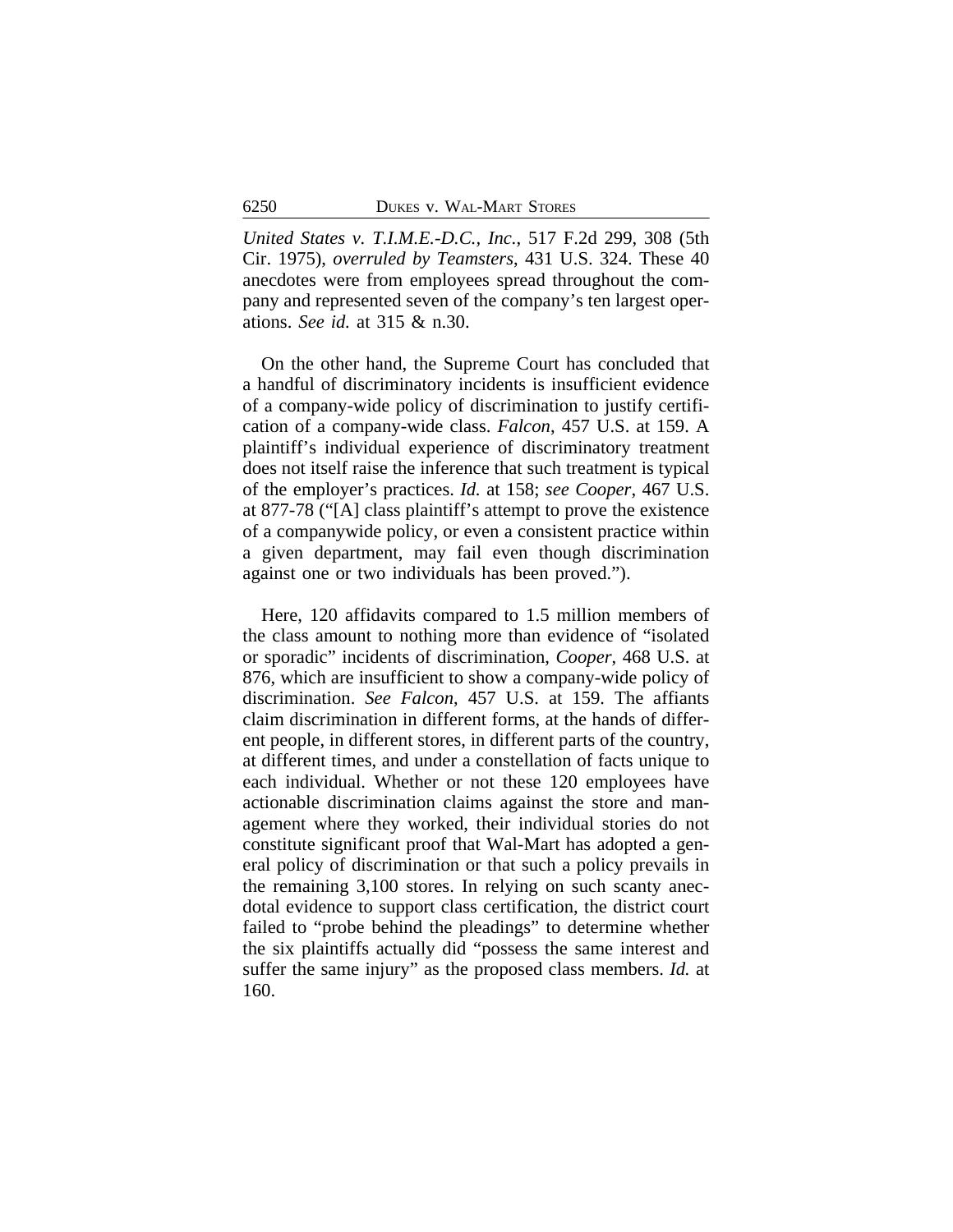The majority makes the same mistake. Discarding Wal-Mart's objection that the district court abused its discretion in considering the 120 affidavits to be an adequate basis for certifying the class, the majority states, "we find no authority requiring or even suggesting that a plaintiff class submit a specific number of declarations for such evidence to have any value." Maj. Op. at 6205. This is a straw-man argument. The Supreme Court has not specified a threshold number of affidavits that a plaintiff alleging company-wide discrimination must have in hand. But if the plaintiff's affidavits do not raise the inference that the employer's practices are "motivated by a policy of [gender] discrimination" pervading the employer's company, they do not support class certification. *Falcon*, 457 U.S. at 158. Here, the majority's conclusion that one declaration for every 12,500 women, amounting to a handful of declarations scattered among 3,400 stores in fifty states, "raise[s] an inference of common discriminatory experiences," Maj. Op. at 6206, does not pass even the straight-faced test.

2

The plaintiffs' statistical evidence is no better. Plaintiffs relied most heavily on the statistical study produced by Dr. Richard Drogin, a retired professor of statistics from California State University, Hayward. Drogin conducted a regional analysis comparing the percentage of women promoted into management positions at Wal-Mart with the percentage of women in the available pool of hourly workers, and concluded that women were underrepresented in management in almost every one of Wal-Mart's 41 regions. Drogin also compared the earnings of women to the earnings of men at Wal-Mart and concluded that in each region, Wal-Mart pays women less than men in comparable hourly positions.

Wal-Mart objected to this evidence on the ground that data aggregated at the regional or national level did not demonstrate there was a general policy of discrimination throughout Wal-Mart's 3,400 individual retail stores. The district court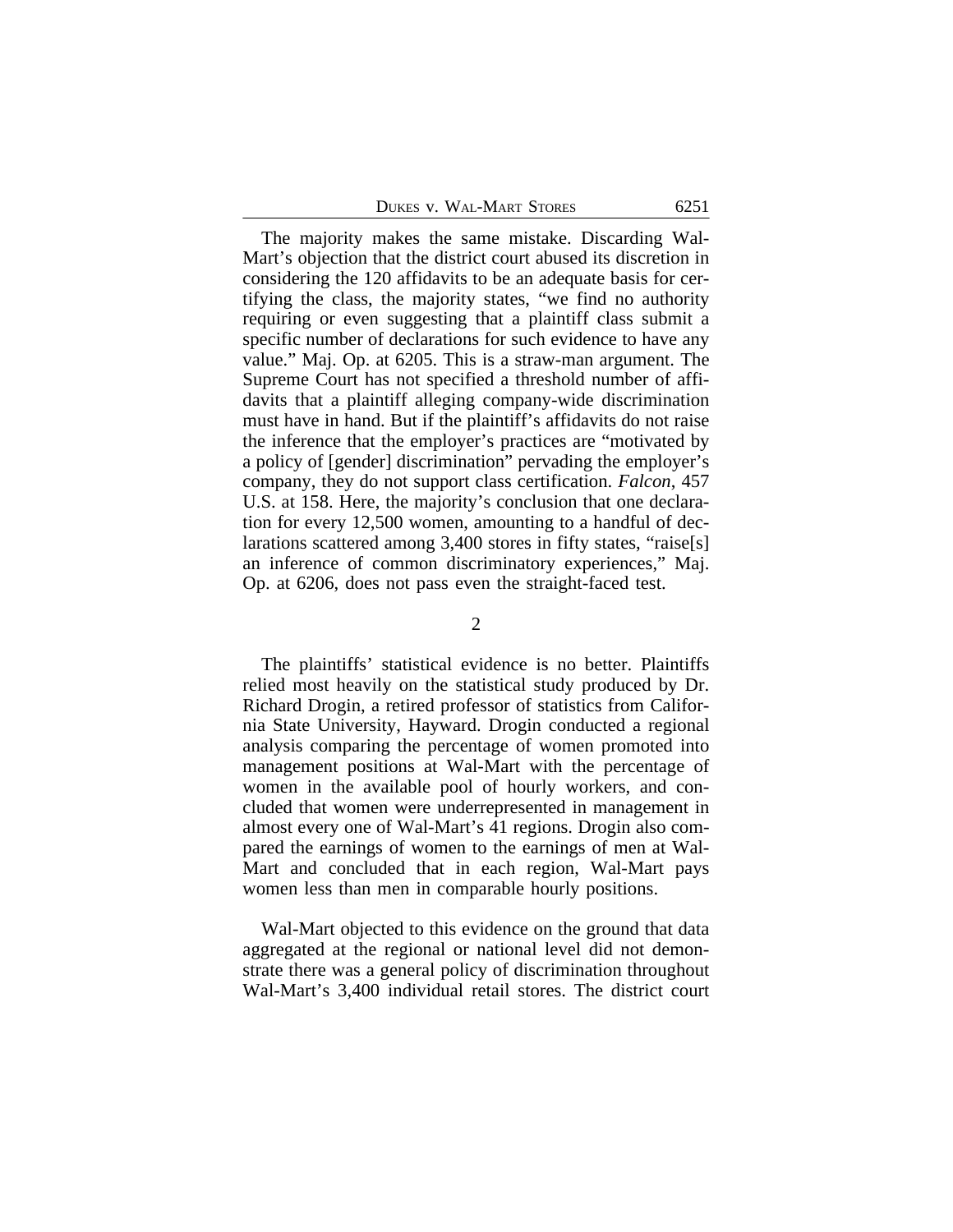dismissed these objections. Rejecting what it characterized as Wal-Mart's effort "to engage the Court in a merits evaluation of the expert opinions," the district court stated it would "delve[ ] into the substance of the expert testimony only to the extent necessary to determine if it is sufficiently probative of an inference of discrimination to create a common question as to the existence of a pattern and practice of gender discrimination at Wal-Mart." *Dukes I*, 222 F.R.D. at 155. Applying this standard, the court held that Drogin's regional analysis was not "lacking in probative value," was "at least *a* reasonable means of conducting a statistical analysis," *id.* at 159, and therefore was sufficient to "create an inference of discrimination" for class certification purposes, *id*. at 164.

The district court's superficial examination of Drogin's statistics constituted legal error. The plaintiffs' class proposal hinged on its proof that Wal-Mart had a general policy of discrimination; absent convincing proof on that point, the plaintiffs could not bridge the gap between their discrimination claims and the purported claims of the class. Accordingly, the district court was obliged to scrutinize plaintiffs' evidence and make a reasoned determination as to whether it constituted significant proof that Wal-Mart had a general policy of discrimination, and thus whether the requirements of Rule 23(a) had been met. *See Falcon*, 457 U.S. at 161.

The district court expressly rejected this responsibility. Instead of rigorously analyzing whether the plaintiffs' evidence was significant proof of a general policy of discrimination, the district court made it Wal-Mart's burden to prove that Drogin's statistics were no longer probative or were "fatally flawed." *See Dukes I*, 222 F.R.D. at 161-62; *see also id.* at 159 (concluding that Wal-Mart failed to persuade the court "that Dr. Drogin's regional analysis should be rejected . . . because it is lacking in probative value"); *id.* at 160 (concluding that "[Wal-Mart] has not discredited or nullified Dr. Drogin's results" with respect to Wal-Mart's objection that Drogin's methodology failed to account for a variety of rele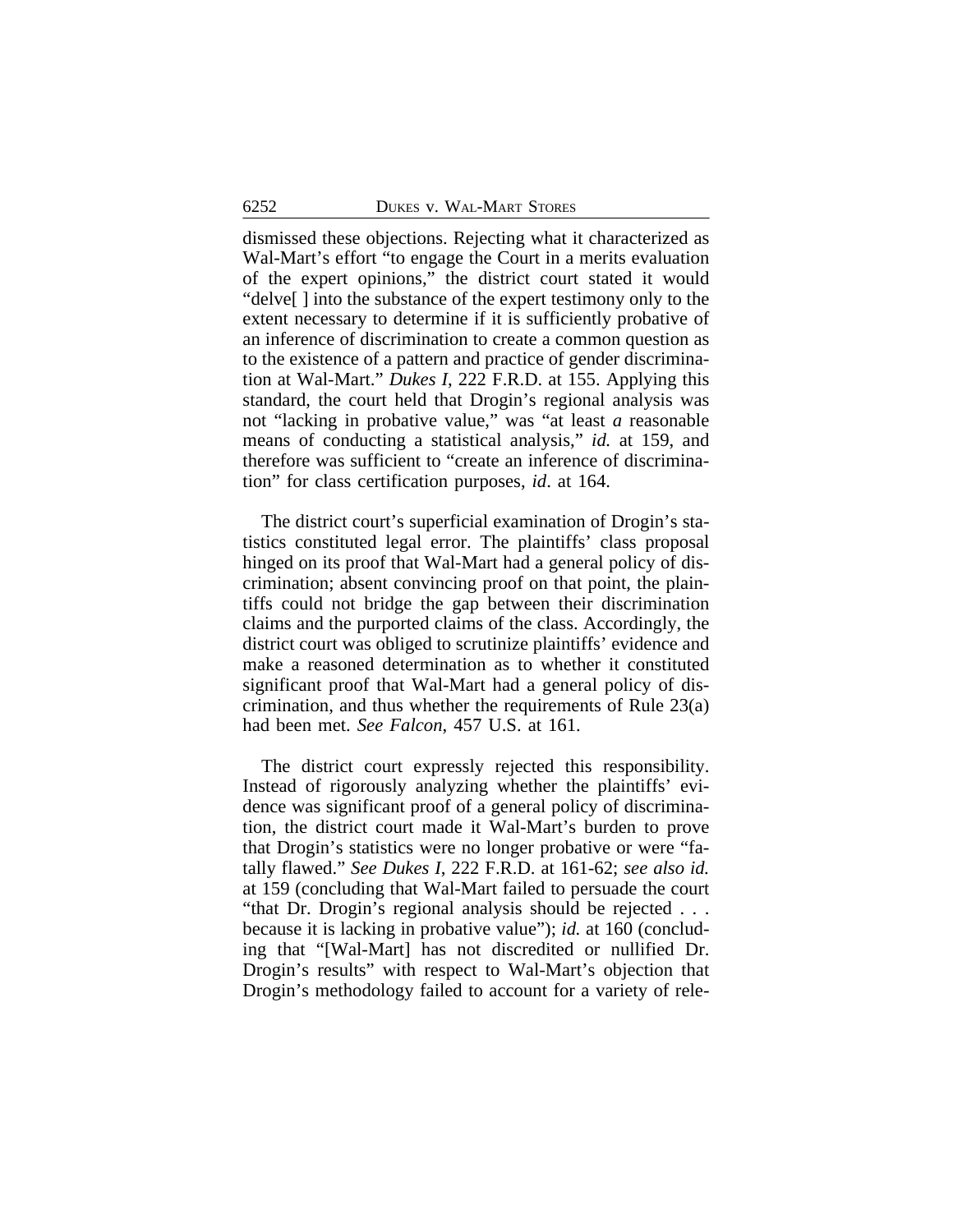vant factors). The majority affirms this error by simply labeling the district court's analysis as "rigorous" and insisting (without analysis) that the district court adequately probed behind the pleadings.

Had the district court properly analyzed the evidence, it could not have concluded that Drogin's statistics constituted significant proof of plaintiffs' theory. Information about disparities at the regional and national level does not establish the existence of disparities at individual stores, let alone raise the inference that a company-wide policy of discrimination is implemented by discretionary decisions at the store and district level. As Wal-Mart's statistical expert, Dr. Joan Haworth, explained, the statistical disparities at the regional level could be due to decisions made at only a small percentage of Wal-Mart stores.**<sup>12</sup>** Indeed, Haworth concluded that, when data is considered at the store level, over 90 percent of Wal-Mart's stores showed no statistical difference in the hourly pay rates between men and women associates with similar work-related characteristics. Although Drogin argued that it was proper to conduct an analysis on a regional level because "the subjec-

**<sup>12</sup>**In fact, Haworth pointed out that the statistical disparities between men and women at the regional level could also be the result of the aggregation of the data itself. This problem is known as "Simpson's Paradox," which refers to "illusory disparities in improperly aggregated data that disappear when the data are disaggregated." *Eng'g Contractors Ass'n of S. Fla. Inc. v. Met. Dade County*, 122 F.3d 895, 919 n.4 (11th Cir. 1997); *see also* P.J. Bickel, E.A. Hammel, & J.W. O'Connell, *Sex Bias in Graduate Admissions: Data from Berkeley*, 187 Science 398 (1975) (using Simpson's Paradox to explain how researchers found a statistically significant bias in favor of male applicants when analyzing admissions data from all 101 of Berkeley's graduate departments, despite the fact that only 4 departments had a statistically significant bias in favor of males and 6 departments had a statistically significant bias in favor of females). As the article cited by the majority shows, it is especially likely that Drogin's statistics would display illusory disparities, because Drogin based his study on pre-existing information that was collected from a large sample size. *See* Marios G. Pavlides & Michael D. Perlman, *How Likely Is a Simpson's Paradox*, 63 Am. Statistician 226, 230 (2009).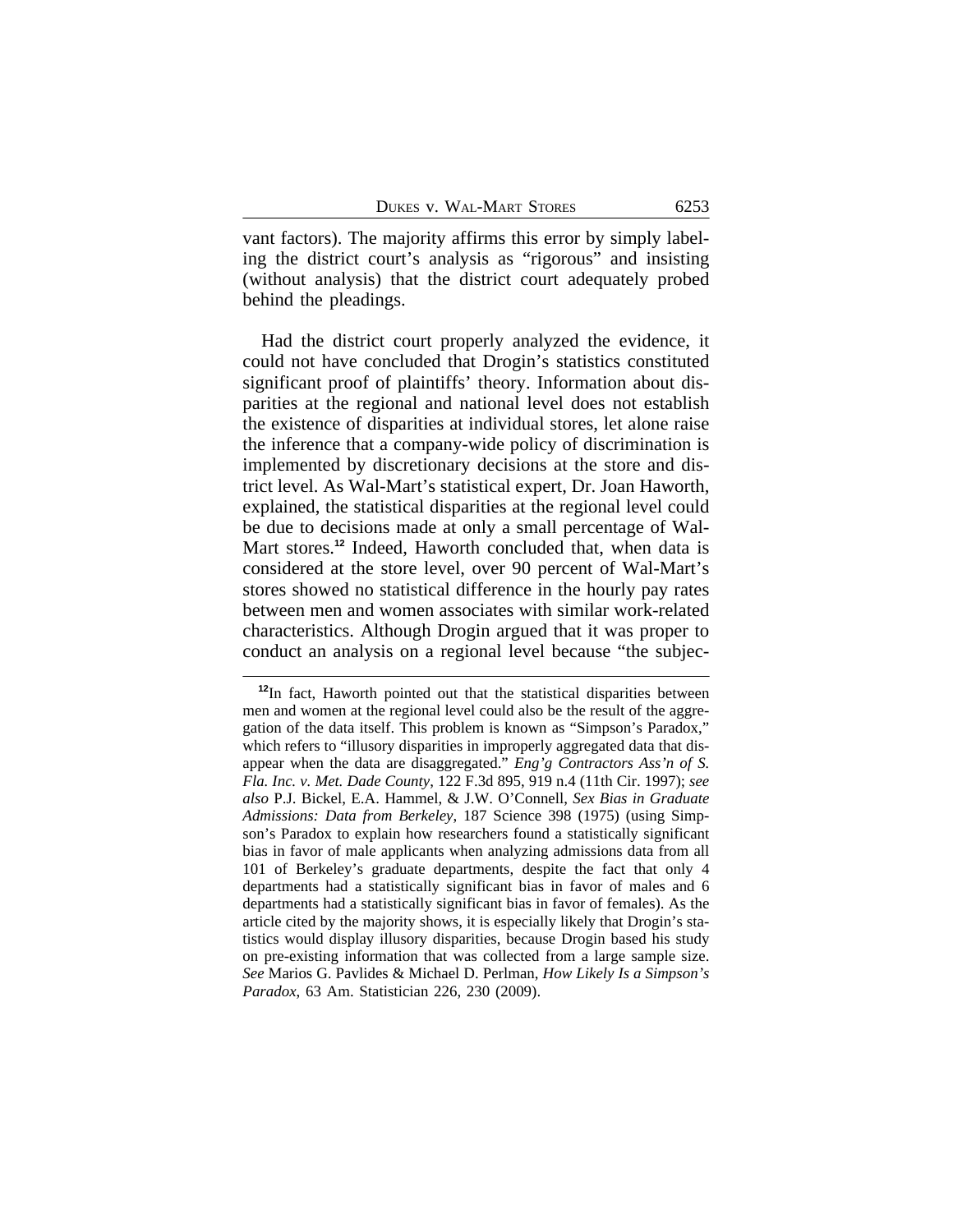tive decision-making in compensation and promotions takes place within parameters and guidelines that are highly uniform, and within a strong corporate culture," *Dukes I*, 222 F.R.D. at 157, this argument makes little sense. Among other things, this argument is contrary to the thrust of plaintiffs' legal theory, namely, that the decisions of individual managers regarding pay and promotions are subjective and not subject to uniform "parameters and guidelines." It is also contrary to the district court's own determination that "in-store pay and promotion decisions are largely subjective and made within a substantial range of discretion by store or district level managers." *Id.* at 152. More important, because statistical disparities may exist at the regional level even if the majority (or all) of the store managers made nondiscriminatory decisions at the store level, Drogin's data is not sufficiently probative of conditions at the store level to constitute significant proof of the existence of a class subjected to a policy of company-wide discrimination.**<sup>13</sup>**

The majority disposes of Wal-Mart's objection that regional data is not indicative of a general discriminatory policy at individual stores by criticizing Wal-Mart's statistics, which aggregated data at the sub-store rather than the store level, an approach the district court had previously allowed.

**<sup>13</sup>**The district court also relied on a study prepared by Dr. Marc Bendick, Ph.D., an economist and consultant, which made a company-wide comparison of Wal-Mart with twenty purportedly similar (but much smaller) retail companies. The study concluded that on a company-wide basis Wal-Mart promoted a smaller percentage of women than its competitors. Again, the district court applied the wrong legal standard. Instead of conducting a rigorous evaluation of the evidence as required by *Falcon*, it accepted Bendick's study at face value because it held it was "sufficiently probative to assist the Court in evaluating the class certification requirements at issue in this case." *Dukes v. Wal-Mart, Inc.* (*Dukes II*), 222 F.R.D. 189, 195 (N.D. Cal. 2004). In fact, Bendick's study did not provide support for plaintiffs' claim that the 1.5 million women in the class were subject to discriminatory treatment in promotions, because it too failed to provide information derived from the level at which promotion and pay decisions were actually made.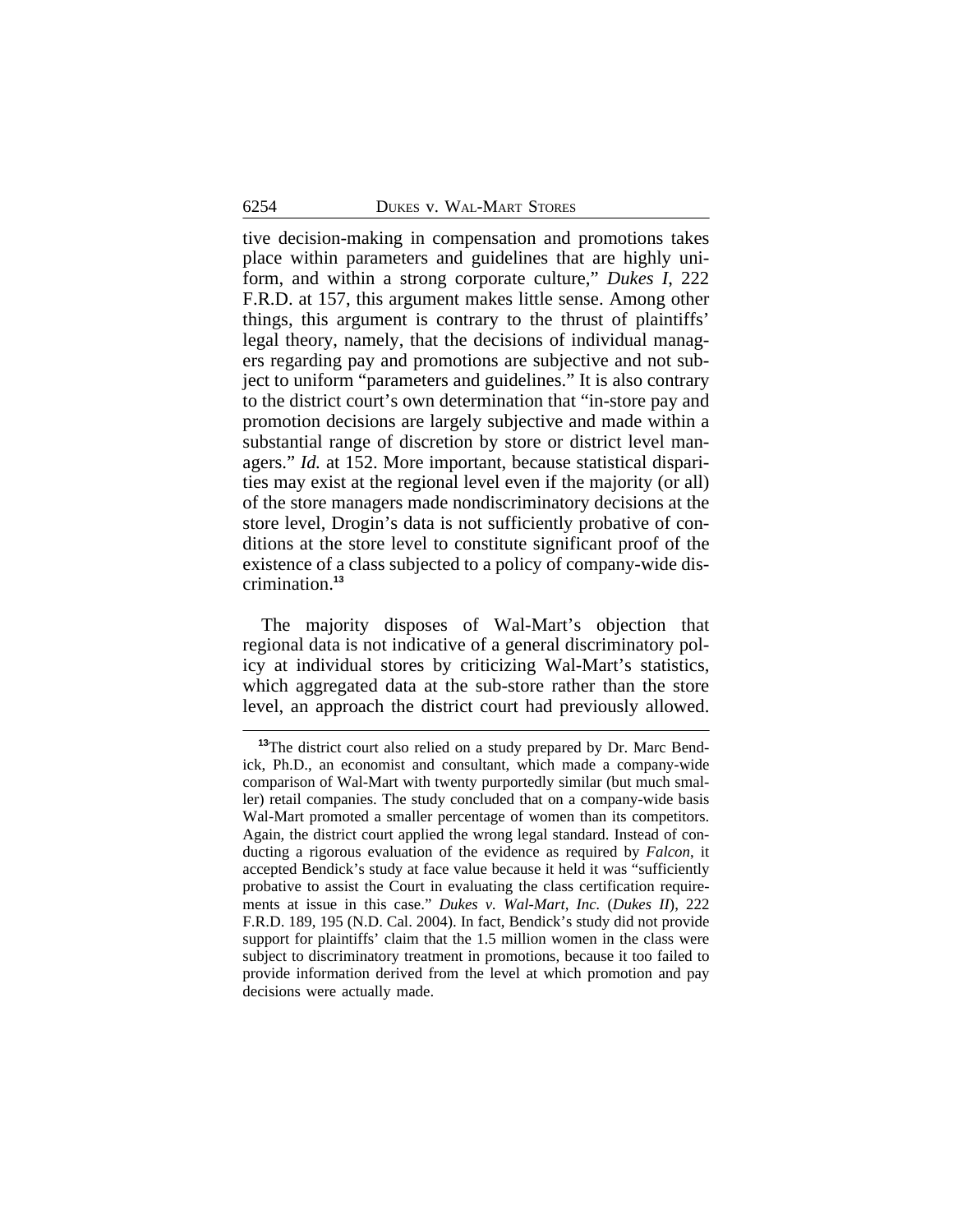*Dukes I*, 222 F.R.D. at 157 n.25. But the quality of the defendant's statistics is not the issue here; rather, it is the plaintiffs' burden to produce significant proof of a policy of discrimination across Wal-Mart that manifested itself in similar ways throughout the company. *See Falcon*, 457 U.S. at 160. Plaintiffs' statistics lack probative value even without Wal-Mart's opposing data.

3

Finally, the district court committed legal error by failing to test the reliability of the expert opinion of William Bielby, Ph.D., as required by Federal Rule of Evidence 702**<sup>14</sup>** and *Daubert v. Merrell Dow Pharmaceuticals, Inc.*, 509 U.S. 579, 589 (1993). In brief, Bielby presented his theory that subjective decision making, such as that which occurs at Wal-Mart stores, is "susceptible to unconscious discriminatory impulses."**<sup>15</sup>** Wal-Mart moved to strike Bielby's testimony on

**<sup>14</sup>**Federal Rule of Evidence 702 states that:

If scientific, technical, or other specialized knowledge will assist the trier of fact to understand the evidence or to determine a fact in issue, a witness qualified as an expert by knowledge, skill, experience, training, or education, may testify thereto in the form of an opinion or otherwise, if (1) the testimony is based upon sufficient facts or data, (2) the testimony is the product of reliable principles and methods, and (3) the witness has applied the principles and methods reliably to the facts of the case.

**<sup>15</sup>**The majority cites to Melissa Hart & Paul M. Secunda, *A Matter of Context: Social Framework Evidence in Employment Discrimination Class Actions*, 78 Fordham L. Rev. 37 (2009), for a description of Bielby's "social framework analysis." Maj. Op. at 6189 n.21. In employment discrimination litigation, social framework experts purport to summarize social science research regarding the workplace to give the finder of fact a "context" in which to decide key legal issues. Hart & Secunda, *supra*, at 44. The article by Hart and Secunda discusses the dispute among social psychologists over whether it is appropriate for experts like Bielby to use social framework analysis to draw specific factual conclusions about a company's operations without the use of case-specific research. *See id.* at 51-55. The controversy over the reliability of this methodology highlights the need for a proper *Daubert* inquiry here.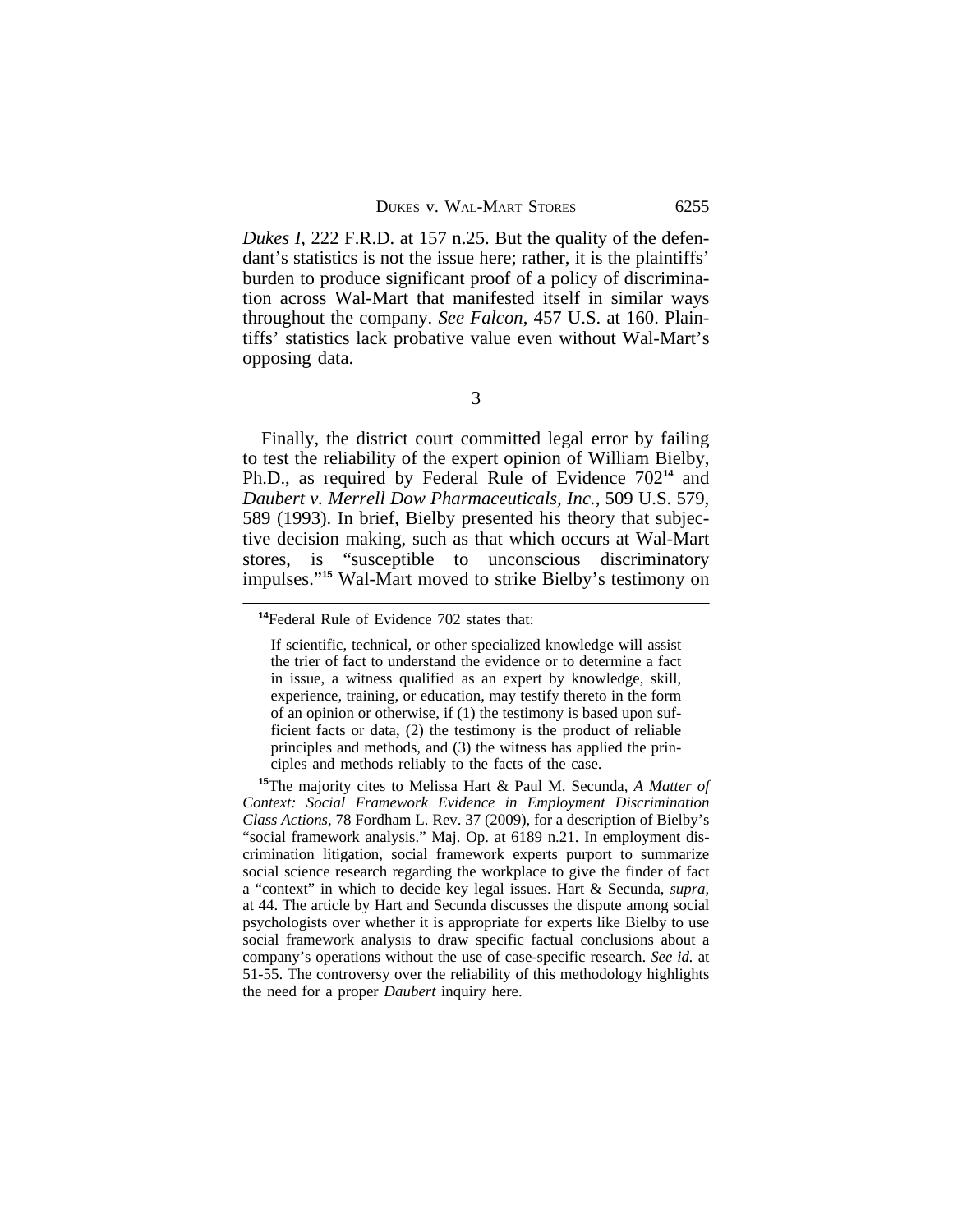the ground that his opinion was not reliable. According to Wal-Mart, Bielby failed to apply the same standards to his work in preparing his testimony that he applied to his work as a scientist. Wal-Mart alleged, *inter alia*, that Bielby had misrepresented aspects of the literature upon which he relied, made unsustainable extrapolations from that literature, failed to consider evidence that tended to undermine his theory, and failed to test his data.

Instead of evaluating the reliability of Bielby's report in light of Wal-Mart's arguments, the district court denied Wal-Mart's motion on the ground that "courts should not even apply the full *Daubert* 'gatekeeper' standard" at the class certification stage. *Dukes II*, 222 F.R.D. at 191. Rather, the district court held that "[t]he appropriate question at this stage of the litigation is not whether Dr. Bielby can make a conclusive determination, but whether [his opinion] could add probative value to the inference of discrimination that plaintiffs allege." *Dukes I*, 222 F.R.D. at 154. Concluding that the report was not "so flawed that it lacks sufficient probative value to be considered in assessing commonality," the district court relied on Bielby's report in making its determination that plaintiffs met the Rule 23(a) requirements. *Dukes II*, 222 F.R.D. at 192.

In so ruling, the district court misunderstood *Daubert* and the level of inquiry required at the class certification stage. The purpose of conducting a *Daubert* inquiry is to ensure that proffered expert testimony is relevant and reliable. *Kumho Tire Co. v. Carmichael*, 526 U.S. 137, 152 (1999). "It is to make certain that an expert, whether basing testimony upon professional studies or personal experience, employs in the courtroom the same level of intellectual rigor that characterizes the practice of an expert in the relevant field." *Id*. To this end, a court must make "a preliminary assessment of whether the reasoning or methodology underlying the testimony is scientifically valid and of whether that reasoning or methodology properly can be applied to the facts in issue." *Daubert*, 509 U.S. at 592-93. Courts are obliged to address allegations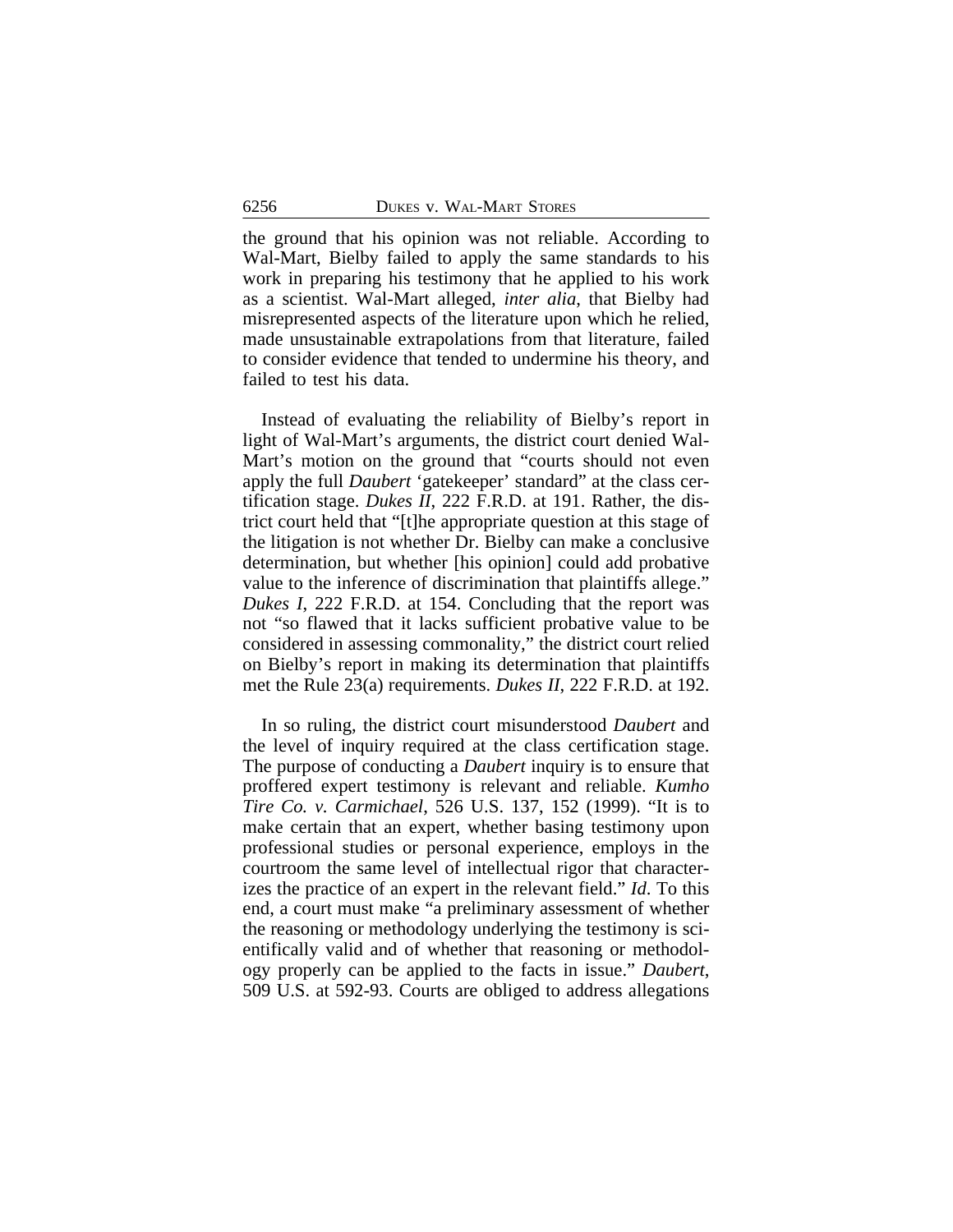that an expert's opinion is not supported by the data, and may reject "opinion evidence that is connected to existing data only by the *ipse dixit* of the expert." *Gen. Elec. Co. v. Joiner*, 522 U.S. 136, 146 (1997).

These principles are equally applicable in the class certification context. The district court must "assess all of the relevant evidence admitted at the class certification stage and determine whether each Rule 23 requirement has been met, just as the judge would resolve a dispute about any other threshold prerequisite for continuing a lawsuit." *In re Initial Pub. Offerings Sec. Litig.*, 471 F.3d 24, 42 (2d Cir. 2006). Like any other evidence, expert evidence introduced to "establish a component of a Rule 23 requirement" must be reliable; it is not enough that the expert testimony is "not fatally flawed." *Id.*; *see also Am. Honda Motor Co. v. Allen*, No. 09- 8051, slip op. at 6 (7th Cir. April 7, 2010) (holding that the court must conduct a *Daubert* analysis on key expert testimony even at the class certification stage); *In re Hydrogen Peroxide Antitrust Litig.*, 552 F.3d 305, 323 (3d Cir. 2008) ("Expert opinion with respect to class certification, like any matter relevant to a Rule 23 requirement, calls for rigorous analysis."). A court cannot reasonably certify a class based on evidence that is not "based upon sufficient facts or data, . . . the product of reliable principles and methods," and the product of reliable application of the methods to the facts. Fed. R. Evid. 702. Although a district court has considerable discretion under *Daubert*, there is no basis for the district court's conclusion that it can forego a reliability inquiry altogether. The district court abused its discretion in doing so.**<sup>16</sup>**

<sup>&</sup>lt;sup>16</sup>The majority writes that it is "not convinced by the dissent's argument that *Daubert* has exactly the same application at the class certification stage as it does to expert testimony relevant at trial." Maj. Op. at 6191 n.22. But the majority never accounts for why it is "not convinced," nor does it explain why the district court can rely on an expert's testimony that is not reliable, at the class certification stage or any other. Rule 702 and the Supreme Court make clear that evidence that is not scientifically valid does not " 'assist the trier of fact to understand the evidence or to determine a fact in issue.' " *Daubert*, 509 U.S. at 589 (quoting Fed. R. Evid. 702).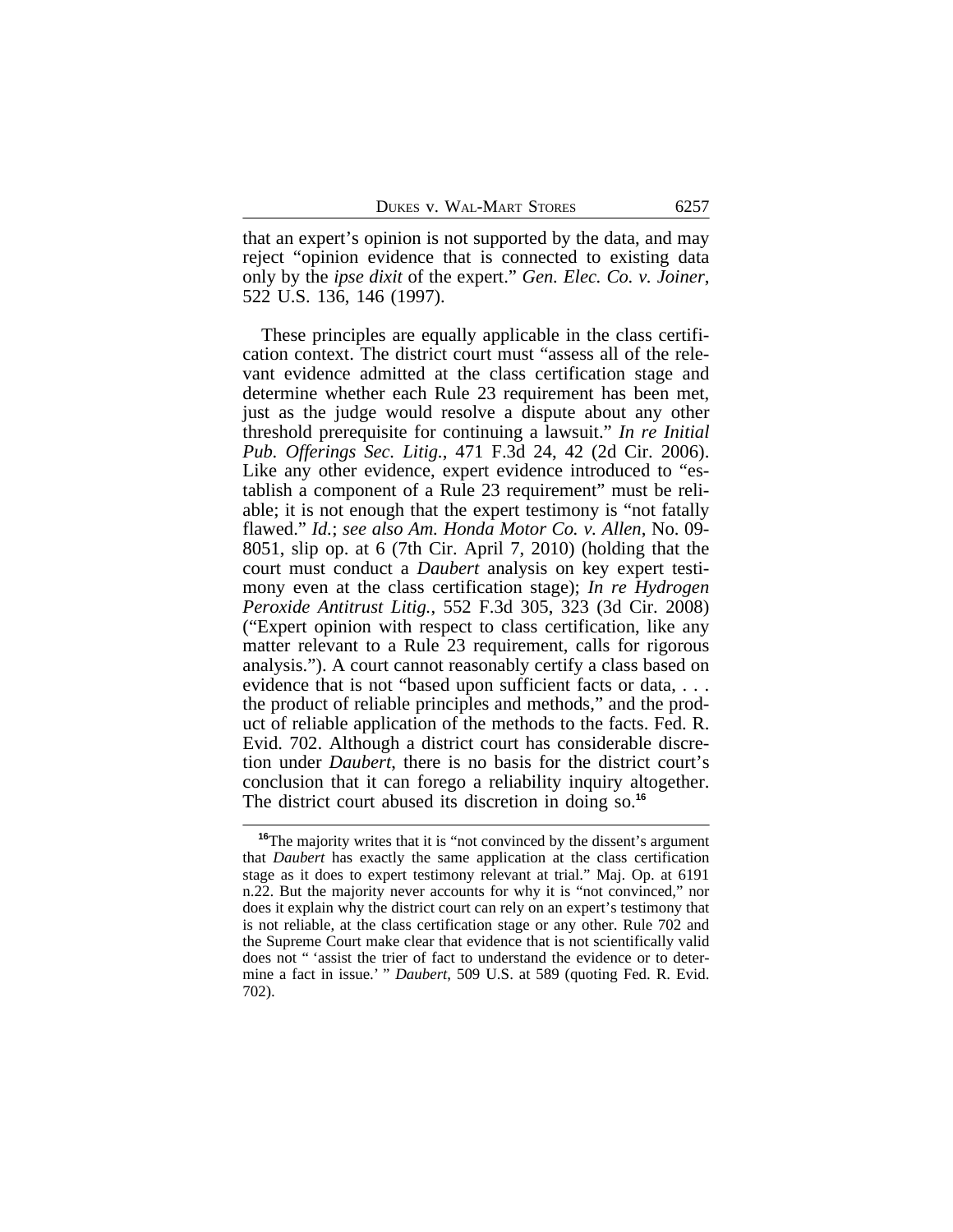The majority's discussion of this claim misses the mark entirely. First, instead of engaging the question whether the district court properly tested the reliability of Bielby's testimony, the majority simply concludes that "Dr. Bielby presented scientifically reliable evidence." Maj. Op. at 6193. This not only assumes the answer to the very question at issue, but is wrong on its face: The district court explicitly did not consider whether the evidence was "scientifically reliable," holding instead that the evidence was not "so flawed that it lacks sufficient probative value to be considered in assessing" whether class certification was appropriate. *Dukes II*, 222 F.R.D. at 192.**<sup>17</sup>**

The majority focuses its discussion on what it characterizes as Wal-Mart's objection to the persuasiveness of Bielby's testimony. According to the majority, Wal-Mart "did not (and does not) challenge Dr. Bielby's methodology." Maj. Op. at 6190. In fact, Wal-Mart never challenged the persuasiveness of Bielby's testimony, but rather challenged Bielby's methodology, a challenge that is proper under *Daubert*. *See Daubert*, 509 U.S. at 592-93; *see also Joiner*, 522 U.S. at 144. By missing this point, the majority erroneously approves the district court's reliance on an arguably unreliable expert opinion.

### D

When plaintiffs' evidence is subjected to the rigorous inquiry required by *Falcon*, it is inadequate to bridge the gap between the six plaintiffs' claims of individual discrimination and a class-wide claim of company-wide discrimination. None of plaintiffs' evidence is probative of company-wide

<sup>&</sup>lt;sup>17</sup>The majority errs in suggesting that the district court performed a proper *Daubert* inquiry, *see* Maj. Op. at 6191-92 n.22, because it stated that Bielby's opinion "is based on valid principles." *Dukes II*, 222 F.R.D. at 192. Whether Bielby based his testimony on valid principles says nothing about whether he applied those principles via a valid methodology to produce relevant and reliable evidence, which is the critical issue under *Daubert*.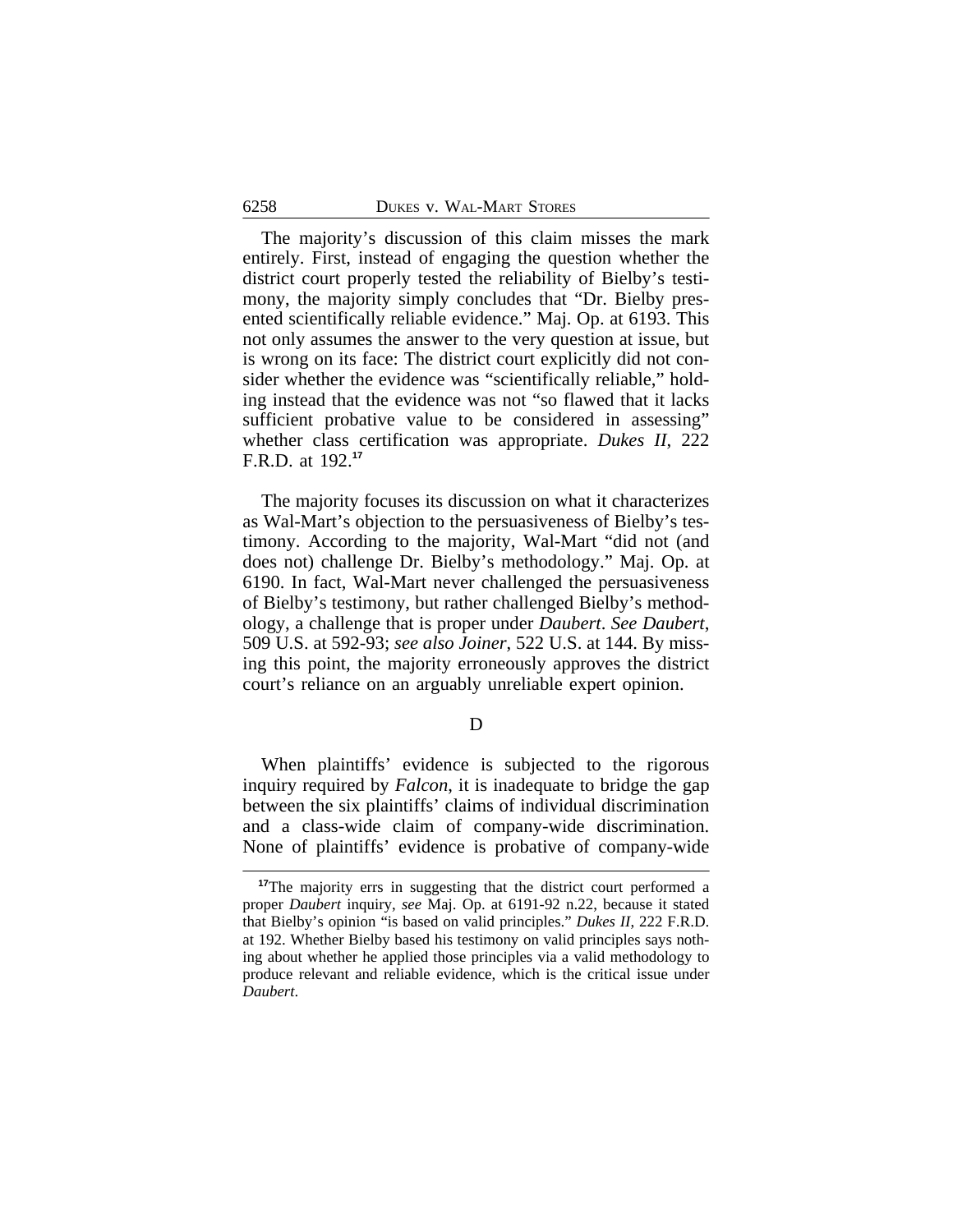DUKES V. WAL-MART STORES 6259

discrimination. Every piece of evidence merely purports to support another. While plaintiffs' anecdotes do not show company-wide discrimination, plaintiffs argue they support the statistical evidence. The statistics are not probative of a company-wide policy of discrimination, but plaintiffs allege they may be "attributable" to such a policy when viewed in connection with Wal-Mart's uniform corporate policies. Maj. Op. at 6187-88. The uniform corporate policies are not themselves discriminatory but, according to plaintiffs, provide a potential "conduit" for discrimination. Maj. Op. at 6187. The expert opinions do not point to discrimination on a companywide basis, but merely "support<sup>[]</sup> the existence of companywide policies and practices that *likely* include a culture of gender stereotyping." Maj. Op. at 6187 (emphasis added). And Wal-Mart's corporate policy of subjective decision making is not discriminatory in itself but, plaintiffs urge, may be evidence of company-wide discrimination in light of the statistical evidence and anecdotes. Maj. Op. at 6207. Like the proverbial shell game, the plaintiffs' circular presentation cannot conceal the fact that they have failed to offer any significant proof of a company-wide policy of discrimination, no matter which shell is lifted.

By taking the district court's determination at face value, the majority erroneously accepts a chain of weak inferences as sufficient to carry plaintiffs' burden of adducing significant proof that Wal-Mart "operated under a general policy of discrimination" that affected all members of the class. *Falcon*, 457 U.S. at 159 n.15. Any reasonable scrutiny of the evidence in this case compels the conclusion that although the six plaintiffs here may have individualized claims of discrimination, they cannot represent a class of 1.5 million past and present employees. The district court abused its discretion in holding that the plaintiffs met the commonality and typicality requirements of Rule 23(a).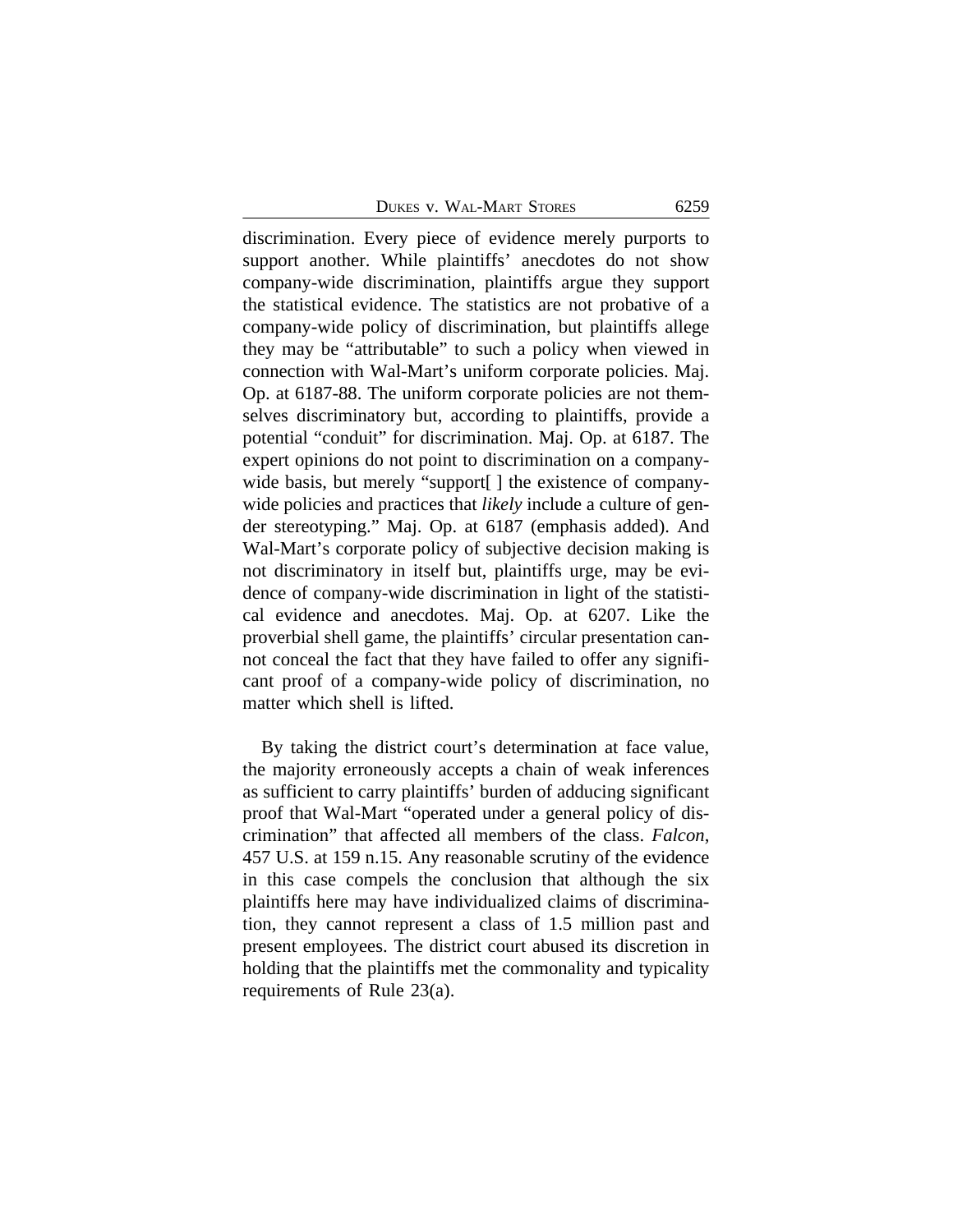# Even assuming the district court was correct in concluding that the proposed class satisfied the Rule 23(a) standard, the district court made two crucial errors when it certified the class under Rule 23(b)(2). First, the district court failed to consider whether it could protect the parties' substantive rights in the class action context. Although the plaintiffs were bringing Title VII claims, the district court erroneously concluded that it had no obligation to allow Wal-Mart to raise the statutory defenses provided by Title VII. This was an error: A court must ensure that its certification of a class does not affect the substantive rights of either party. *See* Rules Enabling Act, 28 U.S.C. § 2072(b)**<sup>18</sup>**; *Ortiz v. Fibreboard Corp.*, 527 U.S. 815, 845 (1999) ("[N]o reading of the Rule can ignore the Act's mandate that rules of procedure shall not abridge, enlarge or modify any substantive right." (internal quotation marks omitted) (quoting *Amchem Prods., Inc. v. Windsor*, 521 U.S. 591, 613 (1997))). This mistake led to a second legal error: Because the district court turned a blind eye to Wal-Mart's right to individual hearings, the district court failed to realize that the class did not fit the historical model of Rule 23(b)(2), and therefore could not be certified under that section of the rule.

## A

The parties' substantive rights in this case are defined by Title VII. The majority acknowledges that the legal and factual frameworks of different causes of action can impact the outcome of a court's Rule 23 determination. Maj. Op. at 6152-53, 6171-72. Yet the majority fails to address the spe-

## III

**<sup>18</sup>**28 U.S.C. § 2072(b) provides:

<sup>(</sup>b) Such rules [of practice and procedure prescribed by the Supreme Court] shall not abridge, enlarge or modify any substantive right. All laws in conflict with such rules shall be of no further force or effect after such rules have taken effect.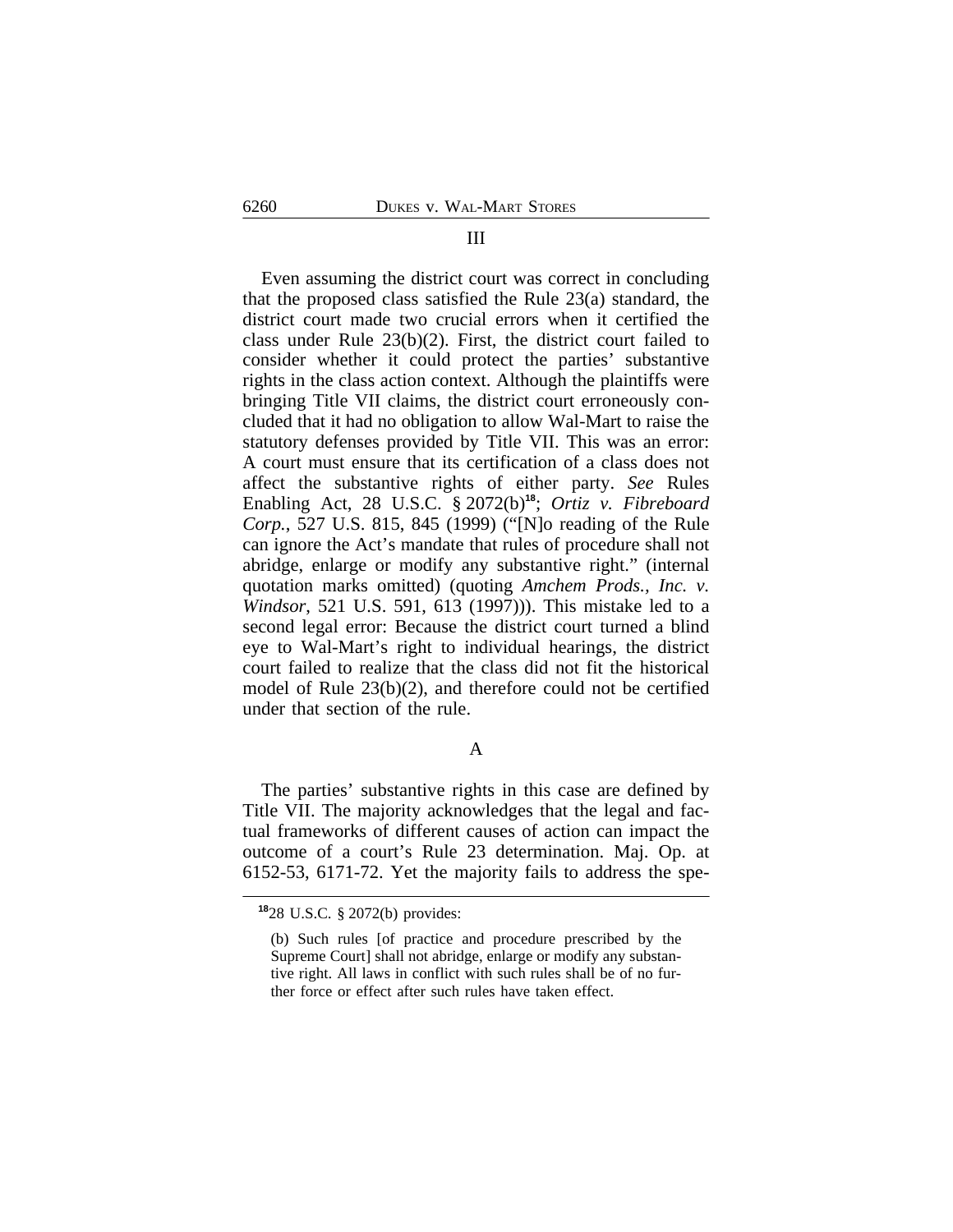cific legal and factual framework of Title VII or consider how it impacts the certification of plaintiffs' proposed class. It is therefore necessary to provide some background regarding the structure of claims and defenses under Title VII before discussing the majority and district court's error in certifying the proposed class under Rule 23(b)(2).

1

Under Title VII, the plaintiff has the ultimate burden of establishing that the employer is engaged in an unlawful employment practice described in 42 U.S.C. § 2000e-2. If the plaintiff prevails in a Title VII action, the court "may enjoin the respondent from engaging in such unlawful employment practice, and order such affirmative action as may be appropriate, which may include, but is not limited to, reinstatement or hiring of employees, with or without back pay . . ., or any other equitable relief as the court deems appropriate." 42 U.S.C. § 2000e-5 $(g)(1)$ . In cases where the plaintiff alleges that the employer engaged in intentional discrimination, the plaintiff may also seek compensatory and punitive damages. § 1981a(a)(1). Punitive damages are available only if the plaintiff can show the employer acted "with malice or with reckless indifference to the federally protected rights of an aggrieved individual." § 1981a(b)(1); *e.g.*, *Landgraf v. USI Film Prods.*, 511 U.S. 244, 254 (1994).

Title VII affords defendant-employers certain affirmative defenses. If the employer can prove that an adverse employment action against an individual employee was "for any reason other than discrimination on account of race, color, religion, sex, or national origin or in violation of section 2000e-3(a) of this title," a court shall not order the "hiring, reinstatement, or promotion of an individual as an employee, or the payment to him of any back pay."  $\S 2000e-5(g)(2)(A)$ . Even if the employee proves that the adverse employment action was motivated in part by a discriminatory motive, *see* § 2000e-2(m), a court cannot award damages or back pay if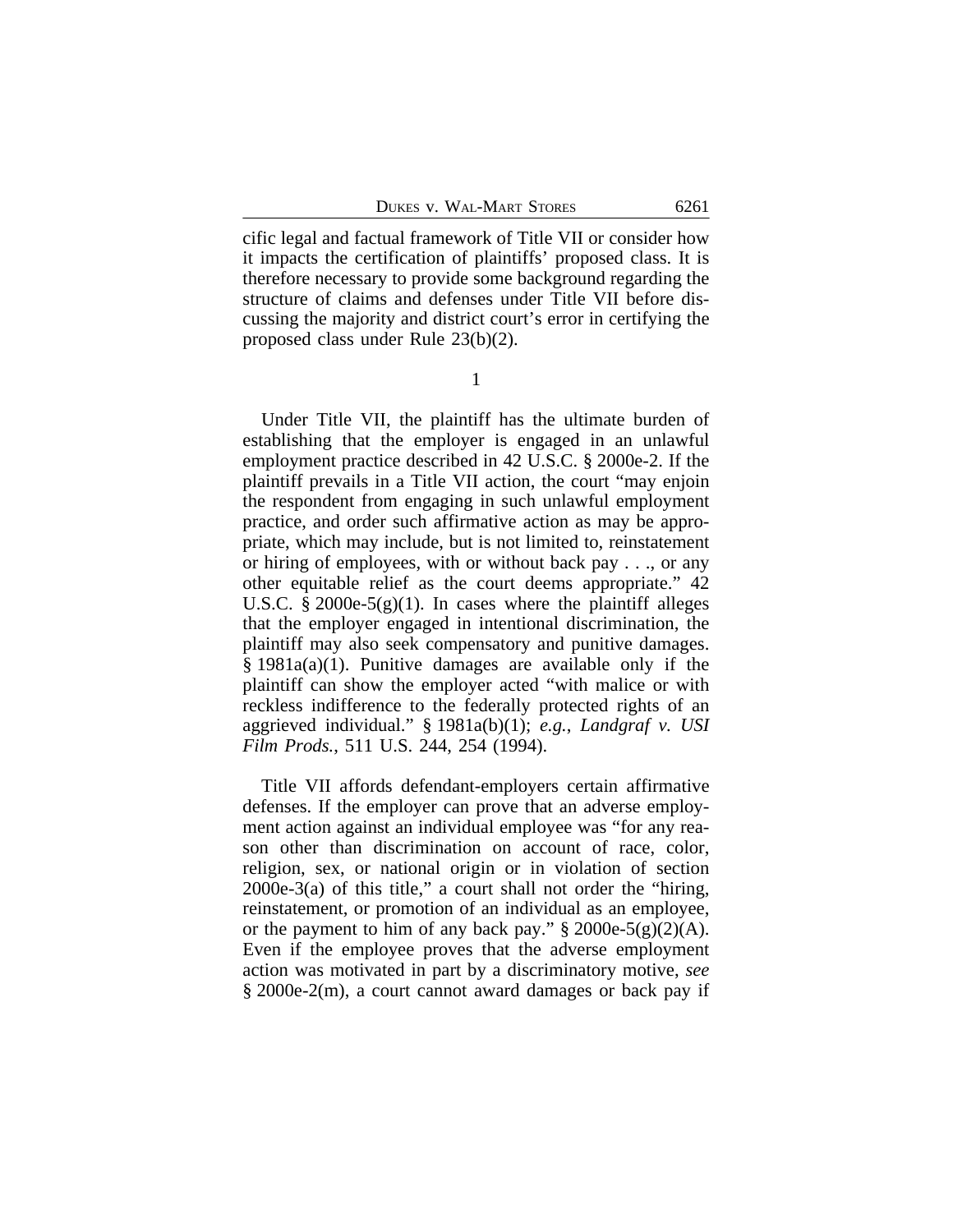the employer can prove that it "would have taken the same action in the absence of the impermissible motivating factor," § 2000e-5(g)(2)(B)(ii). *See Costa v. Desert Palace, Inc.*, 299 F.3d 838, 848 (9th Cir. 2002) (explaining that in a mixed motive case, an employer "may assert an affirmative defense to bar certain types of relief by showing the absence of 'but for' causation"), *aff'd*, 539 U.S. 90. If the employer is successful in proving an affirmative defense, Title VII limits the court to granting declaratory or injunctive relief, as well as certain attorneys' fees and costs. 42 U.S.C. § 2000e- $5(g)(2)(B)(ii)$ .

These defenses are available to a defendant regardless of whether the plaintiffs allege discrimination against a single individual or against a class. *See* 28 U.S.C. § 2072(b); *Teamsters*, 431 U.S. at 360 (citing *Franks v. Bowman Trans. Co.*, 421 U.S. 747 (1976)). An employer cannot be deprived of its statutory right to raise individualized defenses to claims for monetary relief merely because plaintiffs characterize their claim as a pattern or practice of discrimination and bring the suit on behalf of a class. Instead, the Supreme Court has created a framework for litigating pattern-or-practice claims that provides employers the opportunity to put forth individual defenses. *See Teamsters*, 431 U.S. at 360-62.**<sup>19</sup>**

The first phase of a Title VII pattern-or-practice lawsuit focuses on company-wide practices. The party bringing the

**<sup>19</sup>***Teamsters* involved a suit by the Attorney General under 42 U.S.C. § 2000e-6, which allows the government to bring an action when it has cause to believe that a person "is engaged in a pattern or practice of resistance to the full enjoyment of any of the rights" secured by Title VII. 431 U.S. at 328 n.1. *Teamsters*'s two-step framework is equally applicable to class actions brought by individuals alleging discrimination. *See id.* at 358-59 (noting that it was adopting the two-step framework set forth in *Franks*, 424 U.S. 747, a class action brought by individuals alleging discrimination); *see also Cooper*, 467 U.S. at 876 n.9 (applying the *Teamsters* pattern-or-practice framework to class actions brought by individuals).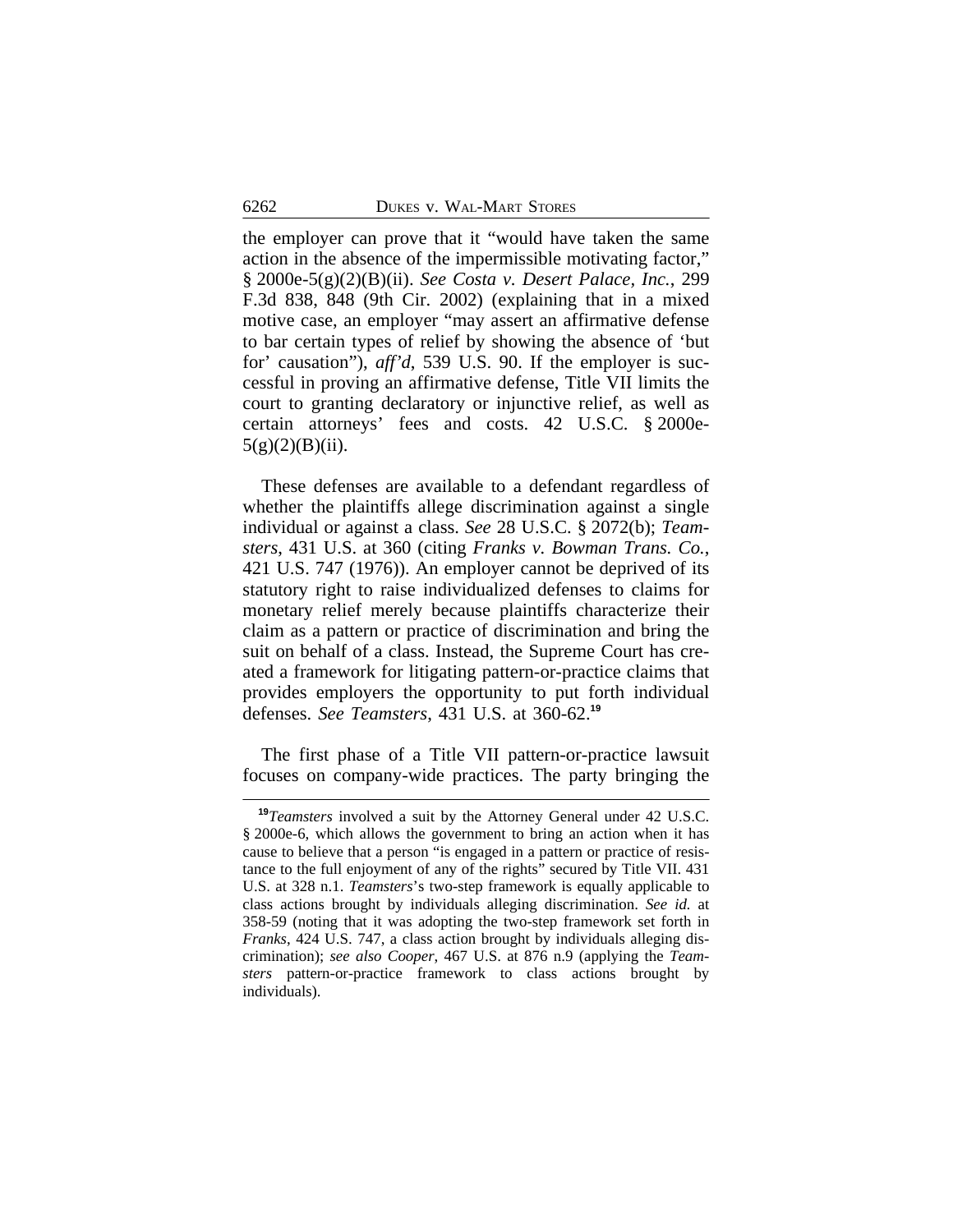suit must first attempt "to establish by a preponderance of the evidence that . . . discrimination was the company's standard operating procedure[,] the regular rather than the unusual practice." *Id.* at 336. In this phase, the plaintiff need not show that each member of the class "was a victim of the employer's discriminatory policy." *Id.* at 360. If the plaintiff "establish[es] a prima facie case that such a policy existed[,]" the burden shifts to the employer to show there was no such pattern of discrimination at a company-wide level. *Id.* If the employer fails to rebut the inference of discrimination arising from the plaintiffs' prima facie case, the district court may "conclude that a violation has occurred" and order prospective relief. *Id.* at 361.

But if plaintiffs seek individual relief such as reinstatement or back pay, the district court must conduct additional proceedings in the second phase of the trial "to determine the scope of individual relief." *Id.* In this second phase, "[t]he proof of the pattern or practice supports an inference that any particular employment decision, during the period in which the discriminatory policy was in force, was made in pursuit of that policy." *Id.* at 362. Therefore, individual class members may establish a prima facie case merely by showing that an individual "unsuccessfully applied for a job and therefore was a potential victim of the proved discrimination." *Id.* (footnote omitted). The burden then shifts to the employer to raise its affirmative defenses and to "demonstrate that the individual applicant was denied an employment opportunity for lawful reasons." *Id. Teamsters* acknowledged that the district court's task of determining individual relief would "not be a simple one," because "the court will have to make a substantial number of individual determinations in deciding which of the minority employees were actual victims of the company's discriminatory practices." **<sup>20</sup>** *Id.* at 371-72.

**<sup>20</sup>**While *Teamsters* referred to the second stage of individualized hearings as the "remedial" stage of trial, 431 U.S. at 361, this is a misnomer.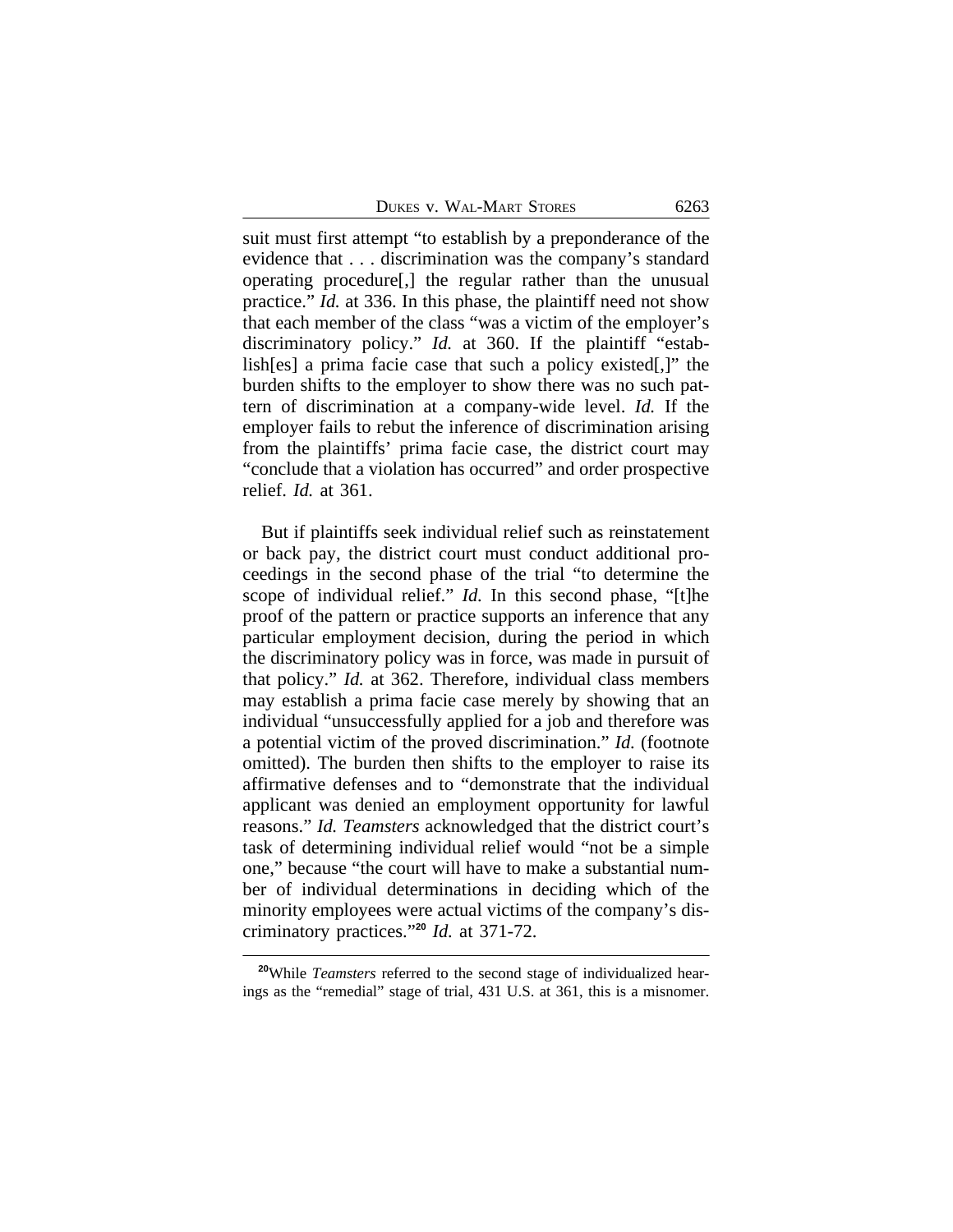As should be clear, claims for monetary relief cannot be resolved until this second phase. *See, e.g.*, *Reeb v. Ohio Dep't of Rehab. & Corr.*, 435 F.3d 639, 651 (6th Cir. 2006); *Lemon v. Int'l Union of Operating Eng'rs, Local No. 139*, 216 F.3d 577, 581 (7th Cir. 2000); *Allison*, 151 F.3d at 417. This applies equally to punitive damages. Because the Supreme Court has indicated that punitive damages must bear a "reasonable relationship to compensatory damages," *BMW of N. Am., Inc. v. Gore*, 517 U.S. 559, 580 (1996) (internal quotation marks omitted), "punitive damages must be determined after proof of liability to individual plaintiffs at the second stage of a pattern or practice case, not upon the mere finding of general liability to the class at the first stage," *Allison*, 151 F.3d at 418; *see also* 42 U.S.C. § 1981a(b)(1) (an employer

As explained by Justice O'Connor in her concurrence in *Price Waterhouse v. Hopkins*, 490 U.S. 228 (1989), *superceded in part by statute*, Civil Rights Act of 1991, the second stage of individualized hearings is not remedial, but rather a second phase of liability, in which the employer is entitled to raise individual statutory defenses: "It is misleading to speak of the additional proof required by an individual class member for relief as being a part of the damage phase, that evidence is actually an element of the liability portion of the case." *Id.* at 266 (O'Connor, J., concurring) (quoting *Dillon v. Coles*, 746 F.2d 998, 1004 (3d Cir. 1984)). We have explained the two-step procedure in a similar way. *See EEOC v. Gen. Tel. Co. of Nw., Inc.*, 599 F.2d 322, 332 (9th Cir. 1979) (holding that the demonstration of a discriminatory pattern and practice in the first phase of the case establishes the individual class members' prima facie case of discrimination, and shifts the burden to the employer "to prove that individuals were not in fact victims of previous discrimination"); *see also Domingo v. New Eng. Fish Co.*, 727 F.2d 1429, 1445 (9th Cir. 1984) (holding that once class-wide discrimination has been shown, a claimant is presumptively eligible for back pay, subject to the employer "proving that the applicant was unqualified or showing some other valid reason why the claimant was not, or would not have been, acceptable"). Other circuits are in accord. *See, e.g.*, *Robinson v. Metro-North Commuter R.R. Co.*, 267 F.3d 147, 159 (2d Cir. 2001); *Allison v. Citgo Petroleum Corp.*, 151 F.3d 402, 417-18 (5th Cir. 1998); *Dillon*, 746 F.2d at 1004; *Craik v. Minn. State Univ. Bd.*, 731 F.2d 465, 469-70 (8th Cir. 1984); *Mitchell v. Mid-Continent Spring Co. of Ky.*, 583 F.2d 275, 284 (6th Cir. 1978).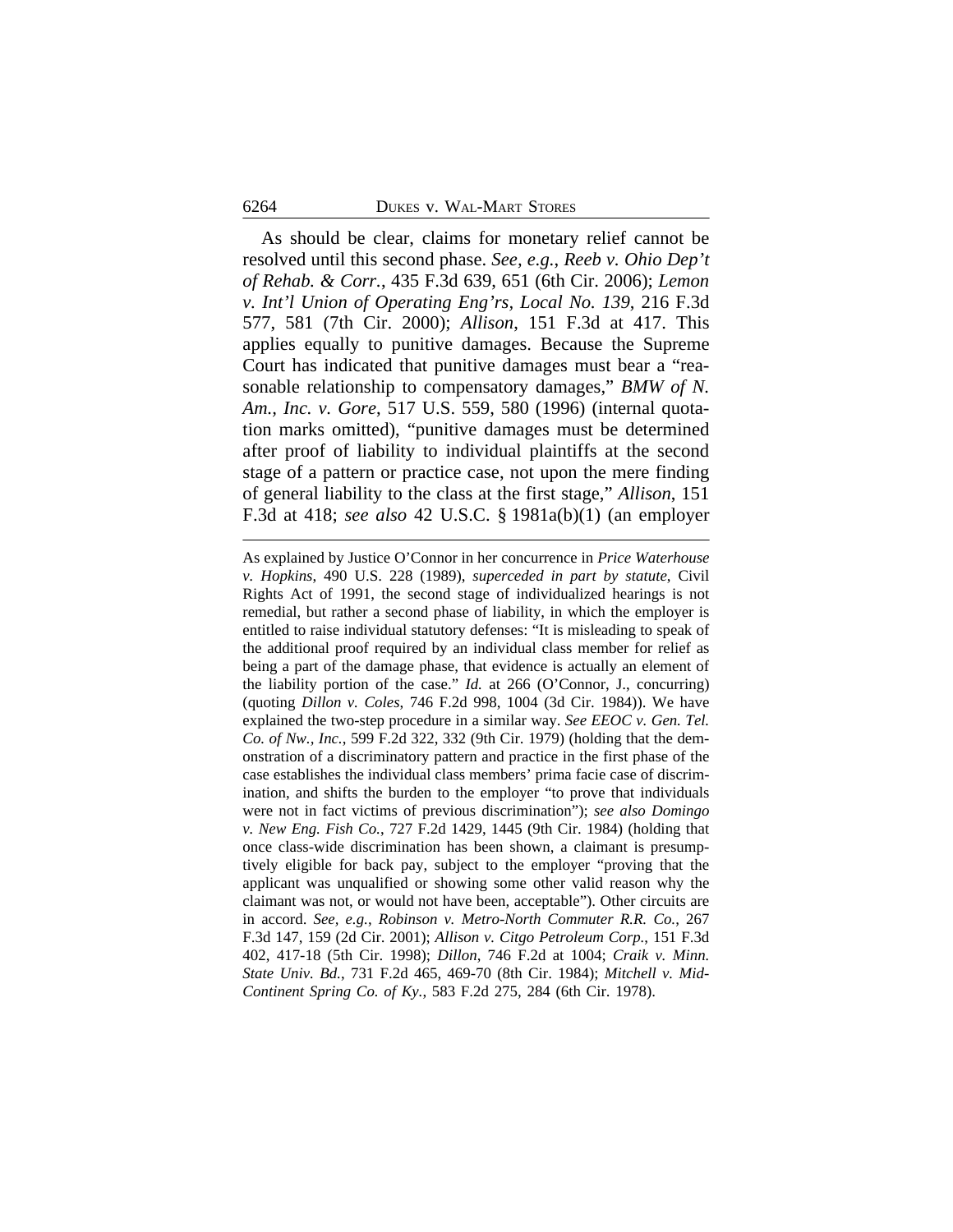DUKES V. WAL-MART STORES 6265

may avoid punitive damages by showing lack of requisite mens rea as to each aggrieved individual); *Kolstad v. Am. Dental Ass'n*, 527 U.S. 526, 545-46 (1999) (holding that an employer may avoid punitive damages under § 1981a if it has made good-faith efforts to prevent discrimination in the workplace); *Rodriguez-Torres v. Caribbean Forms Mfr., Inc.*, 399 F.3d 52, 64 (1st Cir. 2005) (holding that an employer's good faith efforts to implement an anti-discrimination policy in the workplace is an affirmative defense to an award of punitive damages under § 1981a).

In sum, a determination that an employer has engaged in a pattern or practice of discrimination in violation of Title VII entitles the class to prospective relief and creates a presumption of liability for individual relief. The employer then has a statutory right, recognized by the Supreme Court, to prove that its actions against individual employees were not discriminatory. The Rules Enabling Act prohibits a district court from depriving an employer of this right simply to facilitate the certification of a class action.**<sup>21</sup>** *See* 28 U.S.C. § 2072(b).

2

In this case, notwithstanding the requirements of Title VII, the district court rejected Wal-Mart's arguments that it was entitled to raise a defense with respect to each class member's claim for back pay and punitive damages. *Dukes I*, 222 F.R.D. at 173-74. The district court did not provide any reason for

<sup>&</sup>lt;sup>21</sup>The majority accuses the dissent of "ignor[ing] that the pattern and practice *has* to be proven on a group basis." Maj. Op. at 6231 n.53 (emphasis in original). On the contrary, there is no doubt that a plaintiff must establish a pattern and practice of discrimination on a company-wide basis in the first phase of their case, as explained above. It is the majority that turns a blind eye to the second phase of Title VII litigation, where defendants have the right to raise affirmative defenses as to each class member. The majority never satisfactorily answers the question of how the district court would conduct up to 1.5 million individualized hearings during the second phase that *Teamsters* mandates.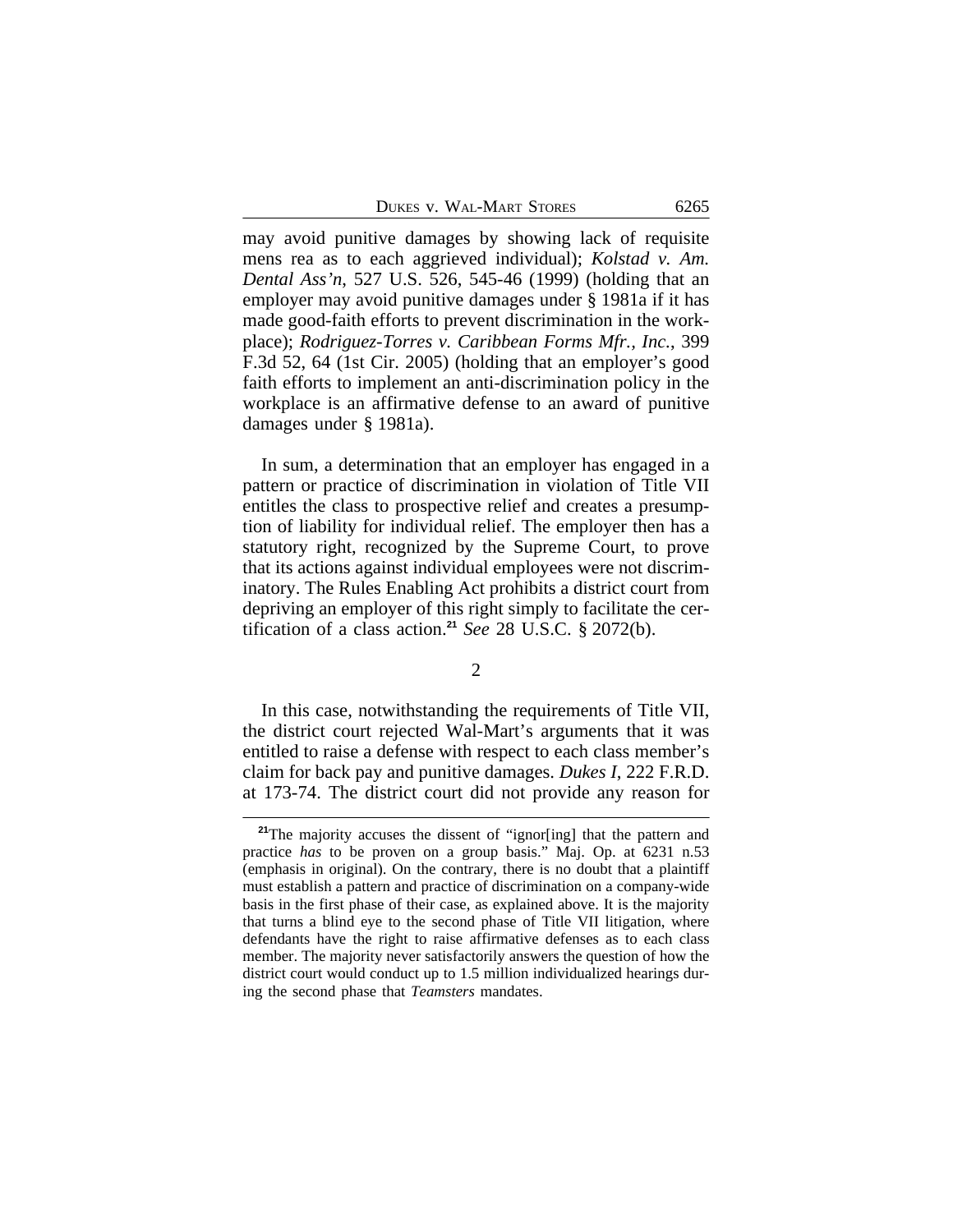this decision, stating only that "holding individual hearings for the number of women potentially entitled to backpay in this case is impractical on its face, and thus the traditional *Teamsters* mini-hearing approach is not feasible here." *Id.* at 176.

It seems obvious that the district court's determination that it could not certify the class in compliance with *Teamsters* compels the conclusion that it could not certify the class at all. Nevertheless, the district court determined it could bypass Supreme Court precedent. Relying on cases the court characterized as allowing back pay awards to be calculated on a class-wide basis, *see Dukes I*, 222 F.R.D. at 176-78, 180, 184, the district court held that once plaintiffs proved that Wal-Mart engaged in a pattern or practice of discrimination, liability as to individual class members could be determined by means of a formula for employees denied promotions, *id.* at 176-78, or by analyzing Wal-Mart's personnel data to identify employees entitled to back pay, *id.* at 184-86. Further, the district court rejected Wal-Mart's argument that punitive damages could not be awarded on a class-wide basis, holding that it could "limit recovery of any punitive damages to those class members who actually recover an award of lost pay," as determined by a formula. *Id.* at 172.

In adopting the approach described above, the district court deprived Wal-Mart of its statutory right to raise its defenses and violated the mandate of the Rules Enabling Act. If Wal-Mart can prove that it took an adverse employment action with respect to a particular plaintiff for non-discriminatory reasons, or that it "would have taken the same action in the absence of the impermissible motivating factor," 42 U.S.C.  $\S$  2000e-5(g)(2)(A), (B), it cannot be held liable for back pay or punitive damages as to those individual class members. *See Teamsters*, 431 U.S. at 361.

The cases relied on by the district court, *see Dukes I*, 222 F.R.D. at 176-78, 180, 184, do not justify its refusal to pro-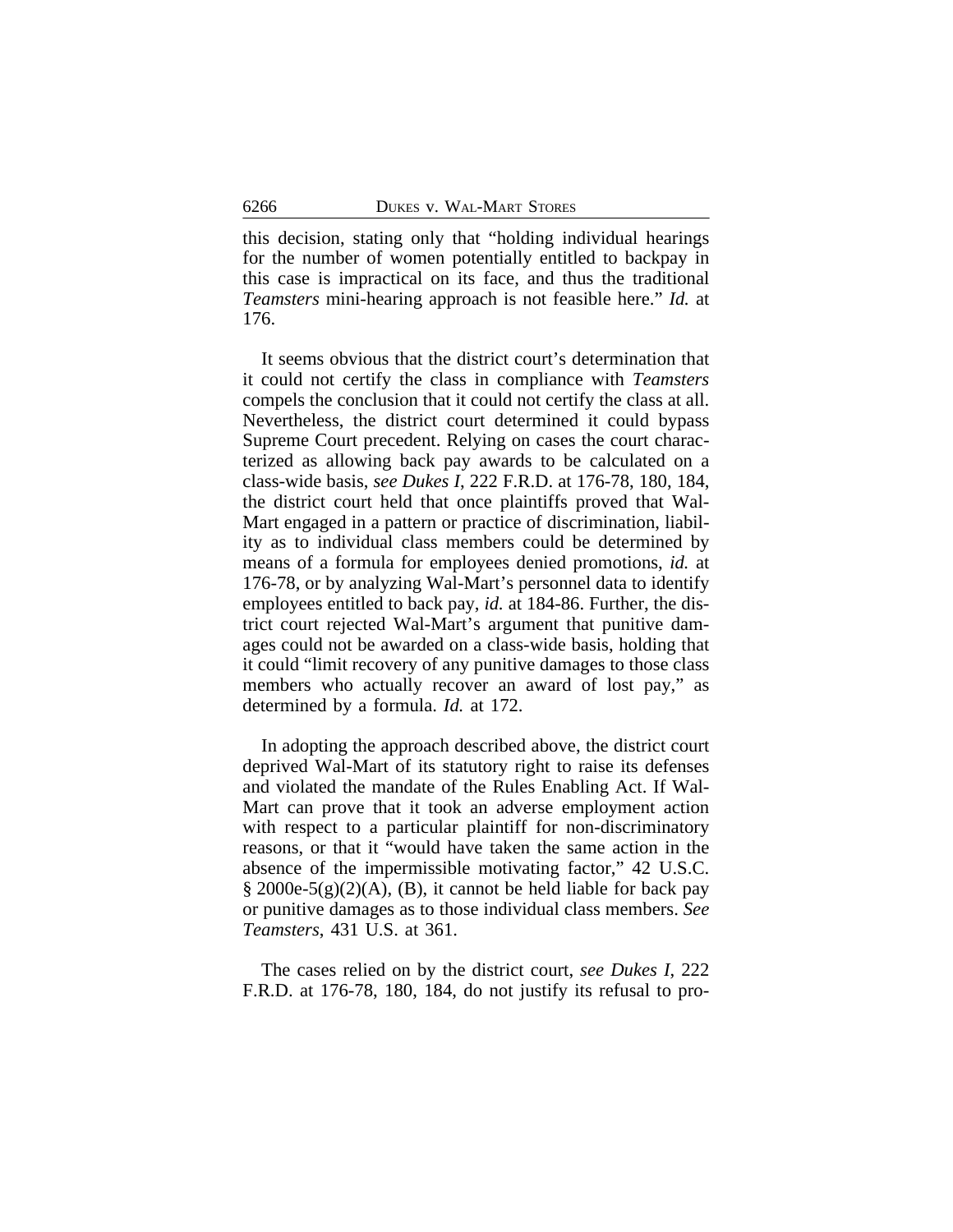DUKES V. WAL-MART STORES 6267

vide individual hearings, but rather provide that defendants are entitled to raise statutory defenses to liability. *See Domingo*, 727 F.2d at 1445; *see also McKenzie v. Sawyer*, 684 F.2d 62, 77-78 (D.C. Cir. 1982), *abrogated on other grounds by Berger v. Iron Workers Reinforced Rodmen, Local 201*, 170 F.3d 1111 (D.C. Cir. 1999); *Hameed v. Int'l Ass'n of Bridge, Structural & Ornamental Iron Workers Local Union No. 396*, 637 F.2d 506, 520 (8th Cir. 1980) ("If a black applicant was rejected for a nondiscriminatory reason, that applicant would not be a member of the class of potential discriminatees."). The district court could not properly rely on cases that preceded *Teamsters*, *see, e.g.*, *Stewart v. Gen. Motors Corp.,* 542 F.2d 445, 452-53 (7th Cir. 1976), nor those from other circuits that are contrary to *Teamsters*, *see, e.g.*, *EEOC v. O & G Spring & Wire Forms Specialty Co.*, 38 F.3d 872, 879-80 & n.9 (7th Cir.1994); *Segar v. Smith*, 738 F.2d 1249, 1291-92 (D.C. Cir. 1984).

#### B

The district court's crucial misunderstanding of Title VII and *Teamsters* led to a second mistake: it failed to undertake a proper analysis of whether the proposed class should be certified under Rule  $23(b)(2)$  or Rule  $23(b)(3)$ . The majority makes the same error, with nary an acknowledgment that the Supreme Court has provided general guidelines for making this determination. *See, e.g.*, *Ortiz*, 527 U.S. at 845-46; *Amchem*, 521 U.S. at 625. Again, to understand how the district court and majority went astray, it is first necessary to describe the basic analytical structure for categorizing classes under Rule 23(b).

## 1

Rule 23(b) establishes three different types of classes. In certifying a proposed class, courts must determine whether a proposed class fits into the historical models on which Rule  $23(b)(1)$  or  $(2)$  were based, or is a more "adventuresome"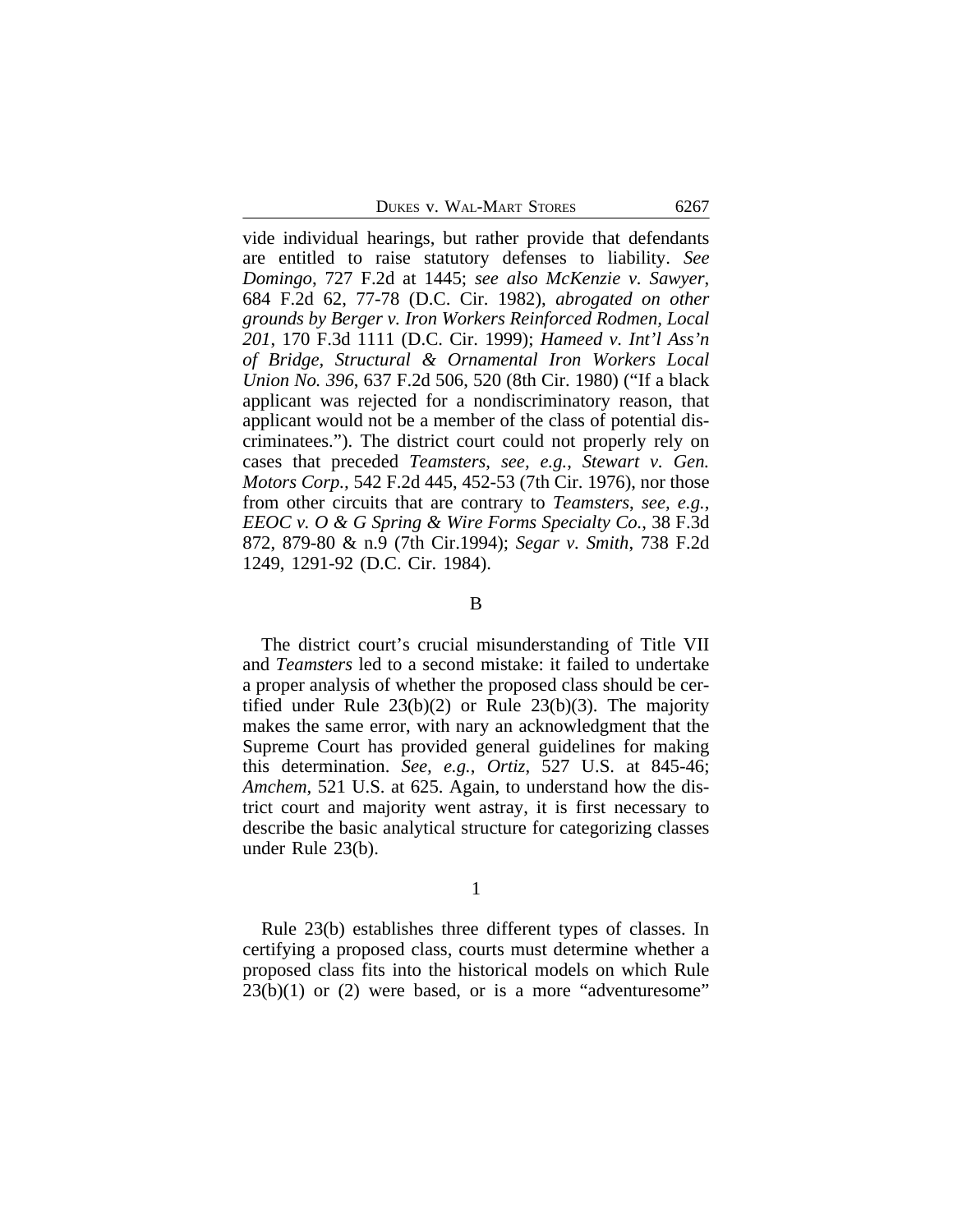class action, *Amchem*, 521 U.S. at 614, that must be certified under Rule 23(b)(3). *See Ortiz*, 527 U.S. at 832-37.

Courts considering whether to certify a class under Rule  $23(b)(1)$  or  $(2)$  must take the "prudent course" of staying "close to the historical model" and "traditional paradigm" as understood by the Advisory Committee in drafting the rule. *Ortiz*, 527 U.S. at 842, 864. The Advisory Committee intended Rule 23(b)(1) classes to be "limited fund" actions, a type of action where multiple plaintiffs seek to divide a limited fund among claimants. *Id*. at 838-41. Rule 23(b)(2) allows a court to certify a class action when "the party opposing the class has acted or refused to act on grounds that apply generally to the class, so that final injunctive relief or corresponding declaratory relief is appropriate respecting the class as a whole." Fed. R. Civ. P. 23(b)(2). A review of the historical sources relied upon by *Ortiz* reveals that the Advisory Committee based Rule 23(b)(2) on "various actions in the civil-rights field where a party is charged with discriminating unlawfully against a class, usually one whose members are incapable of specific enumeration." Fed. R. Civ. P. 23(b)(2) advisory committee's note (1966). Specifically, the Committee cited, as the historical predicate of the Rule 23(b)(2) action, cases where plaintiffs endeavored to desegregate public accommodations through prospective declaratory and injunctive relief applicable to the class as a whole. Notably, these historical actions sought the correction of a specific discriminatory policy affecting all members of the class in the same way. *See, e.g.*, *Bailey v. Patterson*, 323 F.2d 201, 206 (5th Cir. 1963).

None of the cases cited by the Advisory Committee included claims for monetary relief or individual relief of any kind. Fed. R. Civ. P. 23(b)(2) advisory committee's note.**<sup>22</sup>**

<sup>&</sup>lt;sup>22</sup>The Advisory Committee Notes cites the following cases, none of which involved monetary relief: *Potts v. Flax*, 313 F.2d 284 (5th Cir. 1963) (class action by two African-American parents against a "system-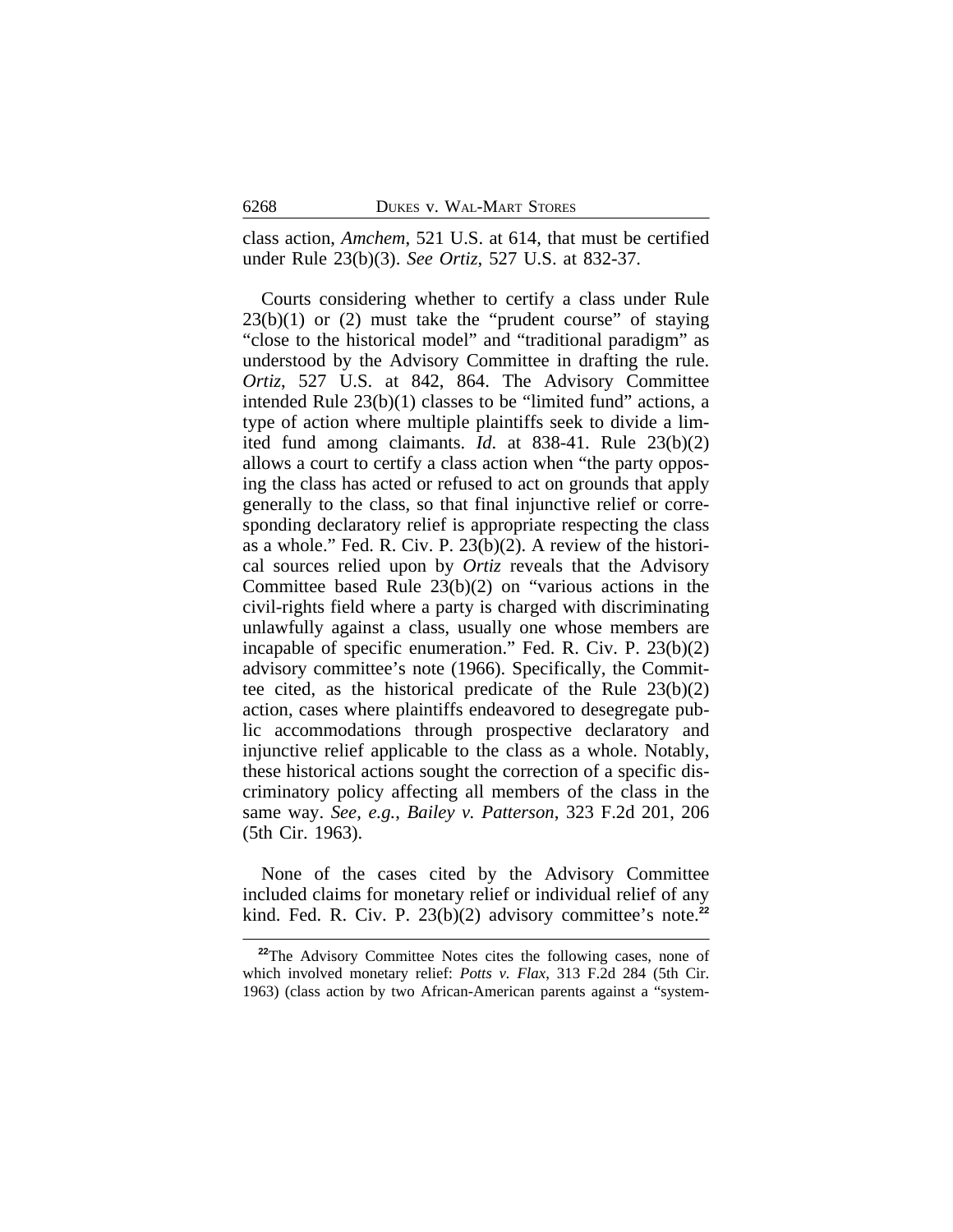The Advisory Committee Notes explain that, "[t]he subdivision does not extend to cases in which the appropriate final relief relates exclusively or predominantly to money damages." *Id.* In other words, Rule 23(b)(2) was designed for classes seeking class-wide injunctive relief to remedy a common injury to the class as a whole, not for classes seeking individual damages, back pay, or other individual relief.

While Rule 23(b)(1) and (2) are linked to well-understood historical models, Rule 23(b)(3) was designed for those cases in which "class-action treatment is not as clearly called for." *Amchem*, 521 U.S. at 615 (internal quotation marks omitted); *see also Ortiz*, 527 U.S. at 842 (explaining that the "Advisory Committee looked cautiously at the potential for creativity" under Rule  $23(b)(1)$  and  $(2)$  and was "not forward looking as it was in anticipating innovations under Rule 23(b)(3)"); Fed. R. Civ. P. 23(b)(3) advisory committee's note. Specifically, Rule 23(b)(3) provides for class actions that potentially allow plaintiffs to seek monetary relief on a class-wide basis. Fed. R. Civ. P. 23(b)(3) advisory committee's note; Benjamin Kaplan, *Continuing Work of the Civil Committee: 1966*

wide policy of racial segregation" in city schools); *Bailey*, 323 F.2d 201 (class action against laws segregating common carriers); *Northcross v. Bd. of Ed.*, 302 F.2d 818 (6th Cir. 1962) (class action by 18 African-American students and their parents seeking an order that the city end its biracial school system); *Brunson v. Bd. of Trs. of Sch. Dist. No. 1*, 311 F.2d 107 (4th Cir. 1962) (class action for school desegregation brought by 42 African-American students); *Green v. Sch. Bd.,* 304 F.2d 118 (4th Cir. 1962) (non-class action by 28 African American students seeking transfer to white schools and an injunction against school segregation); *Mannings v. Bd. of Pub. Inst.*, 277 F.2d 370 (5th Cir. 1960) (class of African-American students seeking an injunction against school segregation); *Orleans Parish Sch. Bd. v. Bush*, 242 F.2d 156 (5th Cir. 1957) (class action on behalf of African-American school children to desegregate schools); *Frasier v. Bd. of Trs. of Univ. of N.C.*, 134 F. Supp. 589 (M.D.N.C. 1955) (3-judge court) (class action by three African-Americans challenging a university's discriminatory admissions policies), *aff'd*, 350 U.S. 979 (1956).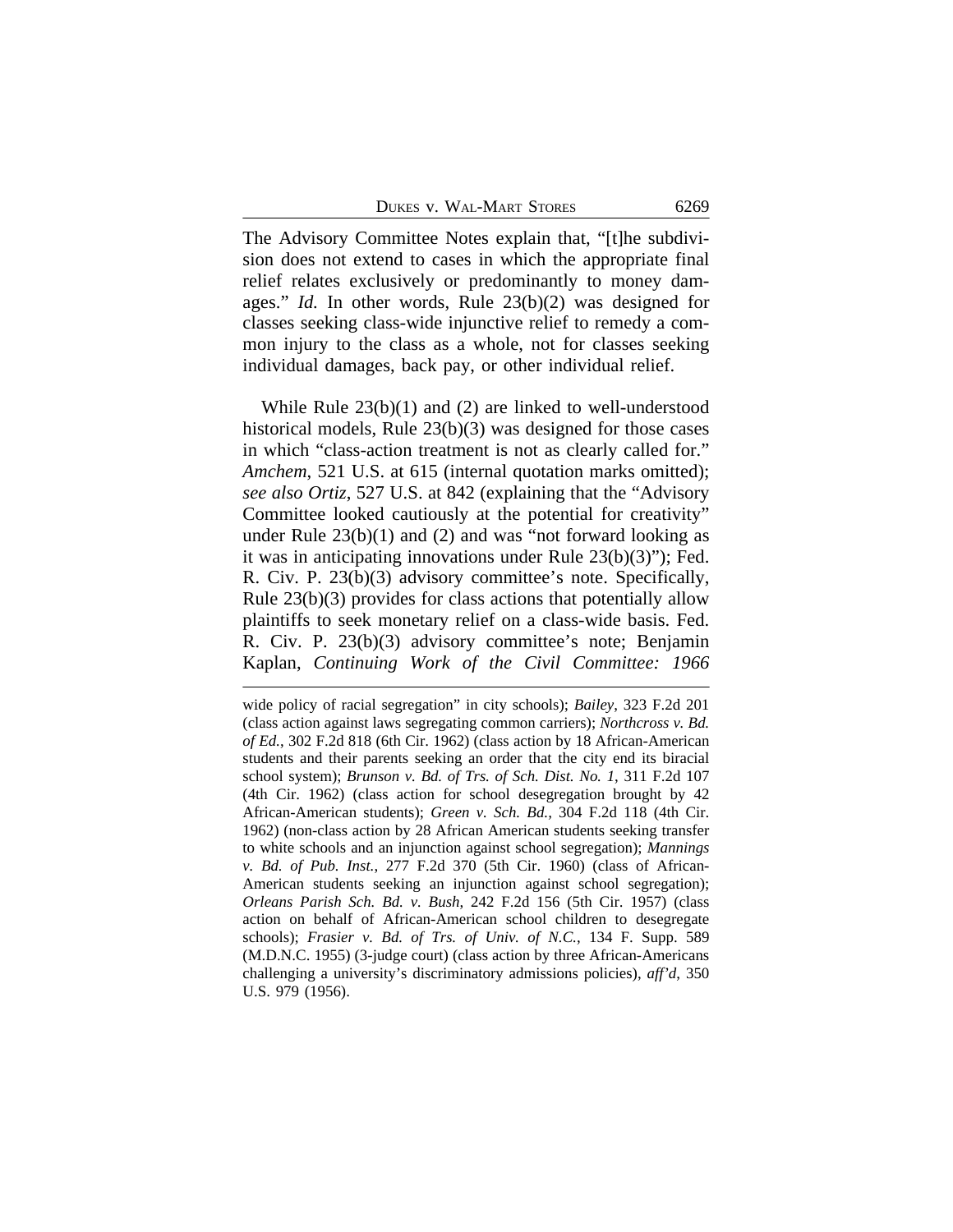*Amendments of the Federal Rules of Civil Procedure* (I), 81 Harv. L. Rev. 356, 393 (1967).

Because these more "adventuresome" class actions, *Amchem*, 541 U.S. at 614, raise due process concerns, the Advisory Committee imposed two safeguards on courts certifying such a class. First, a district court must "find[ ] that the questions of law or fact common to class members predominate over any questions affecting only individual members." Fed. R. Civ. P. 23(b)(3). This inquiry ensures that deviation from "the usual rule that litigation is conducted by and on behalf of the individual named parties only" is justified. *Califano v. Yamasaki*, 442 U.S. 682, 700-01 (1979). Second, a district court must give prospective class members the opportunity to be excluded from the class, which is commonly known as the right to "opt out." Fed. R. Civ. P.  $23(c)(2)(B)(v)$ . This option protects "the interests of the individuals in pursuing their own litigations[, which] may be so strong here as to warrant denial of a class action altogether." Fed. R. Civ. Pro. 23(c)(2) advisory committee's note. The opt-out option also ensures that the class is binding on those members of the class who choose not to opt out. *Eisen v. Carlisle & Jacquelin*, 417 U.S. 156, 176 (1974).

This right to opt out of a class action, however, is exclusive to classes certified under Rule 23(b)(3). On its face, Rule 23 does not provide absent class members the right to request exclusion in classes certified under Rule 23(b)(2), and it is clear from the Rule's structure that the Advisory Committee did not intend for such a right to exist under Rule 23(b)(2).**<sup>23</sup>** Moreover, the Supreme Court has interpreted Rule 23(b)(2) as

**<sup>23</sup>**For example, while Rule 23 provides that a court *must* give members of Rule 23(b)(3) classes notice and the right to opt out of the class, and *may* give notice to members of Rule 23(b)(2) classes, the Rule is silent on whether a court *may* give members of Rule 23(b)(2) classes the right to opt out. *See* Fed. R. Civ. Proc. 23(c)(2) and (d). The inference is that a court may not allow members of a Rule 23(b)(2) class to opt out of the class.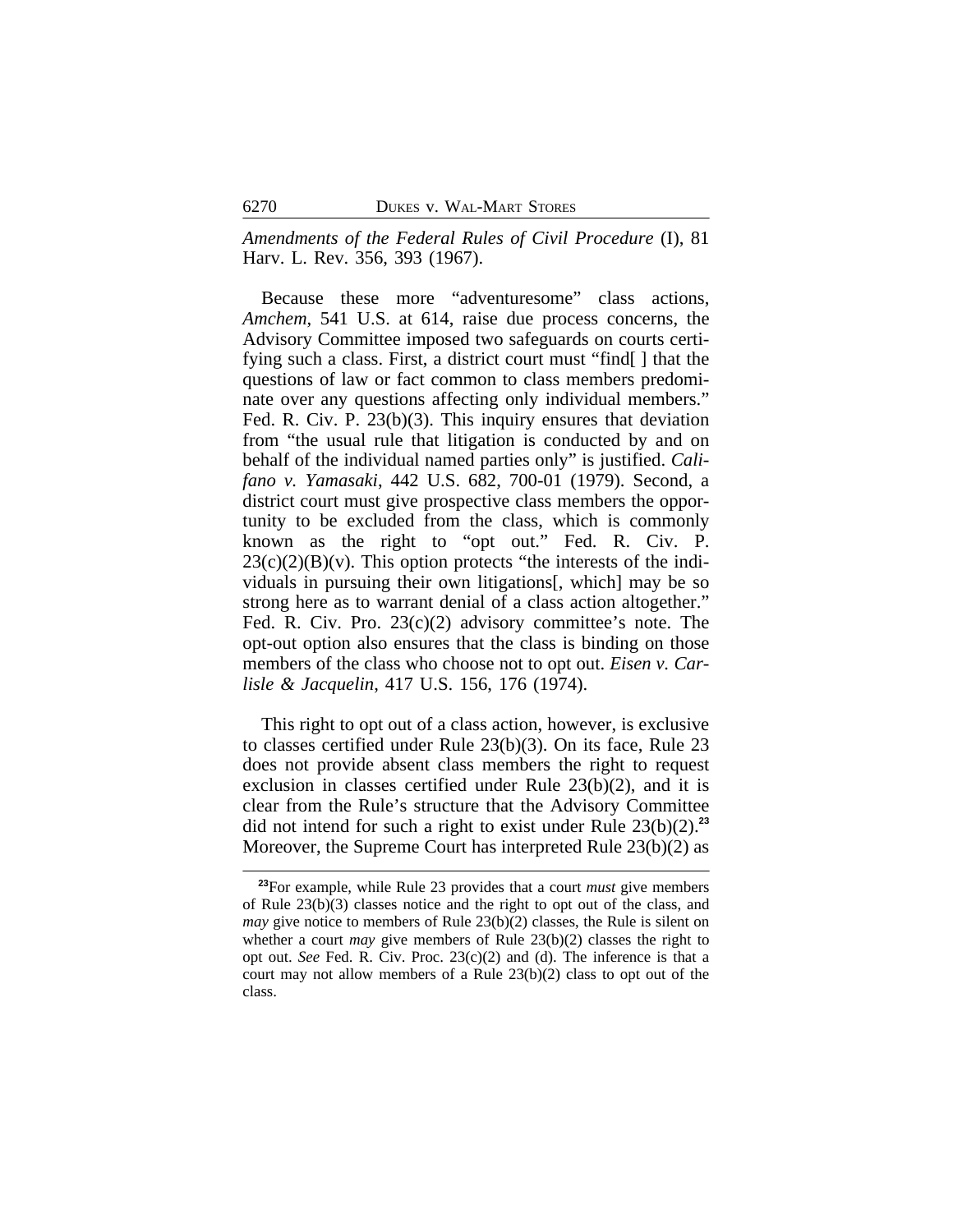DUKES V. WAL-MART STORES 6271

precluding opt outs. *Ticor Title Ins. Co. v. Brown*, 511 U.S. 117, 121 (1994). In *Ticor*, the Supreme Court dismissed its grant of certiorari on the question whether binding absent class members to a class-wide settlement would violate their constitutional due process rights, where the district court certified the class under Rules  $23(b)(1)(A)$  and (b)(2), and the absent members had not had the chance to opt out of the class. *Id.* at 120-21. The Court first noted that Rule 23(b)(3) permits opt outs, and Rules 23(b)(1) and (b)(2) do not. *Id.* at 121. From this, the Court reasoned it could avoid the constitutional question raised in the petition for certiorari if it held that "in actions seeking monetary damages, classes can be certified only under Rule 23(b)(3)," not Rules 23(b)(1) and (b)(2). *Id.* The Court concluded that this interpretation of Rule 23 "is at least a substantial possibility." *Id.***<sup>24</sup>**

2

In certifying this class under Rule  $23(b)(2)$ , the district court failed to take the "prudent course" required by *Ortiz*, 527 U.S. at 842, and consider the history and structure of Rule 23(b). Had the district court undertaken such a review, it would have been compelled to conclude that the proposed class does not fit the historical model for Rule 23(b)(2) classes, and cannot be certified in that category. First, the proposed class raises an enormous number of individual questions. Although the plaintiffs' action is in civil rights, the plaintiffs do not ask merely for class-wide injunctive relief (as

**<sup>24</sup>**To avoid the import of *Ticor*, the majority once again claims it is not bound by an order in which six Supreme Court justices have joined, characterizing *Ticor* as "not even dictum, let alone a holding." Maj. Op. at 6224 n.44. Yet, the majority cites no authority for this position, perhaps because the Ninth Circuit has relied upon such orders in prior opinions. *See, e.g.*, *Carroll v. Nakatani*, 342 F.3d 934, 946-47 (9th Cir. 2003) (relying on an order dismissing a writ as improvidently granted). Indeed, many of the cases relied upon by the majority cite to *Ticor*. *E.g.*, *Reeb*, 435 F.3d at 646; *Coleman v. Gen. Motors Acceptance Corp.*, 296 F.3d 443, 447 (6th Cir. 2002); *Allison*, 151 F.3d at 411 n.3.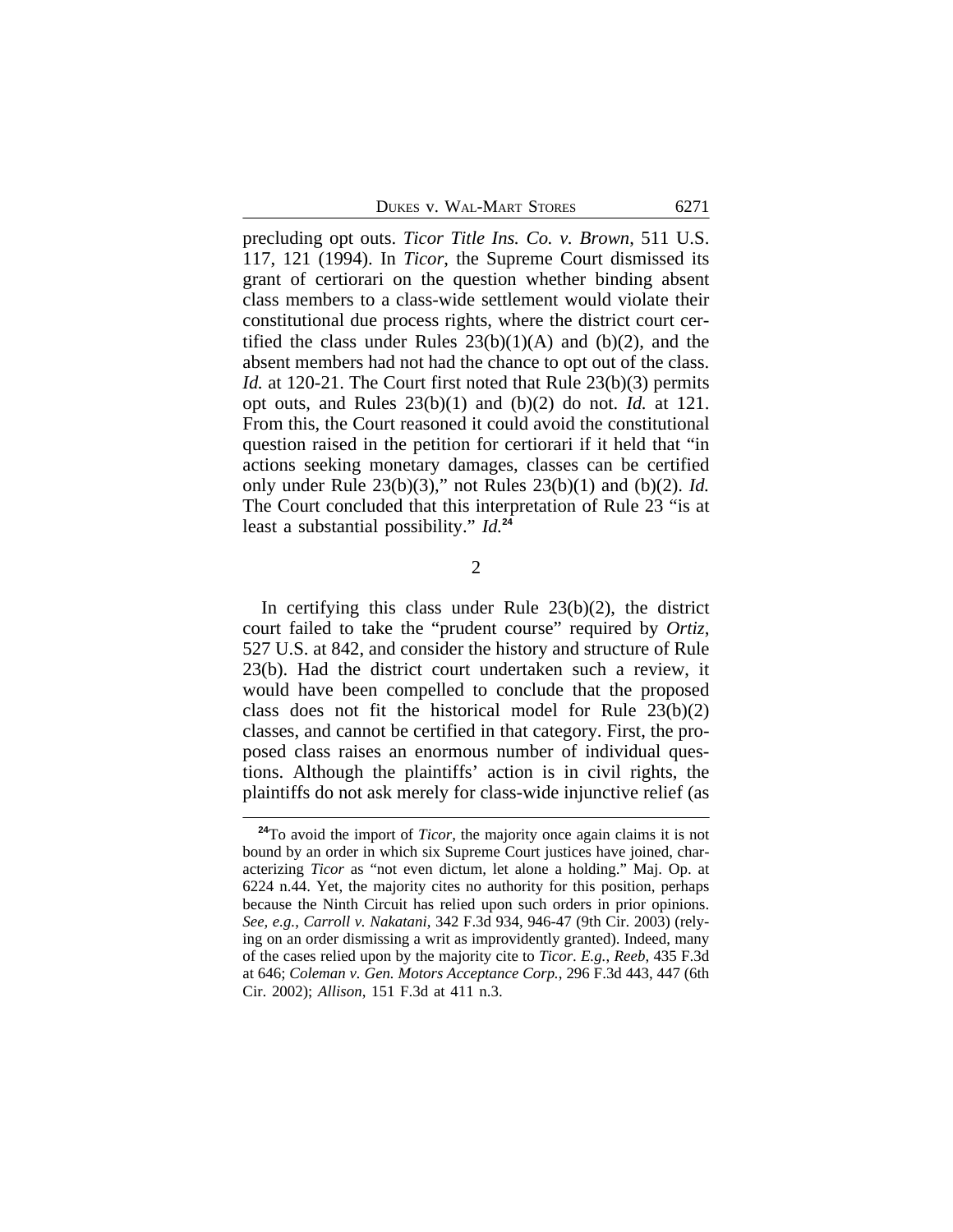in the cases cited by the Advisory Committee); they also seek individualized relief in the form of back pay and punitive damages. As explained above, this may result in up to 1.5 million individual questions about Wal-Mart's liability for individual relief. A class that raises so many individual questions also raises the concerns the Advisory Committee expressly considered in drafting Rule 23(b)(3), and requires the court to ask whether "the questions of law or fact common to class members predominate over any questions affecting only individual members." Fed. R. Civ. P. 23(b)(3). Given the facts in this case, it is far from certain that the proposed class could be certified under the more flexible model provided by Rule 23(b)(3), let alone meet the narrower historical model for Rule 23(b)(2).

Second, the class's claims for monetary relief raise the very due process concerns considered by the Advisory Committee in drafting Rule 23(b)(3). The district court acknowledged that due process required that absent class members in this case be given the right to opt out of the class. *See Dukes I*, 222 F.R.D. at 172-73. Because Rule 23(b)(2) does not permit opt-outs, such recognition should have led the district court to determine that certification under Rule 23(b)(2) was inappropriate, and to instead consider whether the class met the criteria for certification under Rule 23(b)(3).

Given the Supreme Court's direction to adhere to the historical models in considering which classes can be certified under Rule 23(b)(1) and (2), *see Ortiz*, 527 U.S. 815; *Amchem*, 521 U.S. 591, there was no reason for the district court here to sidestep the procedural requirements of Rule 23(b)(3) to certify this class under Rule 23(b)(2). *See Eubanks v. Billington*, 110 F.3d 87, 93 n.9 (D.C. Cir. 1997) (noting that when notice and opt-outs are required by the district court, "the arguments supporting certification . . . under subdivision (b)(2) [as opposed to  $(b)(3)$ ] are surprisingly weak"). This is particularly true given that the district court's primary justification for certification under Rule 23(b)(2) was that the suit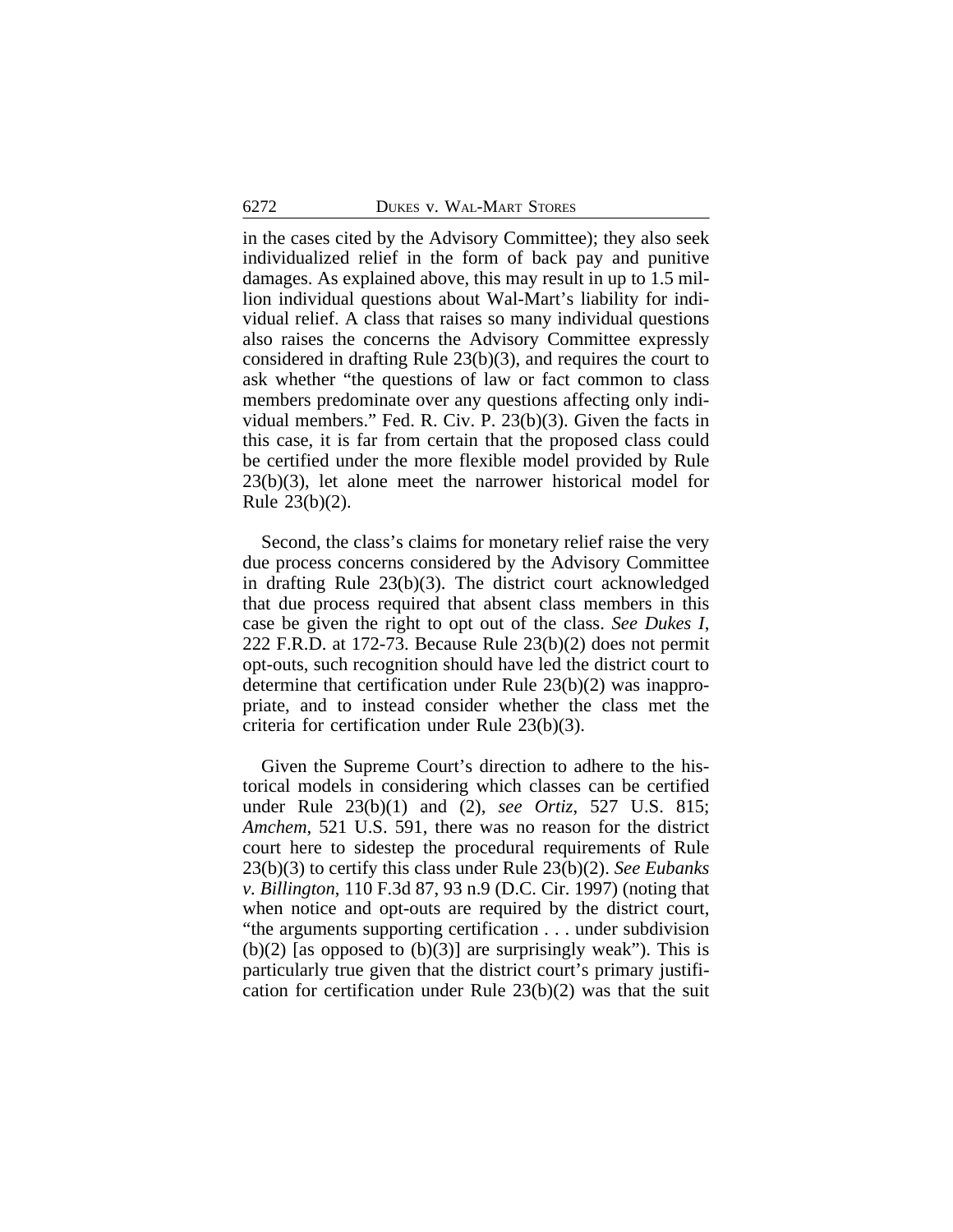was similar to the historical model contemplated by the Advisory Committee. *See Dukes*, 222 F.R.D. at 170. In certifying this class under Rule 23(b)(2), the district court abused its discretion.

C

In holding that the district court did not err in certifying the class under Rule 23(b)(2), the majority focuses not on the text, structure, and history of this rule, but rather on a single sentence in the Advisory Committee Notes which states that Rule 23(b)(2) "does not extend to cases in which the appropriate final relief relates exclusively or predominantly to money damages." Maj. Op. at 6215 (quoting Fed. R. Civ. P. 23(b)(2) advisory committee's notes). The majority infers from this single sentence that Rule 23(b)(2) must therefore extend to cases in which the appropriate final relief does *not* relate "exclusively or predominantly to money damages." Maj. Op. at 6215. The majority then turns to a dictionary definition of the word "predominant" and derives a new test: "a class must seek only monetary damages that are not 'superior [in] strength, influence, or authority' to injunctive and declaratory relief." Maj. Op. at 6215 (citing *Merriam-Webster's Collegiate Dictionary* 978 (11th ed. (2004)).**<sup>25</sup>** In furtherance of this test, the majority directs district courts to consider "the objective 'effect of the relief sought' on the litigation," by recourse to "[f]actors such as [1] whether the monetary relief sought determines the key procedures that will be used, [2] whether it introduces new and significant legal and factual issues, [3] whether it requires individualized hearings, and [4] whether

**<sup>25</sup>**The majority admits that it breaks with the Second Circuit in rejecting the subjective intent test, as well as with the Fifth, Sixth, Seventh, and Eleventh Circuits in rejecting the "incidental damages standard" test. Maj. Op. at 6215. In creating this three-way circuit split, the majority not only ignores our own precedent, *see Zimmerman v. Or. Dep't of Justice*, 170 F.3d 1169, 1184 (9th Cir. 1999) (we create a circuit split "only after the most painstaking inquiry"), but aggravates the already-existing inconsistency between the circuits.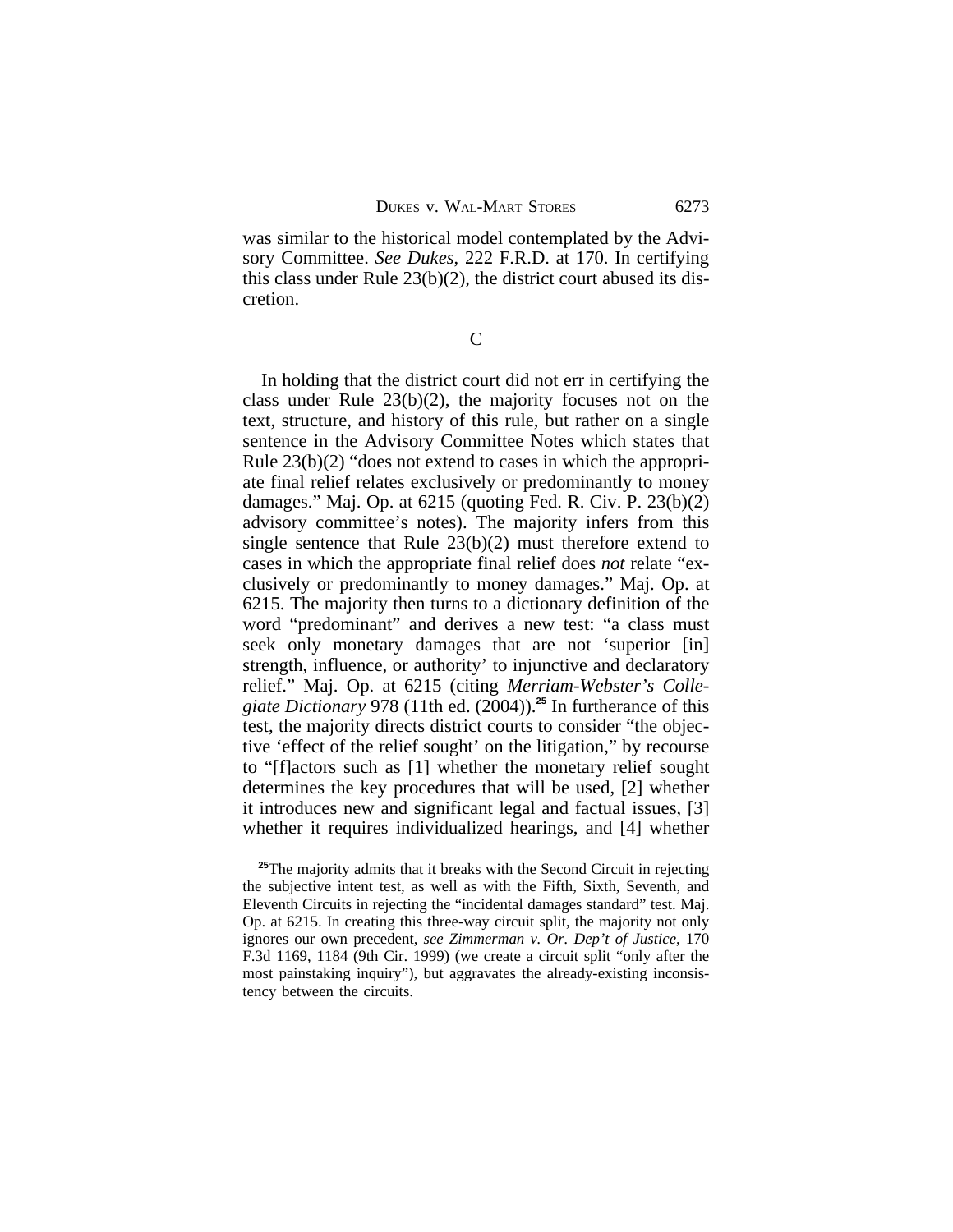its size and nature . . . raise particular due process and manageability concerns." Maj. Op. at 6217.**<sup>26</sup>**

But in upholding the district court's certification with regard to back pay, the majority fails to apply these factors from its own test. Had it done so, it would have concluded that the district court erred in certifying the class under Rule 23(b)(2). First, the plaintiffs' claim for back pay triggers the need for a key procedure (factor 1), namely the requirement for individualized hearings (factor 3). Second, the plaintiffs' claims for individual relief introduced significant new legal and factual issues into the case (factor 2), including Wal-Mart's defenses to liability, as well as due process concerns that necessitate opt-outs (factor 4). Third, the need for individualized hearings raises serious manageability concerns (factor 4).

The majority avoids these issues, however, and dismisses Wal-Mart's arguments as mere objections to the district court's "trial plan." Maj. Op. at 6231. The majority "express- [es] no opinion regarding Wal-Mart's objections to the district court's tentative trial plan" and concludes that there are many steps the district court could take "that would allow this class action to proceed in a manner that is both manageable and in accordance with due process," Maj. Op. at 6232 (citing *Hilao v. Estate of Marcos*, 103 F.3d 767, 782-87 (9th Cir. 1996)).**<sup>27</sup>**

**<sup>26</sup>**As formulated by the majority, this test is essentially unusable. When is back pay "superior in strength" to an injunction? When do punitive damages have more "influence" than declaratory relief? It is unlikely that this test, particularly as applied by the majority, provides the district court with the guidance it needs on remand.

**<sup>27</sup>**Quite apart from the question whether Wal-Mart is objecting to the certification of the class (as it claims) or to the trial plan (as the majority states), the procedure set forth in *Hilao* cannot be used in a Title VII case and the majority errs in suggesting it can. We held in *Hilao* that a court could determine compensatory damages for over 10,000 claimants in a human rights action by means of a formula without violating the due process rights of the defendants. *See Hilao*, 103 F.3d at 782-87; *but see id.*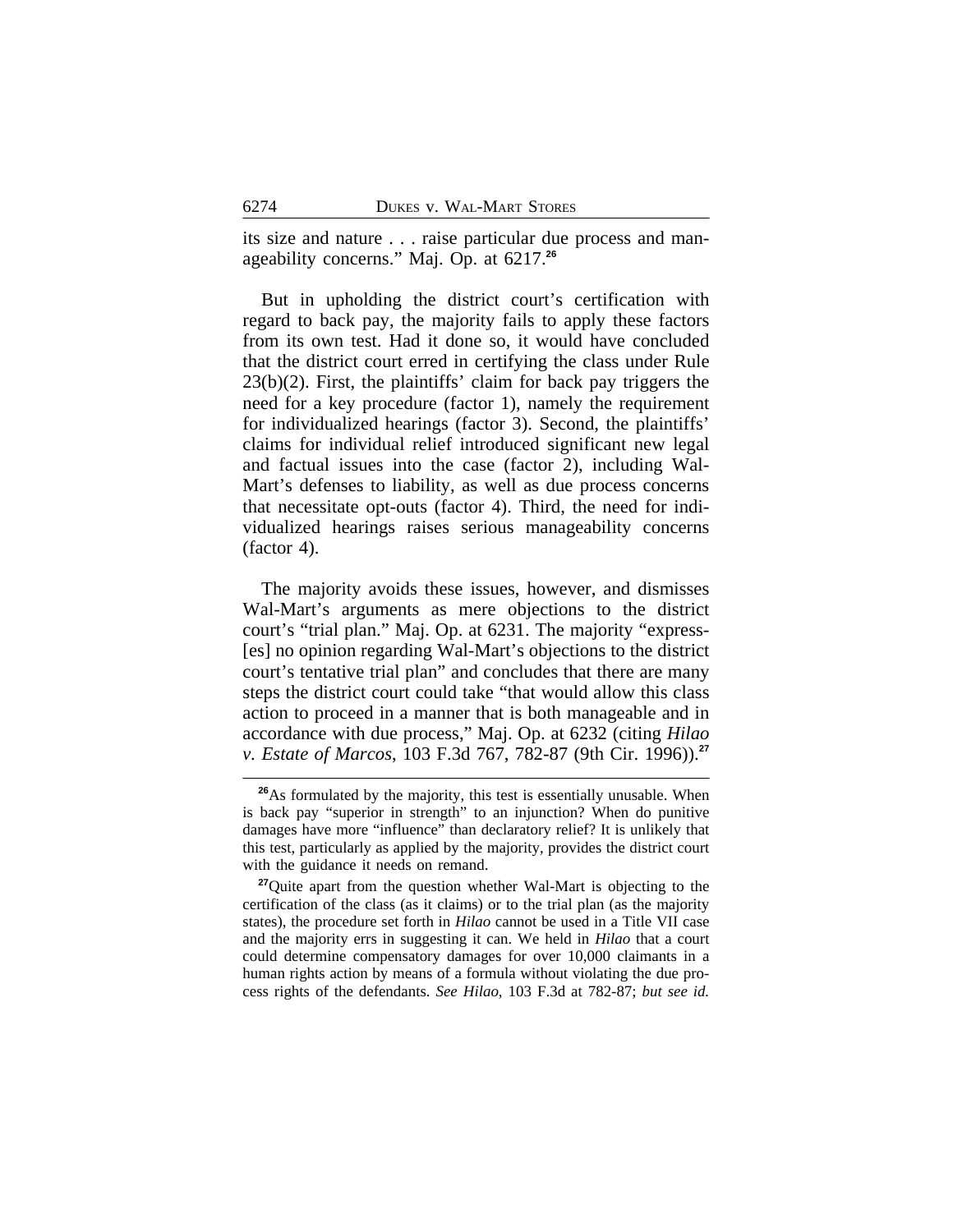The majority's failure to address these objections runs contrary to the Supreme Court's mandate, *Ortiz*, 527 U.S. at 861, and the majority's own rule, Maj. Op. at 6217 (stating that courts must consider "whether [the proposed class action] requires individualized hearings" when it determines whether a class may be certified under Rule 23(b)(2)).

Presumably because the application of its own test would lead to the conclusion that the district court erred, the majority does not apply its test (or remand back to the district court to apply it, as it did with the punitive damages class). Instead, the majority determines that the back-pay remedy does not predominate over the claims for injunctive and declaratory relief for two reasons: (1) the calculation of back pay in Title VII cases "generally involves [relatively un]complicated factual determinations and few[ ] individualized issues," and (2) back pay is a " 'make whole' remedial scheme, a scheme to which the drafters of the Federal Rules of Civil Procedure clearly intended Rule 23(b)(2) to apply." Maj. Op. at 6220-21 (alterations in original) (citations omitted). As noted above, neither of these rationales is correct. In this case, back pay cannot be calculated until after Wal-Mart has had an opportunity to raise its defenses, which will involve the litigation of a multitude of individual issues. Moreover, while the drafters of Rule 23 intended that classes involving demands for

at 788 (Rymer, J. dissenting) ("If due process in the form of a real proveup of causation and damages cannot be accomplished because the class is too big or to do so would take too long, then (as the Estate contends) the class is unmanageable and should not have been certified in the first place."); *Cimino v. Raymark Indus., Inc*., 151 F.3d 297, 319 (5th Cir. 1998) (refusing to apply *Hilao* and noting that "we find ourselves in agreement with the thrust of the dissenting opinion there"). But *Hilao* has no bearing on this effort to certify a Title VII class action, because Title VII itself, and the Supreme Court's interpretation of Title VII pattern-orpractice actions, *see Teamsters*, 431 U.S. at 360, give defendants their right to a defense to each individual's claim. *See* 42 U.S.C. § 2000e-5(g)(2).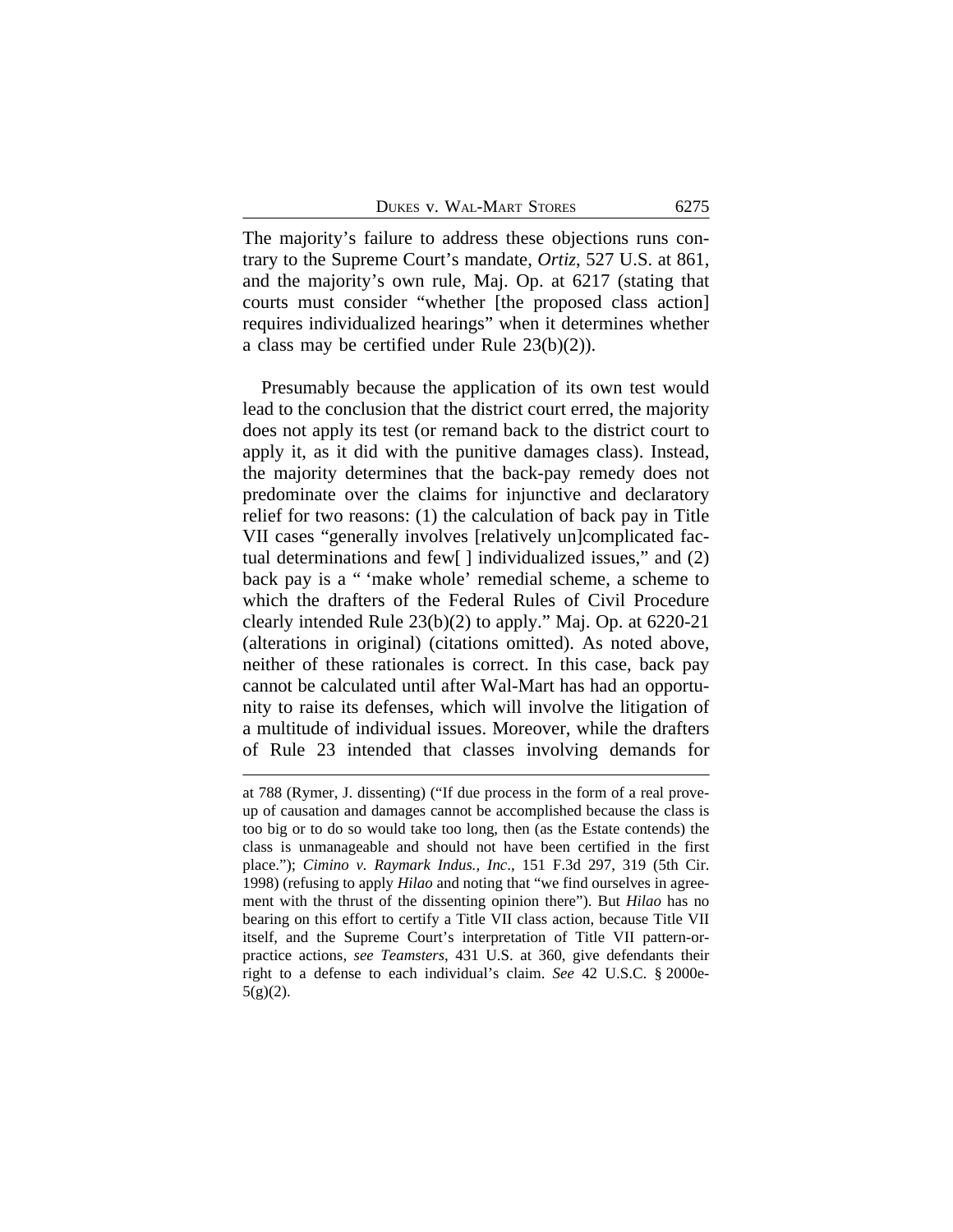injunctive relief be certified under Rule  $23(b)(2)$ , the majority provides no evidence that the Advisory Committee thought Rule 23(b)(2) was appropriate for classes seeking back pay.**<sup>28</sup>**

As to claims for punitive damages, the majority remands the case to the district court to determine under its new test whether the case could be certified under Rule 23(b)(2). Maj. Op at 6226. Before doing so, however, it determines in a single sentence that punitive damages do not require individualized determinations because the plaintiffs allege that Wal-Mart's policy "affects all class members in a similar way." Maj. Op. at 6226. This unprecedented holding, made with virtually no analysis, is wrong both as a matter of law and fact. As noted above, it conflicts with the statutory language of Title VII, *see* 42 U.S.C. § 2000e-5(g)(2)(B), and with the

**<sup>28</sup>**The majority claims it need not consider the problem posed by the class's pursuit of individual monetary relief because it is merely "join[ing] the consensus view that a request for back pay in a Title VII case is fully consistent with the certification of a Rule 23(b)(2) class action," citing as support *Thorn v. Jefferson-Pilot Life Insurance Co.*, 445 F.3d 311, 331-32 (4th Cir. 2006) and *Coleman*, 296 F.3d 443. Maj. Op. at 6221-22 & n.41. Again, the majority misses the point. The issue is not that plaintiffs seek back pay; the issue is Wal-Mart's statutory right to raise individual defenses in response to the request for back pay, and whether such individualized treatment makes class-wide relief improper. *Thorn* and *Coleman* reinforce this point. In *Coleman*, the Sixth Circuit held that the district court abused its discretion in certifying a class that included a claim for compensatory damages, in large part because such relief would require individual determinations as to each class member, thus obviating the efficiencies of pursuing the action on a class-wide basis. 296 F.3d at 449. Likewise, in *Thorn*, the Fourth Circuit upheld the district court's denial of class certification, in part because the availability of a statute of limitations defense presented individual issues that could not be determined on a class-wide basis. 445 F.3d at 327. *Thorn* distinguished prior cases that certified classes requiring the calculation of back pay on the ground that such calculations "generally involve[d] . . . fewer individualized issues." *Id.* at 331 (alteration and internal quotation marks omitted). When considered as a whole (rather than taking a few phrases out of context), *Thorn* and *Coleman* support the conclusion that class-wide relief is inappropriate where claims may need be litigated on an individual basis.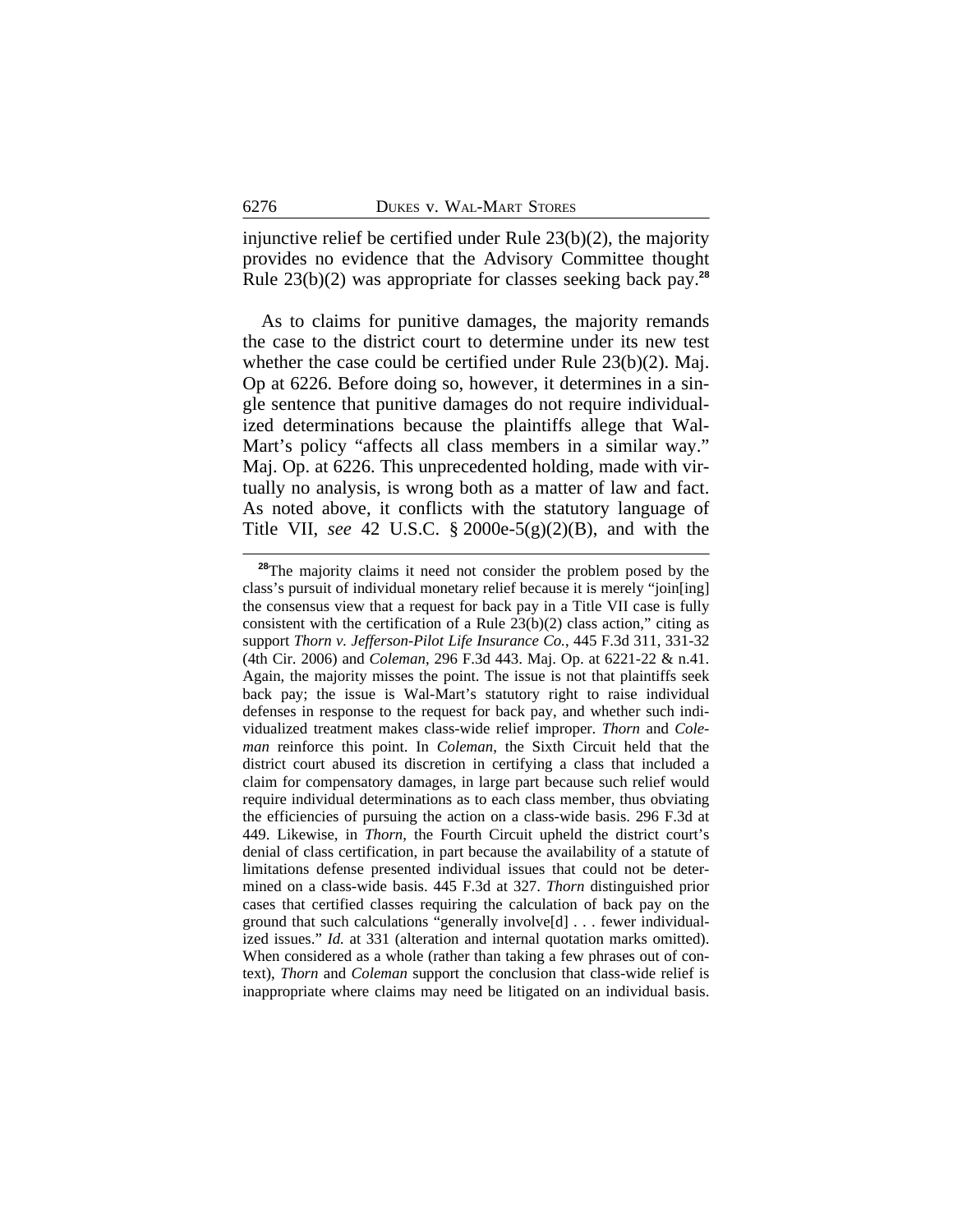DUKES V. WAL-MART STORES 6277

Supreme Court's reasoning regarding punitive damages, *see BMW,* 517 U.S. at 581. Moreover, it is factually wrong: even assuming there was significant proof of a company-wide policy of discrimination, plaintiffs do not allege that Wal-Mart's alleged policy affected all class members in the same way for purposes of determining monetary relief. Plaintiffs acknowledge that Wal-Mart's allegedly discriminatory practices have affected class members differently, stating that "different class members may have been under-compensated in different amounts; some employees may have been denied promotion to assistant manager while others may have been denied promotion to store manager." The district court cannot reasonably determine whether an individual class member was injured, let alone the nature and amount of injury, until the second phase of individual hearings has been accomplished. Other circuits addressing the issue have agreed with this analysis. *See, e.g.*, *Reeb*, 435 F.3d at 651; *Lemon*, 216 F.3d at 581; *Allison*, 151 F.3d at 417. By untethering punitive damage claims in a Title VII case from evidence regarding how the plaintiffs were actually injured, the majority opens the door to results that would be unfair to both claimants and defendants in future Title VII class actions.

### IV

The class action device is a procedural mechanism to aggregate individual claims for purposes of judicial efficiency. *Falcon*, 457 U.S. at 159. By allowing claims to go forward that ordinarily would not be litigated, the class action has proven to be an invaluable tool in litigating civil rights and other cases involving systemic discrimination. But, because Rule 23 creates a procedural device that constitutes "an exception to the usual rule that litigation is conducted by and on behalf of the individual named parties only," *Califano*, 442 U.S. at 700-01, courts must use it carefully, ensuring that the proposed class action complies with controlling law and does not jeopardize the parties' substantive rights. *See Gulf Oil Co. v. Bernard*, 452 U.S. 89, 100 (1981) (holding that, in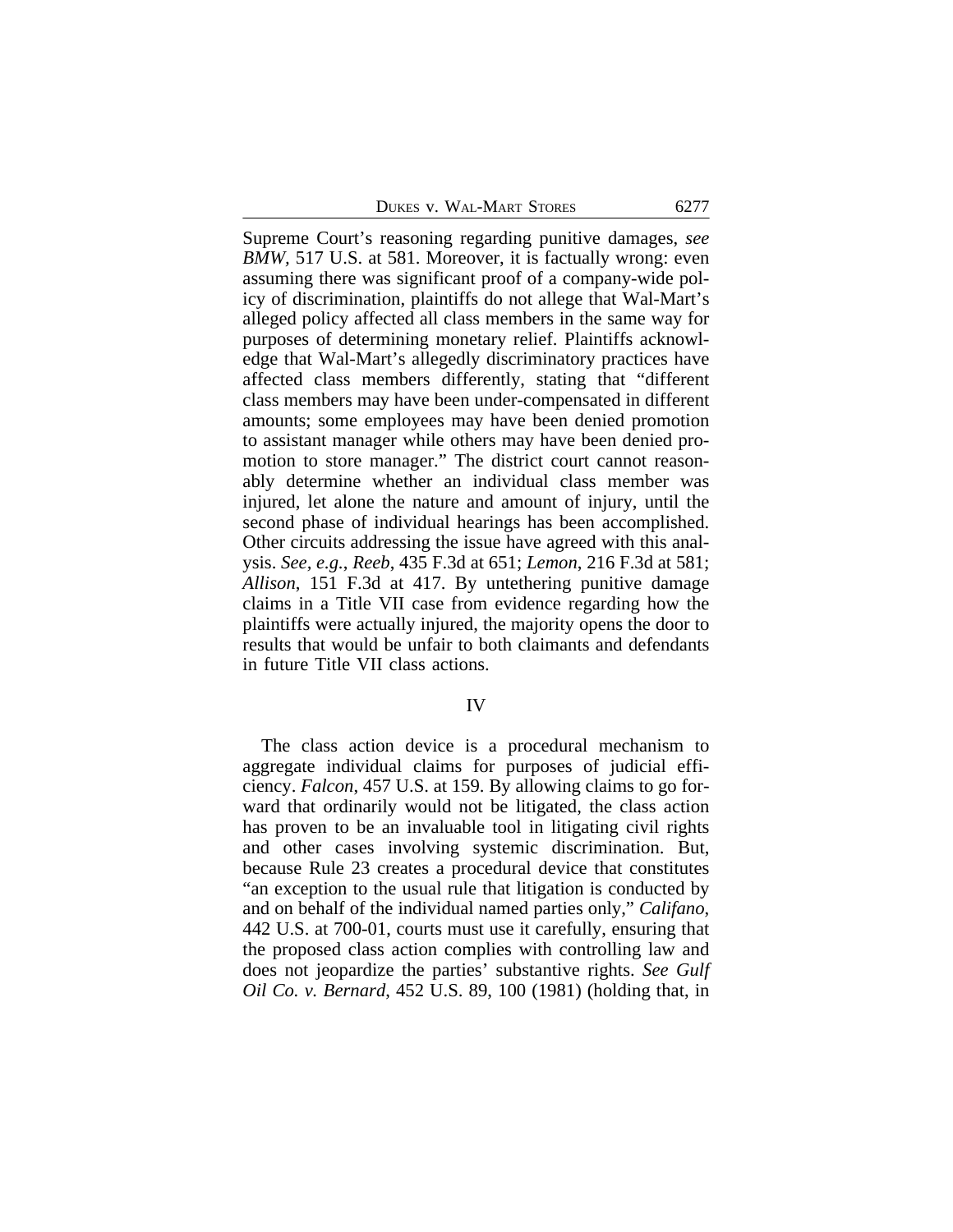considering a proposal to certify a class, the district court's discretion is "bounded by the relevant provisions of the Federal Rules"). The "[m]ere invocation of the language of Rule 23 in Title VII suits is no mystical legal talisman guaranteeing class treatment." *Doniger v. Pac. Nw. Bell, Inc.*, 564 F.2d 1304, 1312 (9th Cir. 1977).

The district court here failed in its duty to apply Rule 23 carefully and correctly. In its enthusiasm for allowing the class action to proceed, the district court sped forward, dodging substantive and procedural hurdles, and making an endrun around Title VII, the Rules Enabling Act, and Supreme Court precedent. It conducted no rigorous analysis to determine "the existence of a class of persons who have suffered the same injury" as the class representatives. *Falcon*, 457 U.S. at 157. It certified the class even after determining that compliance with the Supreme Court's framework in *Teamsters* was infeasible. Finally, the district court failed to consider the text, structure, and historical framework of Rule 23(b) that should have guided its analysis. The resultant class certification runs directly contrary to controlling precedent.

Despite these flaws, the majority affirms those legal errors with even less analysis and inquiry than the district court. Never before has such a low bar been set for certifying such a gargantuan class. The majority's ruling provides scant limits to the types of classes that can be certified. Put simply, the door is now open to Title VII lawsuits targeting national and international companies, regardless of size and diversity, based on nothing more than general and conclusory allegations, a handful of anecdotes, and statistical disparities that bear little relation to the alleged discriminatory decisions. The district court abused its discretion in certifying this class. The majority errs in concluding otherwise. While class actions have a vital role to play in the battle against discrimination, the majority's decision to allow this case to go forward epitomizes the Supreme Court's warning that "the rulemakers' prescriptions for class actions may be endangered by those who